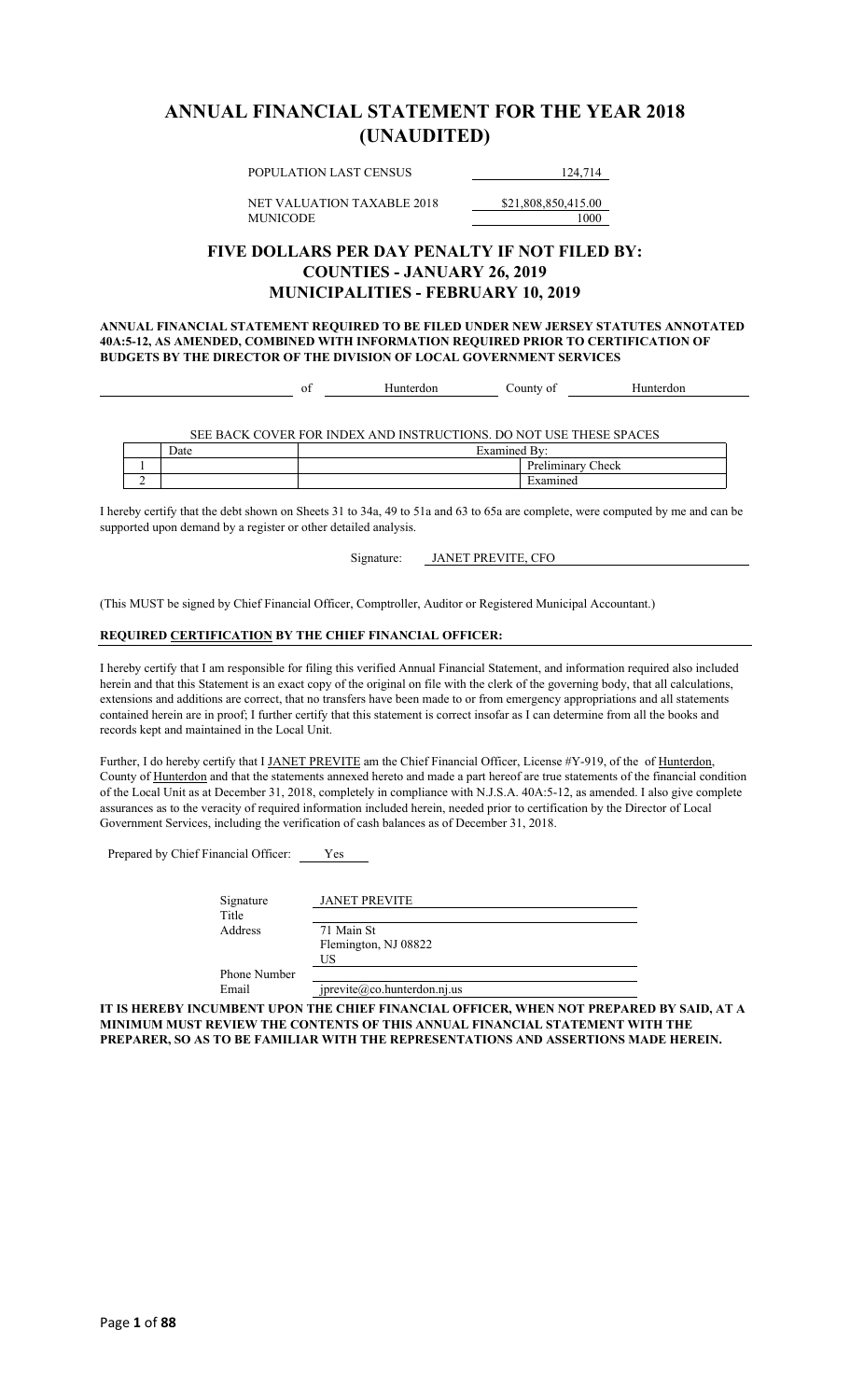### **THE REQUIRED CERTIFICATION BY AN RMA IS AS FOLLOWS:**

#### **Preparation by Registered Municipal Accountant (Statement of Statutory Auditor Only)**

I have prepared the post-closing trial balances, related statements and analyses included in the accompanying Annual Financial Statement from the books of account and records made available to me by the of Hunterdon as of December 31, 2018 and have applied certain agreed-upon procedures thereon as promulgated by the Division of Local Government Services, solely to assist the Chief Financial Officer in connection with the filing of the Annual Financial Statement for the year then ended as required by N.J.S.A. 40A:5-12, as amended.

Because the agreed-upon procedures do not constitute an examination of accounts made in accordance with generally accepted auditing standards, I do not express an opinion on any of the post-closing trial balances, related statements and analyses. In connection with the agreed-upon procedures came to my attention that caused me to believe that the Annual Financial Statement for the year end December 31, 2018 is not in substantial compliance with the requirements of the State of New Jersey, Department of Community Affairs, Division of Local Government Services. Had I performed additional procedures, or had I made an examination of the financial statements in accordance with generally accepted auditing standards, other matters might have come to my attention that would have been reported to the governing body and the Division. This Annual Financial Statement relates only to the accounts and items prescribed by the Division and does not extend to the financial statements of the municipality/county, taken as a whole.

Listing of agreed-upon procedures not performed and/or matters coming to my attention of which the Director should be informed:

| Registered Municipal Accountant |
|---------------------------------|
|                                 |
| Firm Name                       |
| 354 Eisenhower Parkway          |
| Livingston, New Jersey 07039    |
| Address                         |
|                                 |
| <b>Phone Number</b>             |
| sclelland@wiss.com              |
| Email                           |
|                                 |
|                                 |

Certified by me 5/3/2019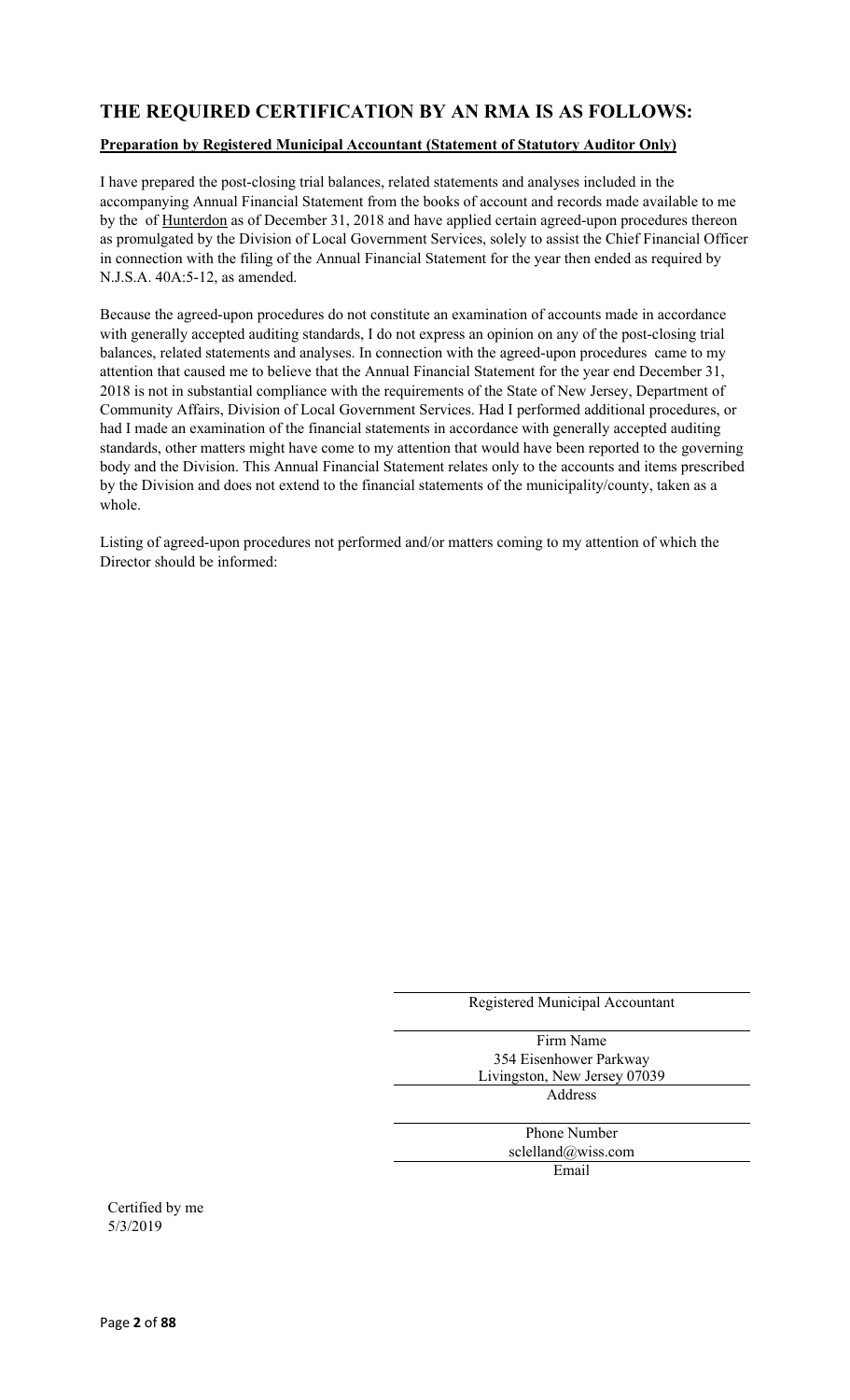### **MUNICIPAL BUDGET LOCAL EXAMINATION QUALIFICATION CERTIFICATION BY CHIEF FINANCIAL OFFICER**

*One of the following Certifications must be signed by the Chief Financial Officer if your municipality is eligible for local examination.*

### **CERTIFICATION OF QUALIFYING MUNICIPALITY**

- 1. The outstanding indebtedness of the previous fiscal year is **not in excess of 3.5%**
- 2. All emergencies approved for the previous fiscal year **did not exceed 3%** of total appropriations;
- 3. The tax collection rate **exceeded 90%**
- 4. Total deferred charges **did not equal or exceed 4%** of the total tax levy;
- 5. There were **no "procedural deficiencies" noted** by the registered municipal accountant on Sheet 1a of the Annual Financial Statement; and
- 6. There was **no operating deficit** for the previous fiscal year.
- 7. The municipality did **not** conduct an accelerated tax sale for less than 3 consecutive years.
- 8. The municipality did **not** conduct a tax levy sale the previous fiscal year and does not plan to conduct one in the current year.
- 9. The current year budget does **not** contain a levy or appropriation "CAP" referendum.
- 10. The municipality will **not** apply for Transitional Aid for 2019.

The undersigned certifies that this municipality has compiled in full in meeting **ALL** of the above criteria in determining its qualification for local examination of its Budget in accordance with N.J.A.C. 5:30-7.5.

| Municipality:                   | Hunterdon |
|---------------------------------|-----------|
| <b>Chief Financial Officer:</b> |           |
| Signature:                      |           |
| Certificate #:                  |           |
| Date:                           | 5/3/2019  |
|                                 |           |

### **CERTIFICATION OF NON-QUALIFYING MUNICIPALITY**

The undersigned certifies that this municipality does not meet item(s)  $#$  of the criteria above and therefore does not qualify for local examination of its Budget in accordance with N.J.A.C. 5:30-7.5.

Municipality: Hunterdon Chief Financial Officer: Signature: Certificate #: Date: 5/3/2019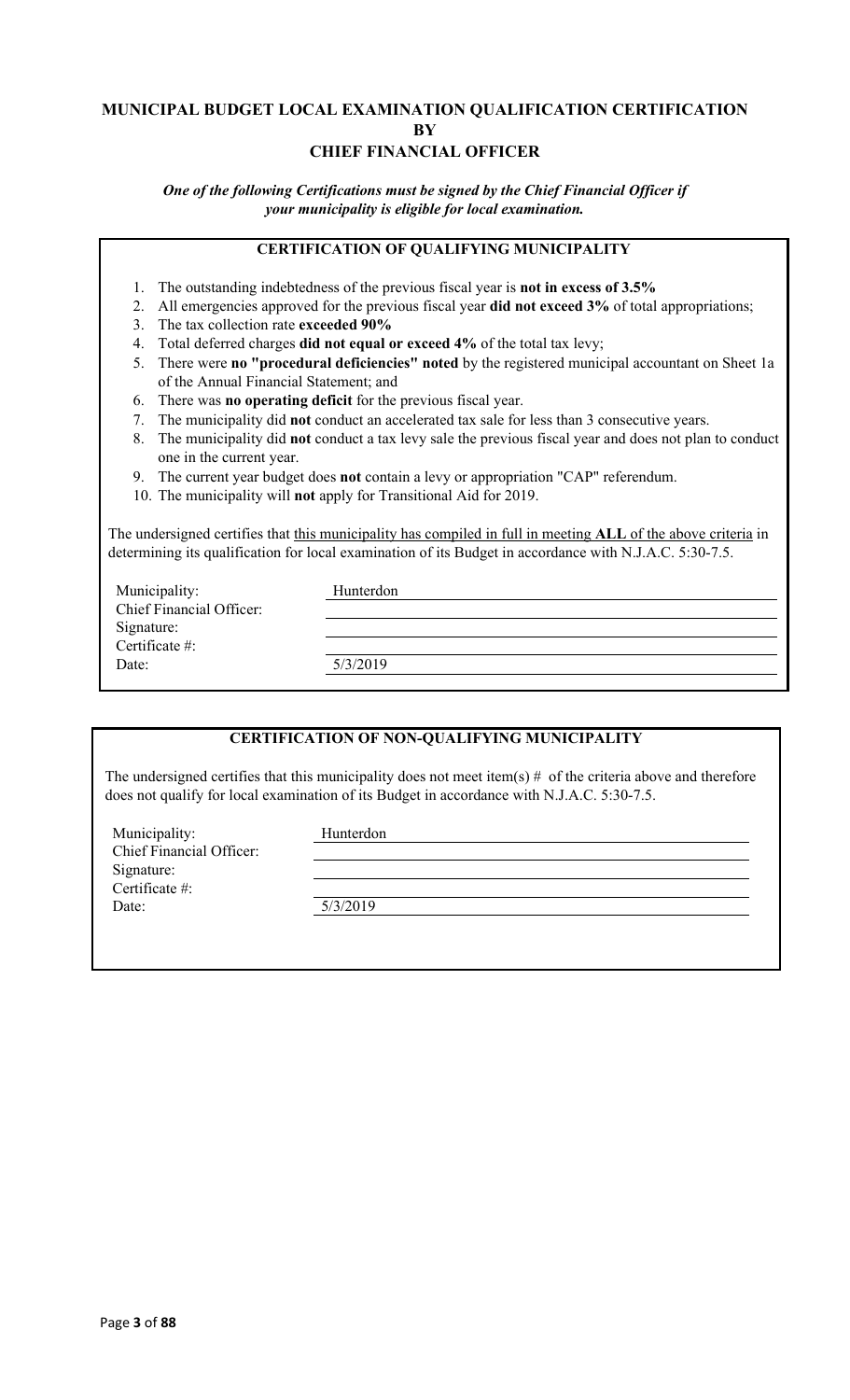### **Report of Federal and State Financial Assistance Expenditures of Awards**

Fiscal Year Ending: December 31, 2018

|              |                         | (2)                   |               |
|--------------|-------------------------|-----------------------|---------------|
|              | <b>Federal Programs</b> | <b>State Programs</b> | Other Federal |
|              | Expended                | Expended              | Programs      |
|              | (administered by        |                       | Expended      |
|              | the State)              |                       |               |
| <b>TOTAL</b> | \$909,681.23            | \$3,235,221.50        |               |

Type of Audit required by OMB Uniform Guidance and N.J. Circular 15-08-OMB: Single Audit

- Note: All local governments, who are recipients of federal and state awards (financial assistance), must report the total amount of federal and state funds expended during its fiscal year and the type of audit required to comply with OMB Uniform Guidance and N.J. Circular 15-08 OMB. The single audit threshold has been increased to \$750,000 beginning with fiscal year starting 1/1/2015.
- (1) Report expenditures from federal pass-through programs received directly from state governments. Federal pass-through funds can be identified by the Catalog of Federal Domestic Assistance (CFDA) number reported in the State's grant/contract agreements.
- (2) Report expenditures from state programs received directly from state government or indirectly from pass-through entities. **Exclude state aid (i.e., CMPTRA, Energy Receipts tax, etc.) since there are no compliance requirements.**
- (3) Report expenditures from federal programs received directly from the federal government or indirectly from entities other than state governments.

JANET PREVITE 5/3/2019 Signature of Chief Financial Officer Date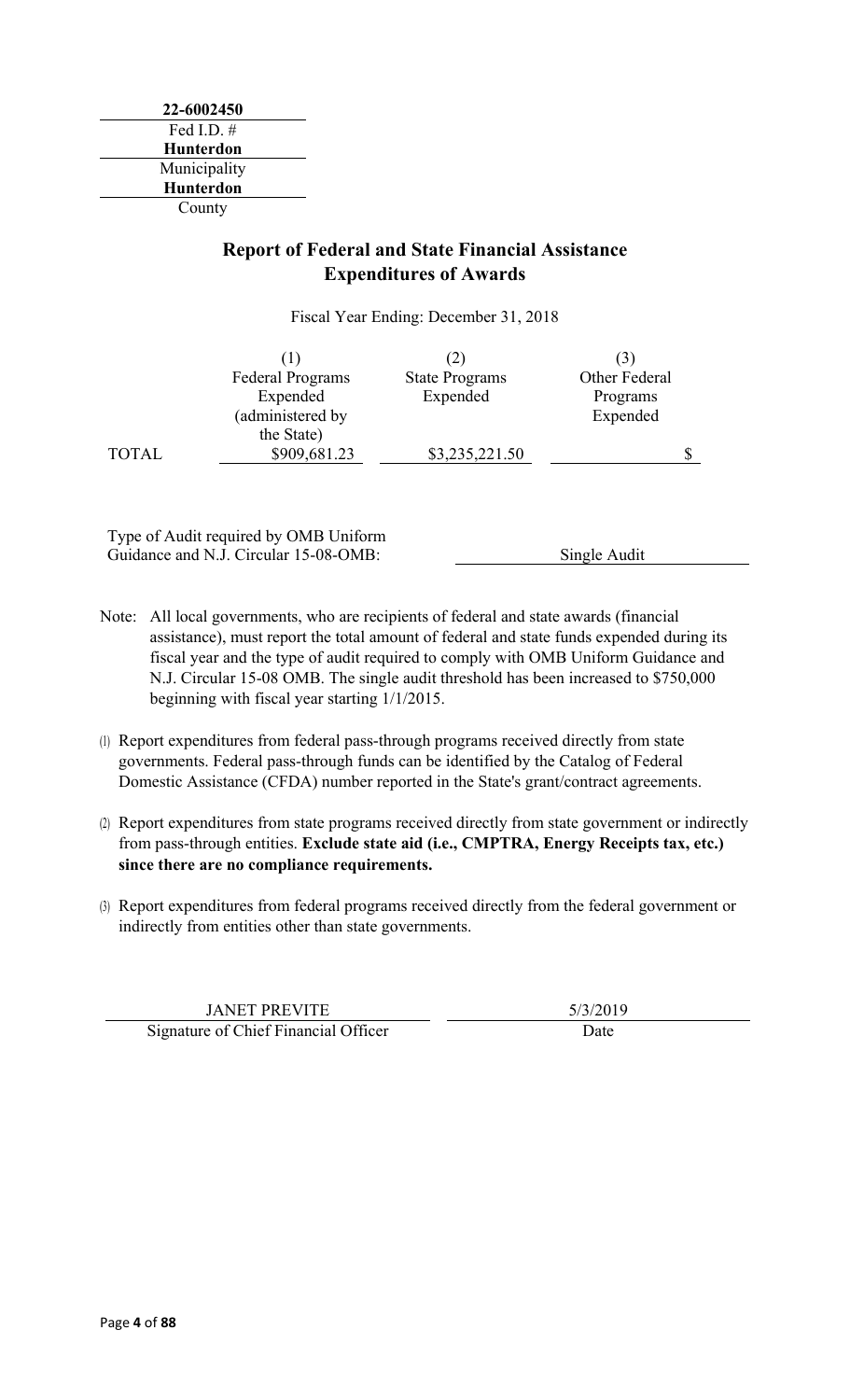### **IMPORTANT!**

### **READ INSTRUCTIONS**

### **INSTRUCTION**

The following certification is to be used ONLY in the event there is NO municipality operated utility.

If there is a utility operated by the municipality or if a "utility fund" existed on the books of account, do not sign this statement and do not remove any of the UTILITY sheets from the document.

#### **CERTIFICATION**

I hereby certify that there was no "utility fund" on the books of account and there was no utility owned and operated by the of Hunterdon, County of Hunterdon during the year 2018.

I have therefore removed from this statement the sheets pertaining only to utilities.

| Signature: |  |
|------------|--|
| Name:      |  |
| Title:     |  |

(This must be signed by the Chief Financial Officer, Comptroller, Auditor or Registered Municipal Accountant.)

### **MUNICIPAL CERTIFICATION OF TAXABLE PROPERTY AS OF OCTOBER 1, 2018**

□ Certification is hereby made that the Net Valuation Taxable of property liable to taxation for the tax year 2019 and filed with the County Board of Taxation on January 10, 2019 in accordance with the requirement of N.J.S.A. 54:4-35, was in the amount of \$**21,808,850,415**

| SIGNATURE OF TAX ASSESSOR |
|---------------------------|
| Hunterdon                 |
| <b>MUNICIPALITY</b>       |
| Hunterdon                 |
| <b>COUNTY</b>             |
|                           |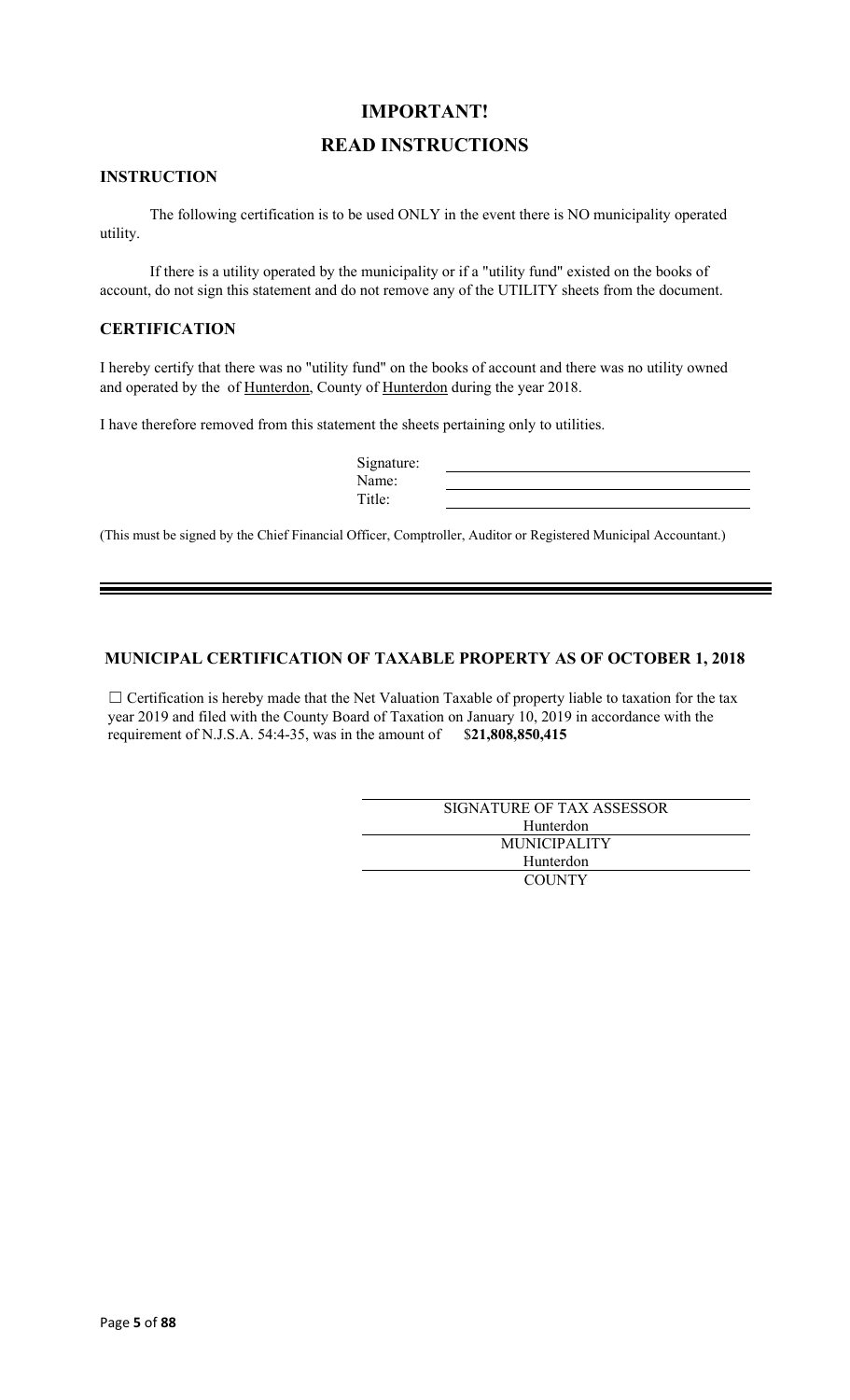### **CURRENT FUND ASSETS COMPARATIVE BALANCE SHEET – REGULATORY BASIS AS OF DECEMBER 31, 2018**

|                                                      | 2018                           |  |
|------------------------------------------------------|--------------------------------|--|
| Cash:<br>Cash<br>Sub Total Cash                      | 40,184,634.11<br>40,184,634.11 |  |
| Investments:                                         |                                |  |
| Other Receivables                                    |                                |  |
| Receivables and Other Assets with Full Reserves      |                                |  |
| <b>Other Receiavbles</b>                             | 3,264.00                       |  |
| Added County taxes Receivable                        | 286,631.27                     |  |
| Agency Accounts Receivable                           | 9,382.22                       |  |
| Sub Total Receivables and Other Assets with Reserves | 299,277.49                     |  |
| Deferred Charges                                     |                                |  |
| <b>Total Assets</b>                                  | 40,483,911.60                  |  |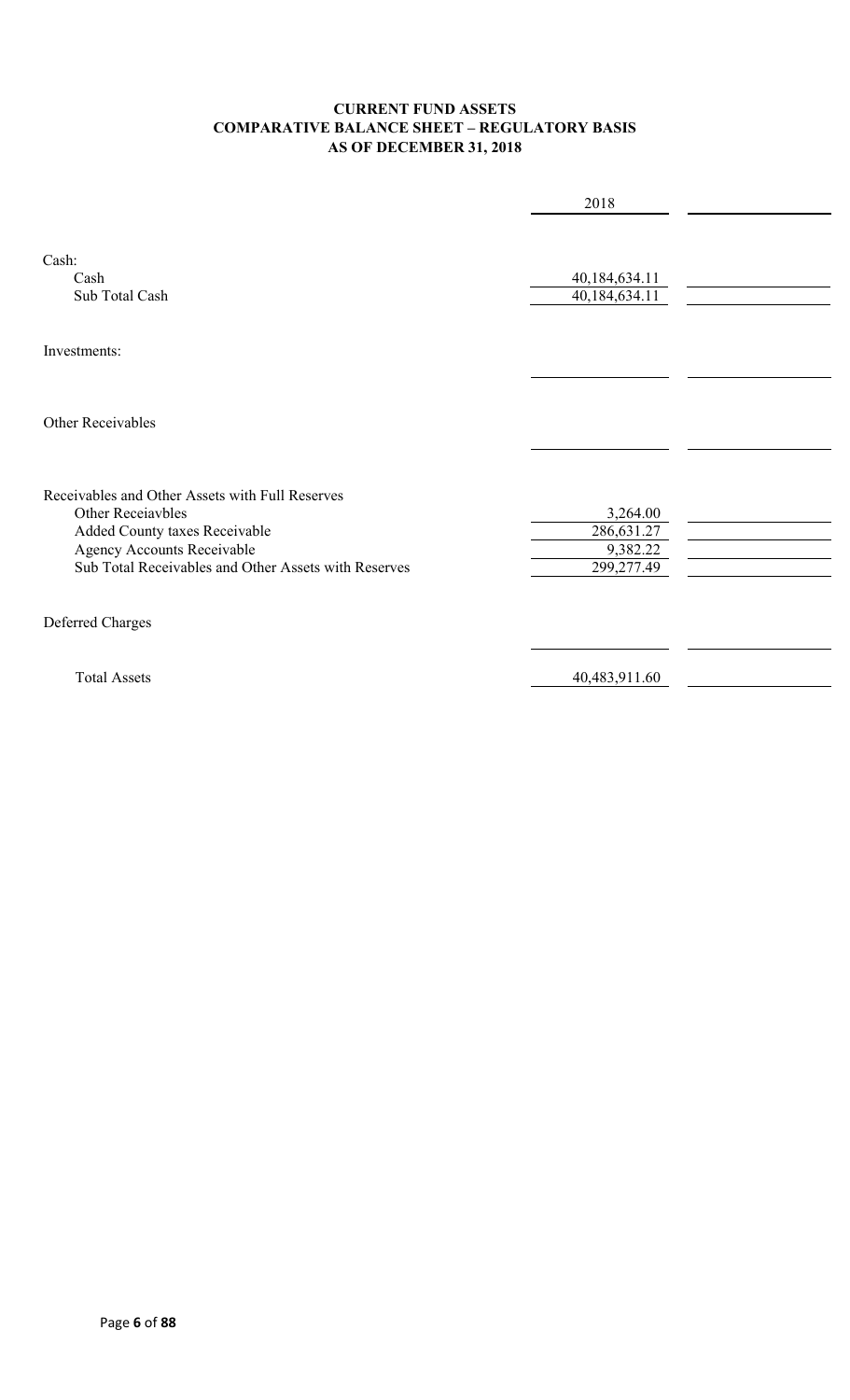### **CURRENT FUND LIABILITIES, RESERVES AND FUND BALANCE COMPARATIVE BALANCE SHEET – REGULATORY BASIS AS OF DECEMBER 31, 2018**

|                                               | 2018          |  |
|-----------------------------------------------|---------------|--|
|                                               |               |  |
| Liabilities:                                  |               |  |
| Reserve for Encumbrances                      | 3,568,187.77  |  |
| <b>Appropriation Reserves</b>                 | 10,136,528.06 |  |
| <b>Accounts Payable</b>                       | 252,939.43    |  |
| <b>Total Liabilities</b>                      | 13,957,655.26 |  |
|                                               |               |  |
| Total Liabilities, Reserves and Fund Balance: |               |  |
| Reserve for Receivables and Other Assets      | 299,277.49    |  |
| <b>Fund Balance</b>                           | 26,226,978.85 |  |
| Total Liabilities, Reserves and Fund Balance  | 40,483,911.60 |  |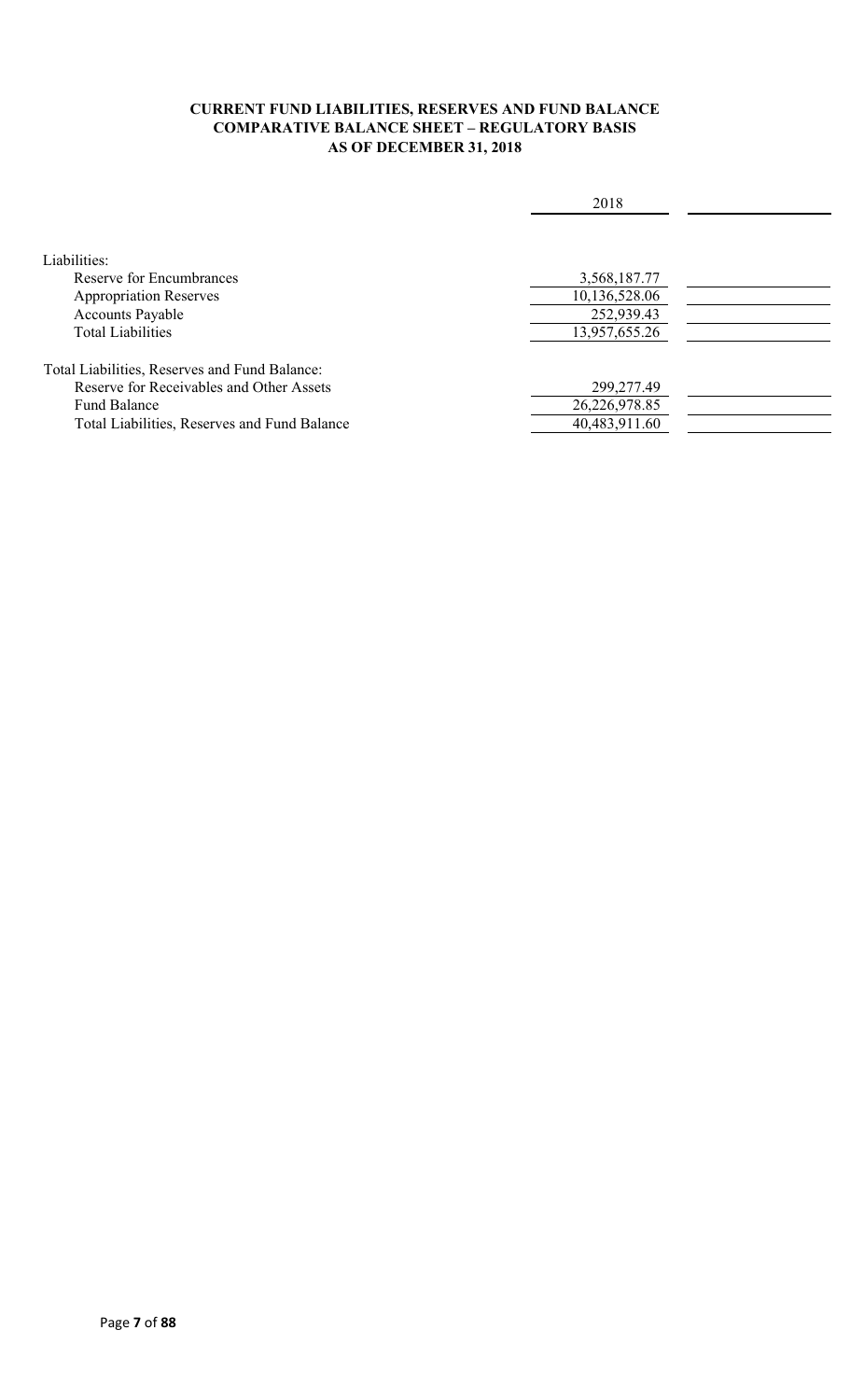### **FEDERAL AND STATE GRANT FUND COMPARATIVE BALANCE SHEET – REGULATORY BASIS AS OF DECEMBER 31, 2018**

| 2018         |  |
|--------------|--|
|              |  |
|              |  |
|              |  |
| 479,157.17   |  |
| 4,740,988.98 |  |
| 5,220,146.15 |  |
|              |  |
|              |  |
| 759,994.46   |  |
| 3,835,151.69 |  |
| 625,000.00   |  |
| 5,220,146.15 |  |
|              |  |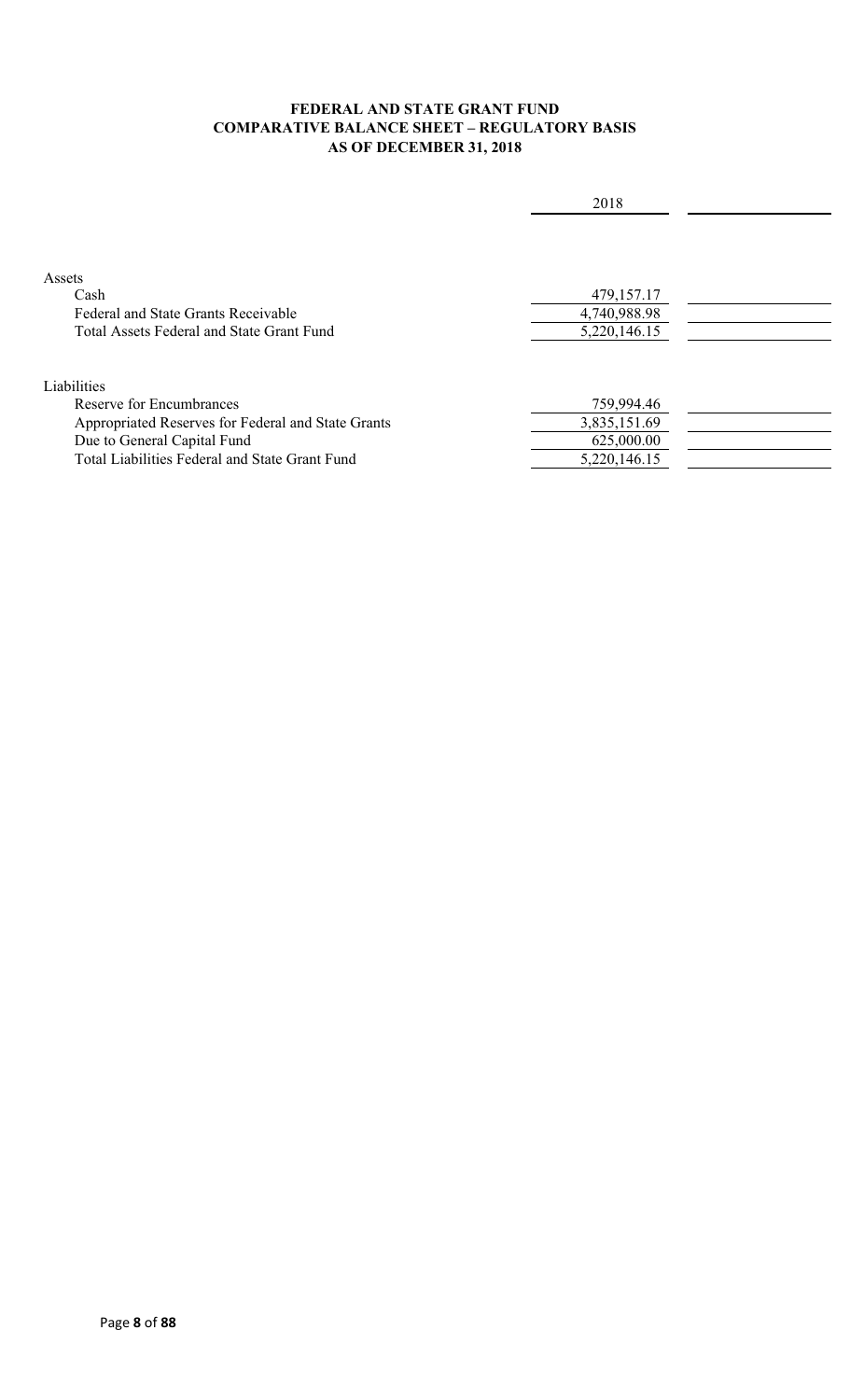### **CAPITAL FUND COMPARATIVE BALANCE SHEET – REGULATORY BASIS AS OF DECEMBER 31, 2018**

|                                             | 2018           |  |
|---------------------------------------------|----------------|--|
|                                             |                |  |
| Assets                                      |                |  |
| Cash                                        | 32,649,881.11  |  |
| Due from State and Federal Grant Fund       | 625,000.00     |  |
|                                             |                |  |
| Deferred Charges                            |                |  |
| Deferred Charged - Unfunded                 | 83,452,933.38  |  |
| <b>Total Deferred Charges</b>               | 83,452,933.38  |  |
|                                             |                |  |
| Total Assets General Capital Fund           | 116,727,814.49 |  |
|                                             |                |  |
| Liabilities                                 |                |  |
| Improvement Authorizations - Funded         | 28,660,391.69  |  |
| Improvement Authorizations - Unfunded       | 77,235,915.50  |  |
| Reserve for Fire School                     | 213,241.34     |  |
| Reserve for Park Improvement                | 6,000.00       |  |
| Reserve for Preliminary Improvement Costs   | 41,626.15      |  |
| Res for Payment in Lieu of Improvement      | 1,315,129.41   |  |
| Capital Improvement Fund                    | 2,171,600.51   |  |
| <b>Retained Percenatges Due Contractors</b> | 14,637.13      |  |
| <b>Total Liabilities and Reserves</b>       | 109,658,541.73 |  |
|                                             |                |  |
| <b>Fund Balance</b>                         |                |  |
| Capital Surplus                             | 7,069,272.76   |  |
| <b>Total General Capital Liabilities</b>    | 116,727,814.49 |  |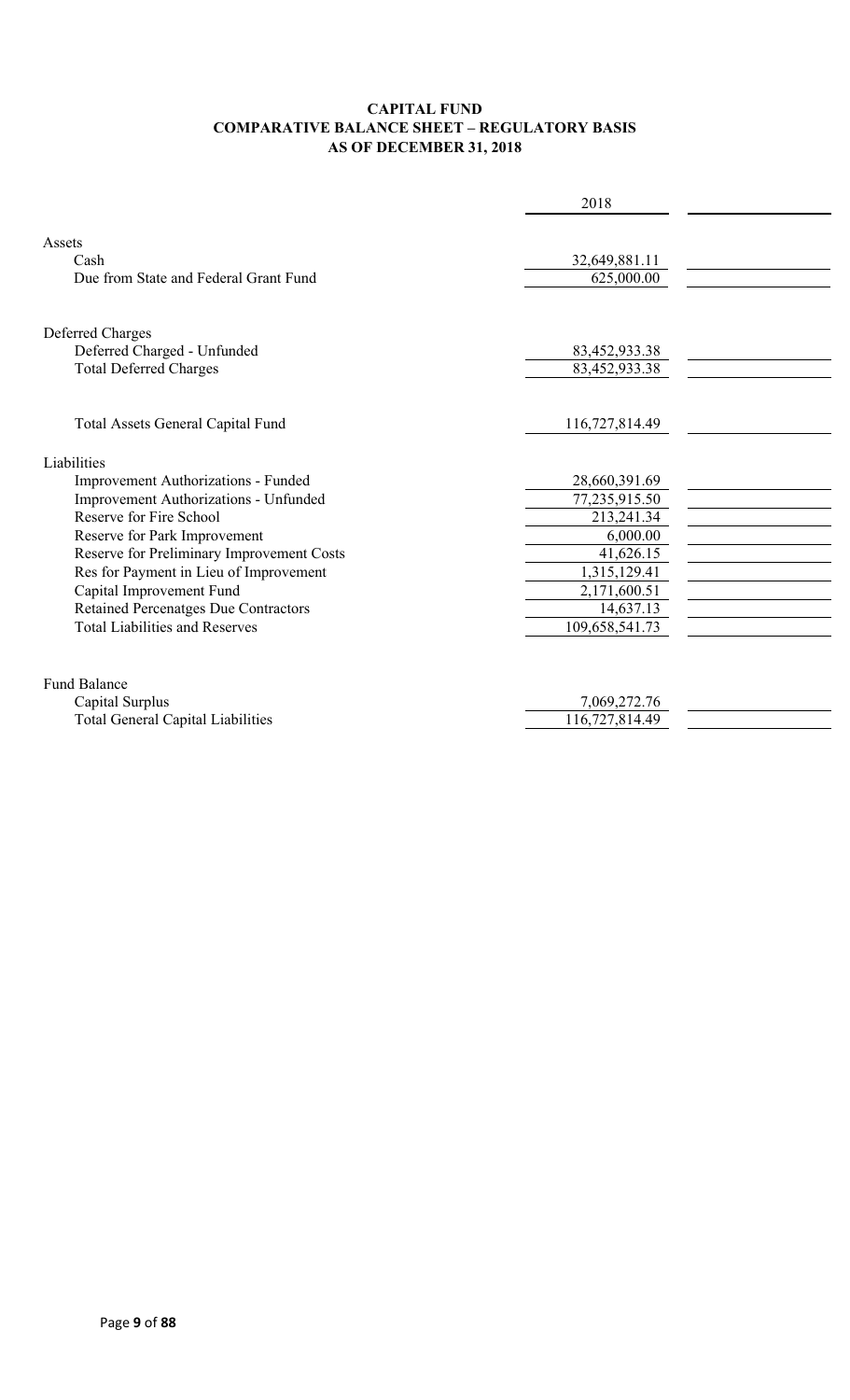### **TRUST ASSESSMENT FUND COMPARATIVE BALANCE SHEET – REGULATORY BASIS AS OF DECEMBER 31, 2018**

|                                              | 2018 |  |
|----------------------------------------------|------|--|
| Cash:                                        |      |  |
| Investments                                  |      |  |
| Assets not offset by Receivables             |      |  |
| Assets offset by the Reserve for Receivables |      |  |
| Deferred Charges                             |      |  |
|                                              |      |  |
| Liabilities and Reserves                     |      |  |
| Fund Balance                                 |      |  |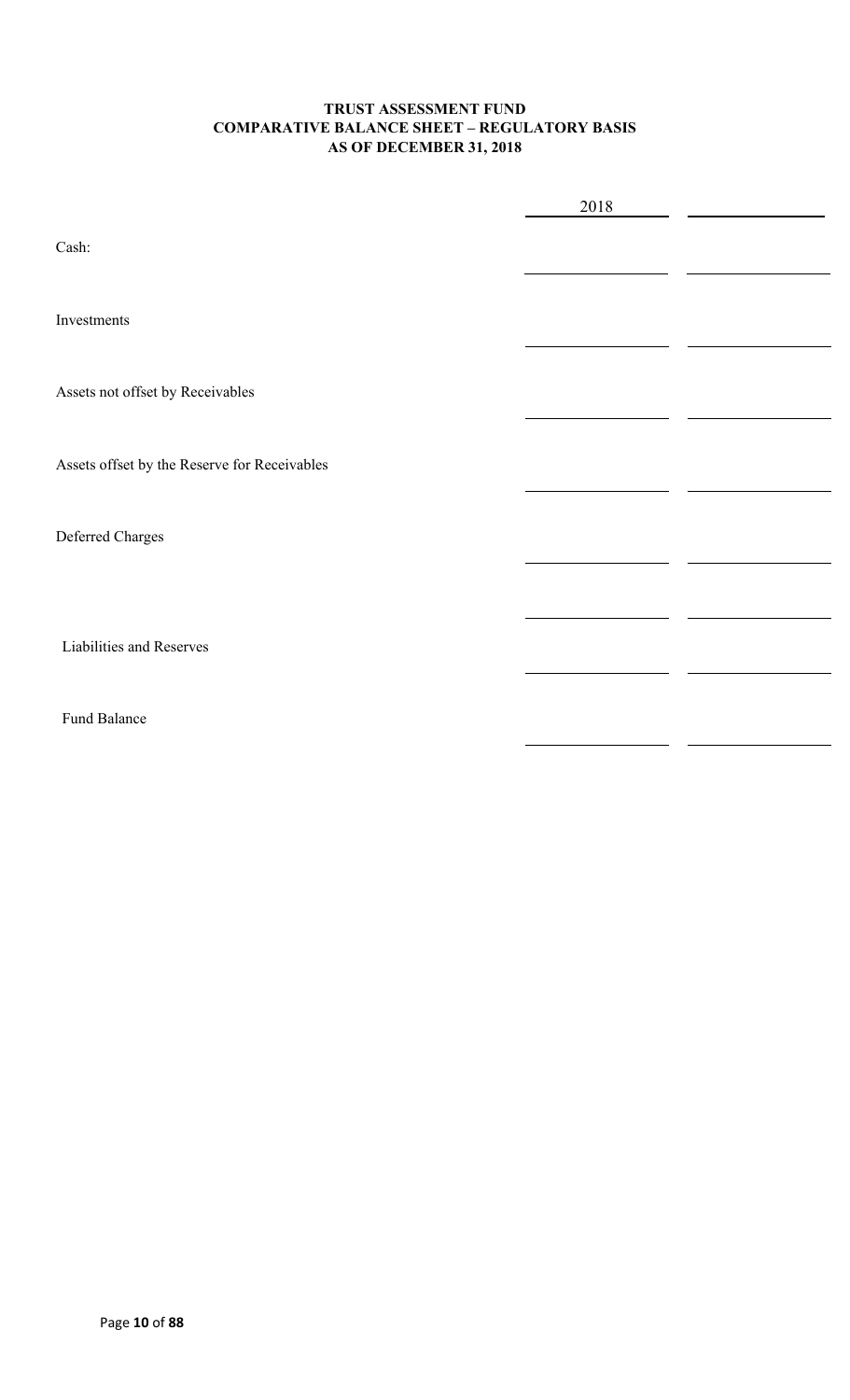### **OTHER TRUST FUND COMPARATIVE BALANCE SHEET – REGULATORY BASIS AS OF DECEMBER 31, 2018**

|                                                                                                                                               | 2018                                     |  |
|-----------------------------------------------------------------------------------------------------------------------------------------------|------------------------------------------|--|
| <b>Animal Control Trust Assets</b>                                                                                                            |                                          |  |
| Animal Control Trust Liabilities                                                                                                              |                                          |  |
| <b>CDBG Trust Assets</b>                                                                                                                      |                                          |  |
| <b>CDBG</b> Trust Liabilities                                                                                                                 |                                          |  |
| <b>LOSAP Trust Assets</b>                                                                                                                     |                                          |  |
| <b>LOSAP Trust Liabilities</b>                                                                                                                |                                          |  |
| Open Space Trust Assets<br>Cash                                                                                                               | 26,898,016.16                            |  |
| Total Open Space Trust Assets                                                                                                                 | 26,898,016.16                            |  |
| Open Space Trust Liabilities<br>Reserve for Open Space<br><b>Total Open Space Trust Reserves</b>                                              | 26,898,016.16<br>26,898,016.16           |  |
| Other Trust Assets<br>Cash                                                                                                                    | 10,421,875.83                            |  |
| <b>Total Other Trust Assets</b>                                                                                                               | 10,421,875.83                            |  |
| <b>Other Trust Liabilities</b><br>Encumbrances Payable<br>Total Miscellaneous Trust Reserves (31-287)<br>Total Trust Escrow Reserves (31-286) | 168,827.29<br>9,614,062.14<br>638,986.40 |  |
| <b>Total Other Trust Reserves and Liabilities</b>                                                                                             | 10,421,875.83                            |  |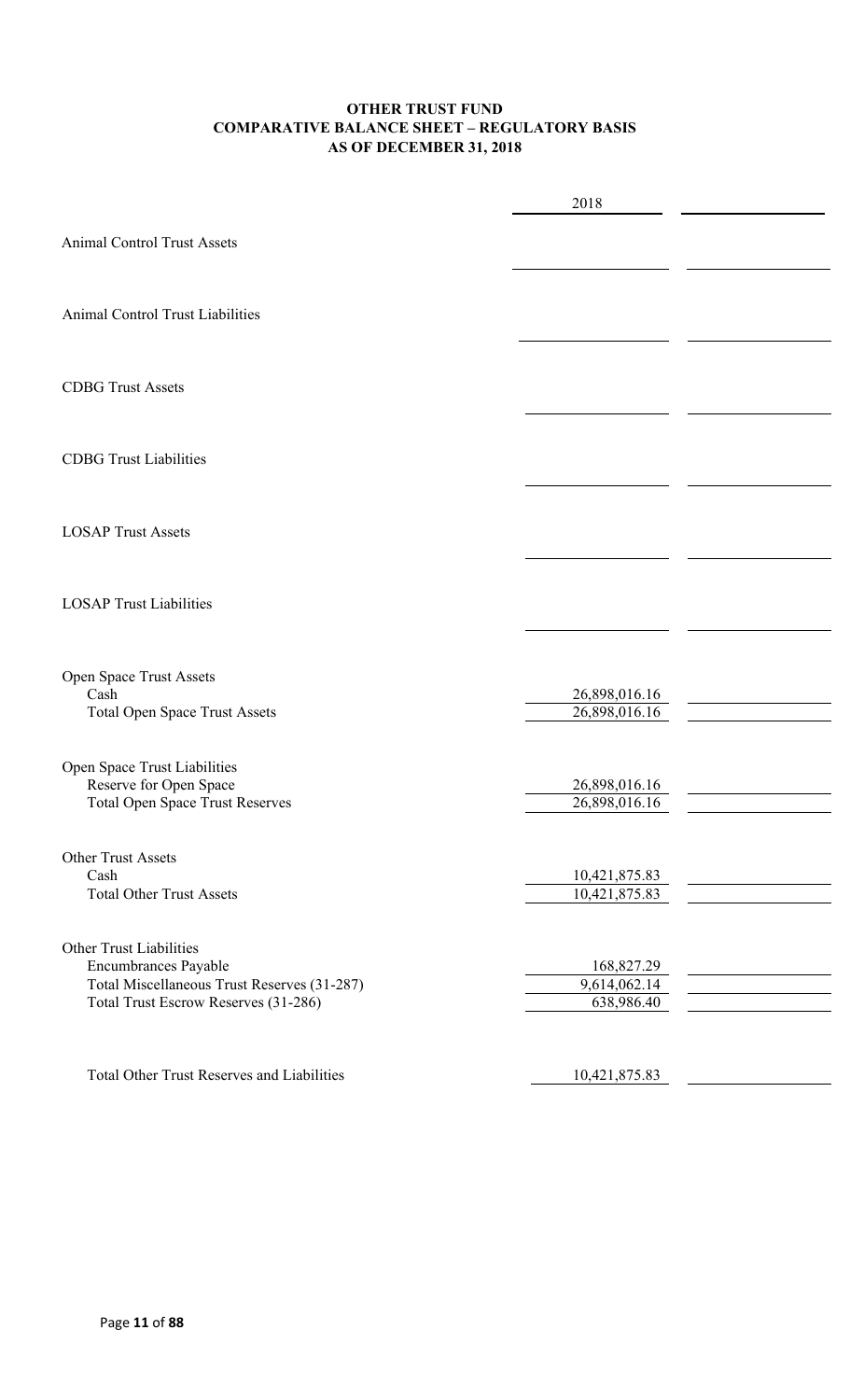### **PUBLIC ASSISTANCE FUND COMPARATIVE BALANCE SHEET – REGULATORY BASIS AS OF DECEMBER 31, 2018**

2018

Assets

Liabilities and Reserves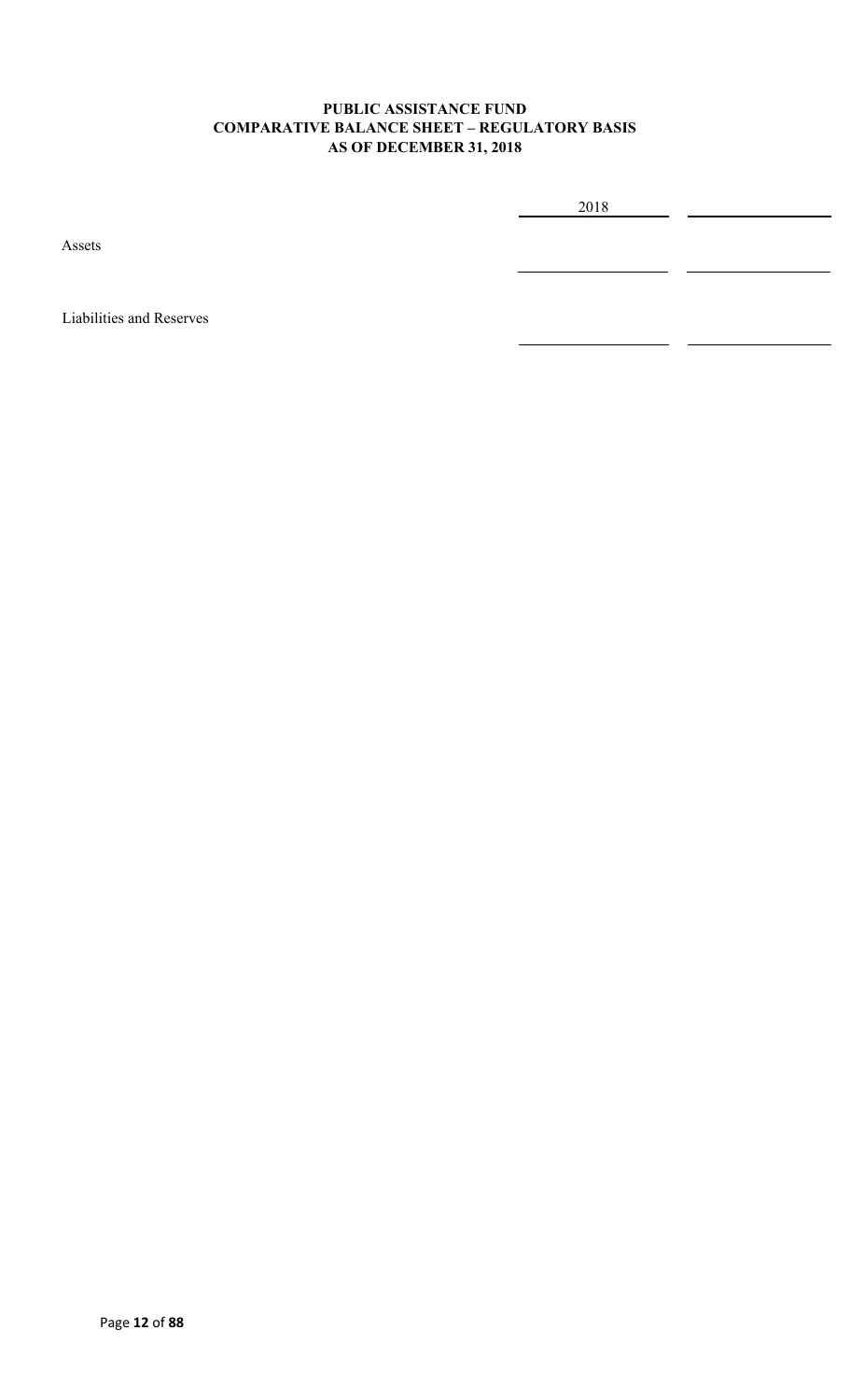# **SCHEDULE OF TRUST FUND RESERVES**

| Purpose                                   | Amount Dec. 31, 2017 Per<br><b>Audit Report</b> | <b>Receipts</b> | Disbursements   | Balance as of<br>Dec. 31, 2018 |  |
|-------------------------------------------|-------------------------------------------------|-----------------|-----------------|--------------------------------|--|
| Flexible Spending                         | \$12,275.82                                     | \$35,470.47     | \$40,469.68     | \$7,276.61                     |  |
| Motor Vehicle Fines                       | \$2,430,277.66                                  | \$510,096.42    |                 | \$2,940,374.08                 |  |
| Road Opening Deposits                     | \$76,579.57                                     | \$200.00        | \$500.00        | \$76,279.57                    |  |
| Road Maintenance & Performance Bonds      | \$1,499.56                                      |                 | \$1,499.56      | \$0.00                         |  |
| Refundable Bid Depsits                    |                                                 | \$3,940.00      | \$3,940.00      | \$0.00                         |  |
| Senior Services                           | \$178,562.55                                    | \$42,182.00     | \$73,129.46     | \$147,615.09                   |  |
| Gifts-Recreational/Memorial               | \$3,552.66                                      | \$966.00        | \$1,721.48      | \$2,797.18                     |  |
| <b>Special Recreation Trust</b>           | \$1,254,578.52                                  | \$300,248.75    | \$306,365.24    | \$1,248,462.03                 |  |
| <b>Board of Taxation Appeals</b>          | \$314,610.75                                    | \$22,711.17     | \$10,253.50     | \$327,068.42                   |  |
| Driveway Performance Bonds                | \$13,500.00                                     | \$7,000.00      | \$11,000.00     | \$9,500.00                     |  |
| <b>Surrogate-Document Fees</b>            | \$59,393.72                                     | \$9,154.69      | \$975.00        | \$67,573.41                    |  |
| <b>Environmental Enforcement</b>          | \$35,326.07                                     | \$91,058.03     | \$48,908.07     | \$77,476.03                    |  |
| Senior Health Services                    | \$661,367.59                                    | \$29,848.00     | \$190,270.19    | \$500,945.40                   |  |
| Sheriff's Trust                           | \$21,126.45                                     | \$13,434.00     | \$13,531.68     | \$21,028.77                    |  |
| Snow Removal                              | \$737,271.15                                    | \$198,095.37    |                 | \$935,366.52                   |  |
| Cultural and Heritage                     | \$37,196.12                                     | \$3,891.28      | \$5,905.00      | \$35,182.40                    |  |
| Weights and Measures                      | \$38,807.64                                     | \$15,701.50     | \$8,200.00      | \$46,309.14                    |  |
| Sheriff's Project Lifesaver Program       | \$858.56                                        | \$2,930.40      | \$2,860.82      | \$928.14                       |  |
| <b>Attorney ID Program</b>                | \$1,775.00                                      | \$200.00        |                 | \$1,975.00                     |  |
| <b>Asset Maintenance Account</b>          | \$7,485.54                                      | \$49.28         |                 | \$7,534.82                     |  |
| <b>Community Development Trust</b>        | \$329,258.01                                    | \$16,554.98     | \$52,593.66     | \$293,219.33                   |  |
| <b>County Clerk Trust</b>                 | \$437,471.68                                    | \$50,116.01     | \$42,395.05     | \$445,192.64                   |  |
| Law Enforcement Trust                     | \$303,205.78                                    | \$120,246.05    | \$50,098.59     | \$373,353.24                   |  |
| Personal Attendant Service Program        | \$4,811.48                                      | \$7.21          | \$4,818.69      | \$0.00                         |  |
| Planning Board Developer's Escrow         | \$5,147.38                                      |                 |                 | $\overline{\$5,147.38}$        |  |
| Prosecutor's Federal Equitable Sharing    | \$339,232.67                                    | \$11,120.52     | \$34,905.21     | \$315,447.98                   |  |
| Reserve for Payroll Deductions Payable    | \$435,285.91                                    | \$31,599,921.19 | \$31,774,721.32 | \$260,485.78                   |  |
| Reserve for Self Insurance                | \$1,189,776.57                                  | \$500,341.37    | \$258,742.86    | \$1,431,375.08                 |  |
| <b>Seized Assets Trust</b>                | \$29,175.00                                     | \$74,186.73     | \$50,906.73     | \$52,455.00                    |  |
| <b>State Unemployment Insurance Trust</b> | \$586,014.37                                    | \$60,094.83     | \$23,429.70     | \$622,679.50                   |  |
| <b>Totals</b>                             | \$9,545,423.78                                  | \$33,719,766.25 | \$33,012,141.49 | \$10,253,048.54                |  |

Page **13** of **88**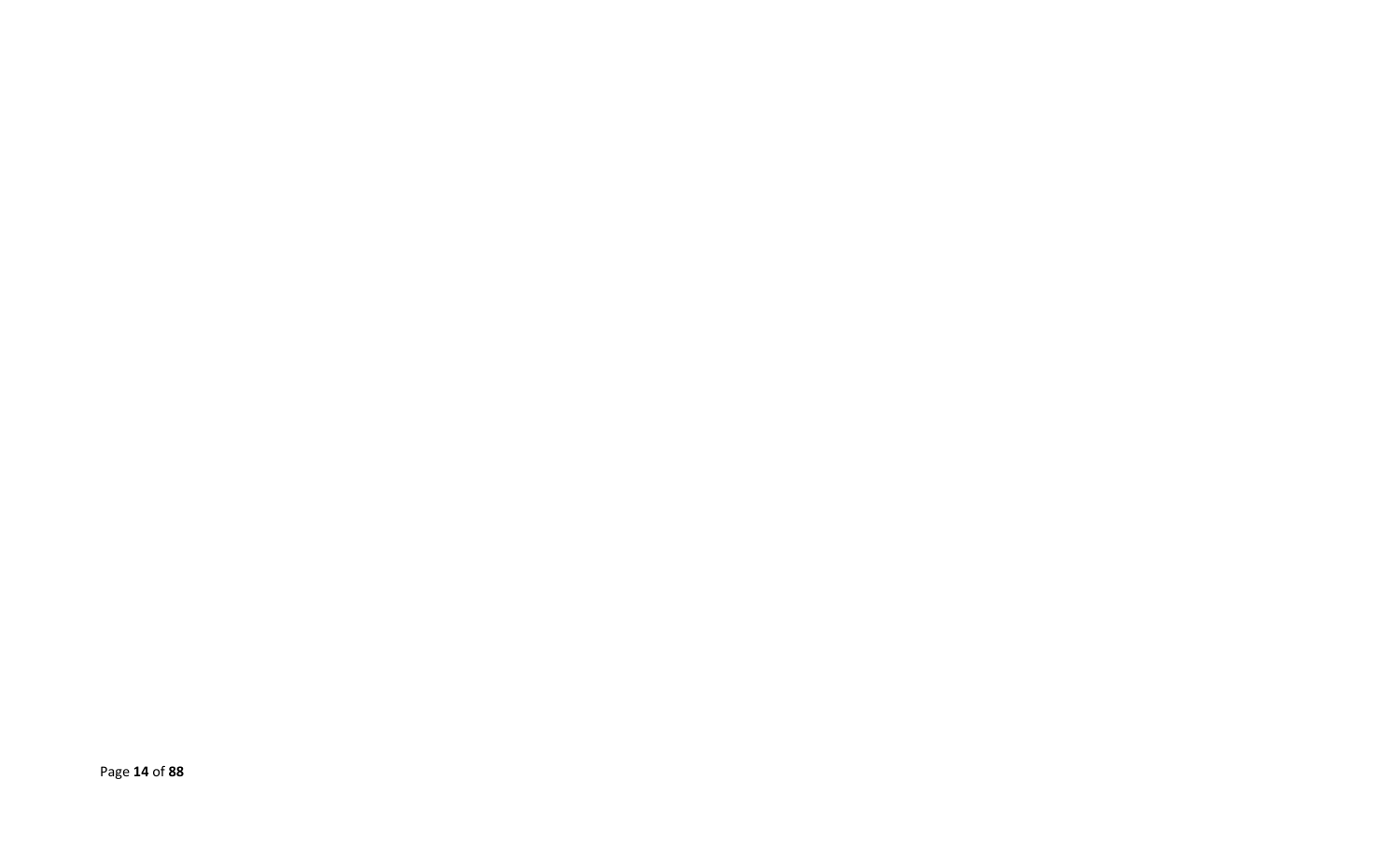## **ANALYSIS OF TRUST ASSESSMENT CASH AND INVESTMENTS PLEDGED TO LIABILITIES AND SURPLUS**

| Title of Liability to which Cash and Investments are<br>Pledged | Audit Balance Dec. |                          | <b>Receipts</b>       | Other | Disbursements | <b>Balance Dec. 31, 2018</b> |
|-----------------------------------------------------------------|--------------------|--------------------------|-----------------------|-------|---------------|------------------------------|
|                                                                 | 31, 2017           | Assessments<br>and Liens | <b>Current Budget</b> |       |               |                              |
|                                                                 |                    |                          |                       |       |               |                              |
|                                                                 |                    |                          |                       |       |               |                              |
| Assessment Bond Anticipation Note Issues:                       |                    |                          |                       |       |               |                              |
|                                                                 |                    |                          |                       |       |               |                              |
| Other Liabilities                                               |                    |                          |                       |       |               |                              |
|                                                                 |                    |                          |                       |       |               |                              |
| <b>Trust Surplus</b>                                            |                    |                          |                       |       |               |                              |
| <b>Trust Surplus</b>                                            | $0.00\,$           |                          |                       |       |               | $0.00\,$                     |
| Less Assets "Unfinanced"                                        |                    |                          |                       |       |               |                              |
|                                                                 |                    |                          |                       |       |               |                              |
| Totals                                                          | $0.00\,$           |                          |                       |       |               | $0.00\,$                     |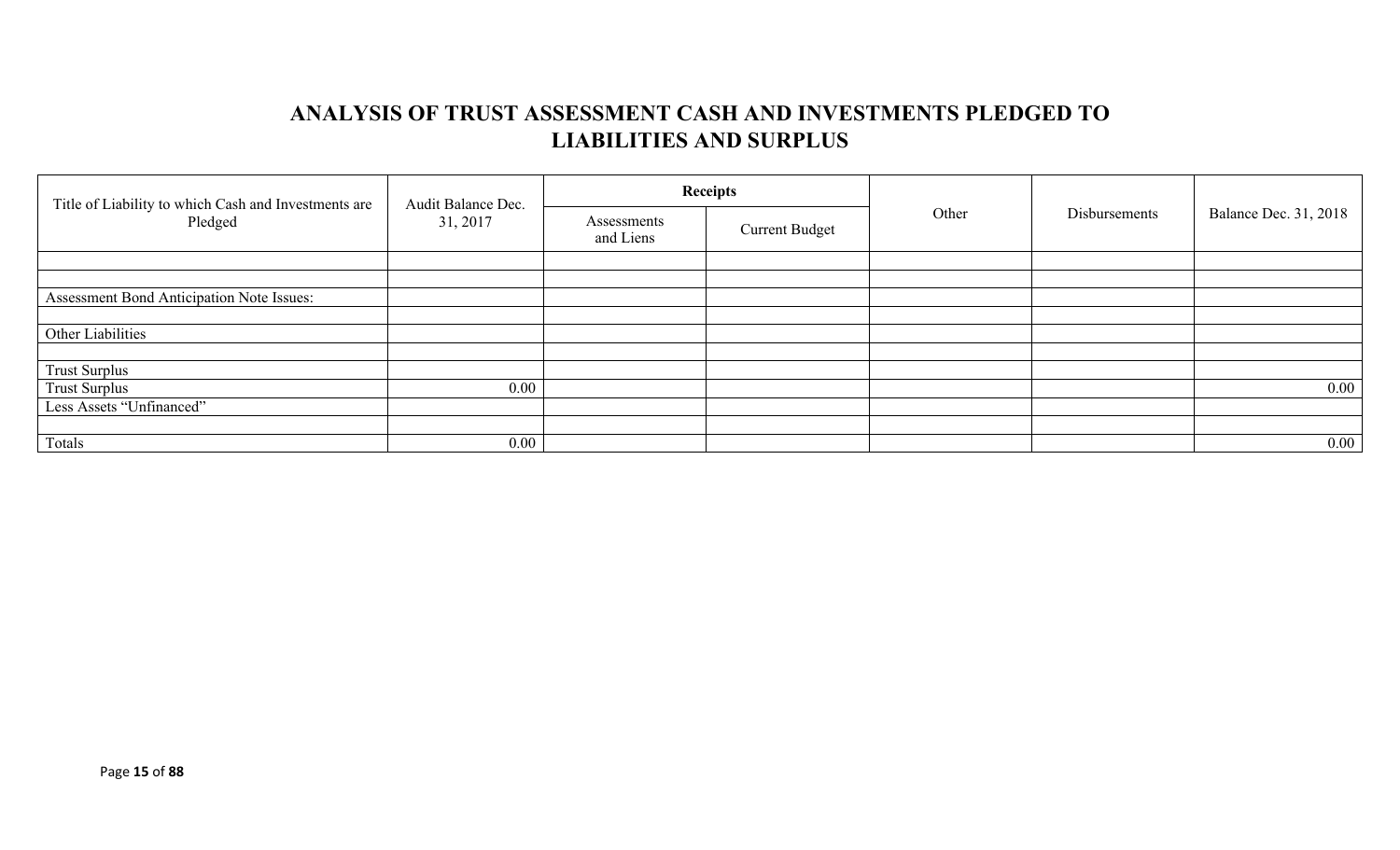## **CASH RECONCILIATION DECEMBER 31, 2018**

|                                      | Cash                  |                | Less Checks  |                   |  |
|--------------------------------------|-----------------------|----------------|--------------|-------------------|--|
|                                      | On Hand<br>On Deposit |                | Outstanding  | Cash Book Balance |  |
| Trust Other                          | 11,617.73             | 10,469,879.41  | 59,621.31    | 10,421,875.83     |  |
| Capital - General                    |                       | 34,481,038.36  | 1,831,157.25 | 32,649,881.11     |  |
| Current                              | 342,814.92            | 40,397,116.78  | 555,297.59   | 40,184,634.11     |  |
| Federal and State Grant Fund         | 147,286.12            | 421,272.99     | 89,401.94    | 479,157.17        |  |
| Municipal Open Space Trust Fund      |                       | 26,898,016.16  |              | 26,898,016.16     |  |
| Public Assistance #1**               |                       |                |              |                   |  |
| Public Assistance #2**               |                       |                |              |                   |  |
| Solid Waste Utility Assessment Trust |                       |                |              |                   |  |
| Solid Waste Utility Capital          |                       |                |              |                   |  |
| Solid Waste Utility Operating        |                       | 1,277,355.74   | 25,861.78    | 1,251,493.96      |  |
| Trust - Assessment                   |                       |                |              |                   |  |
| Trust - Dog License                  |                       |                |              |                   |  |
| Total                                | 501,718.77            | 113,944,679.44 | 2,561,339.87 | 111,885,058.34    |  |

\* - Include Deposits In Transit

\*\* - Be sure to include a Public Assistance reconciliation and trial balance if the municipality maintains such a bank account

### **REQUIRED CERTIFICATION**

I hereby certify that all amounts shown in the "Cash on Deposit" column on Sheet 9 and 9(a) have been verified with the applicable bank statements, certificates, agreements or passbooks at December 31, 2018.

I also certify that all amounts, if any, shown for Investments in Savings and Loan Associations on any trial balance have been verified with the applicable passbooks at December 31, 2018.

All "Certificates of Deposit", "Repurchase Agreements" and other investments must be reported as cash and included in this certification.

(THIS MUST BE SIGNED BY THE REGISTERED MUNICIPAL ACCOUNTANT (STATUTORY AUDITOR) OR CHIEF FINANCIAL OFFICER) depending on who prepared this Annual Financial Statement as certified to on Sheet 1 or 1(a).

Signature: JANET PREVITE, CFO Title: Chief Financial Officer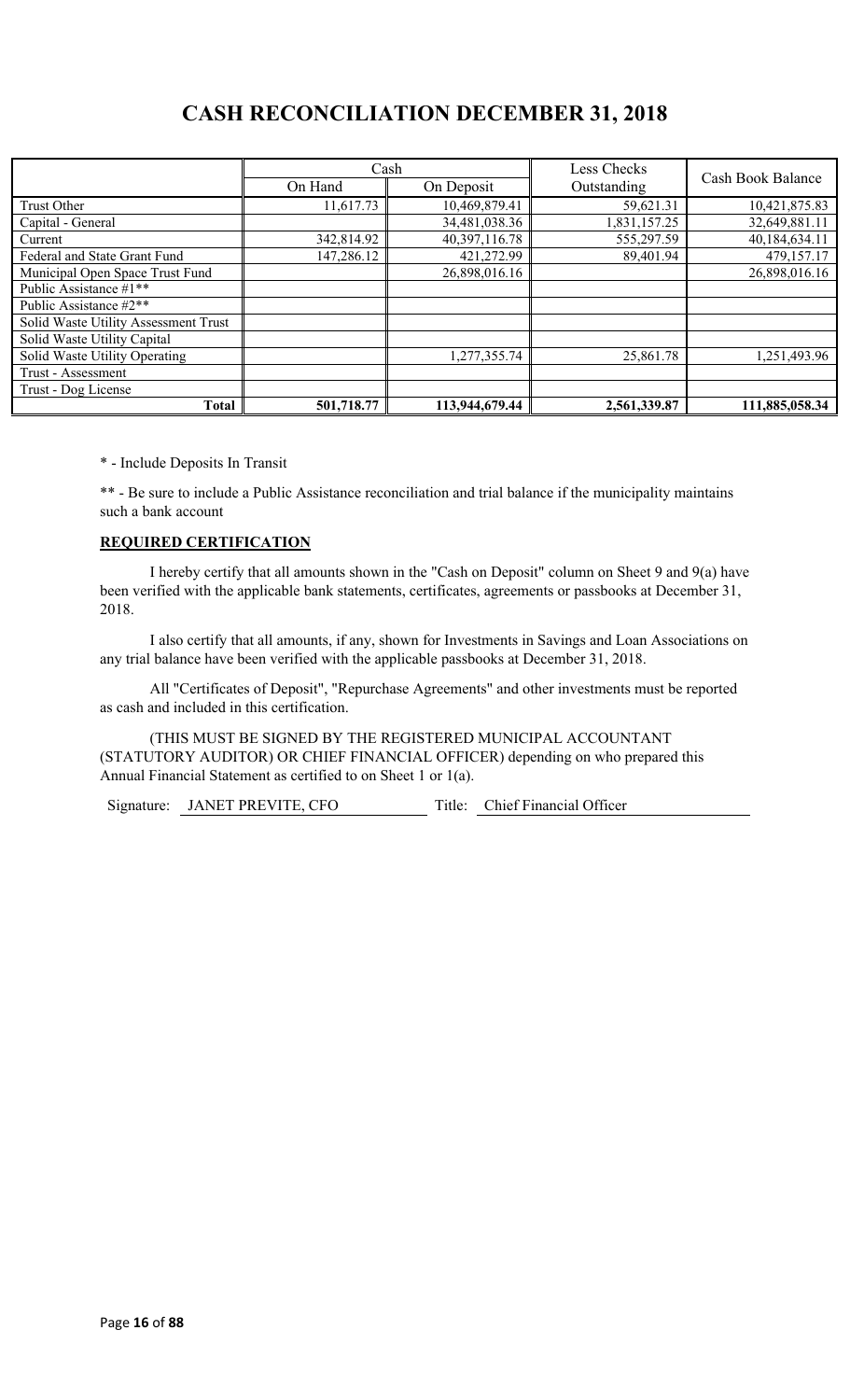# **CASH RECONCILIATION DECEMBER 31, 2018 (CONT'D)**

LIST BANKS AND AMOUNTS SUPPORTING "CASH ON DEPOSIT"

| <b>Bank</b>                                  | <b>Amount</b>  |
|----------------------------------------------|----------------|
| Northfield Bank Tax Board CD                 | 50,583.78      |
| Northfield Bank Tax Board CD #2              | 227,626.98     |
| Fulton Bank- CDBG Trust                      | 293,219.33     |
| Fulton Bank- Current Account                 | 23,233,008.72  |
| Fulton Bank Fed & State Grants               | 421,272.99     |
| Fulton Bank Flexible Spending Trust          | 7,815.06       |
| Fulton Bank- General Capital                 | 34,481,038.36  |
| Fulton Bank- Payroll                         | 299,592.84     |
| Fulton Bank Planning Board Trust             | 5,147.38       |
| Fulton Bank- Pros Fed Eq Sharing Trust       | 318,966.18     |
| <b>Fulton Bank Prosecutor's Asset Maint</b>  | 7,534.82       |
| <b>Fulton Bank Prosecutor's CLETA</b>        | 376,491.99     |
| <b>Fulton Bank Prosecutor's Seized Asset</b> | 52,455.00      |
| Fulton Bank Solid Waste Utility              | 1,277,355.74   |
| Fulton Bank SUI Checking                     | 264,807.57     |
| Fulton Bank- Surrogate's Trust               | 66,919.41      |
| Fulton Bank-Trust Checking                   | 3,553,028.03   |
| NJ Cash Mgmt- Current Fund                   | 8,428,354.56   |
| NJ Cash Mgmt- Self-Ins Trust                 | 846,352.22     |
| NJ Cash Mgmt- SUI Trust                      | 357,871.93     |
| NJ Cash Mgmt-Trust                           | 2,665,662.97   |
| Northfield Bank County Clerk Trust           | 441,660.64     |
| Northfield Bank County Tax Board Trust       | 49,120.42      |
| Northfield Bank Current Checking             | 1,000,000.00   |
| TD Bank Current Savings                      | 2,473,571.26   |
| TD Bank Golf Course Account                  | 5,262,182.24   |
| TD Bank Open Space Checking                  | 12,529,725.64  |
| TD Bank Open Space Savings                   | 14,368,290.52  |
| TD Bank Self-Ins Trust                       | 585,022.86     |
|                                              |                |
|                                              |                |
| <b>Total</b>                                 | 113,944,679.44 |

Note: Sections N.J.S.A. 40A:4-61, 40A:4-62 and 40A:4-63 of the Local Budget Law require that separate bank accounts be maintained for each allocated fund.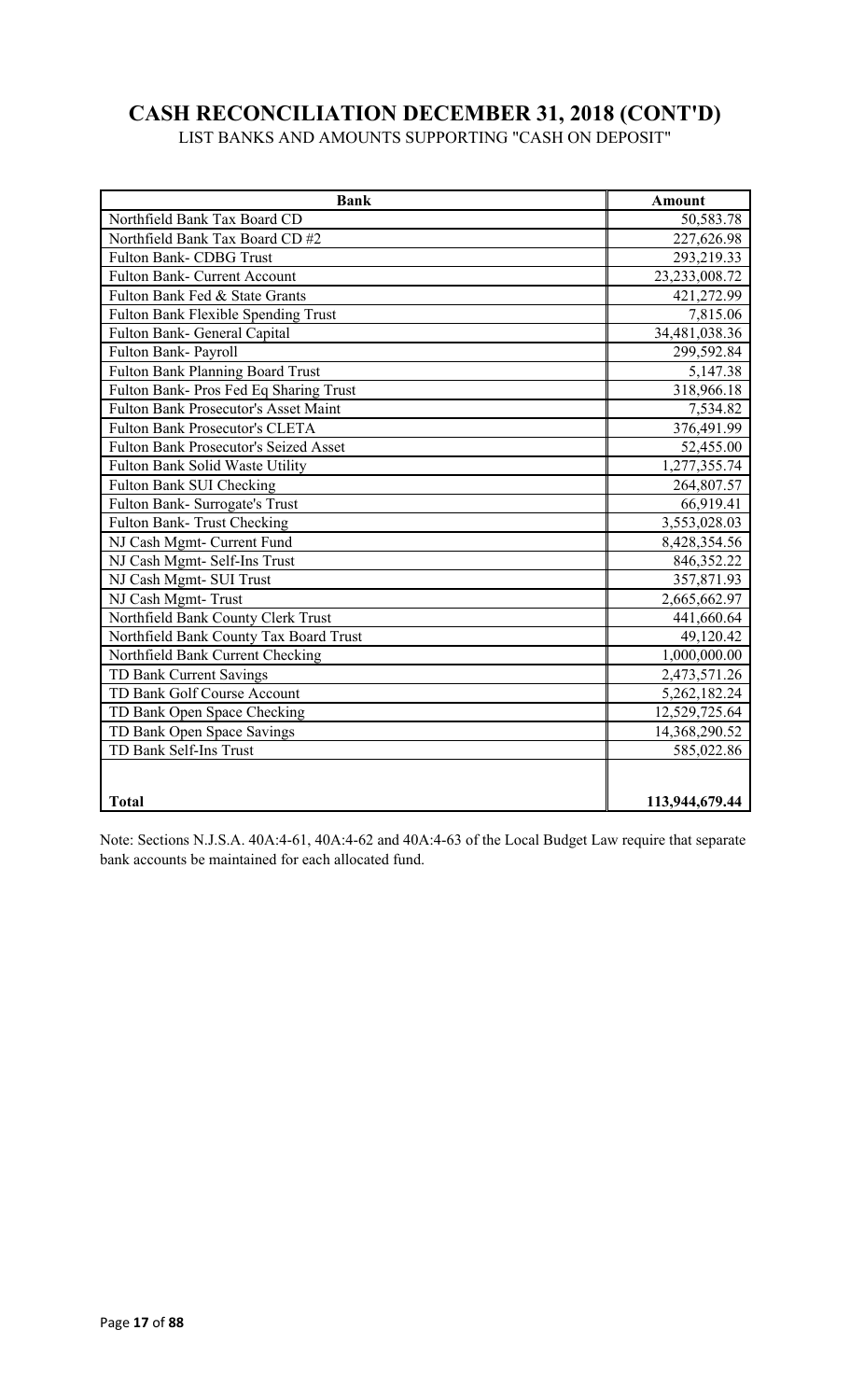## **MUNICIPALITIES AND COUNTIES FEDERAL AND STATE GRANTS RECEIVABLE**

| Grant                                                    | Balance Jan. 1, 2018 | 2018 Budget<br>Revenue Realized | Received   | Canceled  | Other | Balance<br>Dec. 31, 2018 | Other Grant Receivable<br>Description |
|----------------------------------------------------------|----------------------|---------------------------------|------------|-----------|-------|--------------------------|---------------------------------------|
| Senior Farmers Market Nutrition-2019                     |                      | 500.00                          |            |           |       | 500.00                   |                                       |
| LIHEAP- Energy Assistance 2017-18                        |                      | 1,302.00                        | 1,302.00   |           |       | 0.00                     |                                       |
| PHILEP Health 2018-19                                    |                      | 269,673.00                      | 51,401.00  |           |       | 218,272.00               |                                       |
| SHIP- State Health Insurance 2018-19                     |                      | 26,000.00                       | 13,000.00  |           |       | 13,000.00                |                                       |
| FEMA Performance Grant FY16                              |                      | 55,000.00                       | 55,000.00  |           |       | 0.00                     |                                       |
| Body Worn Camera Program                                 |                      | 8,000.00                        |            |           |       | 8,000.00                 |                                       |
| <b>SANE Sexual Assault Nurse Examiner</b>                |                      |                                 |            |           |       |                          |                                       |
| 2017-18                                                  |                      | 76,792.00                       | 71,082.00  | 5,710.00  |       | 0.00                     |                                       |
| Victim Assistance Grant VOCA 2017-18                     |                      | 179,858.00                      | 117,401.00 | 62,457.00 |       | 0.00                     |                                       |
| Subregional Transportation Planning<br>2018-19           |                      | 71,010.00                       |            |           |       | 71,010.00                |                                       |
| Veterans Transportation Year 2018-19                     |                      | 15,000.00                       | 5,000.00   |           |       | 10,000.00                |                                       |
| Area Plan Grant-Initial Year 2018                        |                      | 745,723.00                      | 742,654.00 |           |       | 3,069.00                 |                                       |
| Area Plan Grant Final Allocation- Year                   |                      |                                 |            |           |       |                          |                                       |
| 2018                                                     |                      | 44,626.00                       |            |           |       | 44,626.00                |                                       |
| Social Services for Homeless SSH Initial<br>2018 Initial |                      | 128,844.00                      | 96,633.00  |           |       | 32,211.00                |                                       |
| Social Services for Homeless SSH 2018                    |                      |                                 |            |           |       |                          |                                       |
| Additional                                               |                      | 14,000.00                       |            |           |       | 14,000.00                |                                       |
| Section 5311 Year 2018                                   |                      | 463,005.00                      | 335,293.70 |           |       | 127,711.30               |                                       |
| Section 5311 Innovation Year 2018                        |                      | 150,000.00                      |            |           |       | 150,000.00               |                                       |
| Human Services Advisory Council Year                     |                      |                                 |            |           |       |                          |                                       |
| 2018                                                     |                      | 73,742.00                       | 73,742.00  |           |       | 0.00                     |                                       |
| Universal Service Fund 2018-19                           |                      | 832.00                          | 832.00     |           |       | 0.00                     |                                       |
| Solid Waste Services Tax-Recycling-<br>Year 2016         |                      |                                 |            |           |       |                          |                                       |
|                                                          |                      | 143,320.00                      | 143,320.00 |           |       | 0.00                     |                                       |
| Solid Waste Services Tax-Recycling<br>Year 2017          |                      | 143,320.00                      | 143,320.00 |           |       | 0.00                     |                                       |
| Clean Communities Year 2018                              |                      | 76,724.06                       | 76,724.06  |           |       | 0.00                     |                                       |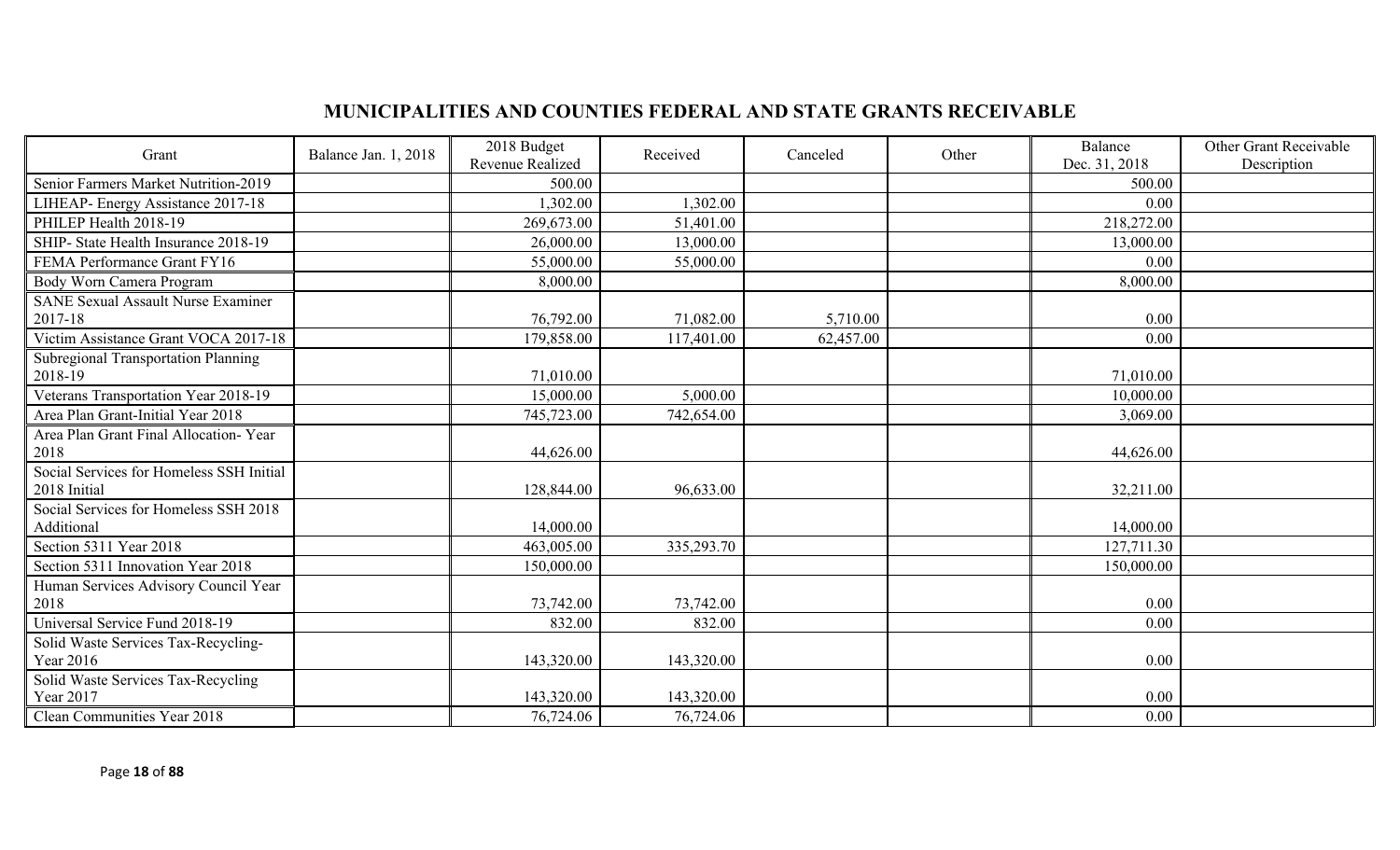| Grant                                   | Balance Jan. 1, 2018 | 2018 Budget<br>Revenue Realized | Received   | Canceled   | Other         | Balance<br>Dec. 31, 2018 | Other Grant Receivable<br>Description |
|-----------------------------------------|----------------------|---------------------------------|------------|------------|---------------|--------------------------|---------------------------------------|
| Forestry Program- NJDEP Resiliency      |                      |                                 |            |            |               |                          |                                       |
| <b>YEar 2018</b>                        |                      | 10,000.00                       |            |            |               | 10,000.00                |                                       |
| Right to Know 2018-19                   |                      | 9,618.00                        | 2,404.50   |            |               | 7,213.50                 |                                       |
| Personal Assistance Services Program    |                      |                                 |            |            |               |                          |                                       |
| <b>PASP 2018</b>                        |                      | 30,937.30                       | 30,937.00  |            |               | 0.30                     |                                       |
| Title XX LINK Transportation Year       |                      |                                 |            |            |               |                          |                                       |
| 2018                                    |                      | 124,434.00                      | 124,434.00 |            |               | 0.00                     |                                       |
| Comprehensive Alcohol CEHA Year         |                      |                                 |            |            |               |                          |                                       |
| 2018                                    |                      | 213,671.00                      | 159,735.24 |            |               | 53,935.76                |                                       |
| County History Partnership              |                      | 22,490.00                       | 19,116.50  |            |               | 3,373.50                 |                                       |
| State Council on the Arts Year 2018     |                      | 66,464.00                       | 59,817.00  |            |               | 6,647.00                 |                                       |
| Municipal Alliance Program 2018-19      |                      | 181,380.00                      | 13,848.63  |            |               | 167,531.37               |                                       |
| Family Court Juvenile Justice 2018      |                      | 95,615.00                       | 45,808.96  |            |               | 49,806.04                |                                       |
| State/Community Partnership Juvenile    |                      |                                 |            |            |               |                          |                                       |
| Justice Year 2018                       |                      | 188,094.00                      | 136,417.04 |            |               | 51,676.96                |                                       |
| Job Access Reverse Commute 2017-18      |                      | 130,000.00                      | 111,836.91 | 18,163.09  |               | 0.00                     |                                       |
| Senior Citizen/Disabled Transportation- |                      |                                 |            |            |               |                          |                                       |
| Casino Revenue Year 2018                |                      | 332,555.93                      | 240,858.40 |            |               | 91,697.53                |                                       |
|                                         |                      |                                 |            |            |               |                          | Unappropriated Grant                  |
| Right to Know Year 2017-18              | 0.00                 | 9,618.00                        | 7,213.50   |            | $-2,404.50$   | 0.00                     | Applied                               |
| 2016 Section 5311 783-216               | 96,167.99            |                                 |            | 90,134.16  | $-6,033.83$   | 0.00                     | Unappropriated Grant<br>Applied       |
|                                         |                      |                                 |            |            |               |                          | Unappropriated Grant                  |
| 2016 Section 5311 783-218               | 425,997.00           |                                 | 171,490.33 |            | $-254,506.67$ | 0.00                     | Applied                               |
| 2014 Comprehensive Alcohol 766-214      | 48,929.70            |                                 |            | 48,929.70  |               | 0.00                     |                                       |
| 2014 SSBG/Family Court 764-214          | 33,604.37            |                                 |            | 33,604.37  |               | 0.00                     |                                       |
| 2015 Area Plan Grant 782-216            | 1,394.65             |                                 |            | 1,394.65   |               | 0.00                     |                                       |
| 2015 Comprehensive Alcohol 766-215      | 9,277.46             |                                 |            | 9,277.46   |               | 0.00                     |                                       |
| 2015 Hazard Mitigation 799-315          | 150,000.00           |                                 |            | 150,000.00 |               | 0.00                     |                                       |
| 2015 Homeland Security 703-215          | 2,868.23             |                                 |            | 2,868.23   |               | 0.00                     |                                       |
| 2015 Homeland Security 703-216          | 3.56                 |                                 |            | 3.56       |               | 0.00                     |                                       |
| 2015 SANE/SART 742-215                  | 9,655.45             |                                 |            | 9,655.45   |               | 0.00                     |                                       |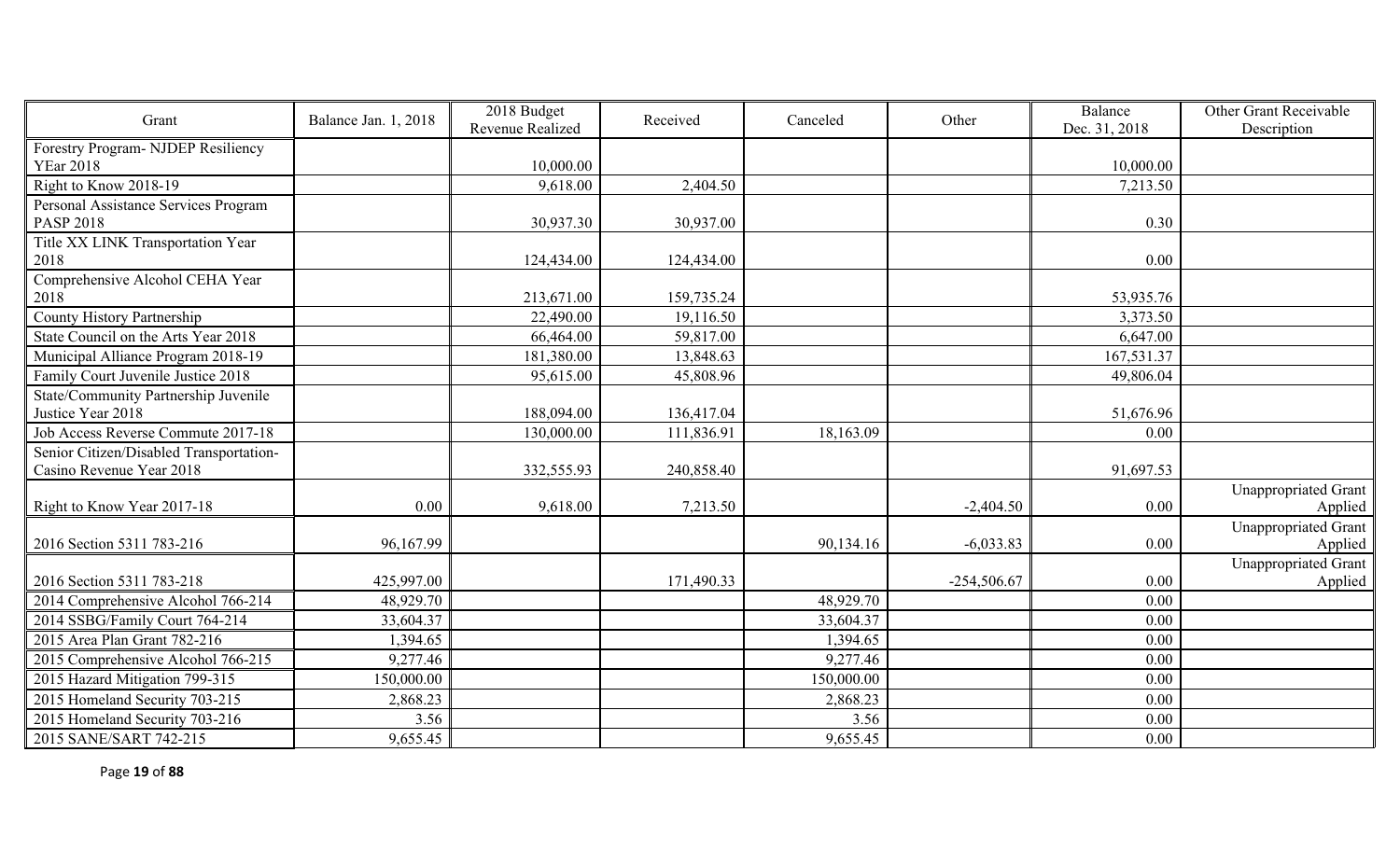| Grant                                   | Balance Jan. 1, 2018 | 2018 Budget<br>Revenue Realized | Received   | Canceled  | Other | Balance<br>Dec. 31, 2018 | Other Grant Receivable<br>Description |
|-----------------------------------------|----------------------|---------------------------------|------------|-----------|-------|--------------------------|---------------------------------------|
| 2016 Area Plan Grant 782-21A            | 9,682.00             |                                 |            | 9,682.00  |       | 0.00                     |                                       |
| 2016 Comprehensive Alcohol 766-216      | 14,423.82            |                                 |            |           |       | 14,423.82                |                                       |
| 2016 County History Partnership 752-    |                      |                                 |            |           |       |                          |                                       |
| 216                                     | 8,122.00             |                                 | 8,122.00   |           |       | 0.00                     |                                       |
| 2016 FEMA Mitigation- Fuel System       |                      |                                 |            |           |       |                          |                                       |
| 750-216                                 | 111,200.00           |                                 | 100,080.00 |           |       | 11,120.00                |                                       |
| 2016 FEMA Mitigation- Library 748-      |                      |                                 |            |           |       |                          |                                       |
| 216                                     | 306,000.00           |                                 | 197,972.92 |           |       | 108,027.08               |                                       |
| 2016 FEMA Mitigation-Shelter 749-216    | 257,857.00           |                                 | 147,605.79 |           |       | 110,251.21               |                                       |
| 2016 Homeland Security Grant 703-217    | 154,861.07           |                                 | 93,618.00  |           |       | 61,243.07                |                                       |
| 2016 Mosquito Vector Control 751-216    | 11.33                |                                 |            | 11.33     |       | 0.00                     |                                       |
| 2016 Municipal Alliance 762-216         | 19,505.09            |                                 |            | 19,505.09 |       | 0.00                     |                                       |
| 2016 SANE/SART 742-216                  | 6,270.00             |                                 |            | 6,270.00  |       | 0.00                     |                                       |
| 2016 Transp Assistance 773-216          | 271.93               |                                 |            | 271.93    |       | 0.00                     |                                       |
| 2016 Victim Assistance (VOCA) 744-      |                      |                                 |            |           |       |                          |                                       |
| 299                                     | 83,000.00            |                                 |            | 83,000.00 |       | 0.00                     |                                       |
| 2017 Area Plan Grant Pt2 782-219        | 17,134.00            |                                 | 9,402.00   | 7,732.00  |       | 0.00                     |                                       |
| 2017 Comprehensive Alcohol 766-217      | 38,093.00            |                                 | 20,143.00  |           |       | 17,950.00                |                                       |
| 2017 Homeland Security Grant 703-218    | 173,552.54           |                                 | 74,146.00  |           |       | 99,406.54                |                                       |
| 2017 Municipal Alliance 762-217         | 2,081.88             |                                 |            | 2,081.88  |       | 0.00                     |                                       |
| 2017 Narcotics Task Force (Byrne) 777-  |                      |                                 |            |           |       |                          |                                       |
| 217                                     | 43,750.00            |                                 | 43,750.00  |           |       | 0.00                     |                                       |
| 2017 SANE/SART 742-217                  | 14,944.00            |                                 | 14,860.00  | 84.00     |       | 0.00                     |                                       |
| 2017 Section 5311 783-217               | 119,043.32           |                                 | 44,466.13  | 74,577.19 |       | 0.00                     |                                       |
| 2017 SSBG/Family Court 764-217          | 49,024.79            |                                 | 32,033.79  | 16,991.00 |       | 0.00                     |                                       |
| 2017 State Health Insurance (SHIP) 734- |                      |                                 |            |           |       |                          |                                       |
| 218                                     | 13,000.00            |                                 | 13,000.00  |           |       | 0.00                     |                                       |
| 2017 Transp Assistance 773-217          | 50,204.84            |                                 | 49,815.27  | 389.57    |       | 0.00                     |                                       |
| 2017 Veteran's Transportation 799-217   | 12,500.00            |                                 | 10,000.00  | 2,500.00  |       | 0.00                     |                                       |
| 2018 CEHA Program 770-218               | 139,850.00           |                                 | 109,850.30 |           |       | 29,999.70                |                                       |
| 2018 Municipal Alliance 762-218         | 169,694.39           |                                 | 166,831.61 | 2,862.78  |       | 0.00                     |                                       |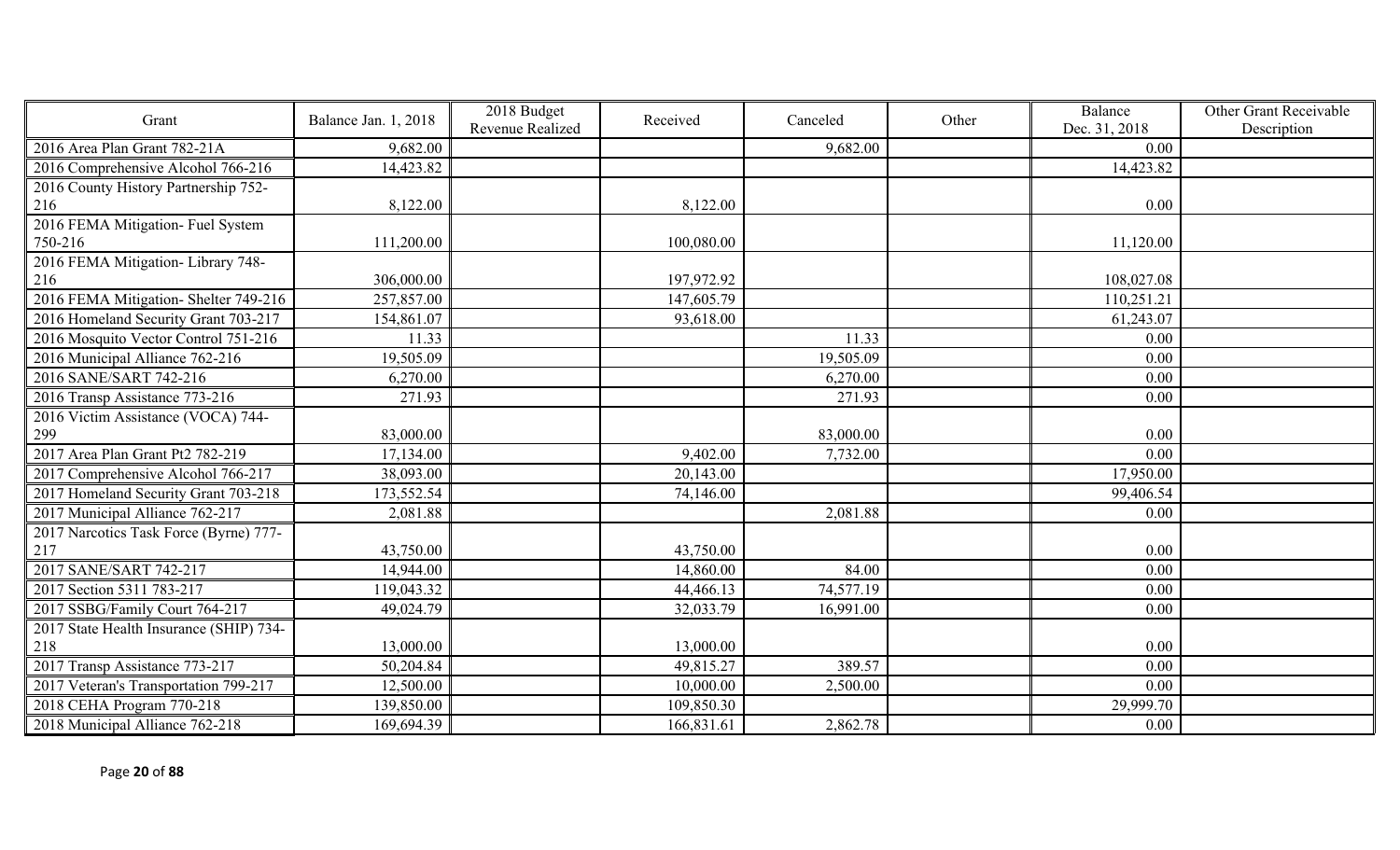| Grant                                  | Balance Jan. 1, 2018 | 2018 Budget<br>Revenue Realized | Received     | Canceled     | Other         | Balance<br>Dec. 31, 2018 | Other Grant Receivable<br>Description |
|----------------------------------------|----------------------|---------------------------------|--------------|--------------|---------------|--------------------------|---------------------------------------|
| FEMA Hazard Mitigation - Generator     |                      |                                 |              |              |               |                          |                                       |
| 753-217                                | 19,791.00            |                                 | 17,550.50    |              |               | 2,240.50                 |                                       |
| Flood Mitigation-Warren/Hunterdon      |                      |                                 |              |              |               |                          |                                       |
| 799-816                                | 3,007,045.80         |                                 |              |              |               | 3,007,045.80             |                                       |
| Highlands Council on Economic          |                      |                                 |              |              |               |                          |                                       |
| Development 799-815                    | 45,000.00            |                                 |              |              |               | 45,000.00                |                                       |
| Human Services Advisory-2016 767-216   | 550.00               |                                 |              | 550.00       |               | 0.00                     |                                       |
| Job Access Reverse Commute (JARC)      |                      |                                 |              |              |               |                          |                                       |
| 756-212                                | 1,609.39             |                                 |              | 1,609.39     |               | 0.00                     |                                       |
| Job Access Reverse Commute (JARC)      |                      |                                 |              |              |               |                          |                                       |
| 756-216                                | 27,984.25            |                                 | 9,513.05     | 18,471.20    |               | 0.00                     |                                       |
| Prosecutor Led Mental Health           | 103,638.00           |                                 | 96,892.00    | 6,746.00     |               | 0.00                     |                                       |
| Section 5311-2014 775-214              | 95,896.19            |                                 |              | 95,896.19    |               | 0.00                     |                                       |
| Senior Farm Nutrition 765-217          | 500.00               |                                 | 500.00       |              |               | 0.00                     |                                       |
| SSH Homeless Pt2 774-218               | 32,212.00            |                                 | 31,972.00    | 240.00       |               | 0.00                     |                                       |
| State Council on the Arts 746-217      | 6,647.00             |                                 | 6,647.00     |              |               | 0.00                     |                                       |
| State Health Services (PHILEP) 776-214 | 77,373.00            |                                 |              | 77,373.00    |               | 0.00                     |                                       |
| State Health Services (PHILEP) 776-215 | 38,155.00            |                                 |              | 38,155.00    |               | 0.00                     |                                       |
| State Health Services (PHILEP) 776-216 | 25,777.00            |                                 |              | 25,777.00    |               | 0.00                     |                                       |
| State Health Services (PHILEP) 776-217 | 209,617.00           |                                 | 186,471.00   | 23,146.00    |               | 0.00                     |                                       |
| State/Community Partners- Juv Justice  |                      |                                 |              |              |               |                          |                                       |
| 763-217                                | 49,182.00            |                                 | 49,182.00    |              |               | 0.00                     |                                       |
| Subregional Transp Planning 745-218    | 71,010.00            |                                 | 71,009.99    | 0.01         |               | 0.00                     |                                       |
| Transportation TIP 769-217             | 42,210.00            |                                 |              | 42,210.00    |               | 0.00                     |                                       |
| Victim Assistance (VOCA) 744-217       | 22,940.00            |                                 | 3,631.00     | 19,309.00    |               | 0.00                     |                                       |
| Wastewater Management Grant 784-217    | 100,000.00           |                                 |              |              |               | 100,000.00               |                                       |
| <b>Total</b>                           | 6,569,113.04         | 4,102,148.29                    | 4,659,688.12 | 1,007,639.23 | $-262,945.00$ | 4,740,988.98             |                                       |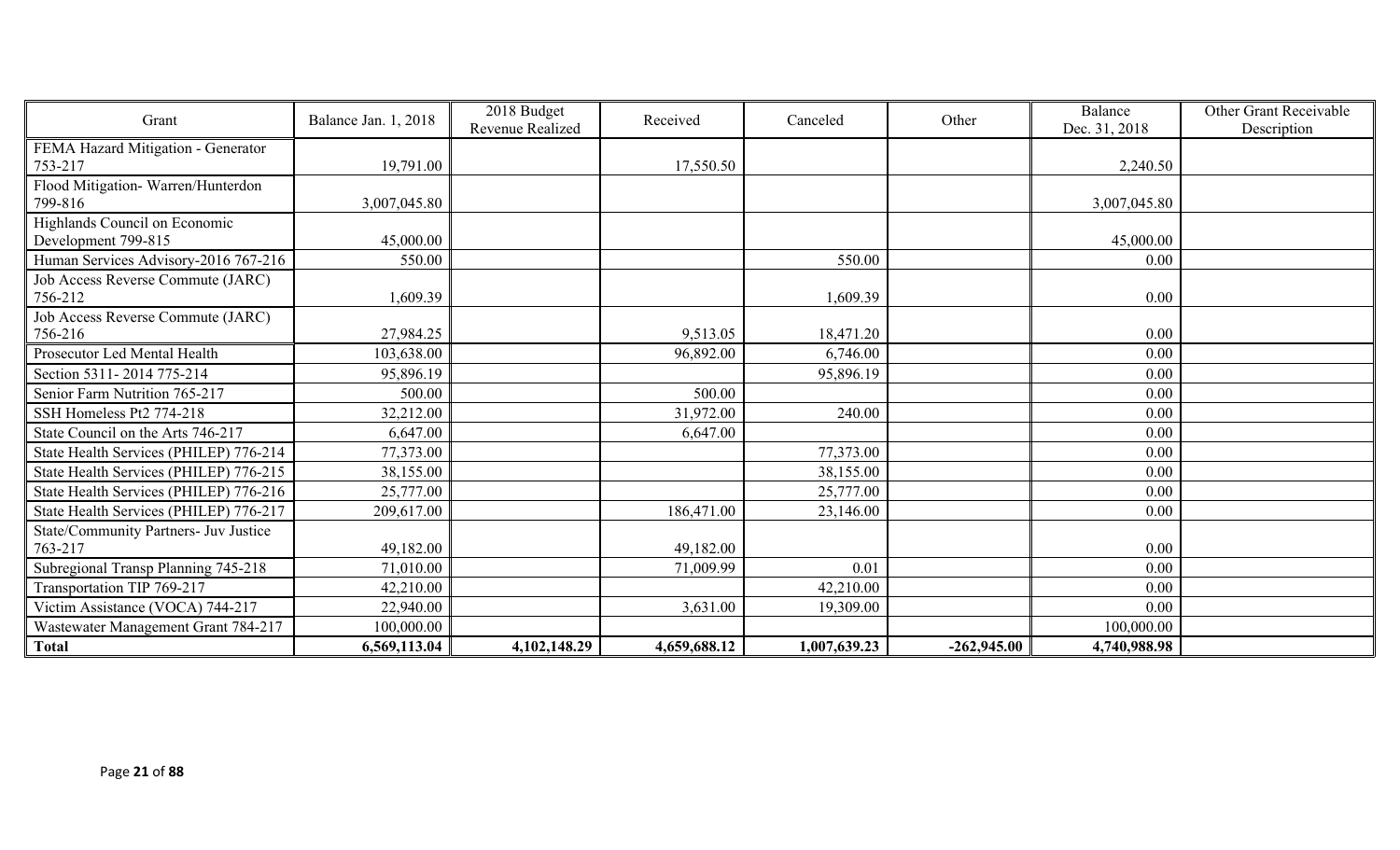# **SCHEDULE OF APPROPRIATED RESERVES FOR FEDERAL AND STATE GRANTS**

|                                                    | Balance      |               | Transferred from 2018 Budget<br>Appropriations |           | Cancelled |          | Balance      | Other Grant Receivable       |
|----------------------------------------------------|--------------|---------------|------------------------------------------------|-----------|-----------|----------|--------------|------------------------------|
| Grant                                              | Jan. 1, 2018 | <b>Budget</b> | Appropriation by<br>40A:4-87                   | Expended  |           | Other    | Dec. 31 2018 | Description                  |
| 2011 Solid Waste Serveices Tax<br>Entitlement      | 3,854.56     |               |                                                |           | 3,854.56  |          | 0.00         |                              |
| 2012-2013 Victim Assistance<br>Program             | 4,643.22     |               |                                                | 4,643.22  |           |          | 0.00         |                              |
| 2014 FEMA Performance Grant                        | 55,000.00    |               |                                                | 55,000.00 |           |          | 0.00         |                              |
| 2014 MRC Capacity Building Grant                   | 3,500.00     |               |                                                |           | 3,500.00  |          | 0.00         |                              |
| 2014 Narcotics Task Force                          | 8,894.34     |               |                                                |           | 8,894.34  |          | 0.00         |                              |
| 2014 Title XX Transportation                       | 30,872.87    |               |                                                |           | 30,872.87 |          | 0.00         |                              |
| 2015 Area Plan Grant                               | 2,675.42     |               |                                                |           | 2,675.42  |          | 0.00         |                              |
| 2015 CEHA                                          | 3,000.00     |               |                                                |           | 3,000.00  |          | 0.00         |                              |
| 2015 Clean Communities                             | 306.51       |               |                                                |           | 306.51    |          | 0.00         |                              |
| 2015 Clean Communities                             | 12,223.57    |               |                                                |           | 20,501.89 | 8,278.32 | 0.00         | PY Cancelled<br>Encumbrances |
| 2015 FEMA Performance Grant                        | 55,000.00    |               |                                                | 55,000.00 |           |          | 0.00         |                              |
| 2015 Human Services Advisory<br>Council            | 550.00       |               |                                                |           | 550.00    |          | 0.00         |                              |
| 2015 Personal Assistant Services<br>Program (PASP) | 19,485.00    |               |                                                | 19,485.00 |           |          | 0.00         |                              |
| 2015 State Council on the Arts                     | 1,949.43     |               |                                                |           | 1,949.43  |          | 0.00         |                              |
| 2015 State Health Services<br>(PHILEP)             | 13,500.77    |               |                                                |           | 13,500.77 |          | 0.00         |                              |
| 2015-16 SANE/SART                                  | 8,954.17     |               |                                                |           | 8,954.17  |          | 0.00         |                              |
| 2015-2016 FTA 5311 Innovation                      | 90,134.16    |               |                                                |           | 90,134.16 |          | 0.00         |                              |
| 2015-2016 FTA 5311 Innovation<br>Local Match       | 50,000.00    |               |                                                |           | 50,000.00 |          | 0.00         |                              |
| 2015-2016 Right to Know Act                        | 9,618.00     |               |                                                |           | 9,618.00  |          | 0.00         |                              |
| 2016 Body Armor Program                            | 149.91       |               |                                                | 149.91    |           |          | 0.00         |                              |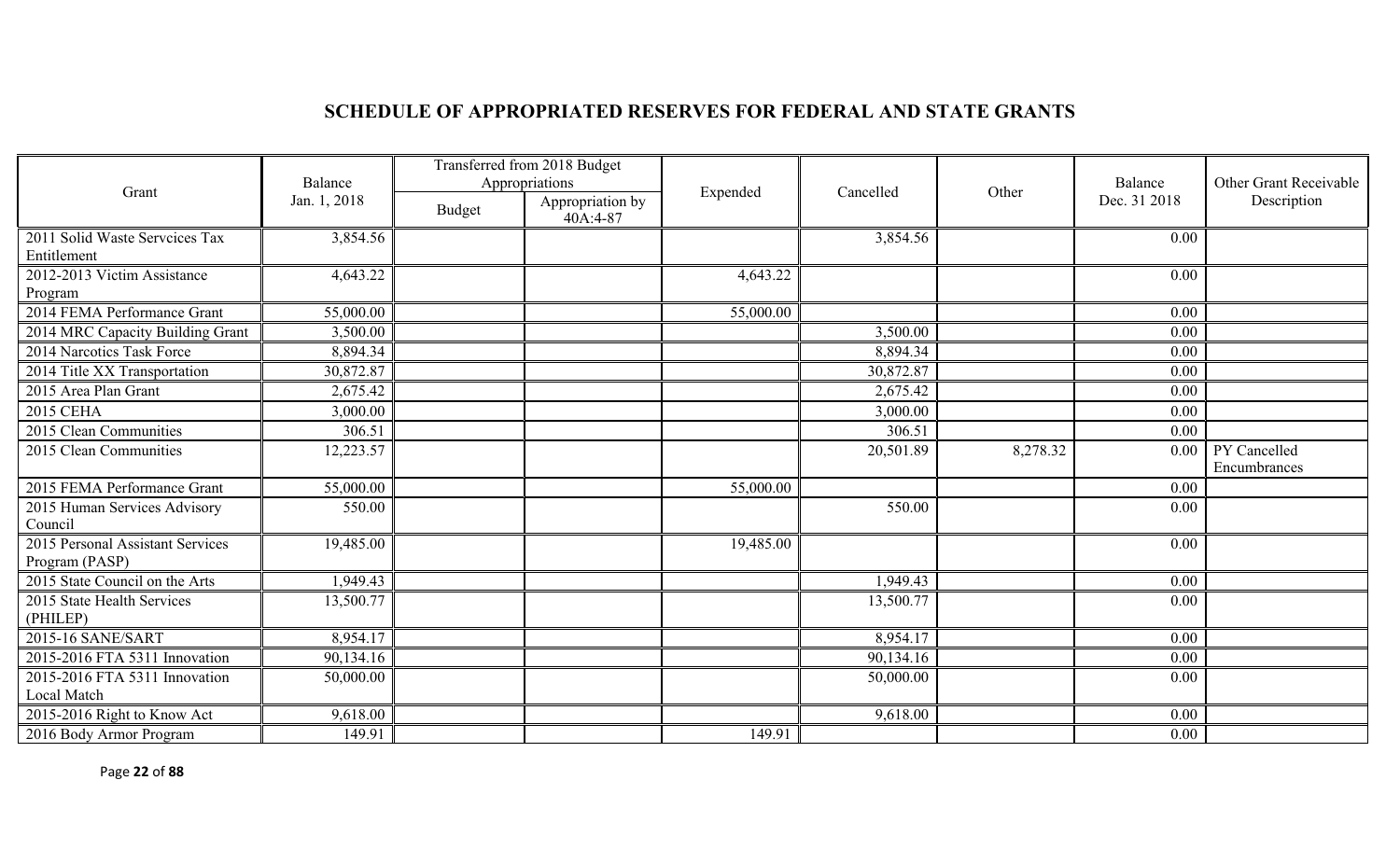|                                                           |                         | Transferred from 2018 Budget |                                                |            |            |           |                         |                                              |
|-----------------------------------------------------------|-------------------------|------------------------------|------------------------------------------------|------------|------------|-----------|-------------------------|----------------------------------------------|
| Grant                                                     | Balance<br>Jan. 1, 2018 | <b>Budget</b>                | Appropriations<br>Appropriation by<br>40A:4-87 | Expended   | Cancelled  | Other     | Balance<br>Dec. 31 2018 | <b>Other Grant Receivable</b><br>Description |
| <b>2016 CEHA</b>                                          | 3,109.50                |                              |                                                |            | 3,109.50   |           | 0.00                    |                                              |
| 2016 Clean Communities Program                            | 20,706.93               |                              |                                                | 20,604.88  | 102.05     |           | 0.00                    |                                              |
| 2016 Comprehensive Alcohol<br>Program                     | 2,726.82                |                              |                                                |            |            | 4,942.00  | 7,668.82                | PY Cancelled<br>Encumbrances                 |
| 2016 County History Partnership<br>Grant                  | 6,272.10                |                              |                                                | 6,150.84   |            |           | 121.26                  |                                              |
| 2016 County Matching Funds                                | 200,000.00              |                              |                                                |            | 200,000.00 |           | 0.00                    |                                              |
| 2016 FEMA Mitigation - Library<br>Generator               | 88,867.01               |                              |                                                |            |            |           | 88,867.01               |                                              |
| 2016 FEMA Mitigation- Fueling<br><b>Station Generator</b> | 11,200.00               |                              |                                                |            |            |           | 11,200.00               |                                              |
| 2016 FEMA Mitigation- Shelter<br>Generator                | 117,860.00              |                              |                                                |            |            |           | 117,860.00              |                                              |
| 2016 FEMA Performance Grant                               |                         |                              | 55,000.00                                      | 55,000.00  |            |           | 0.00                    |                                              |
| 2016 Homeland Security                                    | 3.56                    |                              |                                                |            | 3.56       |           | 0.00                    |                                              |
| 2016 Human Service Advisory<br>Council                    | 331.05                  |                              |                                                |            | 331.05     |           | 0.00                    |                                              |
| 2016 Job Access/ Reverse Commute                          | 30,000.00               |                              |                                                |            | 30,000.00  |           | 0.00                    |                                              |
| 2016 Municipal Alliance Program                           | 19,505.09               |                              |                                                |            | 19,505.09  |           | 0.00                    |                                              |
| 2016 Personal Attendant Serices<br>Program (PASP)         | 21,574.00               |                              |                                                | 21,574.00  |            |           | 0.00                    |                                              |
| 2016 Solid Waste Tax-Recycling                            |                         |                              | 143,320.00                                     | 143,158.20 |            |           | 161.80                  |                                              |
| 2016 State Council on the Arts                            | 443.02                  |                              |                                                | 417.00     | 26.02      |           | 0.00                    |                                              |
| 2016 State Health Services- PHILEP                        | 24,368.79               |                              |                                                |            | 25,240.03  | 871.24    | 0.00                    | PY Cancelled<br>Encumbrances                 |
| 2016 Transportation Assistance<br>(Casino Revenue)        | 271.93                  |                              |                                                |            | 271.93     |           | 0.00                    |                                              |
| 2016 Victim Assistance<br>Supplemental                    | 3,000.00                |                              |                                                |            | 83,000.00  | 80,000.00 | 0.00                    | Cancelled Prior Year<br>Encumbrances         |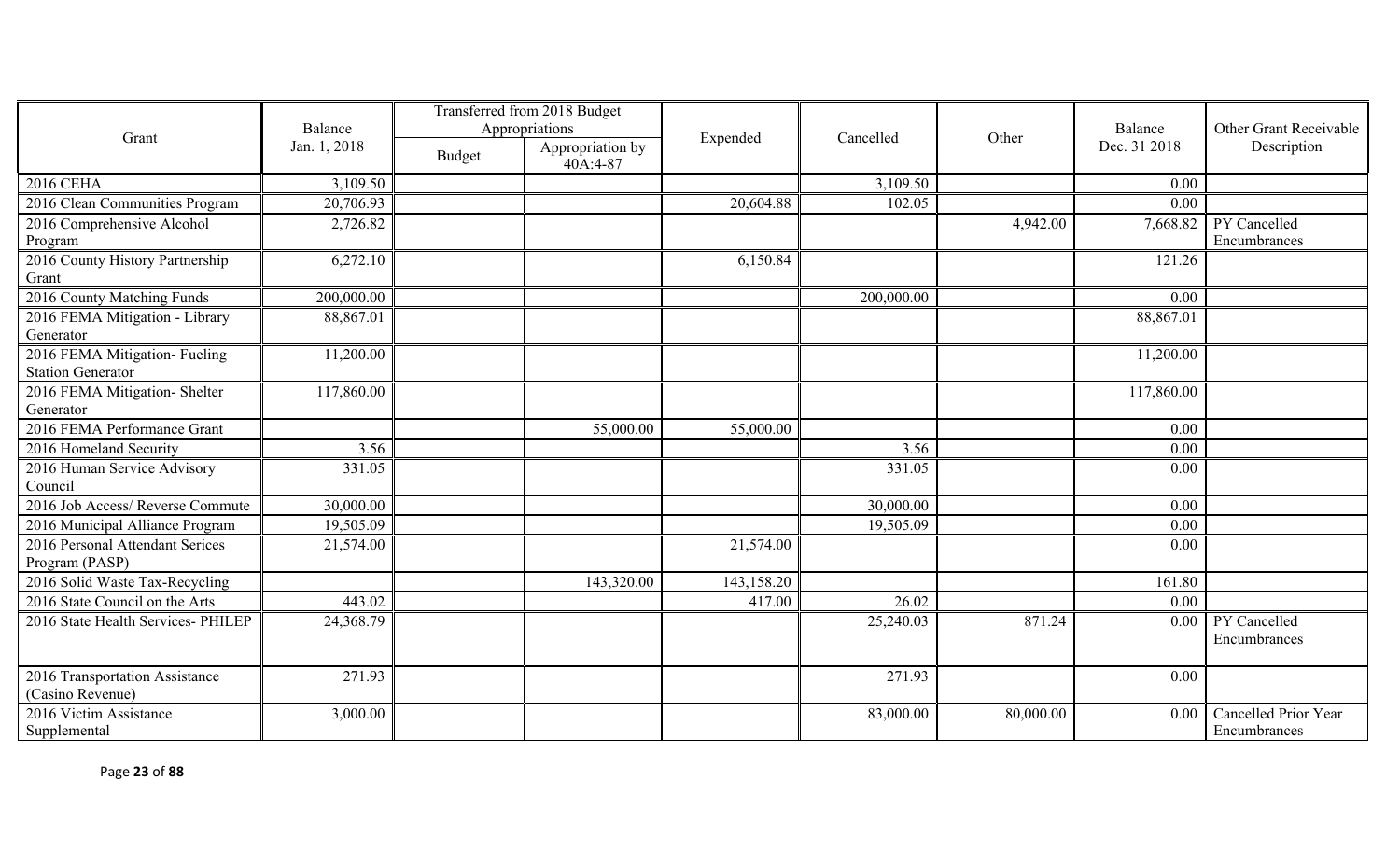|                                                       |              |               | Transferred from 2018 Budget |            |            |           |              |                               |
|-------------------------------------------------------|--------------|---------------|------------------------------|------------|------------|-----------|--------------|-------------------------------|
| Grant                                                 | Balance      |               | Appropriations               | Expended   | Cancelled  | Other     | Balance      | <b>Other Grant Receivable</b> |
|                                                       | Jan. 1, 2018 | <b>Budget</b> | Appropriation by<br>40A:4-87 |            |            |           | Dec. 31 2018 | Description                   |
| 2016-17 Job Access Reverse                            |              |               |                              |            | 18,471.20  | 18,471.20 | 0.00         | PY Cancelled                  |
| Commute JARC                                          |              |               |                              |            |            |           |              | Encumbrances                  |
| 2016-17 SANE/SART                                     | 5,177.78     |               |                              | 5,094.00   | 83.78      |           | 0.00         |                               |
| 2016-2017 Prosecutor Led Mental                       | 31,638.00    |               |                              | 24,892.00  | 6,746.00   |           | 0.00         |                               |
| Health                                                |              |               |                              |            |            |           |              |                               |
| 2016-2017 Right to Know Act                           | 1,618.00     |               |                              | 1,617.08   | 0.92       |           | 0.00         |                               |
| 2016-2017 Victim Assistance Grant                     | 19,309.00    |               |                              |            | 19,309.00  |           | 0.00         |                               |
| 2017 Area Plan Grant Part I                           | 9,512.29     |               |                              |            | 23,988.77  | 14,476.48 | 0.00         | Cancelled PY<br>Encumbrances  |
| 2017 Area Plan Grant Part II                          | 39,555.39    |               |                              | 28,205.65  | 11,349.74  |           | 0.00         |                               |
| 2017 Body Armor Program                               | 1,396.45     |               |                              | 697.01     |            |           | 699.44       |                               |
| 2017 Clean Communities                                |              |               |                              |            |            | 32,909.93 | 32,909.93    | PY Cancelled<br>Encumbrances  |
| 2017 Comprehensive Alcohol<br>Program                 |              |               |                              |            |            | 17,967.06 | 17,967.06    | PY Cancelled<br>Encumbrances  |
| 2017 County Matching Funds                            | 250,000.00   |               |                              |            | 250,000.00 |           | 0.00         |                               |
| 2017 Flood Mitigation Assistance-<br>Hunterdon/Warren | 3,007,045.80 |               |                              |            |            |           | 3,007,045.80 |                               |
| 2017 Homeland Security                                | 70,443.07    |               |                              | 9,200.00   |            |           | 61,243.07    |                               |
| 2017 Homeland Security Program                        | 173,552.54   |               |                              | 152,764.08 |            |           | 20,788.46    |                               |
| 2017 Human Services Advisory<br>Council               | 9.36         |               |                              |            |            | 27.03     | 36.39        | PY Cancelled<br>Encumbrances  |
| 2017 Juvenile Justice Family Court                    |              |               |                              |            | 16,991.00  | 16,991.00 | 0.00         | PY Cancelled<br>Encumbrances  |
| 2017 Municipal Alliance Program                       | 2,081.88     |               |                              |            | 2,081.88   |           | 0.00         |                               |
| 2017 Narcotics Task Force                             | 25,520.00    |               |                              | 25,520.00  |            |           | 0.00         |                               |
| 2017 Personal Attendant Services<br>Program (PASP)    | 23,904.00    |               |                              | 23,904.00  |            |           | 0.00         |                               |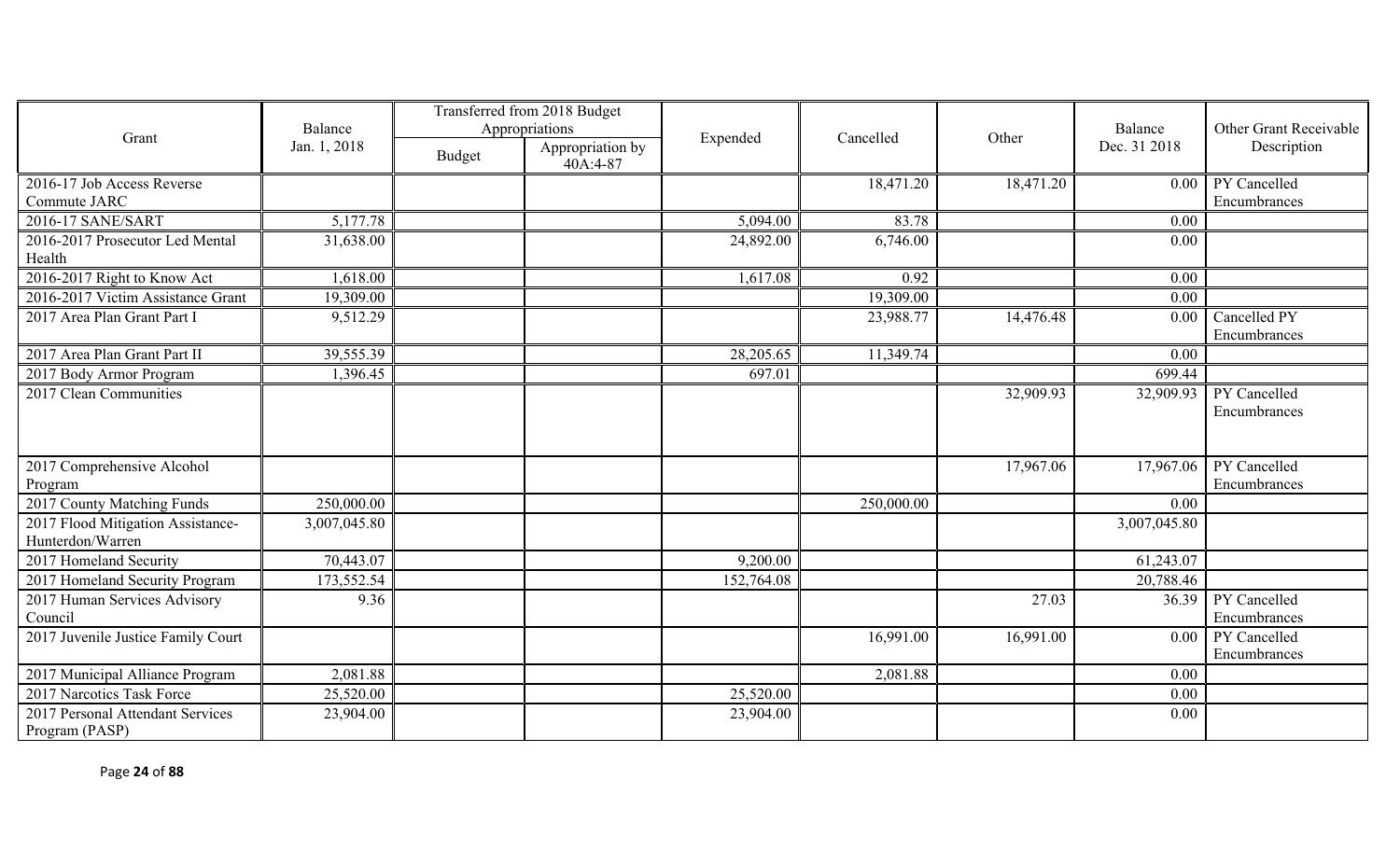|                                                          | Transferred from 2018 Budget |               |                              |            |           |           |              |                              |
|----------------------------------------------------------|------------------------------|---------------|------------------------------|------------|-----------|-----------|--------------|------------------------------|
| Grant                                                    | Balance                      |               | Appropriations               | Expended   | Cancelled | Other     | Balance      | Other Grant Receivable       |
|                                                          | Jan. 1, 2018                 | <b>Budget</b> | Appropriation by<br>40A:4-87 |            |           |           | Dec. 31 2018 | Description                  |
| 2017 Section 5311 Innovation                             |                              |               |                              |            | 74,577.19 | 74,577.19 | 0.00         | Cancelled PY<br>Encumbrances |
| 2017 Section 5311 Transportation                         |                              | 463,005.00    |                              | 463,005.00 |           |           | 0.00         |                              |
| 2017 Senior Citizen/Disabled                             |                              |               |                              |            | 389.61    | 389.61    | 0.00         | PY Cancelled                 |
| Transportation                                           |                              |               |                              |            |           |           |              | Encumbrances                 |
| 2017 Senior Farmers Market<br>Nutrition                  | 500.00                       |               |                              | 500.00     |           |           | 0.00         |                              |
| 2017 Solid Waste Services Tax-<br>Recycling              |                              |               | 143,320.00                   | 114,824.16 |           |           | 28,495.84    |                              |
| 2017 State Council on the Arts                           | 15.50                        |               |                              |            | 16.50     | 1.00      | 0.00         | PY Cancelled<br>Encumbrances |
| 2017 State Health Services -<br><b>PHILEP</b>            | 128,277.39                   |               |                              | 109,059.52 | 19,217.87 |           | 0.00         |                              |
| 2017 Subregional Transportation<br><b>Planning Grant</b> | 71,010.00                    |               |                              | 71,009.99  | 0.01      |           | 0.00         |                              |
| 2017 Wastewater Management<br>Grant                      | 100,000.00                   |               |                              | 43,145.72  |           |           | 56,854.28    |                              |
| 2017-18 Job Access Reverse<br>Commute JARC               |                              | 130,000.00    |                              | 111,836.91 | 18,163.09 |           | 0.00         |                              |
| 2017-18 Municipal Alliance<br>Program                    |                              |               |                              |            | 2,862.78  | 2,862.78  | 0.00         | PY Cancelled<br>Encumbrances |
| 2017-18 Right to Know                                    |                              | 9,618.00      |                              | 9,618.00   |           |           | 0.00         |                              |
| 2017-18 SANE/SART Response                               |                              | 76,792.00     |                              | 71,082.51  | 5,709.49  |           | 0.00         |                              |
| 2017-18 Universal Service Fund                           |                              |               | 832.00                       | 832.00     |           |           | 0.00         |                              |
| 2017-18 Victim Assistance VOCA                           |                              | 179,858.00    |                              | 117,400.87 | 62,457.13 |           | 0.00         |                              |
| 2017-2018 SHIP                                           | 13,000.00                    |               |                              | 13,000.00  |           |           | 0.00         |                              |
| 2017-2018 SSH Homeless                                   | 56,243.00                    |               |                              | 56,003.00  | 240.00    |           | 0.00         |                              |
| 2018 Area Plan Grant- Part2                              |                              |               | 44,626.00                    | 2,000.00   |           |           | 42,626.00    |                              |
| 2018 Area Plan Grant-Initial                             |                              | 745,723.00    |                              | 733,388.15 |           |           | 12,334.85    |                              |
| <b>2018 CEHA</b>                                         | 88,476.00                    |               |                              | 88,476.00  |           |           | 0.00         |                              |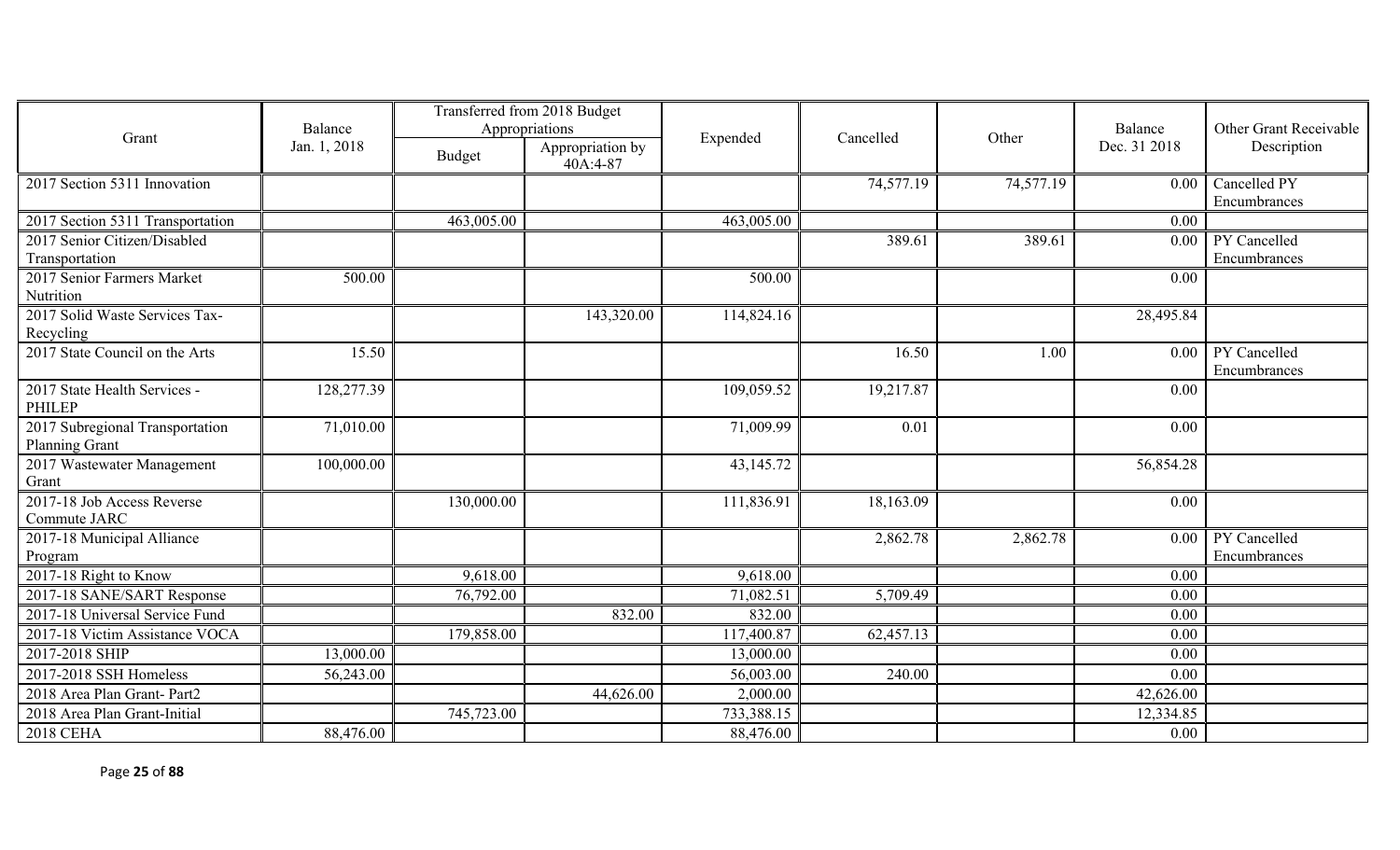|                                                             |              | Transferred from 2018 Budget |                              |            |           |       |              |                        |
|-------------------------------------------------------------|--------------|------------------------------|------------------------------|------------|-----------|-------|--------------|------------------------|
| Grant                                                       | Balance      |                              | Appropriations               | Expended   | Cancelled | Other | Balance      | Other Grant Receivable |
|                                                             | Jan. 1, 2018 | Budget                       | Appropriation by<br>40A:4-87 |            |           |       | Dec. 31 2018 | Description            |
| 2018 Clean Communities Program                              |              |                              | 76,724.06                    |            |           |       | 76,724.06    |                        |
| 2018 Comprehensive Alcohol                                  |              | 213,671.00                   |                              | 213,671.00 |           |       | 0.00         |                        |
| Program CEHA                                                |              |                              |                              |            |           |       |              |                        |
| 2018 County History Partnership                             |              | 22,490.00                    |                              | 21,340.00  |           |       | 1,150.00     |                        |
| Grant                                                       |              |                              |                              |            |           |       |              |                        |
| 2018 Forestry Stewardship-NJDEP                             |              |                              | 10,000.00                    | 10,000.00  |           |       | 0.00         |                        |
| 2018 Human Services Advisory                                |              | 73,742.00                    |                              | 73,370.75  |           |       | 371.25       |                        |
| Council                                                     |              |                              |                              |            |           |       |              |                        |
| 2018 JJC State/Community                                    |              | 188,094.00                   |                              | 188,094.00 |           |       | 0.00         |                        |
| Partnership                                                 |              |                              |                              |            |           |       |              |                        |
| 2018 Juvenile Justice Family Court                          |              | 95,615.00                    |                              | 95,615.00  |           |       | 0.00         |                        |
| 2018 PASP Personal Services                                 |              | 30,937.30                    |                              | 30,937.00  |           |       | 0.30         |                        |
| Assistance Program                                          |              |                              |                              |            |           |       |              |                        |
| 2018 Section 5311 Innovation                                |              | 150,000.00                   |                              | 150,000.00 |           |       | 0.00         |                        |
| 2018 Senior Citizen/Disabled                                |              | 332,555.93                   |                              | 332,555.93 |           |       | 0.00         |                        |
| Transportation                                              |              |                              |                              |            |           |       |              |                        |
| 2018 SSH Social Services Homeless                           |              | 128,844.00                   |                              | 128,844.00 |           |       | 0.00         |                        |
| 2018 SSH Social Services Homeless                           |              |                              | 14,000.00                    |            |           |       | 14,000.00    |                        |
| Add'l                                                       |              |                              |                              |            |           |       |              |                        |
| 2018 State Council on the Arts                              |              |                              | 66,464.00                    | 66,403.00  |           |       | 61.00        |                        |
| 2018 Title XX Transportation-<br>$\ensuremath{\text{LINK}}$ |              | 124,434.00                   |                              | 124,434.00 |           |       | 0.00         |                        |
| 2018-19 Municipal Alliance                                  |              | 181,380.00                   |                              | 142,009.63 |           |       | 39,370.37    |                        |
| Program                                                     |              |                              |                              |            |           |       |              |                        |
| 2018-19 Right to Know                                       |              |                              | 9,618.00                     | 4,328.00   |           |       | 5,290.00     |                        |
| 2018-19 Subregional Transportation                          |              | 71,010.00                    |                              | 35,677.66  |           |       | 35,332.34    |                        |
| Planning                                                    |              |                              |                              |            |           |       |              |                        |
| 2018-19 Veterans Transportation                             |              | 15,000.00                    |                              | 15,000.00  |           |       | 0.00         |                        |
| Area Plan Grant- Parts I & II                               | 8,379.43     |                              |                              |            | 8,379.43  |       | 0.00         |                        |
| Body Worn Camera                                            |              | 8,000.00                     |                              | 5,000.00   |           |       | 3,000.00     |                        |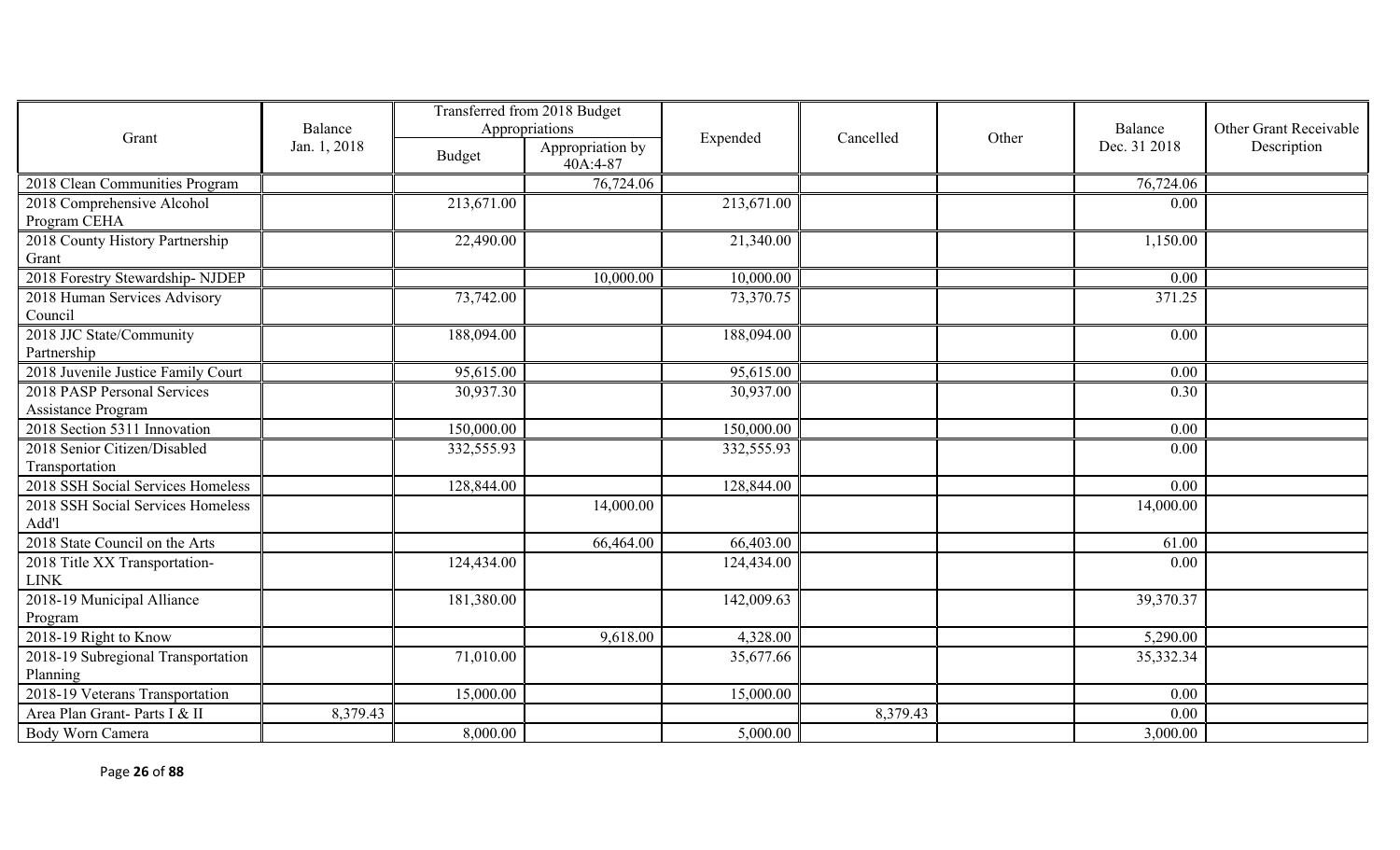|                                      | Transferred from 2018 Budget<br>Balance<br>Appropriations |              |                                |              |              | Balance            | Other Grant Receivable |              |  |              |             |
|--------------------------------------|-----------------------------------------------------------|--------------|--------------------------------|--------------|--------------|--------------------|------------------------|--------------|--|--------------|-------------|
| Grant                                | Jan. 1, 2018                                              | Budget       | Appropriation by<br>$40A:4-87$ |              |              | Other<br>Cancelled |                        | Expended     |  | Dec. 31 2018 | Description |
| County Matching Funds-2013           | 62,603.12                                                 |              |                                |              | 62,603.12    |                    | 0.00                   |              |  |              |             |
| County Matching Funds-2014           | 94,920.80                                                 |              |                                |              | 94,920.80    |                    | 0.00                   |              |  |              |             |
| FEMA Hazard Mitigation -             | 2,952.26                                                  |              |                                |              |              |                    | 2,952.26               |              |  |              |             |
| Generator Acq.                       |                                                           |              |                                |              |              |                    |                        |              |  |              |             |
| Job Access/Reverse Commute           | 47,568.42                                                 |              |                                |              | 47,568.42    |                    | 0.00                   |              |  |              |             |
| <b>LIHEAP Energy Assistance Year</b> |                                                           |              | 1,302.00                       | 1,302.00     |              |                    | 0.00                   |              |  |              |             |
| 2017-18                              |                                                           |              |                                |              |              |                    |                        |              |  |              |             |
| Mosquito and Vector Control 2016     | 11.33                                                     |              |                                |              | 11.33        |                    | 0.00                   |              |  |              |             |
| PHILEP Health Year 2018-19           |                                                           | 269,673.00   |                                | 132,652.90   |              |                    | 137,020.10             |              |  |              |             |
| Sandy SSBG                           | 2,068.38                                                  |              |                                |              | 2,068.38     |                    | 0.00                   |              |  |              |             |
| Senior Famers Nutrition Year 2018    |                                                           |              | 500.00                         | 500.00       |              |                    | 0.00                   |              |  |              |             |
| SHIP Health Program 2018-19          |                                                           | 26,000.00    |                                | 13,000.00    |              |                    | 13,000.00              |              |  |              |             |
| <b>State Health Services PHILEP</b>  | 5,504.45                                                  |              |                                |              | 5,504.45     |                    | 0.00                   |              |  |              |             |
| Transportation TBG                   | 16,884.00                                                 |              |                                |              | 42,210.00    | 25,326.00          | 0.00                   | Cancelled PY |  |              |             |
|                                      |                                                           |              |                                |              |              |                    |                        | Encumbrances |  |              |             |
| Total                                | 5,283,729.37                                              | 3,536,442.23 | 565,706.06                     | 4,442,993.57 | 1,405,823.24 | 298,090.84         | 3,835,151.69           |              |  |              |             |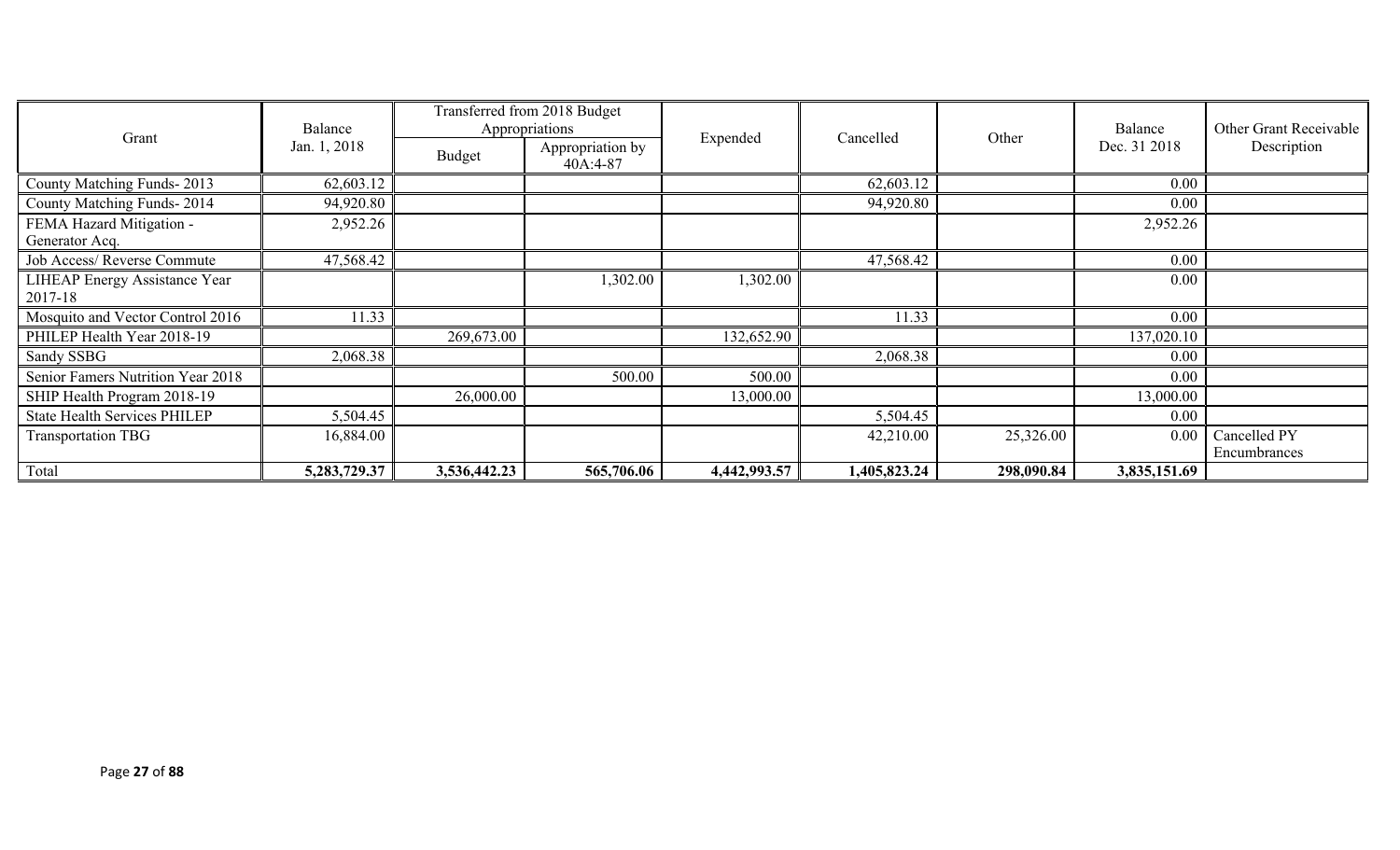## **SCHEDULE OF UNAPPROPRIATED RESERVES FOR FEDERAL AND STATE GRANTS**

| Grant                           | Balance      | Transferred from 2018 Budget<br>Appropriations |                              | Receipts |                   |               | Balance       | Other Grant Receivable          |
|---------------------------------|--------------|------------------------------------------------|------------------------------|----------|-------------------|---------------|---------------|---------------------------------|
|                                 | Jan. 1, 2018 | <b>Budget</b>                                  | Appropriation By<br>40A:4-87 |          | Grants Receivable | Other         | Dec. 31, 2018 | Description                     |
| 2010 Homeland Security          | 84,793.76    |                                                |                              |          |                   | $-84,793.76$  | $0.00\,$      | Cancelled                       |
| 2011 Homeland Security          | 17,381.58    |                                                |                              |          |                   | $-17,381.58$  |               | $0.00$ Cancelled                |
| 2012 SSBG/Family Court          | 12,707.20    |                                                |                              |          |                   | $-12,707.20$  | 0.00          | Cancelled                       |
| 2013 CEHA                       | 1,178.00     |                                                |                              |          |                   | $-1,178.00$   | $0.00\,$      | Cancelled                       |
| 2014 Municipal Alliance Program | 103,060.77   |                                                |                              |          |                   | $-103,060.77$ | 0.00          | Cancelled                       |
| 2014 State Council on the Arts  | 26,841.00    |                                                |                              |          |                   | $-26,841.00$  | $0.00\,$      | Cancelled                       |
| <b>2015 CEHA</b>                | 7,806.83     |                                                |                              |          |                   | $-7,806.83$   | $0.00\,$      | Cancelled                       |
| <b>2015 CEHA</b>                | 129,574.00   |                                                |                              |          |                   | $-129,574.00$ | $0.00\,$      | Cancelled                       |
| 2015 JAG Grant                  | 14,278.00    |                                                |                              |          |                   | $-14,278.00$  | 0.00          | Cancelled                       |
| 2015 PASP                       | 0.30         |                                                |                              |          |                   | $-0.30$       | $0.00\,$      | Cancelled                       |
| 2015-16 Narcotics Task Force    | 4,050.00     |                                                |                              |          |                   | $-4,050.00$   | $0.00\,$      | Cancelled                       |
| <b>HAVA</b>                     | 1,056.80     |                                                |                              |          |                   | $-1,056.80$   | $0.00\,$      | Cancelled                       |
| Mosquito and Vector Control     | 9,787.49     |                                                |                              |          |                   | $-9,787.49$   | $0.00\,$      | Cancelled                       |
| <b>Right to Know</b>            | 2,404.50     |                                                |                              |          |                   | $-2,404.50$   | $0.00\,$      | Applied to Grants<br>Receivable |
| Section 5311 Grant              | 260,540.50   |                                                |                              |          |                   | $-260,540.50$ | 0.00          | Applied to Grants<br>Receivable |
| <b>Small Cities Grant</b>       | 3,000.00     |                                                |                              |          |                   | $-3,000.00$   | $0.00\,$      | cancelled                       |
| <b>State Council on Arts</b>    | 16,616.00    |                                                |                              |          |                   | $-16,616.00$  | $0.00\,$      | cancelled                       |
| Victims Assistance Grant        | 83,644.59    |                                                |                              |          |                   | $-83,644.59$  | $0.00\,$      | cancelled                       |
| Total                           | 778,721.32   | 0.00                                           | 0.00                         | 0.00     | 0.00              | $-778,721.32$ | 0.00          |                                 |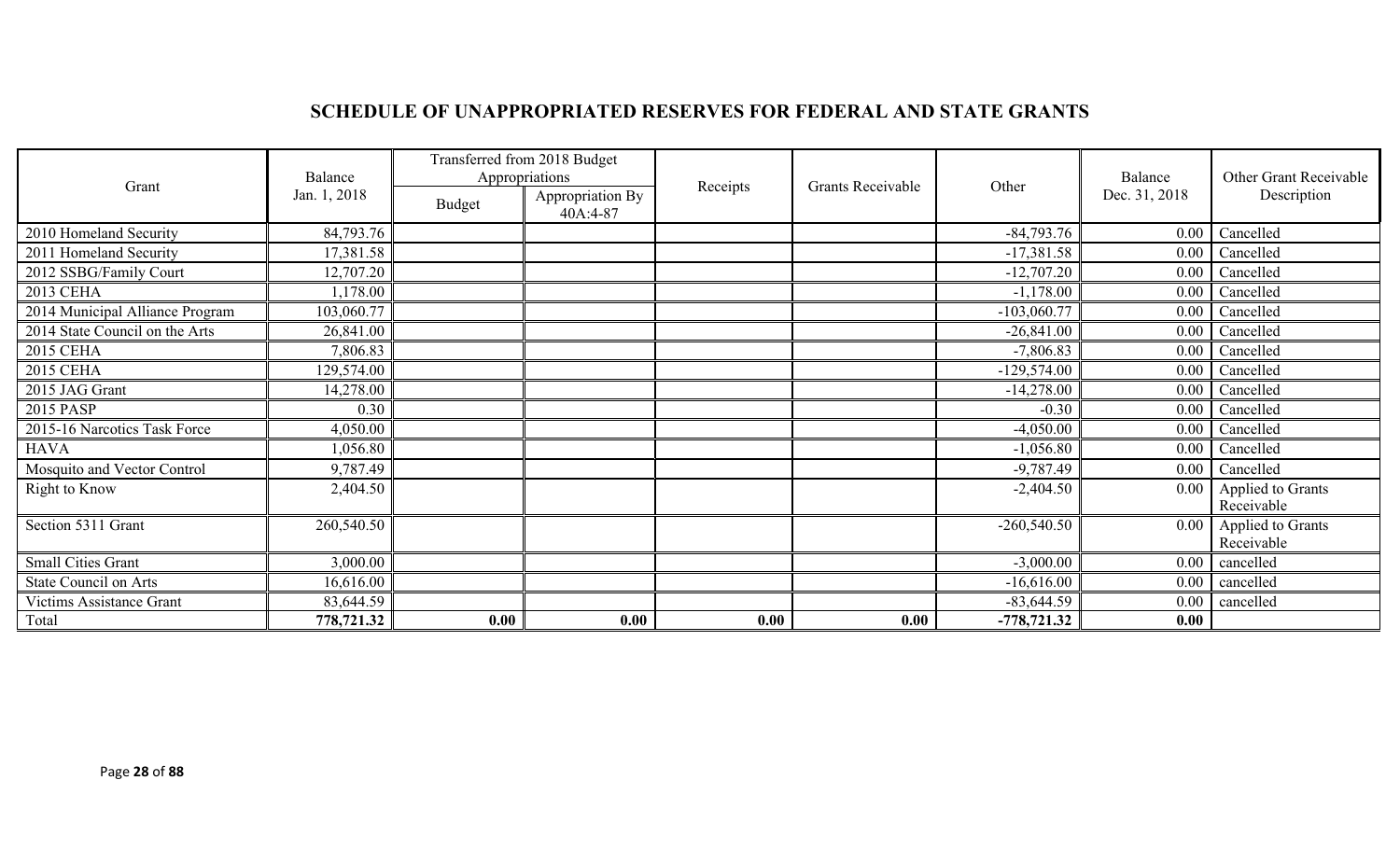# **LOCAL DISTRICT SCHOOL TAX**

|                                              | Debit      | Credit     |
|----------------------------------------------|------------|------------|
| <b>Balance January 1, 2018</b>               | XXXXXXXXXX | XXXXXXXXXX |
| School Tax Payable #                         | XXXXXXXXXX | 0.00       |
| School Tax Deferred                          |            |            |
| (Not in excess of 50% of Levy - 2017 -2018)  | XXXXXXXXXX | 0.00       |
| Prepaid Beginning Balance                    |            | XXXXXXXXXX |
| Levy School Year July 1, 2018- June 30, 2019 | XXXXXXXXXX |            |
| Levy Calendar Year 2018                      | XXXXXXXXXX |            |
| Paid                                         |            | XXXXXXXXXX |
| <b>Balance December 31, 2018</b>             | XXXXXXXXXX | XXXXXXXXXX |
| School Tax Payable #                         | 0.00       | XXXXXXXXXX |
| School Tax Deferred                          |            |            |
| (Not in excess of 50% of Levy -2018 -2019)   | 0.00       | XXXXXXXXXX |
| Prepaid Ending Balance                       |            | XXXXXXXXXX |
|                                              | 0.00       | 0.00       |

Amount Deferred during year

\* Not including Type 1 school debt service, emergency authorizations-schools, transfer to Board of Education for use of local schools

# Must include unpaid requisitions

## **MUNICIPAL OPEN SPACE TAX**

|                                  | Debit      | Credit     |
|----------------------------------|------------|------------|
|                                  |            |            |
| <b>Balance January 1, 2018</b>   | XXXXXXXXXX | 0.00       |
|                                  |            |            |
| 2018 Levy                        | XXXXXXXXX  |            |
|                                  |            |            |
| Added and Omitted Levy           | XXXXXXXXXX |            |
|                                  |            |            |
| <b>Interest Earned</b>           | XXXXXXXXXX |            |
|                                  |            |            |
| Expenditures                     |            | XXXXXXXXX  |
|                                  |            |            |
| <b>Balance December 31, 2018</b> | 0.00       | XXXXXXXXXX |
|                                  | 0.00       | 0.00       |
|                                  |            |            |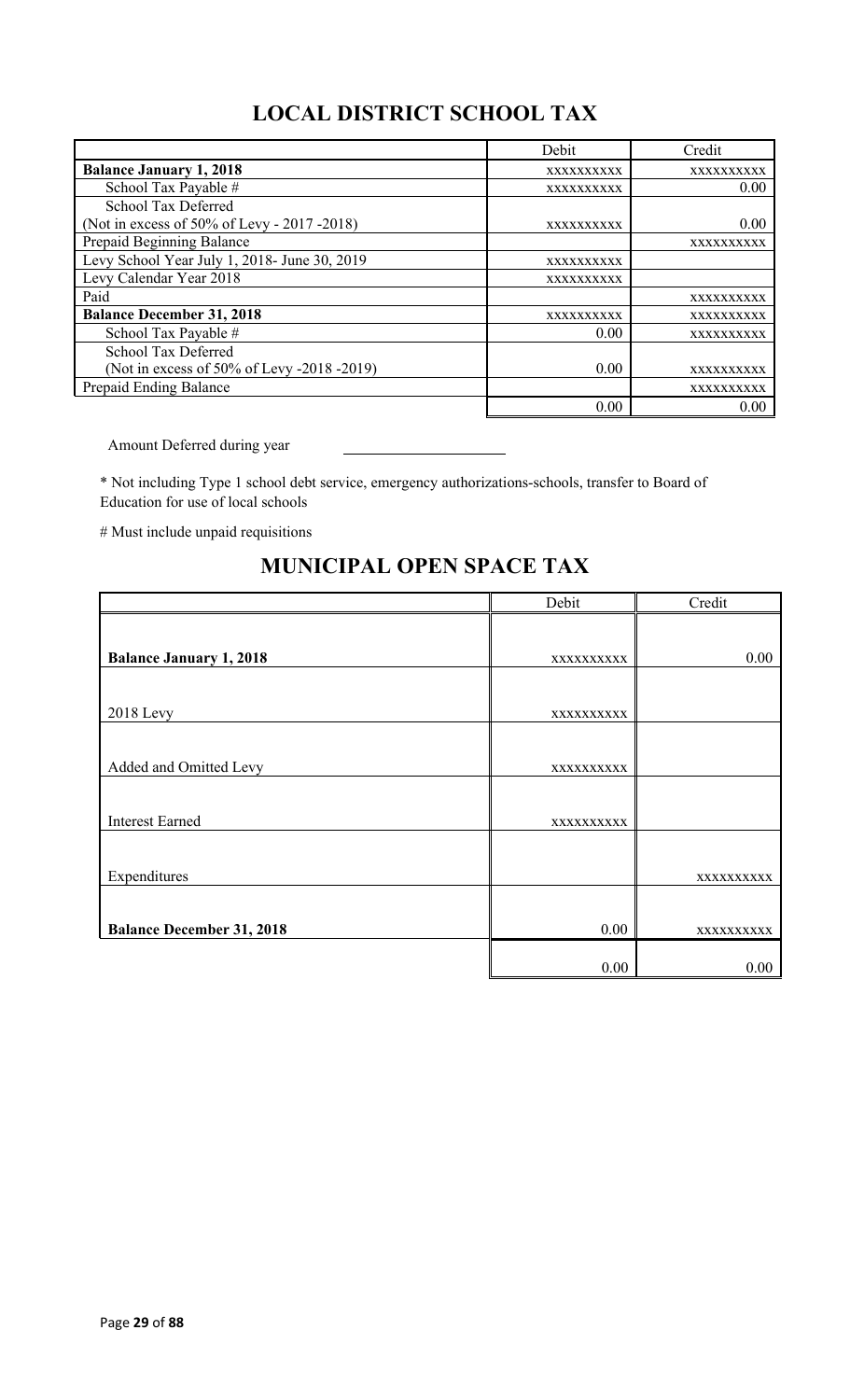# **REGIONAL SCHOOL TAX**

|                                              | Debit      | Credit     |
|----------------------------------------------|------------|------------|
| <b>Balance January 1, 2018</b>               | XXXXXXXXXX | XXXXXXXXXX |
| School Tax Payable                           | XXXXXXXXXX | 0.00       |
| School Tax Deferred                          |            |            |
| (Not in excess of 50% of Levy - 2017 -2018)  | XXXXXXXXXX | 0.00       |
| Prepaid Beginning Balance                    |            | XXXXXXXXXX |
| Levy School Year July 1, 2018- June 30, 2019 | XXXXXXXXXX |            |
| Levy Calendar Year 2018                      | XXXXXXXXXX |            |
| Paid                                         |            | XXXXXXXXXX |
| <b>Balance December 31, 2018</b>             | XXXXXXXXXX | XXXXXXXXXX |
| School Tax Payable                           | 0.00       | XXXXXXXXXX |
| <b>School Tax Deferred</b>                   |            |            |
| (Not in excess of 50% of Levy - 2018 -2019)  | 0.00       | XXXXXXXXXX |
| Prepaid Ending Balance                       |            | XXXXXXXXXX |
|                                              | 0.00       | 0.00       |

Amount Deferred during Year

# Must include unpaid requisitions

# **REGIONAL HIGH SCHOOL TAX**

|                                              | Debit      | Credit     |
|----------------------------------------------|------------|------------|
| <b>Balance January 1, 2018</b>               | XXXXXXXXXX | XXXXXXXXXX |
| School Tax Payable                           | XXXXXXXXXX | 0.00       |
| School Tax Deferred                          |            |            |
| (Not in excess of 50% of Levy - 2017 - 2018) | XXXXXXXXXX | 0.00       |
| Prepaid Beginning Balance                    |            | XXXXXXXXXX |
| Levy School Year July 1, 2018- June 30, 2019 | XXXXXXXXXX |            |
| Levy Calendar Year 2018                      | XXXXXXXXXX |            |
| Paid                                         |            | XXXXXXXXXX |
| <b>Balance December 31, 2018</b>             | XXXXXXXXXX | XXXXXXXXXX |
| School Tax Payable                           | 0.00       | XXXXXXXXXX |
| <b>School Tax Deferred</b>                   |            |            |
| (Not in excess of 50% of Levy - 2018 -2019)  | 0.00       | XXXXXXXXXX |
| Prepaid Ending Balance                       |            | XXXXXXXXXX |
|                                              | 0.00       | 0.00       |

Amount Deferred during year

# Must include unpaid requisitions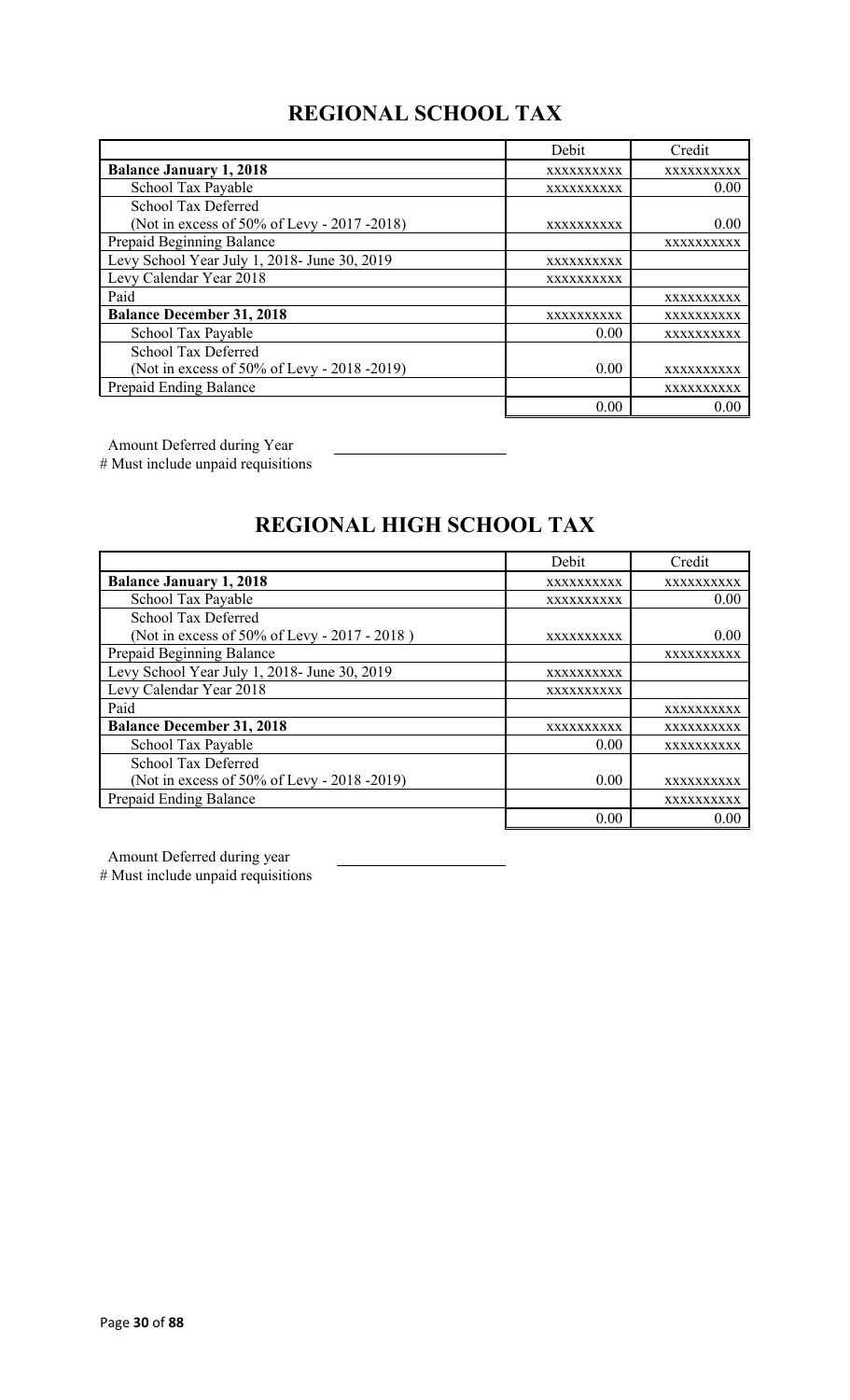### **COUNTY TAXES PAYABLE**

|                                        | Debit             | Credit     |
|----------------------------------------|-------------------|------------|
| <b>Balance January 1, 2018</b>         | XXXXXXXXXX        | XXXXXXXXXX |
| <b>County Taxes</b>                    | XXXXXXXXXX        | 0.00       |
| Due County for Added and Omitted Taxes | XXXXXXXXXX        | 0.00       |
| $2018$ Levy                            | XXXXXXXXXX        | XXXXXXXXXX |
| General County                         | XXXXXXXXXX        |            |
| County Library                         | XXXXXXXXXX        |            |
| County Health                          | XXXXXXXXXX        |            |
| County Open Space Preservation         | XXXXXXXXXX        |            |
| Due County for Added and Omitted Taxes | <b>XXXXXXXXXX</b> |            |
| Paid                                   |                   | XXXXXXXXXX |
| <b>Balance December 31, 2018</b>       | XXXXXXXXXX        | XXXXXXXXXX |
| <b>County Taxes</b>                    | 0.00              | XXXXXXXXXX |
| Due County for Added and Omitted Taxes | 0.00              | XXXXXXXXXX |
|                                        | 0.00              | 0.00       |

Paid for Regular County Levies Paid for Added and Omitted Taxes

# **SPECIAL DISTRICT TAXES**

|                                          | Debit             | Credit            |
|------------------------------------------|-------------------|-------------------|
| <b>Balance January 1, 2018</b>           | XXXXXXXXXX        | 0.00              |
| 2018Levy (List Each Type of District Tax | <b>XXXXXXXXXX</b> | <b>XXXXXXXXXX</b> |
| Separately – see Footnote)               |                   |                   |
|                                          | XXXXXXXXX         |                   |
| Total 2018 Levy                          | <b>XXXXXXXXXX</b> |                   |
| Paid                                     |                   | XXXXXXXXXX        |
| <b>Balance December 31, 2018</b>         | 0.00              | XXXXXXXXXX        |
|                                          | 0.00              | 0.00              |

Footnote: Please state the number of districts in each instance.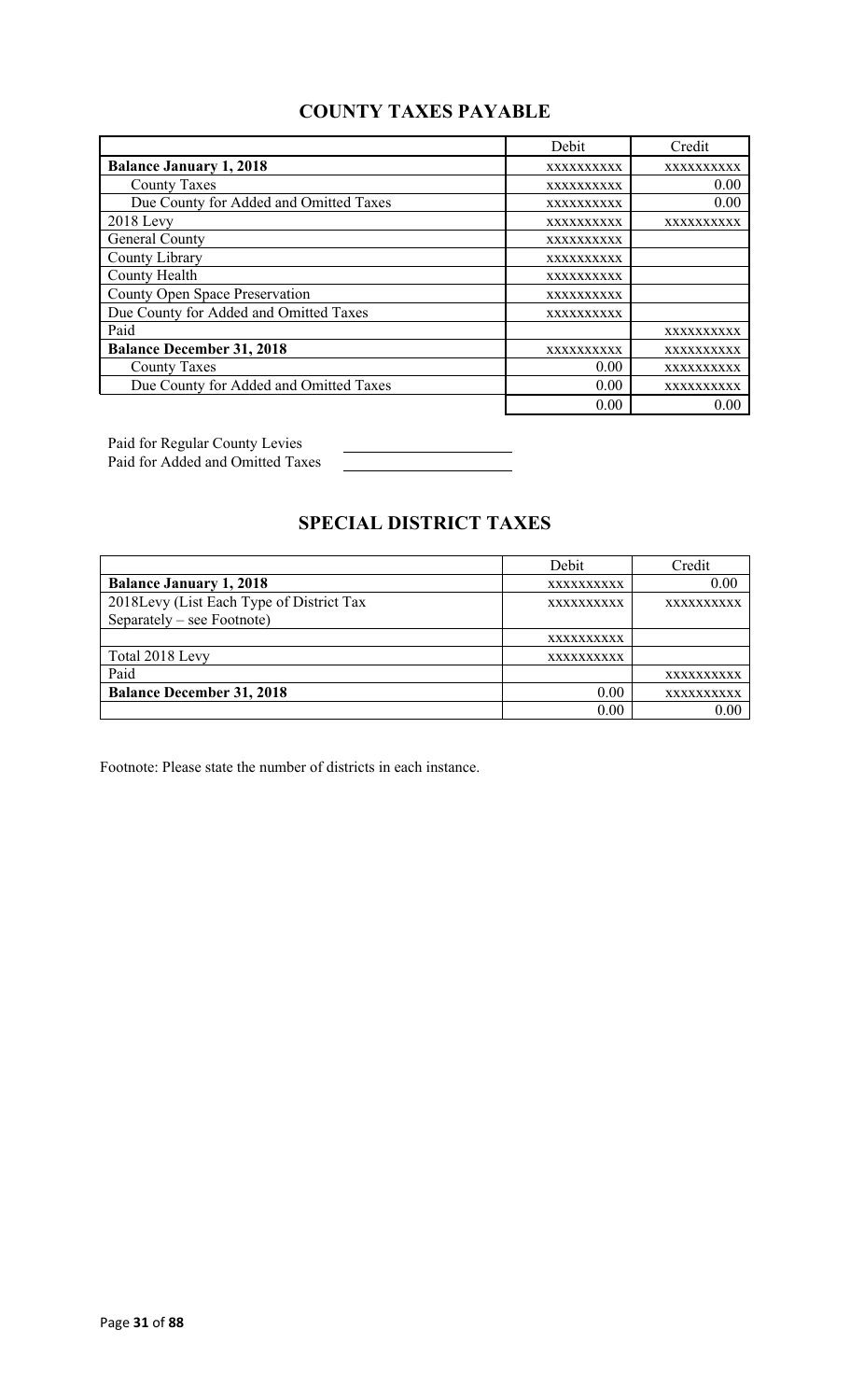| Source                                                     | Budget -01       | Realized -02  | Excess or<br>Deficit -03 |
|------------------------------------------------------------|------------------|---------------|--------------------------|
| Surplus Anticipated                                        | 9,760,000.00     | 9,760,000.00  | 0.00                     |
| Surplus Anticipated with Prior Written Consent of Director |                  |               |                          |
| of Local Government                                        |                  |               |                          |
| <b>Adopted Budget</b>                                      | 10,097,317.53    | 11,267,296.41 | 1,169,978.88             |
| Added by N.J.S.A. 40A:4-87                                 | 565,706.06       | 565,706.06    | 0.00                     |
| Total Miscellaneous Revenue Anticipated                    | 10,663,023.59    | 11,833,002.47 | 1,169,978.88             |
| Receipts from Delinquent Taxes                             |                  |               |                          |
|                                                            |                  |               |                          |
| Amount to be Raised by Taxation:                           | XXXXXXXXXX       | XXXXXXXXXX    | XXXXXXXXXX               |
| (a) Local Tax for Municipal Purposes                       | 67,922,334.70    | XXXXXXXXXX    | XXXXXXXXXX               |
| (b) Addition to Local District School Tax                  |                  | XXXXXXXXXX    | XXXXXXXXXX               |
| (c) Minimum Library Tax                                    |                  | XXXXXXXXXX    | XXXXXXXXXX               |
| County Only: Total Raised by Taxation                      | XXXXXXXXXX       | 67,922,334.70 | XXXXXXXXXX               |
| Total Amount to be Raised by Taxation                      | 67,922,334.70    |               | 0.00                     |
|                                                            | 88, 345, 358. 29 | 89,515,337.17 | 1,169,978.88             |

### **STATEMENT OF GENERAL BUDGET REVENUES 2018**

### **ALLOCATION OF CURRENT TAX COLLECTIONS**

|                                                      | Debit      | Credit     |
|------------------------------------------------------|------------|------------|
| <b>Current Taxes Realized in Cash</b>                | XXXXXXXXXX |            |
| <b>Amount to be Raised by Taxation:</b>              | XXXXXXXXXX | XXXXXXXXXX |
| Local District School Tax                            |            | XXXXXXXXXX |
| Regional School Tax                                  |            | XXXXXXXXXX |
| Regional High School Tax                             |            | XXXXXXXXXX |
| <b>County Taxes</b>                                  |            | XXXXXXXXXX |
| Due County for Added and Omitted Taxes               |            | XXXXXXXXXX |
| <b>Special District Taxes</b>                        |            | XXXXXXXXXX |
| Municipal Open Space Tax                             |            | XXXXXXXXXX |
| <b>Reserve for Uncollected Taxes</b>                 | XXXXXXXXXX |            |
| Deficit in Required Collection of Current Taxes (or) | XXXXXXXXXX |            |
| Balance for Support of Municipal Budget (or)         |            | XXXXXXXXXX |
| *Excess Non-Budget Revenue (see footnote)            |            | XXXXXXXXXX |
| *Deficit Non-Budget Revenue (see footnote)           | XXXXXXXXXX |            |
|                                                      |            |            |

\* These items are applicable only when there is no "Amount to be Raised by Taxation" in the "Budget" column of the statement at the top of this sheet. In such instances, any excess or deficit in the above allocation would apply to "Non-Budget Revenue" only.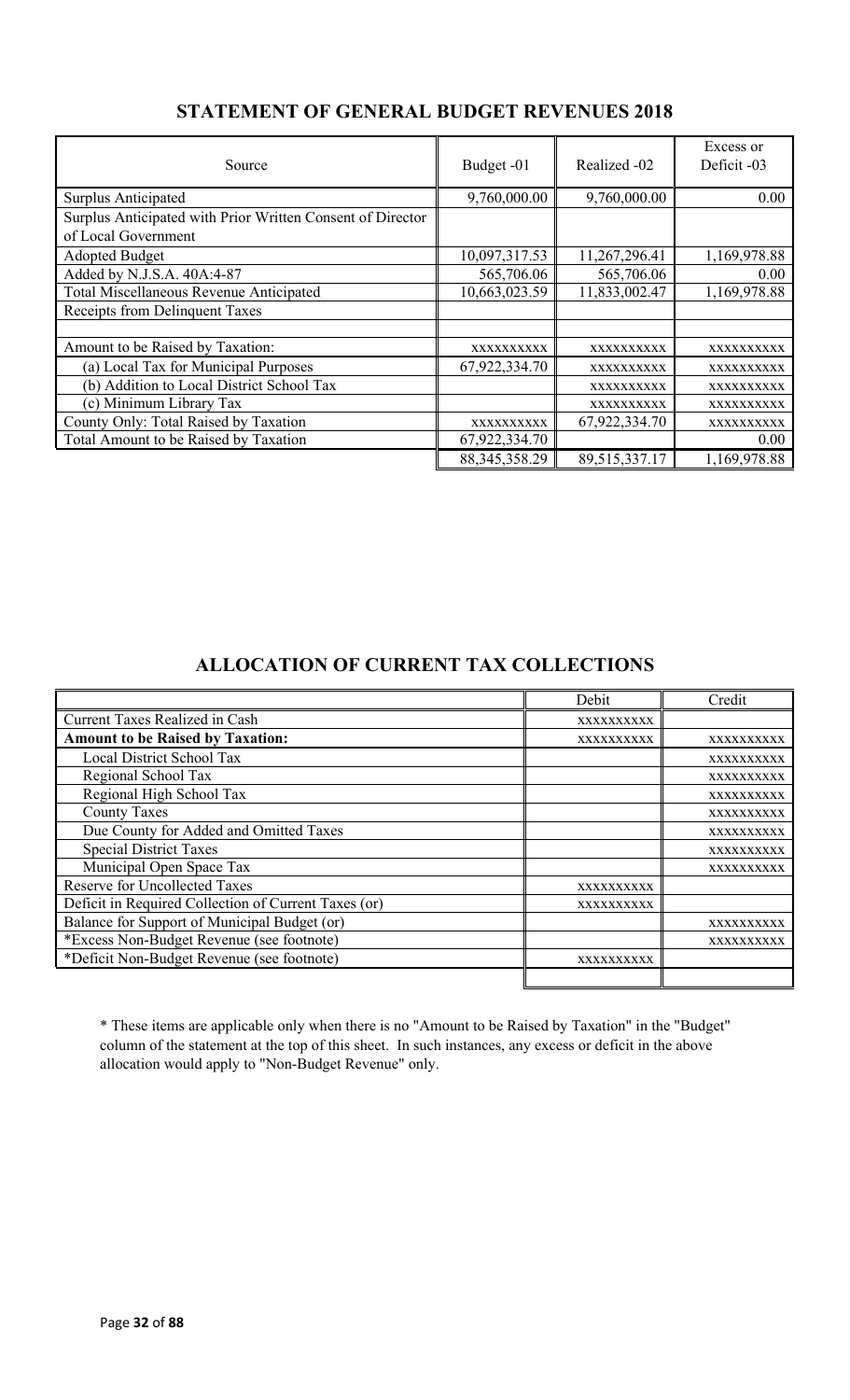### **STATEMENT OF GENERAL BUDGET REVENUES 2018** MISCELLANEOUS REVENUES ANTICIPATED: ADDED BY N.J.S.A. 40A:4-87

| Source                              | Budget     | Realized   | Excess or (Deficit) |
|-------------------------------------|------------|------------|---------------------|
| 2016 Solid Waste Reccyling Tax      | 143,320.00 | 143,320.00 | 0.00                |
| 2017 Solid Waste Recycling Tax      | 143,320.00 | 143,320.00 | 0.00                |
| 2017-18 Universal Service Fund      | 832.00     | 832.00     | 0.00                |
| 2018 Area Plan Grant- Part 2        | 44,626.00  | 44,626.00  | 0.00                |
| 2018 Clean Communities Program      | 76,724.06  | 76,724.06  | 0.00                |
| 2018 Forestry Stewardship Grant     | 10,000.00  | 10,000.00  | 0.00                |
| 2018 SSH Social Services Homeless   | 14,000.00  | 14,000.00  | 0.00                |
| 2018 State Council on the Arts      | 66,464.00  | 66,464.00  | 0.00                |
| 2018-19 Right to Know               | 9,618.00   | 9,618.00   | 0.00                |
| 2017-18 LIHEAP Energy Assistance    | 1,302.00   | 1,302.00   | 0.00                |
| <b>Clean Communities</b>            |            |            |                     |
| Family Court                        |            |            |                     |
| FEMA Performance Grant              | 55,000.00  | 55,000.00  | 0.00                |
| Senior Farm Nutrition               | 500.00     | 500.00     | 0.00                |
| <b>SSH Homeless</b>                 |            |            |                     |
| Subregional Transportation Planning |            |            |                     |
| <b>TOTAL</b>                        | 565,706.06 | 565,706.06 | 0.00                |

I hereby certify that the above list of Chapter 159 insertions of revenue have been realized in cash or I have received written notification of the award of public or private revenue. These insertions meet the statutory requirements of N.J.S.A. 40A:4-87 and matching funds have been provided if applicable.

CFO Signature: JANET PREVITE, CFO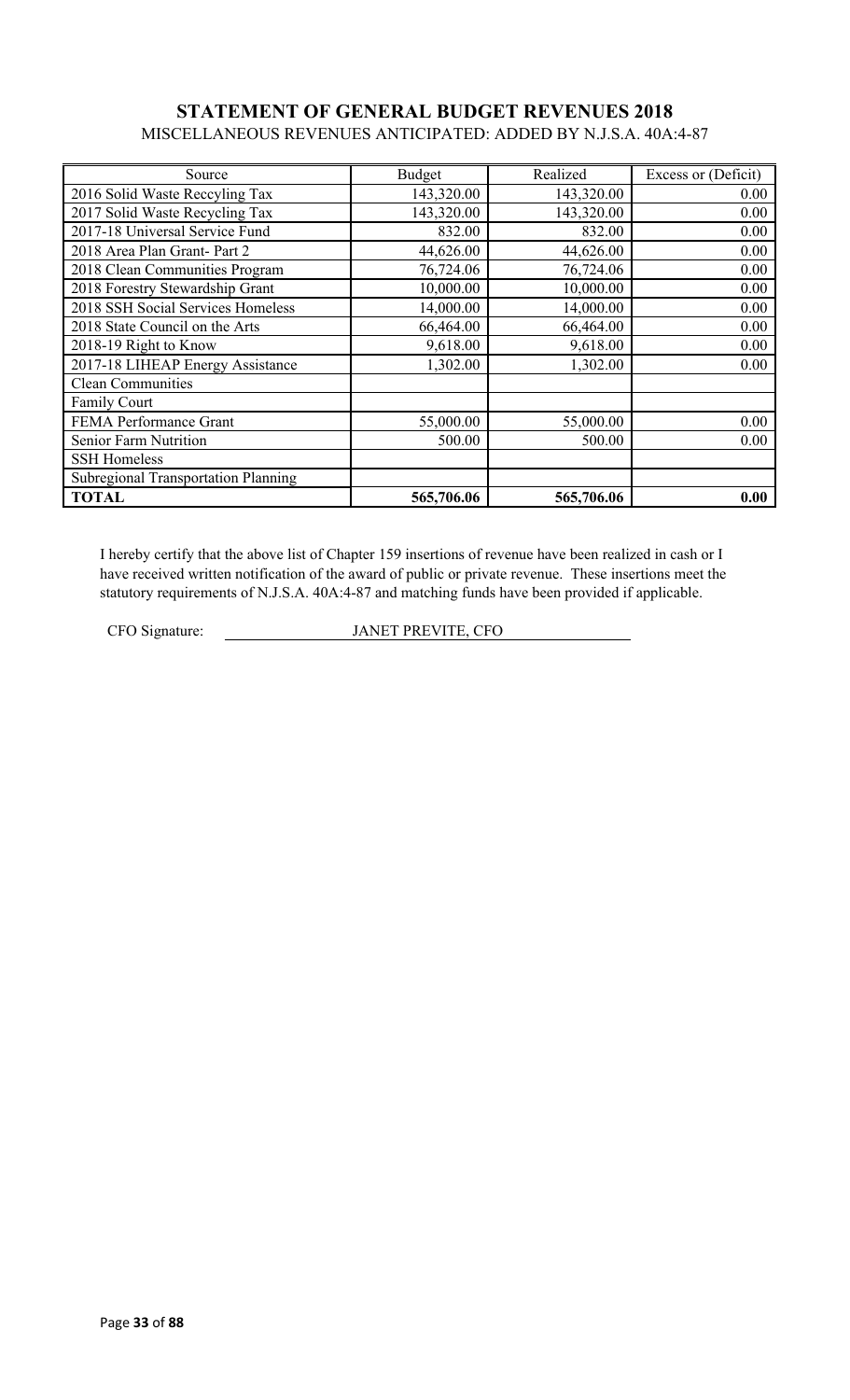### **STATEMENT OF GENERAL BUDGET APPROPRIATIONS 2018**

| 2018 Budget as Adopted                                                  |               | 87,779,652.23    |
|-------------------------------------------------------------------------|---------------|------------------|
| 2018 Budget - Added by N.J.S.A. 40A:4-87                                |               | 565,706.06       |
| Appropriated for 2018 (Budget Statement Item 9)                         |               | 88, 345, 358. 29 |
| Appropriated for 2018 Emergency Appropriation (Budget Statement Item 9) |               |                  |
| Total General Appropriations (Budget Statement Item 9)                  |               | 88, 345, 358. 29 |
| Add: Overexpenditures (see footnote)                                    |               |                  |
| <b>Total Appropriations and Overexpenditures</b>                        |               | 88, 345, 358. 29 |
|                                                                         |               |                  |
| Deduct Expenditures:                                                    |               |                  |
| Paid or Charged [Budget Statement Item (L)]                             | 78,208,830.23 |                  |
| Paid or Charged - Reserve for Uncollected Taxes                         |               |                  |
| Reserved                                                                | 10,136,528.06 |                  |
| <b>Total Expenditures</b>                                               |               | 88, 345, 358. 29 |
| Unexpended Balances Cancelled (see footnote)                            |               | 0.00             |

### **FOOTNOTES** - RE: OVEREXPENDITURES

Every appropriation overexpended in the budget document must be marked with an \* and must agree in the aggregate with this item.

RE: UNEXPENDED BALANCES CANCELED:

Are not to be shown as "Paid or Charged" in the budget document. In all instances "Total Appropriations" and "Overexpenditures" must equal the sum of "Total Expenditures" and "Unexpended Balances Canceled."

# **SCHEDULE OF EMERGENCY APPROPRIATIONS FOR LOCAL DISTRICT SCHOOL PURPOSES**

(EXCEPT FOR TYPE I SCHOOL DEBT SERVICE)

| 2018 Authorizations                             |  |
|-------------------------------------------------|--|
| N.J.S.A. 40A:4-46 (After adoption of Budget)    |  |
| N.J.S.A. 40A:4-20 (Prior to adoption of Budget) |  |
| <b>Total Authorizations</b>                     |  |
| Deduct Expenditures:                            |  |
| Paid or Charged                                 |  |
| Reserved                                        |  |
| <b>Total Expenditures</b>                       |  |
|                                                 |  |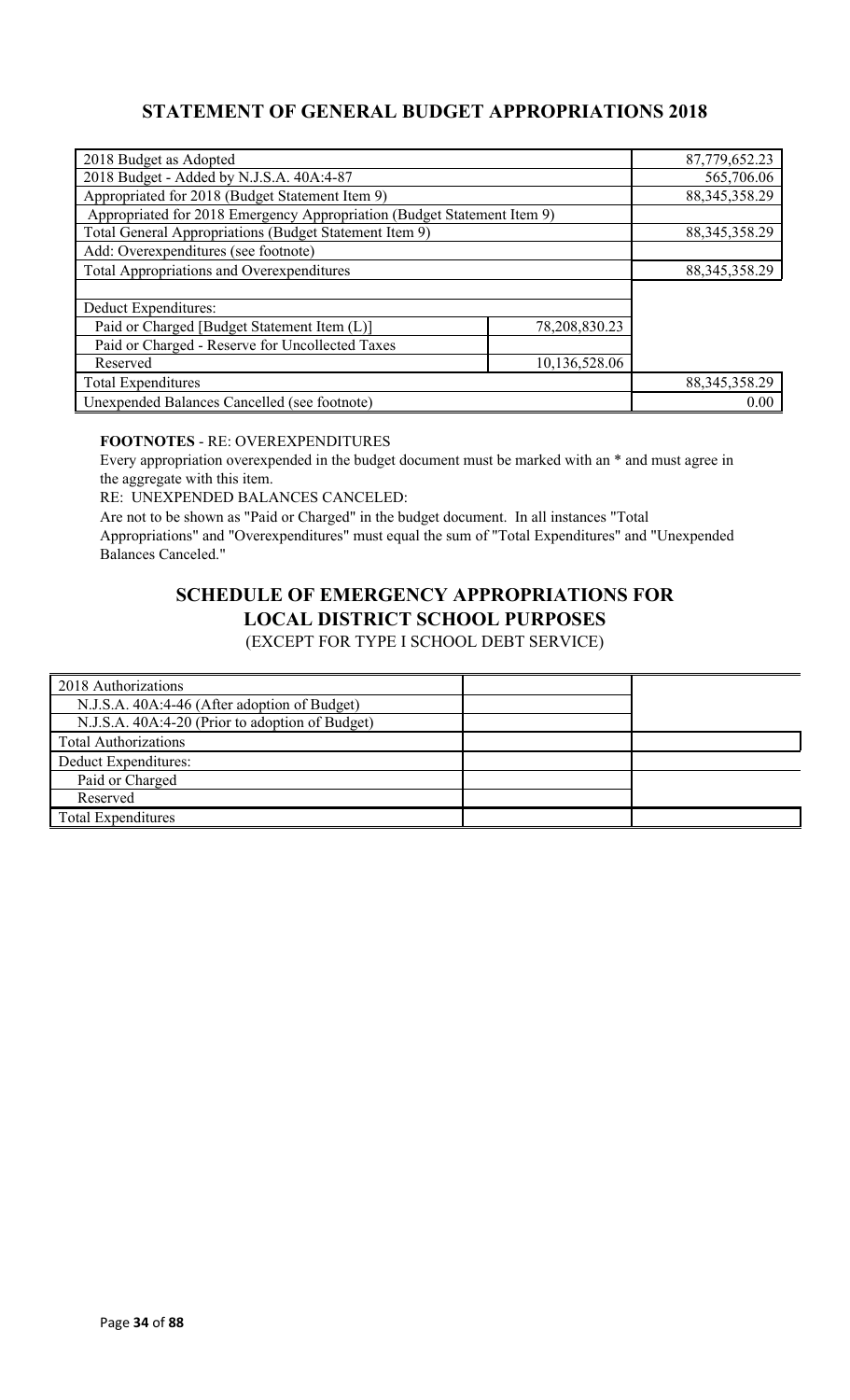# **RESULTS OF 2018 OPERATION**

CURRENT FUND

|                                                      | Debit         | Credit        |
|------------------------------------------------------|---------------|---------------|
| <b>Cancellation of Unappropriated Grant Reserves</b> |               |               |
| (Credit)                                             |               | 515,776.32    |
| Other Receivables- Offset by Reserve                 | 3,264.00      |               |
| Added & Omitted Taxes                                |               | 170,928.69    |
| Cancelation of Reserves for Federal and State Grants |               |               |
| (Credit)                                             |               | 1,405,823.24  |
| Cancellation of Federal and State Grants Receivable  |               |               |
| (Debit)                                              | 1,007,639.23  |               |
| Cancellation of Other Liabilities- Prior Year        |               |               |
| Deferred School Tax Revenue: Balance December 31,    |               |               |
| <b>CY</b>                                            |               | 0.00          |
| Deferred School Tax Revenue: Balance January 1, CY   | 0.00          |               |
| Deficit in Anticipated Revenues: Delinquent Tax      |               |               |
| Collections                                          |               |               |
| Deficit in Anticipated Revenues: Miscellaneous       |               |               |
| Revenues Anticipated                                 |               |               |
| Deficit in Anticipated Revenues: Required Collection |               |               |
| of Current Taxes                                     |               |               |
| Excess of Anticipated Revenues: Delinquent Tax       |               |               |
| Collections                                          |               |               |
| <b>Excess of Anticipated Revenues: Miscellaneous</b> |               |               |
| <b>Revenues Anticipated</b>                          |               | 1,169,978.88  |
| Excess of Anticipated Revenues: Required Collection  |               |               |
| of Current Taxes                                     |               | 0.00          |
| Interfund Advances Originating in CY (Debit)         |               |               |
| Miscellaneous Revenue Not Anticipated                |               | 1,689,651.02  |
| Miscellaneous Revenue Not Anticipated: Proceeds of   |               |               |
| Sale of Foreclosed Property                          |               |               |
| Prior Years Interfunds Returned in CY (Credit)       |               | 94,124.65     |
| Refund of Prior Year Revenue (Debit)                 |               |               |
| Sale of Municipal Assets (Credit)                    |               |               |
| Senior Citizen Deductions Disallowed - Prior Year    |               |               |
| Taxes (Debit)                                        |               |               |
| Statutory Excess in Reserve for Dog Fund             |               |               |
| <b>Expenditures (Credit)</b>                         |               |               |
| Unexpended Balances of CY Budget Appropriations      |               | 0.00          |
| Unexpended Balances of PY Appropriation Reserves     |               |               |
| (Credit)                                             |               | 11,830,666.09 |
| <b>Surplus Balance</b>                               | 15,866,045.66 | XXXXXXXXXX    |
| Deficit Balance                                      | XXXXXXXXXX    |               |
|                                                      | 16,876,948.89 | 16,876,948.89 |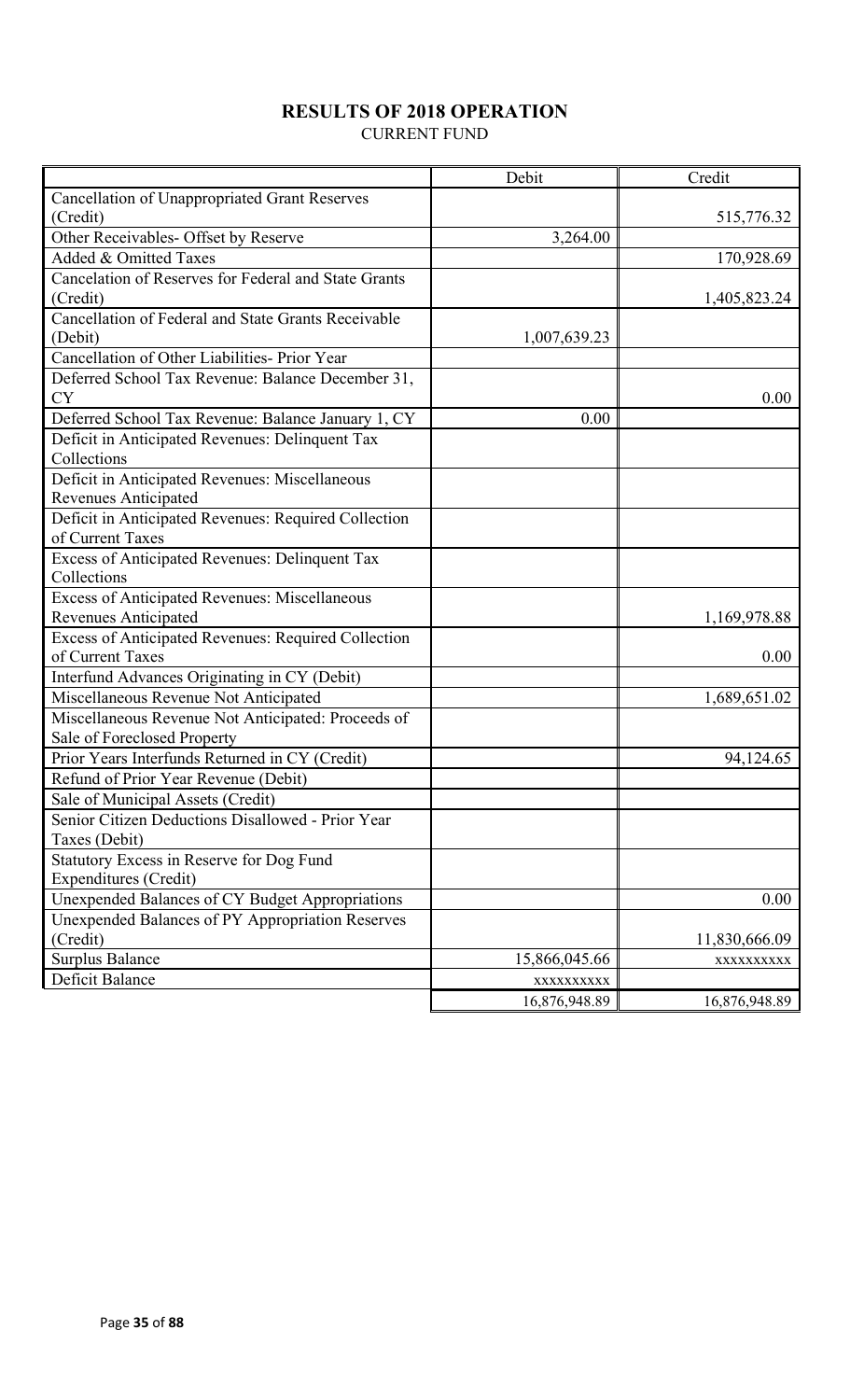# **SCHEDULE OF MISCELLANEOUS REVENUES NOT ANTICIPATED**

| <b>Source</b>                                                 | <b>Amount Realized</b> |
|---------------------------------------------------------------|------------------------|
| <b>Agency Reimbursements</b>                                  | 1,004,884.73           |
| Bond & Bail Forfeiture                                        | 4,100.00               |
| <b>Construction Board of Appeals</b>                          | 1,900.00               |
| <b>Copier Fees</b>                                            | 773.50                 |
| Damage Reimbursements                                         | 19,447.25              |
| Discovery Fees                                                | 19.81                  |
| <b>Engineering Fees</b>                                       | 9,287.05               |
| Inmate Social Security Incentive                              | 400.00                 |
| NonRefundable Fees                                            | 9,650.00               |
| <b>Other Miscellaneous</b>                                    | 60,292.05              |
| Parks                                                         | 3,048.00               |
| Prior Year Reimbursements                                     | 174,343.41             |
| Prior Year Refunds                                            | 29,188.47              |
| <b>Public Records Fees</b>                                    | 240.01                 |
| Restitution                                                   | 24,342.00              |
| Sale of Maps                                                  | 32.50                  |
| Sale of Scrap                                                 | 9,358.70               |
| Sale of Surplus Property                                      | 60,777.88              |
| <b>State Reimbursements</b>                                   | 58,000.00              |
| <b>Title IV Fees</b>                                          | 127,557.20             |
| <b>Training Center Fees</b>                                   | 53,392.50              |
| <b>Workers Compensation Reimbursements</b>                    | 38,615.96              |
| <b>Total Amount of Miscellaneous Revenues Not Anticipated</b> | \$1,689,651.02         |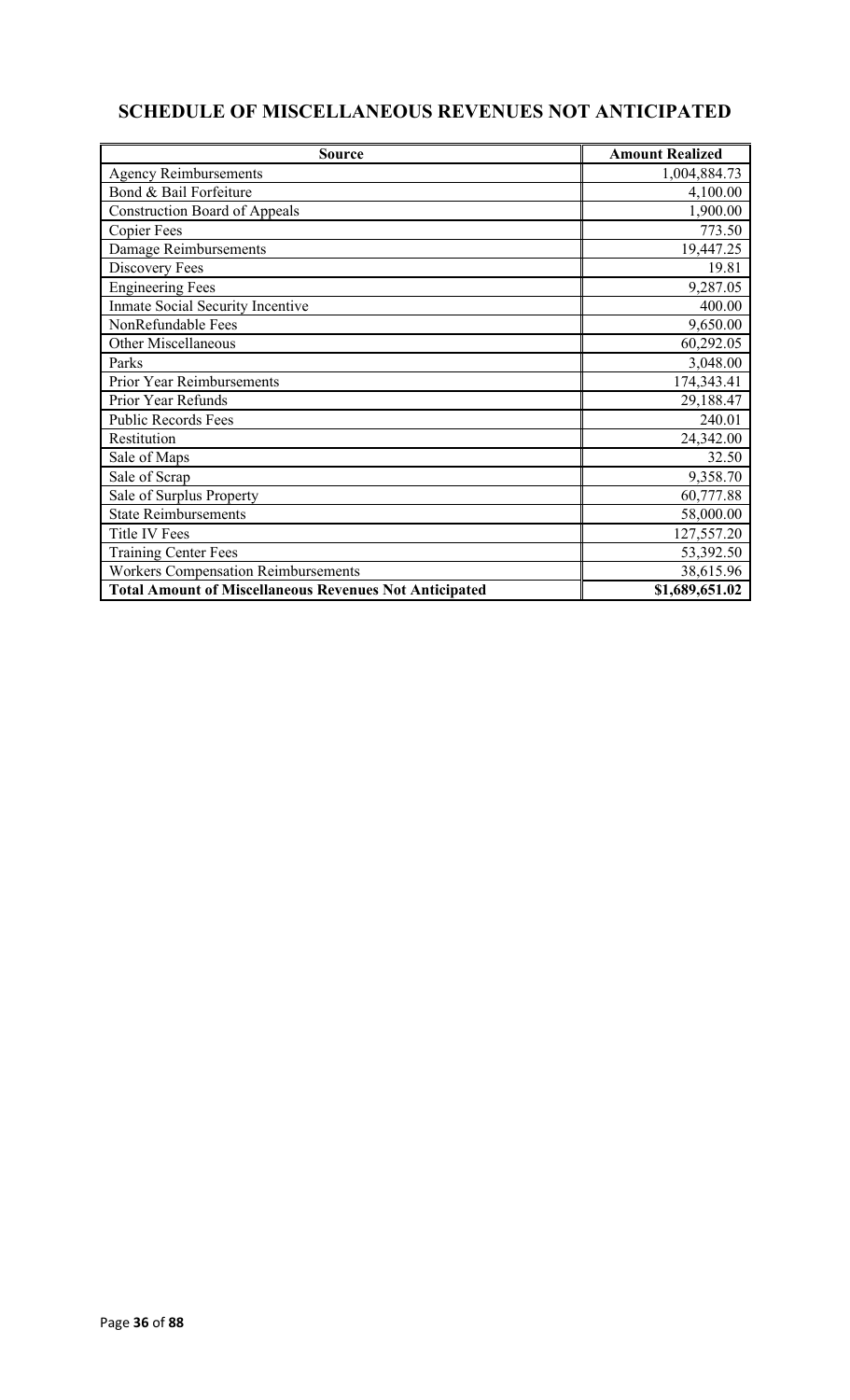## **SURPLUS – CURRENT FUND YEAR 2018**

|                                                 | Debit         | Credit        |
|-------------------------------------------------|---------------|---------------|
| Balance January 1, CY (Credit)                  |               | 20,120,933.19 |
| Amount Appropriated in the CY Budget - Cash     | 9,760,000.00  |               |
| Amount Appropriated in the CY Budget - with     |               |               |
| Prior Written Consent of Director of Local      |               |               |
| Government Services                             |               |               |
| Excess Resulting from CY Operations             |               | 15,866,045.66 |
| Miscellaneous Revenue Not Anticipated: Payments |               |               |
| in Lieu of Taxes on Real Property (Credit)      |               |               |
| Balance December 31, 2018                       | 26,226,978.85 | XXXXXXXXXX    |
|                                                 |               |               |
|                                                 | 35,986,978.85 | 35,986,978.85 |

## **ANALYSIS OF BALANCE DECEMBER 31, 2018 (FROM CURRENT FUND – TRIAL BALANCE)**

| Cash                                                     |      | 40,184,634.11 |
|----------------------------------------------------------|------|---------------|
| Investments                                              |      |               |
|                                                          |      |               |
| Sub-Total                                                |      | 40,184,634.11 |
| Deduct Cash Liabilities Marked with "C" on Trial Balance |      | 13,957,655.26 |
| Cash Surplus                                             |      | 26,226,978.85 |
| Deficit in Cash Surplus                                  |      |               |
| Other Assets Pledged to Surplus                          |      |               |
| Due from State of N.J. Senior Citizens and Veterans      |      |               |
| Deduction                                                |      |               |
| Deferred Charges #                                       | 0.00 |               |
| Cash Deficit                                             | 0.00 |               |
|                                                          |      |               |
|                                                          |      |               |
|                                                          |      |               |
|                                                          |      |               |
| <b>Total Other Assets</b>                                |      | 0.00          |
|                                                          |      |               |
|                                                          |      | 26,226,978.85 |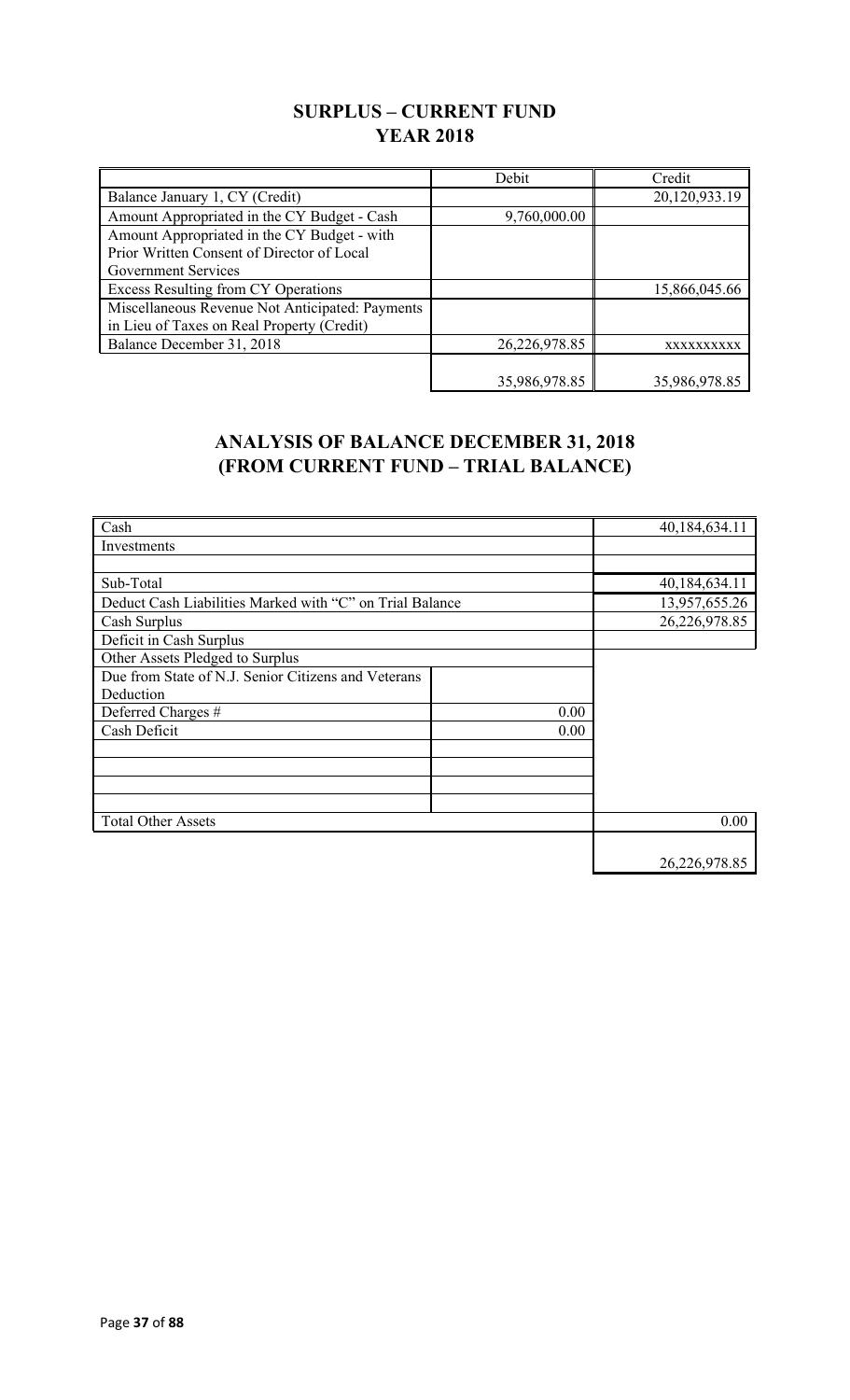#### **(FOR MUNICIPALITIES ONLY) CURRENT TAXES – 2018 LEVY**

| 1.  | Amount of Levy as per Duplicate (Analysis) #                                    | \$                      |
|-----|---------------------------------------------------------------------------------|-------------------------|
|     | or                                                                              |                         |
|     | (Abstract of Ratables)                                                          | \$                      |
| 2.  | Amount of Levy Special District Taxes                                           | $\overline{\$}$         |
| 3.  | Amount Levied for Omitted Taxes under N.J.S.A. 54:4-63.12 et. seq.              | $\overline{\mathbb{S}}$ |
| 4.  | Amount Levied for Added Taxes under                                             | $\overline{s}$          |
|     | N.J.S.A. 54:4-63.1 et. seq.                                                     |                         |
| 5a. | Subtotal 2018 Levy                                                              | \$                      |
| 5b. | Reductions due to tax appeals **                                                |                         |
| 5c. | Total 2018 Tax Levy                                                             | \$                      |
| 6.  | Transferred to Tax Title Liens                                                  | $\overline{\$}$         |
| 7.  | Transferred to Foreclosed Property                                              | $\overline{\$}$         |
| 8.  | Remitted, Abated or Canceled                                                    | $\overline{\$}$         |
| 9.  | Discount Allowed                                                                | $\overline{\$}$         |
| 10. | Collected in Cash: In 2017                                                      | \$                      |
|     | In 2018*                                                                        | \$                      |
|     | Homestead Benefit Revenue                                                       |                         |
|     | State's Share of 2018 Senior Citizens and Veterans                              |                         |
|     | <b>Deductions Allowed</b>                                                       | \$                      |
|     | Total to Line 14                                                                | \$                      |
| 11. | <b>Total Credits</b>                                                            | \$                      |
| 12. | Amount Outstanding December 31, 2018                                            | \$                      |
| 13. | Percentage of Cash Collections to Total 2018 Levy,                              |                         |
|     | (Item 10 divided by Item 5c) is                                                 |                         |
|     | <b>Note: Did Municipality Conduct Accelerated Tax Sale or Tax Levy</b><br>Sale? | N <sub>0</sub>          |
|     | $C_{1}$ $111$ $C_{m}$ $C_{m}$ $T_{m}$ $T_{m}$ $D_{m}$ $1$ $1$ $C_{m}$ $1$       |                         |

| Calculation of Current Taxes Realized in Cash: |  |
|------------------------------------------------|--|
| Total of Line 10                               |  |
| Less: Reserve for Tax Appeals Pending          |  |
| State Division of Tax Appeals                  |  |
| To Current Taxes Realized in Cash              |  |
|                                                |  |

Note A: In showing the above percentage the following should be noted:

Where Item 5 shows \$, and Item 10 shows \$, the percentage represented by the cash collections would be \$ / \$ or . The correct percentage to be shown as Item 13 is %.

# Note: On Item 1 if Duplicate (Analysis) Figure is used; be sure to include Senior Citizens and Veterans Deductions.

\* Include overpayments applied as part of 2018 collections.

\*\* Tax appeals pursuant to R.S. 54:3-21 et seq and/or R.S. 54:48-1 et seq approved by resolution of the governing body prior to introduction of municipal budget. (N.J.S.A. 40A:4-41)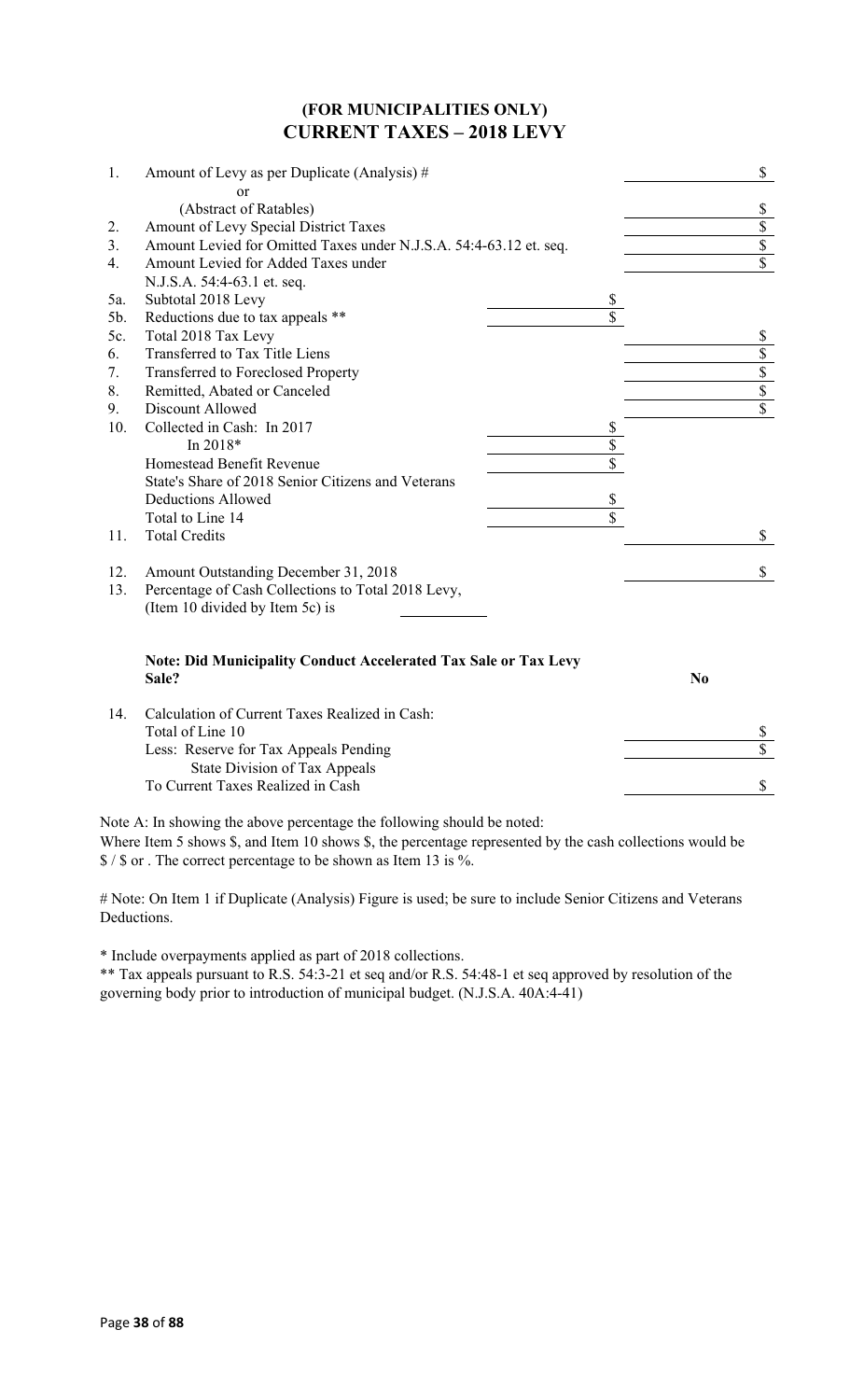## **ACCELERATED TAX SALE/TAX LEVY SALE – CHAPTER 99 To Calculate Underlying Tax Collection Rate for 2018**

Utilize this sheet only if you conducted an Accelerated Tax Sale or Tax Levy Sale pursuant to Chapter 99, P.L. 1997

#### **(2)Utilizing Tax Levy Sale**

| Percentage of Collection Excluding Accelerated Tax Sale Proceeds |  |
|------------------------------------------------------------------|--|
|                                                                  |  |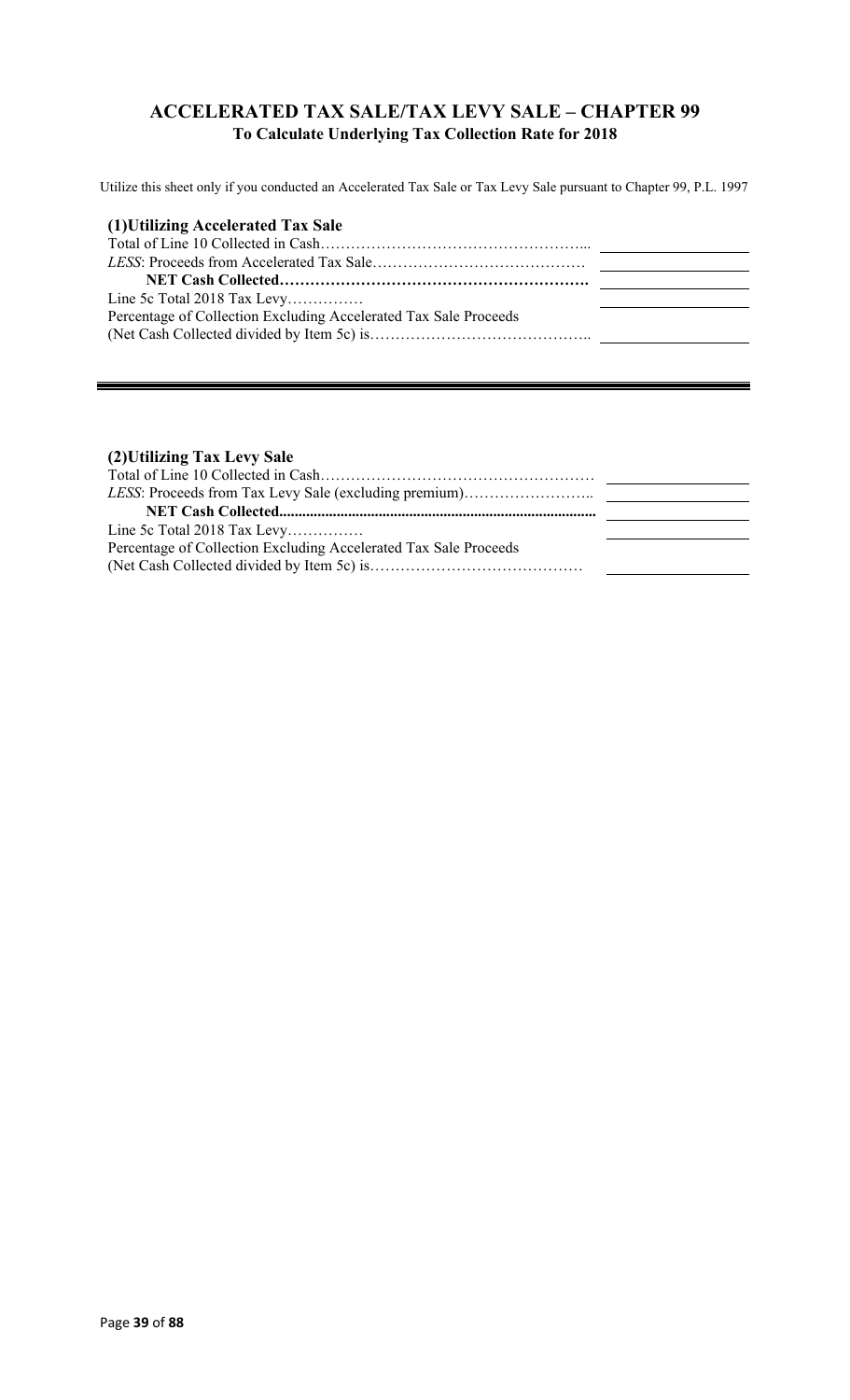## **SCHEDULE OF DUE FROM/TO STATE OF NEW JERSEY FOR SENIOR CITIZENS AND VETERANS DEDUCTIONS**

|                |                                             | Debit | Credit |
|----------------|---------------------------------------------|-------|--------|
| 1              | Balance Jan 1, CY: Due From State of New    | 0.00  |        |
|                | Jersey (Debit)                              |       |        |
|                | Balance Jan 1, CY: Due To State of New      |       | 0.00   |
|                | Jersey (Credit)                             |       |        |
| $\overline{2}$ | Sr. Citizens Deductions Per Tax Billings    |       |        |
|                | (Debit)                                     |       |        |
| 3              | <b>Veterans Deductions Per Tax Billings</b> |       |        |
|                | (Debit)                                     |       |        |
| $\overline{4}$ | Sr. Citizen & Veterans Deductions Allowed   |       |        |
|                | by Collector (Debit)                        |       |        |
|                | Sr. Citizen & Veterans Deductions           |       |        |
|                | Disallowed by Collector (Credit)            |       |        |
| 8              | Sr. Citizens Deductions Disallowed By Tax   |       |        |
|                | Collector PY Taxes (Credit)                 |       |        |
| 9              | Received in Cash from State (Credit)        |       |        |
|                | Balance December 31, 2018                   |       |        |
|                |                                             |       |        |

Calculation of Amount to be included on Sheet 22, Item 10- 2018 Senior Citizens and Veterans Deductions Allowed

| Line 2       |  |
|--------------|--|
| Line 3       |  |
| Line 4       |  |
| Sub-Total    |  |
| Less: Line 7 |  |
| To Item 10   |  |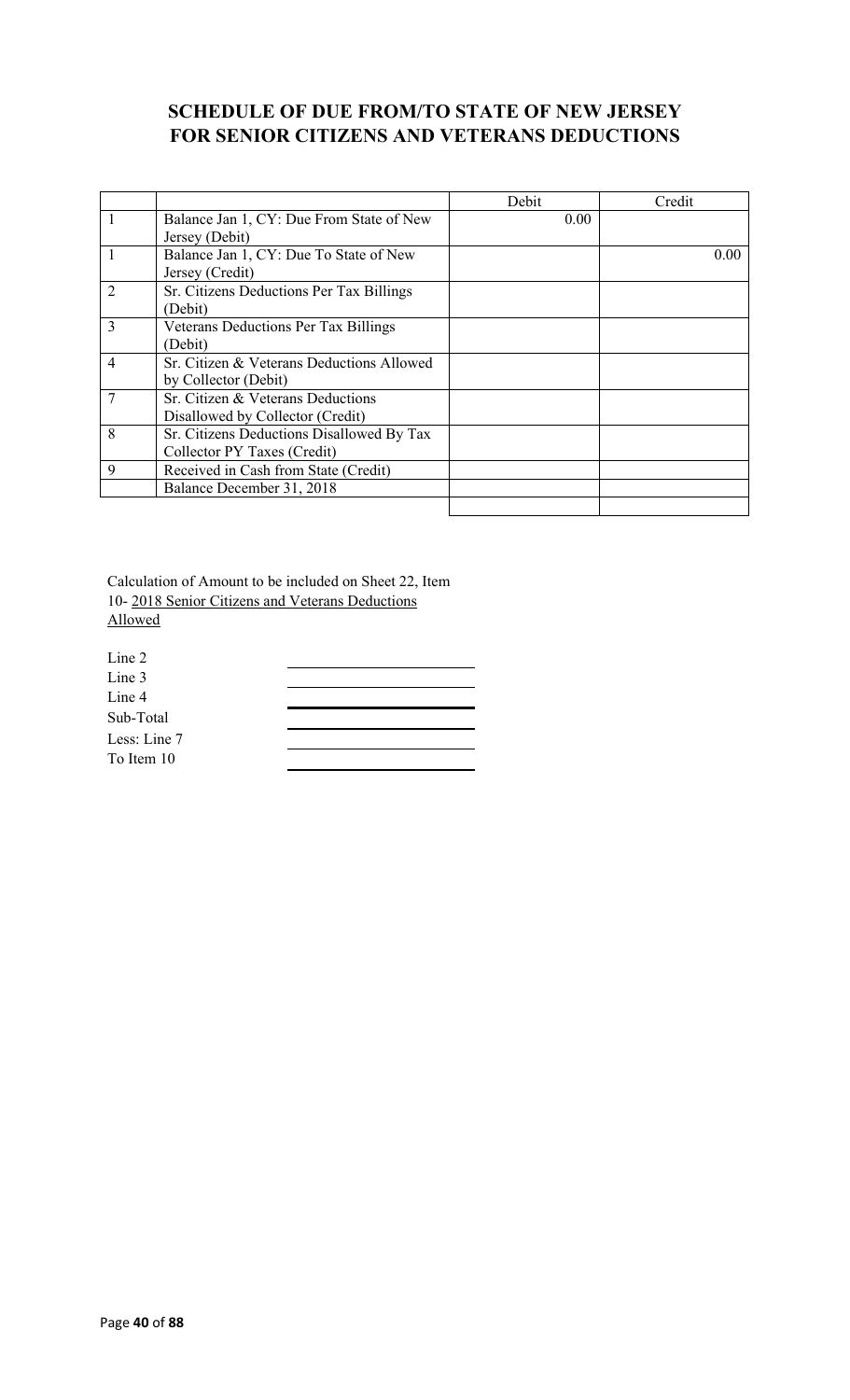## **SCHEDULE OF RESERVE FOR TAX APPEALS PENDING (N.J.S.A. 54:3-27)**

|                                                             |      | Debit             | Credit            |
|-------------------------------------------------------------|------|-------------------|-------------------|
| <b>Balance January 1, 2018</b>                              |      | XXXXXXXXXX        | 0.00              |
| <b>Taxes Pending Appeals</b>                                | 0.00 | XXXXXXXXXX        | XXXXXXXXXX        |
| <b>Interest Earned on Taxes Pending</b>                     |      |                   |                   |
| Appeals                                                     | 0.00 | <b>XXXXXXXXXX</b> | <b>XXXXXXXXXX</b> |
| Contested Amount of 2018 Taxes Collected which are          |      |                   |                   |
| Pending State Appeal                                        |      | <b>XXXXXXXXXX</b> |                   |
| <b>Interest Earned on Taxes Pending State Appeals</b>       |      | XXXXXXXXXX        |                   |
| <b>Budget Appropriation</b>                                 |      | <b>XXXXXXXXXX</b> |                   |
| Cash Paid to Appellants                                     |      |                   |                   |
| (Including 5% Interest from Date of Payment                 |      |                   | <b>XXXXXXXXXX</b> |
| Closed to Results of Operations                             |      |                   |                   |
| (Portion of Appeal won by Municipality, including Interest) |      |                   | <b>XXXXXXXXXX</b> |
|                                                             |      |                   |                   |
| <b>Balance December 31, 2018</b>                            |      |                   | XXXXXXXXXX        |
| Taxes Pending Appeals*                                      |      | <b>XXXXXXXXXX</b> | <b>XXXXXXXXXX</b> |
| <b>Interest Earned on Taxes Pending</b>                     |      |                   |                   |
| Appeals                                                     |      | XXXXXXXXXX        | xxxxxxxxxx        |
|                                                             |      |                   |                   |

\*Includes State Tax Court and County Board of Taxation Appeals Not Adjusted by December 31, 2018

Signature of Tax Collector

License # Date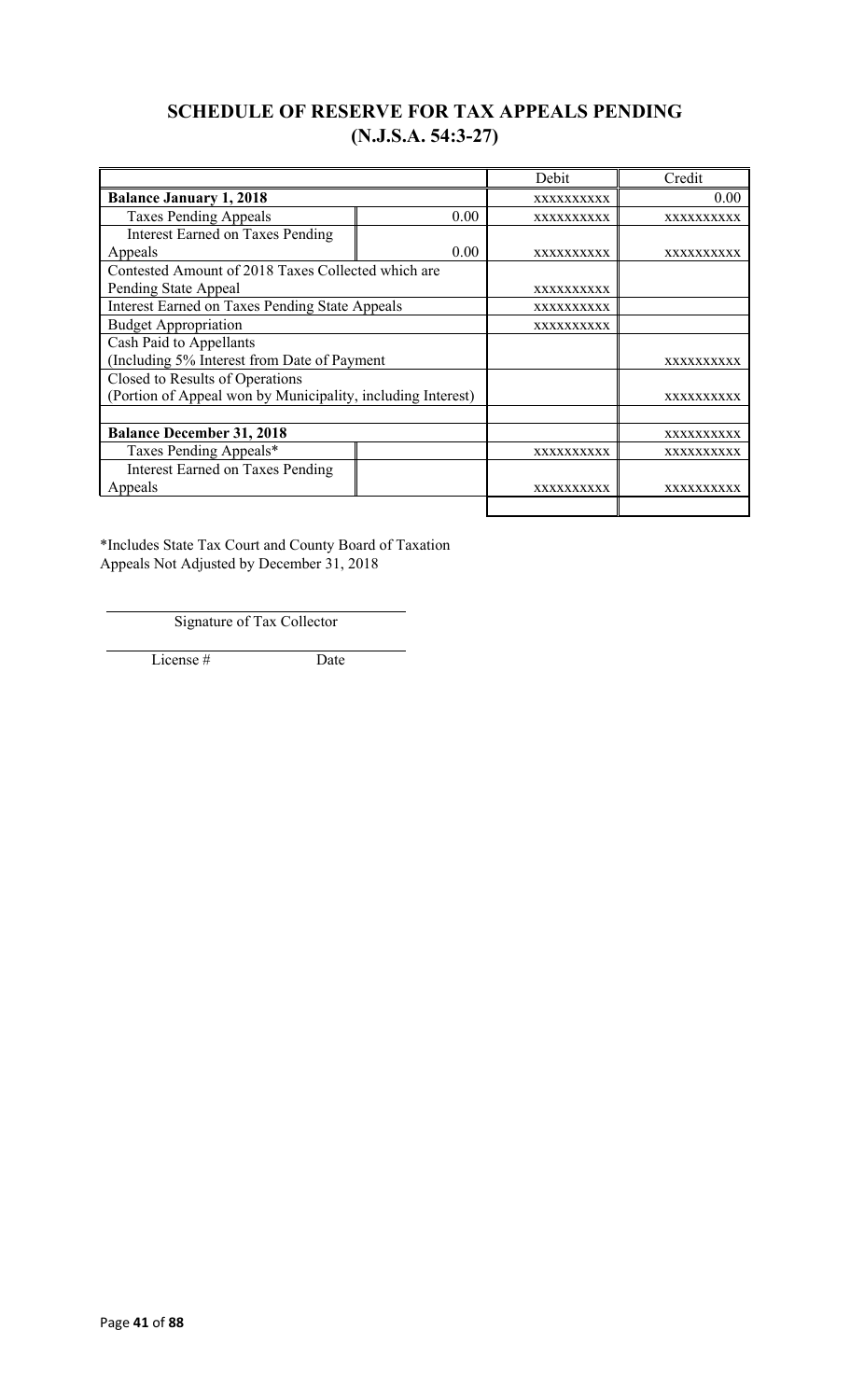# **SCHEDULE OF DELINQUENT TAXES AND TAX TITLE LIENS**

|     |                                                    |      | Debit              | Credit     |
|-----|----------------------------------------------------|------|--------------------|------------|
| 1.  | <b>Balance January 1, 2018</b>                     |      | 0.00               | XXXXXXXXXX |
|     | A. Taxes                                           | 0.00 | XXXXXXXXXX         | XXXXXXXXXX |
|     | <b>B.</b> Tax Title Liens                          | 0.00 | XXXXXXXXXX         | XXXXXXXXX  |
| 2.  | Cancelled                                          |      |                    |            |
|     | A. Taxes                                           |      | XXXXXXXXX          |            |
|     | B. Tax Title Liens                                 |      | XXXXXXXXXX         |            |
| 3.  | Transferred to Foreclosed Tax Title Liens:         |      |                    |            |
|     | A. Taxes                                           |      | XXXXXXXXXX         |            |
|     | B. Tax Title Liens                                 |      | XXXXXXXXXX         |            |
| 4.  | <b>Added Taxes</b>                                 |      |                    | XXXXXXXXX  |
| 5.  | <b>Added Tax Title Liens</b>                       |      |                    | XXXXXXXXXX |
| 6.  | Adjustment between Taxes (Other than current year) |      |                    |            |
|     | A. Taxes - Transfers to Tax Title Liens            |      | XXXXXXXXXX         |            |
|     | B. Tax Title Liens - Transfers from                |      |                    |            |
|     | Taxes                                              |      |                    | XXXXXXXXX  |
| 7.  | <b>Balance Before Cash Payments</b>                |      | XXXXXXXXXX         | 0.00       |
| 8.  | Totals                                             |      | 0.00               | 0.00       |
| 9.  | Collected:                                         |      | XXXXXXXXXX         |            |
|     | A. Taxes                                           |      | XXXXXXXXXX         | XXXXXXXXXX |
|     | B. Tax Title Liens                                 |      | XXXXXXXXXX         | XXXXXXXXXX |
| 10. | Interest and Costs - 2018 Tax Sale                 |      |                    | XXXXXXXXXX |
| 11. | 2018 Taxes Transferred to Liens                    |      |                    | XXXXXXXXX  |
| 12. | 2018 Taxes                                         |      |                    | XXXXXXXXX  |
| 13. | <b>Balance December 31, 2018</b>                   |      | XXXXXXXXXX         | 0.00       |
|     | A. Taxes                                           | 0.00 | XXXXXXXXX          | XXXXXXXXX  |
|     | <b>B.</b> Tax Title Liens                          | 0.00 | XXXXXXXXX          | XXXXXXXXX  |
| 14. | Totals                                             |      | 0.00               | 0.00       |
| 15. | Percentage of Cash Collections to                  |      |                    |            |
|     | <b>Adjusted Amount Outstanding</b>                 |      |                    |            |
|     | (Item No. 9 divided by Item                        |      |                    |            |
|     | No. $7$ ) is                                       |      |                    |            |
|     | Item No. 14 multiplied by percentage               |      |                    |            |
| 16. | shown above is                                     |      | and represents the |            |
|     | maximum amount that may be anticipated             |      |                    |            |
|     | in 2019.                                           |      |                    |            |
|     | (See Note A on Sheet 22 - Current Taxes)           |      |                    |            |

(1) These amounts will always be the

same.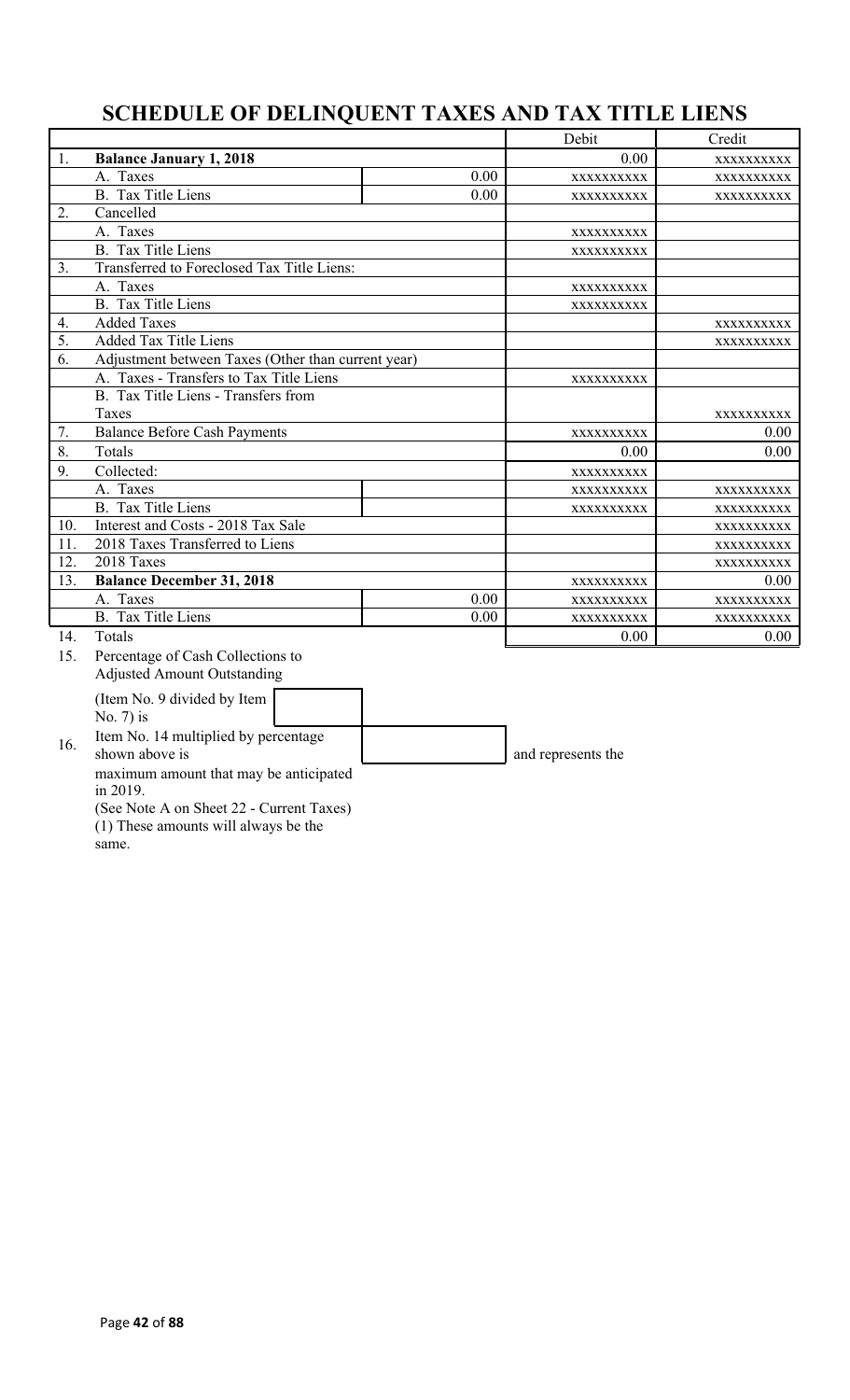## **SCHEDULE OF FORECLOSED PROPERTY (PROPERTY ACQUIRED BY TAX TITLE LIEN LIQUIDATION)**

|                                                     | Debit      | Credit |
|-----------------------------------------------------|------------|--------|
| Balance January 1, CY (Debit)                       | 0.00       |        |
| Adjustment to Assessed Valuation (Credit)           |            |        |
| Adjustment to Assessed Valuation (Debit)            |            |        |
| Foreclosed or Deeded in CY: Tax Title Liens (Debit) |            |        |
| Foreclosed or Deeded in CY: Taxes Receivable        |            |        |
| (Debit)                                             |            |        |
| Sales: Cash* (Credit)                               |            |        |
| Sales: Contract (Credit)                            |            |        |
| Sales: Gain on Sales (Debit)                        |            |        |
| Sales: Loss on Sales (Credit)                       |            |        |
| Sales: Mortgage (Credit)                            |            |        |
| Balance December 31, 2018                           | XXXXXXXXXX |        |
|                                                     |            |        |

# **CONTRACT SALES**

|                                           | Debit      | Credit |
|-------------------------------------------|------------|--------|
| Balance January 1, CY (Debit)             | 0.00       |        |
| Collected * (Credit)                      |            |        |
| CY Sales from Foreclosed Property (Debit) |            |        |
| Balance December 31, 2018                 | XXXXXXXXXX |        |
|                                           |            |        |

# **MORTGAGE SALES**

|                                           | Debit      | ⊡redit |
|-------------------------------------------|------------|--------|
| Balance January 1, CY (Debit)             | 0.00       |        |
| Collected * (Credit)                      |            |        |
| CY Sales from Foreclosed Property (Debit) |            |        |
| Balance December 31, 2018                 | XXXXXXXXXX |        |
|                                           |            |        |

| Analysis of Sale of Property: |  |
|-------------------------------|--|
| *Total Cash Collected in 2018 |  |
| Realized in 2018 Budget       |  |
| To Results of Operation       |  |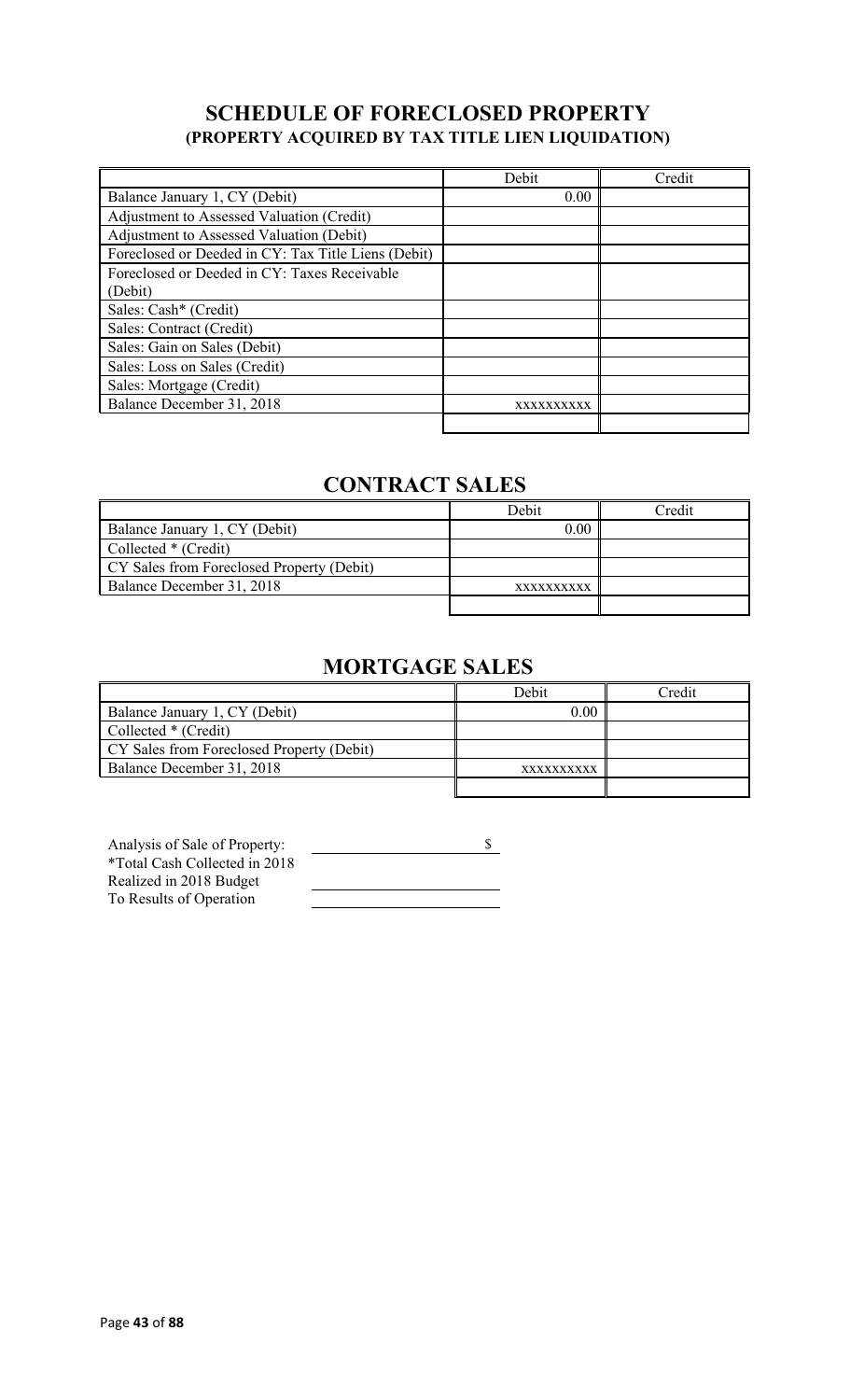### **DEFERRED CHARGES - MANDATORY CHARGES ONLY - CURRENT, TRUST, AND GENERAL CAPITAL FUNDS (Do not include the emergency authorizations pursuant to**

**N.J.S.A. 40A:4-55, N.J.S.A. 40A:4-55.1 or N.J.S.A. 40A:4-55.13)**

|                               | Amount        |             |                |               |
|-------------------------------|---------------|-------------|----------------|---------------|
|                               | Dec. 31, 2017 |             | Amount         |               |
|                               | per Audit     | Amount in   | Resulting from | Balance as at |
| Caused By                     | Report        | 2018 Budget | 2018           | Dec. 31, 2018 |
| <b>Animal Control Fund</b>    | \$0.00        |             |                |               |
| Capital -                     | \$0.00        |             |                |               |
| Deficit from Operations       | \$0.00        |             | \$0.00         | \$0.00        |
| <b>Trust Assessment</b>       | \$0.00        |             |                |               |
| <b>Trust Other</b>            | \$0.00        |             |                |               |
| <b>Subtotal Current Fund</b>  | \$0.00        |             | \$0.00         | \$0.00        |
| <b>Subtotal Trust Fund</b>    | \$0.00        |             |                |               |
| Subtotal Capital Fund         | \$0.00        |             |                |               |
| <b>Total Deferred Charges</b> | \$0.00        |             | \$0.00         | \$0.00        |

## **EMERGENCY AUTHORIZATIONS UNDER N.J.S.A. 40A:4-47 WHICH HAVE BEEN FUNDED OR REFUNDED UNDER N.J.S.A. 40A:2-3 OR N.J.S.A. 40A:2-51**

Date Purpose **Purpose** Amount

 $\overline{\$}$ 

## **JUDGEMENTS ENTERED AGAINST MUNICIPALITY AND NOT SATISFIED**

|             |               |              |        | Appropriated for in |
|-------------|---------------|--------------|--------|---------------------|
|             |               |              |        | Budget of Year      |
| In Favor Of | On Account Of | Date Entered | Amount | 2019                |
|             |               |              |        |                     |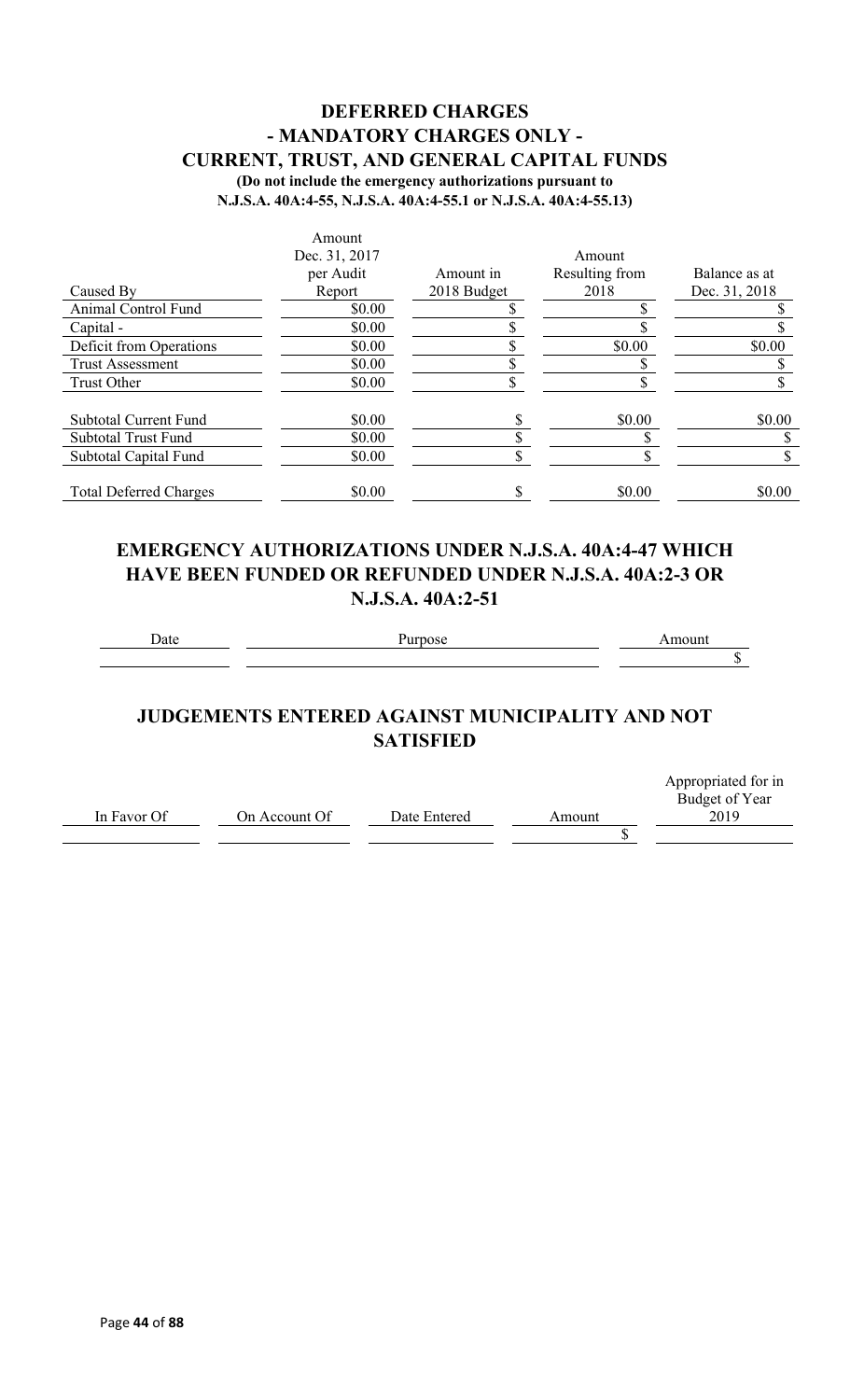**N.J.S.A. 40A:4-53 SPECIAL EMERGENCY** - TAX MAP; REVALUATION; MASTER PLAN; REVISION AND CODIFICATION OF ORDINANCES; DRAINAGE MAPS FOR FLOOD CONTROL; PRELIMINARY ENGINEERING STUDIES, ETC. FOR SANITARY SEWER SYSTEM; MUNICI- PAL CONSOLIDATION ACT; FLOOD OR HURRICANE DAMAGE.

|      |                     |                      | Not Less Than 1/5        | Balance       |                | Reduced in 2018            | Balance       |
|------|---------------------|----------------------|--------------------------|---------------|----------------|----------------------------|---------------|
| Date | Purpose             | Amount<br>Authorized | of Amount<br>Authorized* | Dec. 31, 2017 | By 2018 Budget | Cancelled by<br>Resolution | Dec. 31, 2018 |
|      |                     |                      |                          |               |                |                            |               |
|      | Totals $\mathbf{I}$ |                      |                          |               |                |                            |               |

It is hereby certified that all outstanding "Special Emergency" appropriations have been adopted by the governing body in full compliance with N.J.S.A. 40A:4-53 et seq. and are recorded on this page.

> JANET PREVITE, CFO Chief Financial Officer

\* Not less than one-fifth (1/5) of amount authorized but not more than the amount shown in the column Balance Dec. 31, 2018 must be entered here and then raised in the 2019 budget.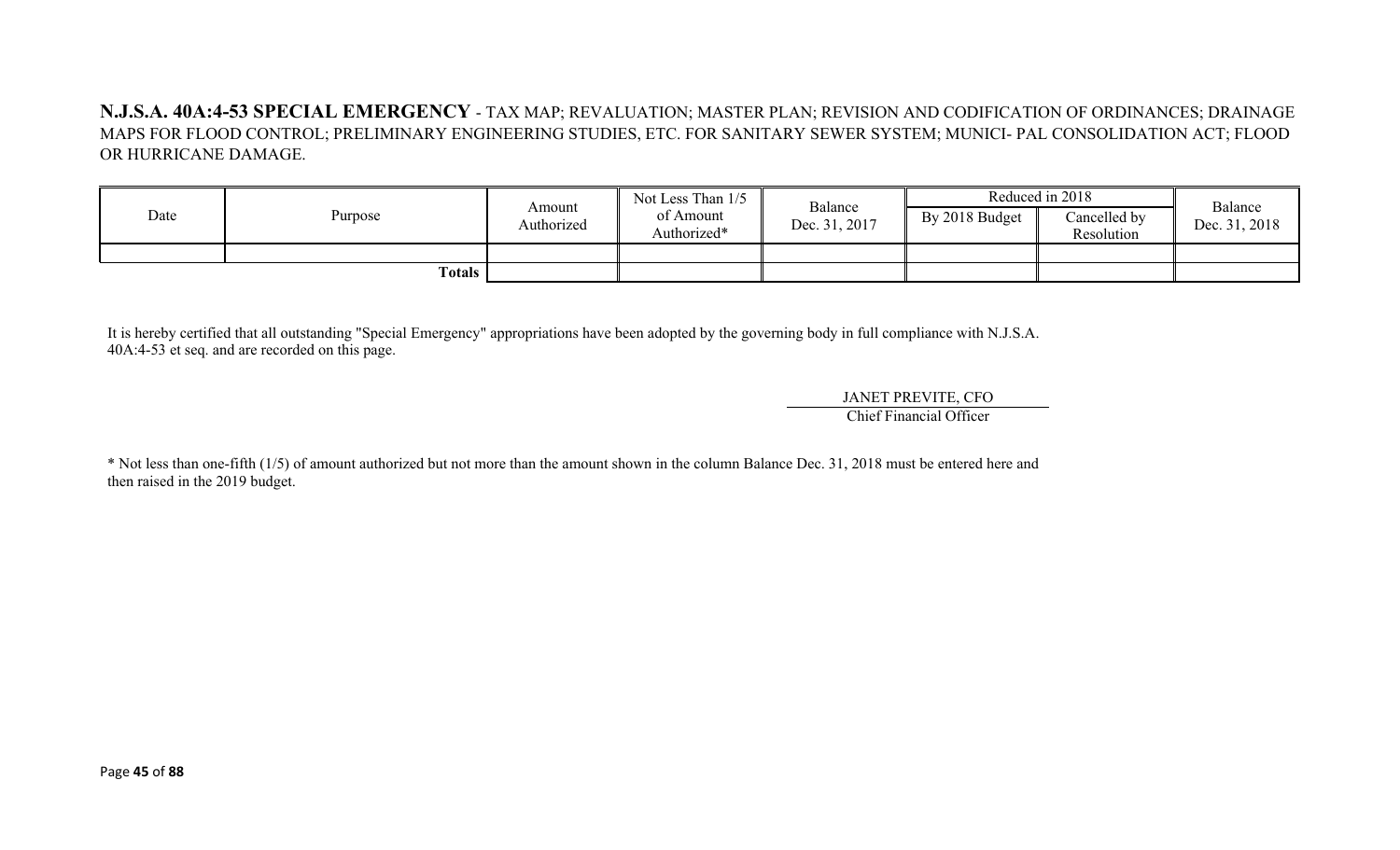## **N.J.S.A. 40A:4-55.1, ET SEQ., SPECIAL EMERGENCY - DAMAGE CAUSED TO ROADS/BRIDGES BY SNOW, ICE, FROST OR FLOOD N.J.S.A. 40A:4-55.13, ET SEQ., SPECIAL EMERGENCY - PUBLIC EXIGENCIES CAUSED BY CIVIL DISTURBANCES**

|      |                     | Not Less Than 1/3    | Balance                  |               | Reduced in 2018 | Balance                    |               |
|------|---------------------|----------------------|--------------------------|---------------|-----------------|----------------------------|---------------|
| Date | Purpose             | Amount<br>Authorized | of Amount<br>Authorized* | Dec. 31, 2017 | By 2018 Budget  | Cancelled by<br>Resolution | Dec. 31, 2018 |
|      |                     |                      |                          |               |                 |                            |               |
|      | Totals $\mathbf{r}$ |                      |                          |               |                 |                            |               |

It is hereby certified that all outstanding "Special Emergency" appropriations have been adopted by the governing body in full compliance with N.J.S.A. 40A:4-55 et seq. and N.J.S.A 40A:4-55.13 et seq. are recorded on this page.

JANET PREVITE, CFO

Chief Financial Officer

\* Not less than one-third (1/3) of amount authorized but not more than the amount shown in the column Balance Dec. 31, 2018 must be entered here and then raised in the 2019 budget.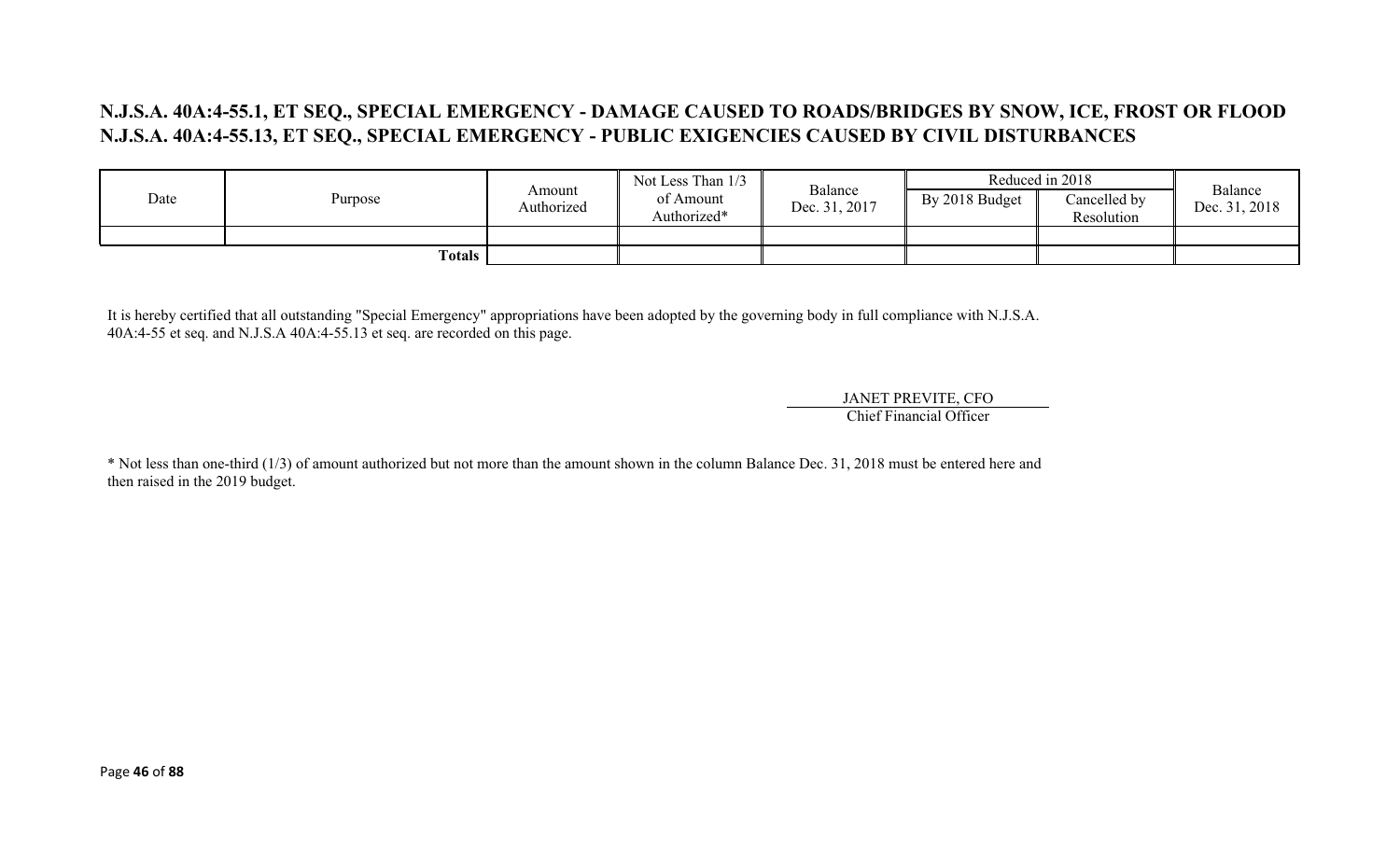## **SCHEDULE OF BONDS ISSUED AND OUTSTANDING AND 2019 DEBT SERVICE FOR BONDS MUNICIPAL GENERAL CAPITAL BONDS**

|                                              | Debit | Credit     | 2019 Debt Service |
|----------------------------------------------|-------|------------|-------------------|
| Outstanding January 1, CY (Credit)           |       | 0.00       |                   |
| Cancelled (Debit)                            |       |            |                   |
| Issued (Credit)                              |       |            |                   |
| Paid (Debit)                                 |       |            |                   |
| Outstanding Dec. 31, 2018                    |       | XXXXXXXXXX |                   |
|                                              |       |            |                   |
| 2019 Bond Maturities – General Capital Bonds |       |            |                   |
| 2019 Interest on Bonds                       |       |            |                   |

# **ASSESSMENT SERIAL BONDS**

| Outstanding January 1, CY (Credit)           | 0.00       |   |
|----------------------------------------------|------------|---|
| Issued (Credit)                              |            |   |
| Paid (Debit)                                 |            |   |
| Outstanding Dec. 31, 2018                    | XXXXXXXXXX |   |
|                                              |            |   |
| 2019 Bond Maturities – General Capital Bonds |            | S |
| 2019 Interest on Bonds                       |            |   |

#### **LIST OF BONDS ISSUED DURING 2018**

| Purpose      | 2019 Maturity | <b>Amount Issued</b> | Date of<br><i>Issue</i> | Interest<br>Rate |
|--------------|---------------|----------------------|-------------------------|------------------|
|              |               |                      |                         |                  |
| <b>Total</b> |               |                      |                         |                  |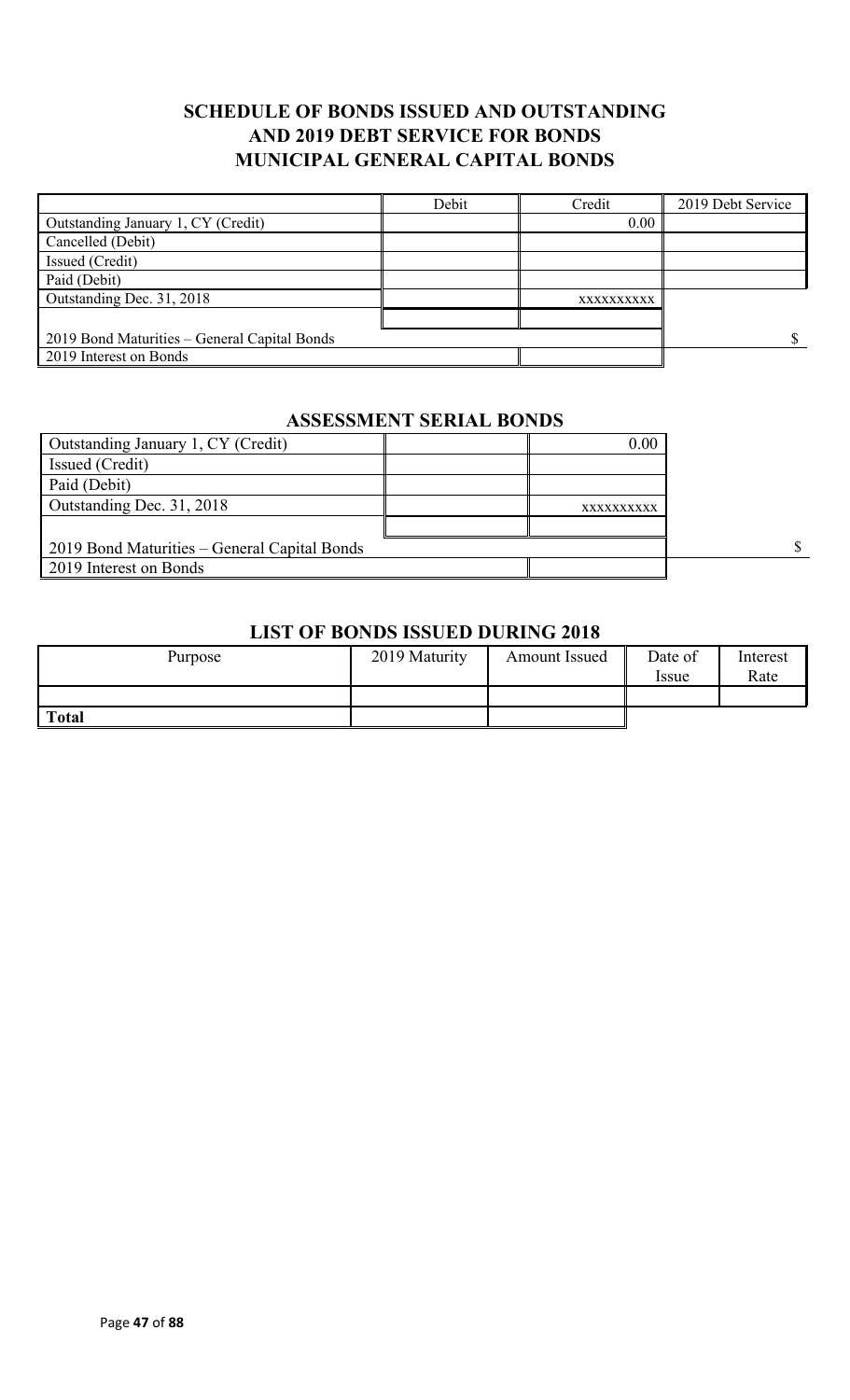## **SCHEDULE OF LOANS ISSUED AND OUTSTANDING**

## **AND 2019 DEBT SERVICE FOR LOANS MUNICIPAL GREEN ACRES TRUST LOAN**

|                                    | Debit | Credit      | 2019 Debt Service |
|------------------------------------|-------|-------------|-------------------|
| Outstanding January 1, CY (Credit) |       | 0.00        |                   |
| Issued (Credit)                    |       |             |                   |
| Paid (Debit)                       |       |             |                   |
| Outstanding Dec. 31,2018           |       | XXXXXXXXXXX |                   |
|                                    |       |             |                   |
| 2019 Loan Maturities               |       |             |                   |
| 2019 Interest on Loans             |       |             |                   |
| Total 2019 Debt Service for Loan   |       |             |                   |

### **GREEN ACRES TRUST LOAN**

| Outstanding January 1, CY (Credit) | 0.00       |  |
|------------------------------------|------------|--|
| Issued (Credit)                    |            |  |
| Paid (Debit)                       |            |  |
| Outstanding Dec. 31,2018           | XXXXXXXXXX |  |
|                                    |            |  |
| 2019 Loan Maturities               |            |  |
| 2019 Interest on Loans             |            |  |
| Total 2019 Debt Service for Loan   |            |  |

#### **LIST OF LOANS ISSUED DURING 2018**

| Purpose      | 2019 Maturity | <b>Amount Issued</b> | Date of<br><i>Issue</i> | Interest<br>Rate |
|--------------|---------------|----------------------|-------------------------|------------------|
|              |               |                      |                         |                  |
| <b>Total</b> |               |                      |                         |                  |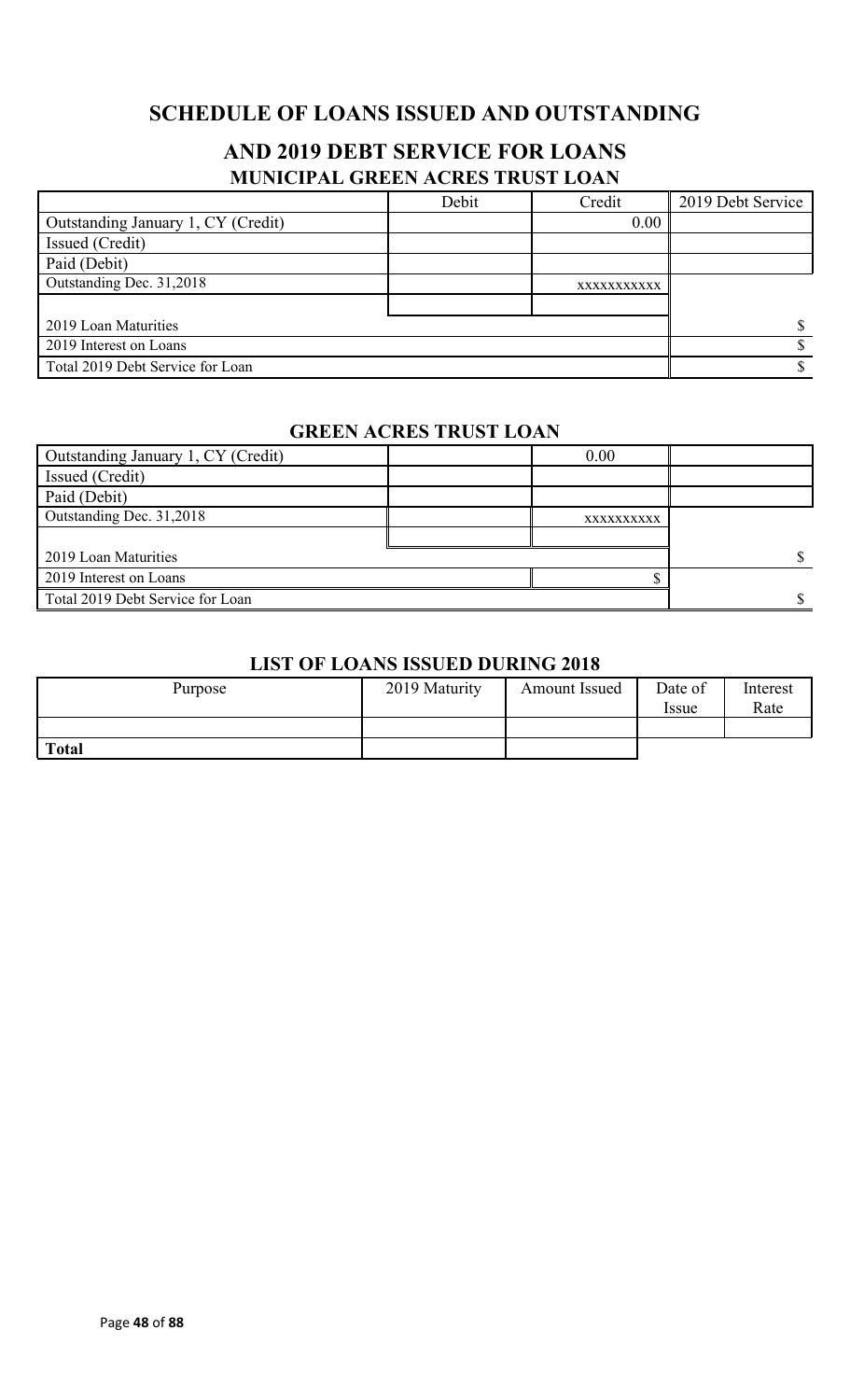## **SCHEDULE OF LOANS ISSUED AND OUTSTANDING AND 2018 DEBT SERVICE FOR LOANS**

|                             | Debit | Credit | Debt Service |
|-----------------------------|-------|--------|--------------|
| Outstanding January 1,      |       |        |              |
| Issued                      |       |        |              |
|                             |       |        |              |
|                             |       |        |              |
|                             |       |        |              |
| Paid                        |       |        |              |
| Outstanding December 31,    |       |        |              |
| Loan Maturities             |       |        |              |
| Interest on Loans           |       |        |              |
| Total Debt Service for Loan |       |        |              |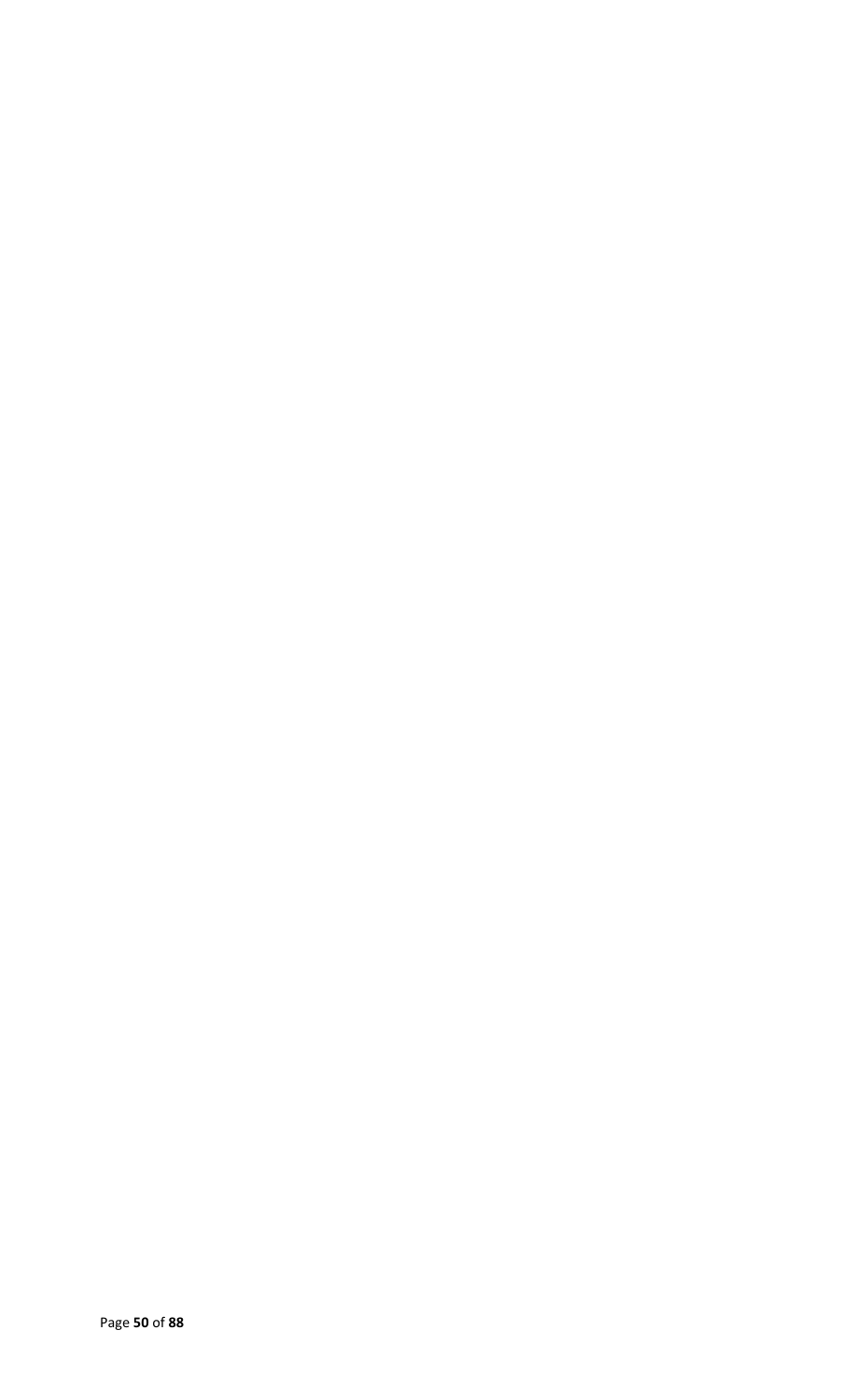## **SCHEDULE OF BONDS ISSUED AND OUTSTANDING**

### **AND 2019 DEBT SERVICE FOR BONDS TYPE I SCHOOL TERM BONDS**

|                                    | Debit | Credit     | 2019 Debt Service |
|------------------------------------|-------|------------|-------------------|
| Outstanding January 1, CY (Credit) |       | 0.00       |                   |
| Paid (Debit)                       |       |            |                   |
| Outstanding Dec. 31, 2018          |       | XXXXXXXXXX |                   |
|                                    |       |            |                   |
| 2019 Bond Maturities – Term Bonds  |       |            |                   |
| 2019 Interest on Bonds             |       |            |                   |

#### **TYPE I SCHOOL SERIAL BOND**

| Outstanding January 1, CY (Credit)            | 0.00       |  |
|-----------------------------------------------|------------|--|
| Issued (Credit)                               |            |  |
| Paid (Debit)                                  |            |  |
| Outstanding Dec. 31, 2018                     | XXXXXXXXXX |  |
|                                               |            |  |
| 2019 Interest on Bonds                        |            |  |
| 2019 Bond Maturities - Serial Bonds           |            |  |
| Total "Interest on Bonds – Type 1 School Debt |            |  |
| Service"                                      |            |  |

### **LIST OF BONDS ISSUED DURING 2018**

| Purpose      | 2019 Maturity -01 | Amount Issued -02 | Date of<br><i>ssue</i> | Interest<br>Rate |
|--------------|-------------------|-------------------|------------------------|------------------|
|              |                   |                   |                        |                  |
| <b>Total</b> |                   |                   |                        |                  |

### **2019 INTEREST REQUIREMENT – CURRENT FUND DEBT ONLY**

| Outstanding   | 2019 Interest |
|---------------|---------------|
| Dec. 31, 2018 | Requirement   |
|               |               |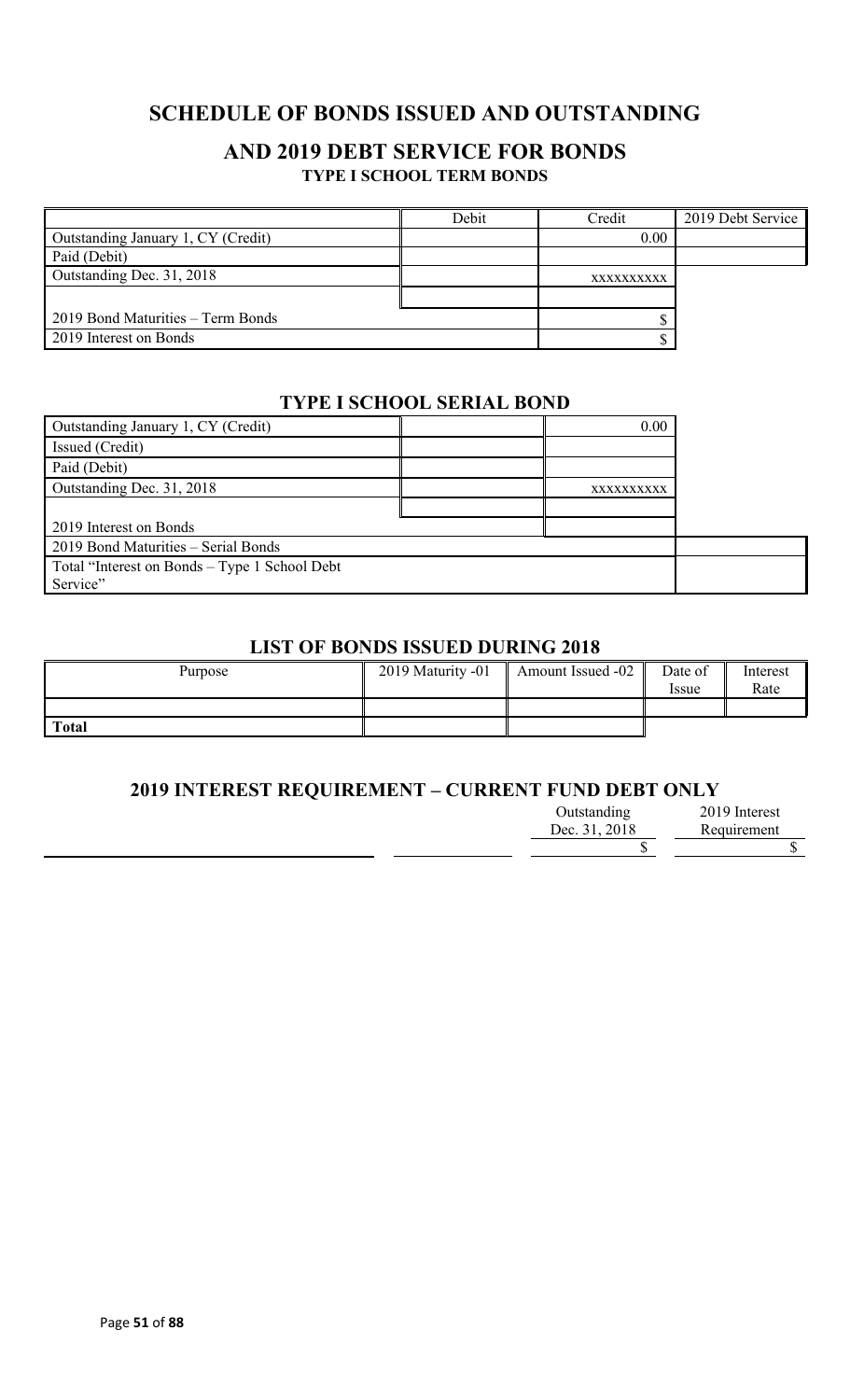## **DEBT SERVICE FOR NOTES (OTHER THAN ASSESSMENT NOTES)**

|                           | Original Amount | Original Date of | Amount of Note               |                       |                  | 2019 Budget Requirement |              | Interest                     |
|---------------------------|-----------------|------------------|------------------------------|-----------------------|------------------|-------------------------|--------------|------------------------------|
| Title or Purpose of Issue | Issued          | <i>ssue</i>      | Outstanding<br>Dec. 31, 2018 | Date of Maturity $\ $ | Rate of Interest | For Principal           | For Interest | Computed to<br>(Insert Date) |
|                           |                 |                  |                              |                       |                  |                         |              |                              |
|                           |                 | XXXXXXXXXX       |                              | XXXXXXXXXX            | XXXXXXXXXX       |                         |              | XXXXXXXXXX                   |

Memo: Type I School Notes should be separately listed and totaled.

Memo: Refunding Bond Anticipation Notes should be separately listed and totaled.

\* " Original Date of Issue" refers to the date when the first money was borrowed for a particular improvement, not the renewal date of subsequent notes which were issued.

All notes with an original date of issue of or prior require one legally payable installment to be budgeted if it is contemplated that such notes will be renewed in 2019 or written intent of permanent financing submitted with statement.

\*\* If interest on notes is financed by ordinance, designate same, otherwise an amount must be included in this column.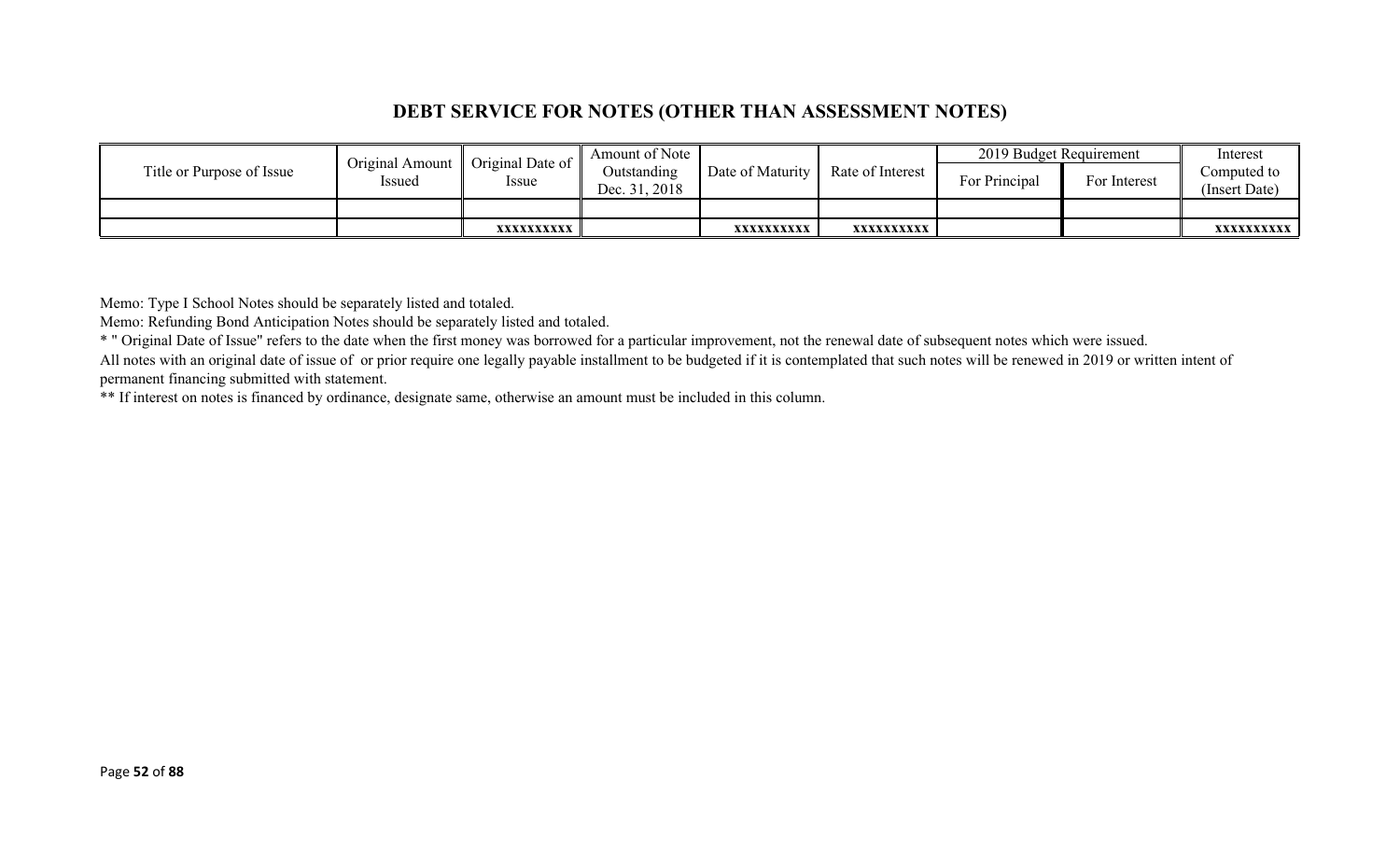### **DEBT SERVICE SCHEDULE FOR ASSESSMENT NOTES**

|                           |                           |                                 | Amount of                            |                  |                  | 2019 Budget Requirement |              | Interest                     |
|---------------------------|---------------------------|---------------------------------|--------------------------------------|------------------|------------------|-------------------------|--------------|------------------------------|
| Title or Purpose of Issue | Original Amount<br>Issued | Original Date of<br><i>ssue</i> | Note<br>Outstanding<br>Dec. 31, 2018 | Date of Maturity | Rate of Interest | For Principal           | For Interest | Computed to<br>(Insert Date) |
|                           |                           |                                 |                                      |                  |                  |                         |              |                              |
|                           |                           | XXXXXXXXXX                      |                                      | XXXXXXXXXX       | xxxxxxxxxx       |                         |              | <b>XXXXXXXXXX</b>            |

Assessment Notes with an original date of issue of December 31, or prior must be appropriated in full in the 2019 Dedicated Assessment Budget or written intent of permanent financing submitted with statement.

\*\*Interest on Assessment Notes must be included in the Current Fund Budget appropriation "Interest on Notes".

(Do not crowd - add additional sheets)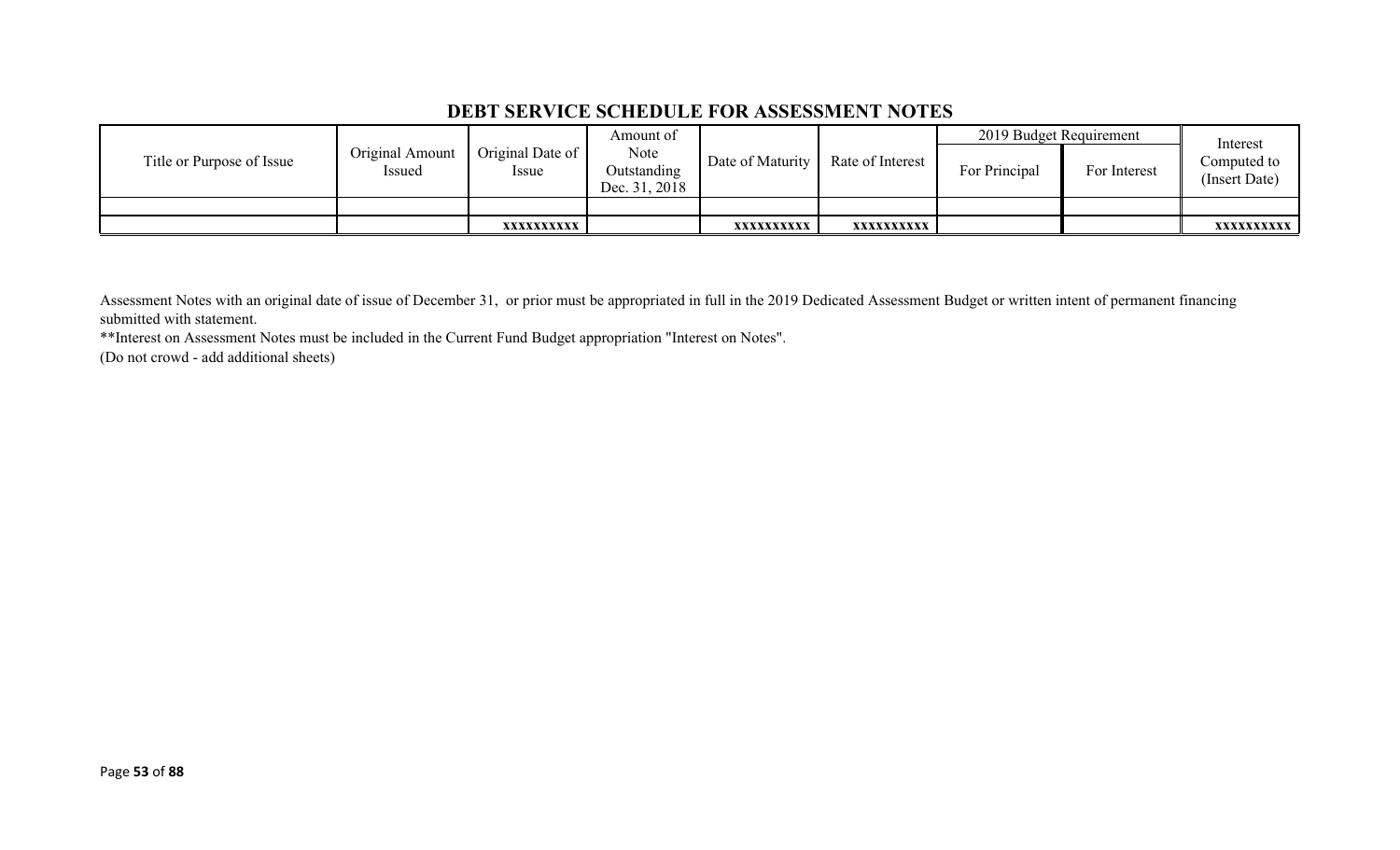# **SCHEDULE OF CAPITAL LEASE PROGRAM OBLIGATIONS**

|                                              | Amount of Obligation        | 2019 Budget Requirement |                   |
|----------------------------------------------|-----------------------------|-------------------------|-------------------|
| Purpose                                      | Outstanding Dec. $31, 2018$ | For Principal           | For Interest/Fees |
| Leases approved by LFB after July 1, 2007    |                             |                         |                   |
|                                              |                             |                         |                   |
| Subtotal                                     |                             |                         |                   |
| Leases approved by LFB prior to July 1, 2007 |                             |                         |                   |
|                                              |                             |                         |                   |
| Subtotal                                     |                             |                         |                   |
| <b>Total</b>                                 |                             |                         |                   |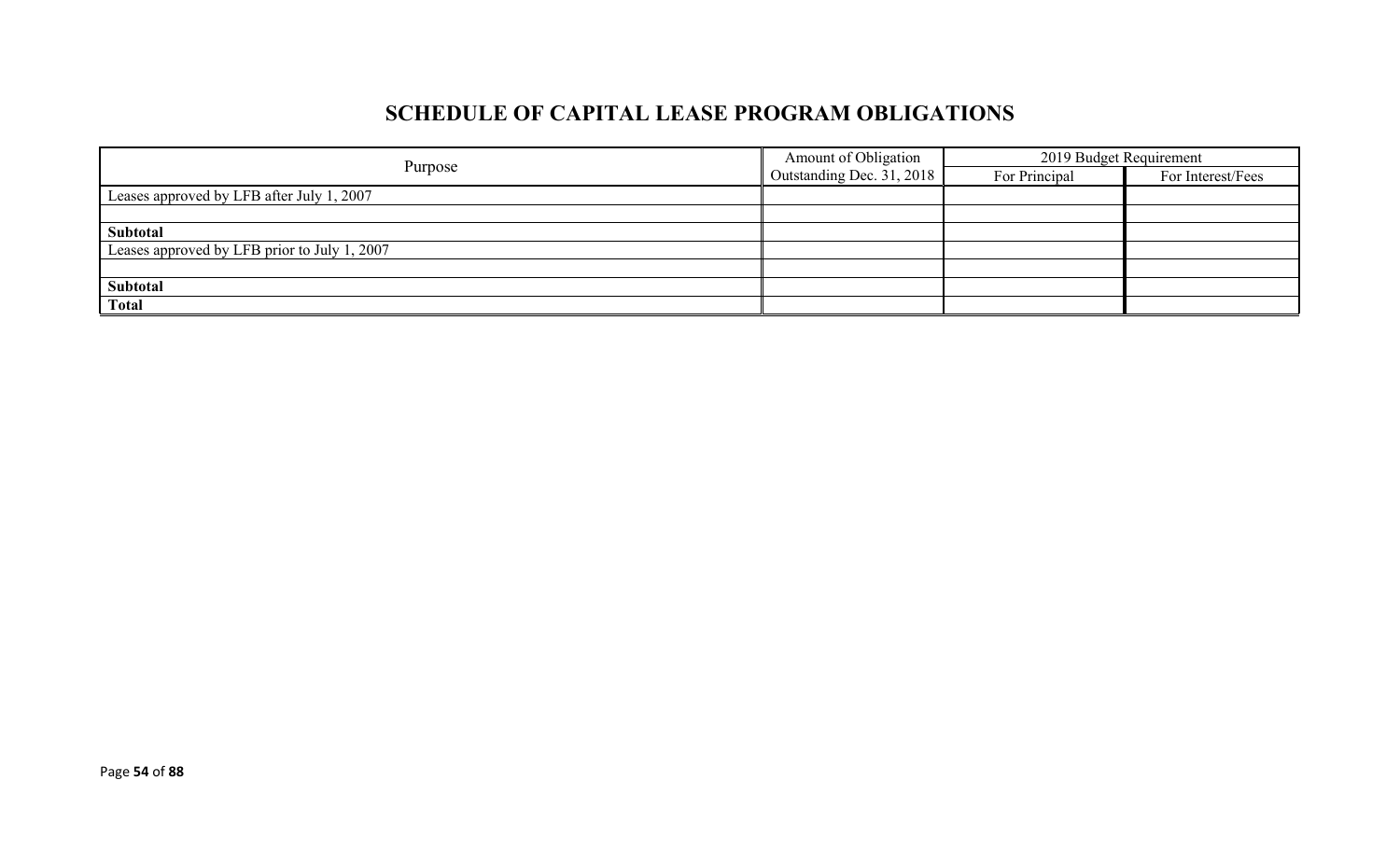# **SCHEDULE OF IMPROVEMENT AUTHORIZATIONS (GENERAL CAPITAL FUND)**

| <b>IMPROVEMENTS</b>                                                                   |              | Balance - January 1, 2018 |                        | Refunds,                     |              |                            |              | Balance – December 31, 2018 |
|---------------------------------------------------------------------------------------|--------------|---------------------------|------------------------|------------------------------|--------------|----------------------------|--------------|-----------------------------|
| Specify each authorization by purpose.<br>Do not merely designate by a code<br>number | Funded       | Unfunded                  | 2018<br>Authorizations | Transfers, &<br>Encumbrances | Expended     | Authorizations<br>Canceled | Funded       | Unfunded                    |
| 18-01 Various 2018 Capital                                                            |              |                           | 14,225,000.00          |                              | 551,048.56   |                            | 125,981.44   | 13,547,970.00               |
| Improvements                                                                          |              |                           |                        |                              |              |                            |              |                             |
| 18-02 Various Additional 2018 Capital                                                 |              |                           | 1,592,400.00           |                              | 455,470.51   |                            | 1,136,929.49 |                             |
| Improvements                                                                          |              |                           |                        |                              |              |                            |              |                             |
| 18-03 Various 2018 Open Space                                                         |              |                           | 1,477,900.00           |                              | 5,428.68     |                            | 1,472,471.32 |                             |
| Acquisitions                                                                          |              |                           |                        |                              |              |                            |              |                             |
| 01-07 Acq of Development Easements                                                    | 74,347.54    | 0.00                      |                        |                              |              | 74,347.54                  |              |                             |
| on Agricultural Land                                                                  |              |                           |                        |                              |              |                            |              |                             |
| 01-14 Acq. of Equipment & Trucks                                                      | 58,053.12    | 0.00                      |                        |                              |              |                            | 58,053.12    |                             |
| 01-15 Various 2015 Capital                                                            | 2,498,568.22 | 12,125,000.00             |                        |                              | 1,699,006.68 |                            | 799,561.54   | 12,125,000.00               |
| Improvements                                                                          |              |                           |                        |                              |              |                            |              |                             |
| 01-16 Various 2016 Capital                                                            | 413,430.22   | 25,875,119.69             |                        |                              | 5,116,134.18 |                            |              | 21,172,415.73               |
| Improvements                                                                          |              |                           |                        |                              |              |                            |              |                             |
| 02-11 Improvement of Various Bridges<br>and Culverts                                  | 652,994.53   | 1,580,230.61              |                        |                              | 346,276.29   |                            | 331,784.51   | 1,555,164.34                |
| 02-12 Various Bridges & Culvert<br>Projects                                           | 3,448,300.45 | 0.00                      |                        |                              | 9,895.20     |                            | 3,438,405.25 |                             |
| 02-14 Acq. of Vehicles, Furniture &<br><b>Business Equipment</b>                      | 14,643.33    | 0.00                      |                        |                              | 13,381.55    | 1,261.78                   |              |                             |
| 03-09 Acq of Real Property for Open                                                   | 0.00         | 1,500,000.00              |                        |                              |              | 1,500,000.00               |              |                             |
| Space Parks & Recreation                                                              |              |                           |                        |                              |              |                            |              |                             |
| 03-11 Various Road Improvements                                                       | 560,445.92   | 2,641,203.15              |                        |                              | 10,242.47    |                            | 553,722.45   | 2,637,684.15                |
| 03-12 Various Road Improvements                                                       | 2,787,239.30 | 1,296,402.69              |                        |                              | 115,934.54   |                            | 2,671,304.76 | 1,296,402.69                |
| 03-13 Acq. of Office Furniture, Fixtures                                              | 67,236.00    | 0.00                      |                        |                              |              |                            | 67,236.00    |                             |
| & Business Equipment                                                                  |              |                           |                        |                              |              |                            |              |                             |
| 03-14 Acq. of Business Equipment                                                      | 21,344.77    | 0.00                      |                        |                              |              | 21,344.77                  |              |                             |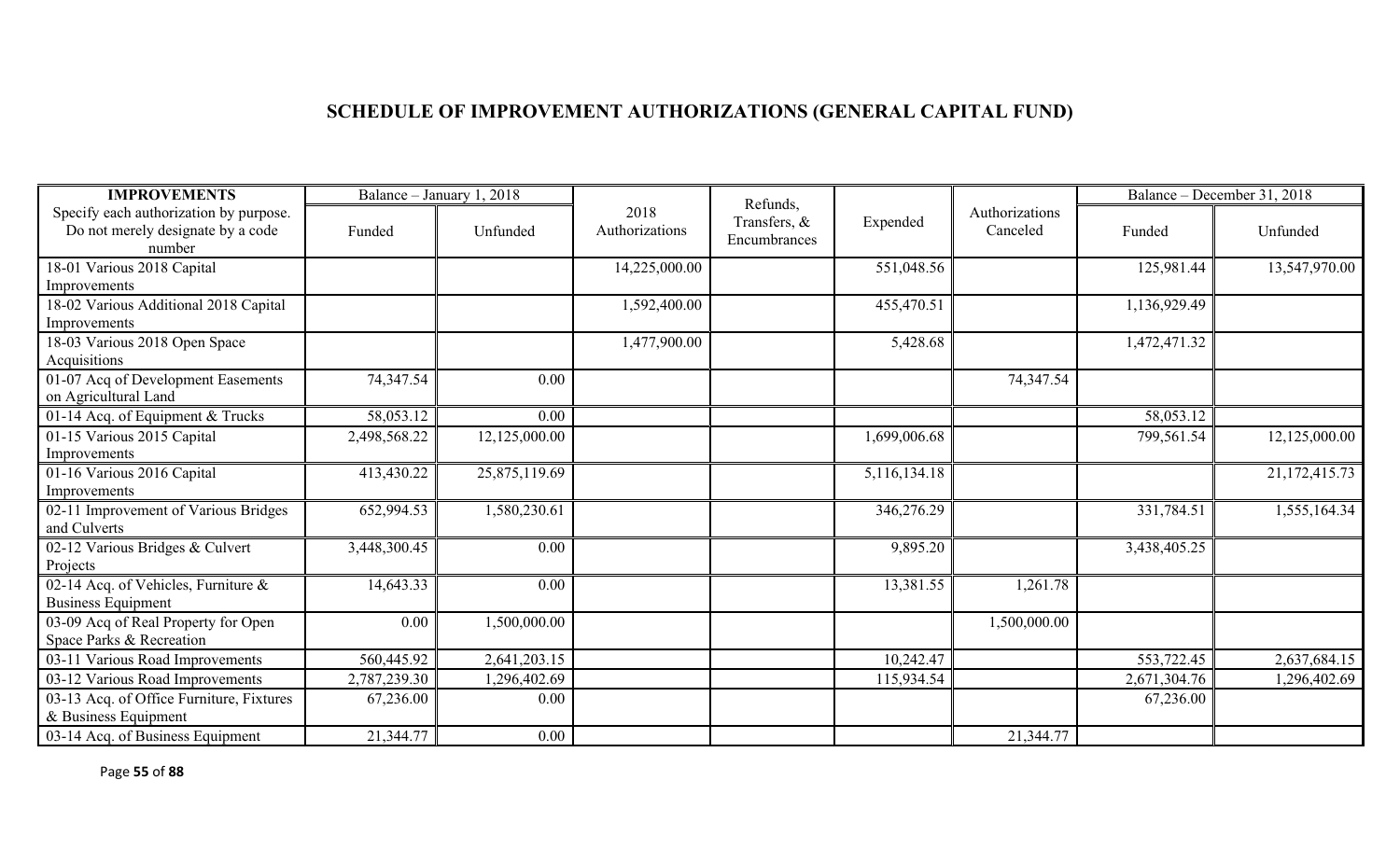| 04-09 Various Road Improvements          | 901,826.83   | 1,639,316.62 | 221,661.34 |              | 680,165.49   | 1,639,316.62 |
|------------------------------------------|--------------|--------------|------------|--------------|--------------|--------------|
| 04-11 Acq. of Development Easements      | 1,662,789.70 | 0.00         |            | 1,662,789.70 |              |              |
| & Farmland Preservation                  |              |              |            |              |              |              |
| 04-12 Acq. of Development Easements      | 947,977.88   | 0.00         |            | 947,977.88   |              |              |
| on Agricultural Land                     |              |              |            |              |              |              |
| 04-13 Various Impvts incl Pond, Shelter, | 283,722.56   | 0.00         | 1,428.93   |              | 282,293.63   |              |
| Dams & Trail Improvements                |              |              |            |              |              |              |
| 04-14 County Park Facility               | 38,071.59    | 0.00         | 7,956.25   |              | 30,115.34    |              |
| Improvements                             |              |              |            |              |              |              |
| 05-10 Improvements to Various Bridges    | 584,920.82   | 1,500,000.00 | 113,336.34 |              | 471,584.48   | 1,500,000.00 |
| and Culverts                             |              |              |            |              |              |              |
| 05-13 Acq. of Undercover Surveillance    | 10,232.00    | 0.00         | 8,183.75   |              | 2,048.25     |              |
| Items and Polygraph Equipment            |              |              |            |              |              |              |
| 05-14 Acq. of Computer Software &        | 281,054.89   | 0.00         |            |              | 281,054.89   |              |
| Equipment                                |              |              |            |              |              |              |
| 06-08 Various Road Improvements          | 0.00         | 1,272,503.65 | 172,570.64 | 1,075,070.70 |              | 24,862.31    |
| 06-10 Various Road Improvements          | 661,274.39   | 400,000.00   | 50,000.00  |              | 611,274.39   | 400,000.00   |
| 06-13 Acq. of Computer Equipment         | 53,957.12    | 0.00         |            |              | 53,957.12    |              |
| 06-14 Acq. of Computer Equipment         | 14,865.40    | 0.00         |            | 14,865.40    |              |              |
| 07-08 Various Bridge and Culvert         | 1,183,512.10 | 731,264.35   | 11,841.20  |              | 1,171,670.90 | 731,264.35   |
| Improvements                             |              |              |            |              |              |              |
| 07-11 Acq. of Real Property for Open     | 1,762,183.50 | 0.00         |            | 1,762,183.50 |              |              |
| Space Parks & Rec                        |              |              |            |              |              |              |
| 07-12 Acq. of Real Property Open Space   | 289,362.40   | 0.00         |            | 289,362.40   |              |              |
| & Recreation                             |              |              |            |              |              |              |
| 07-14 Upgrade Radios & Tower -           | 115.68       | 0.00         |            | 115.68       |              |              |
| <b>Emergency Services</b>                |              |              |            |              |              |              |
| 08-14 Acq. of County Parks Department    | 1,017.00     | 0.00         |            | 1,017.00     |              |              |
| Maintenance Equipment                    |              |              |            |              |              |              |
| 09-06 Replacement of Roofs on Various    | 113,451.00   | 0.00         |            |              | 113,451.00   |              |
| <b>County Buildings</b>                  |              |              |            |              |              |              |
| 09-07 Imp and Renovations at Various     | 300,000.00   | 0.00         | 300,000.00 |              |              |              |
| <b>County Facilities</b>                 |              |              |            |              |              |              |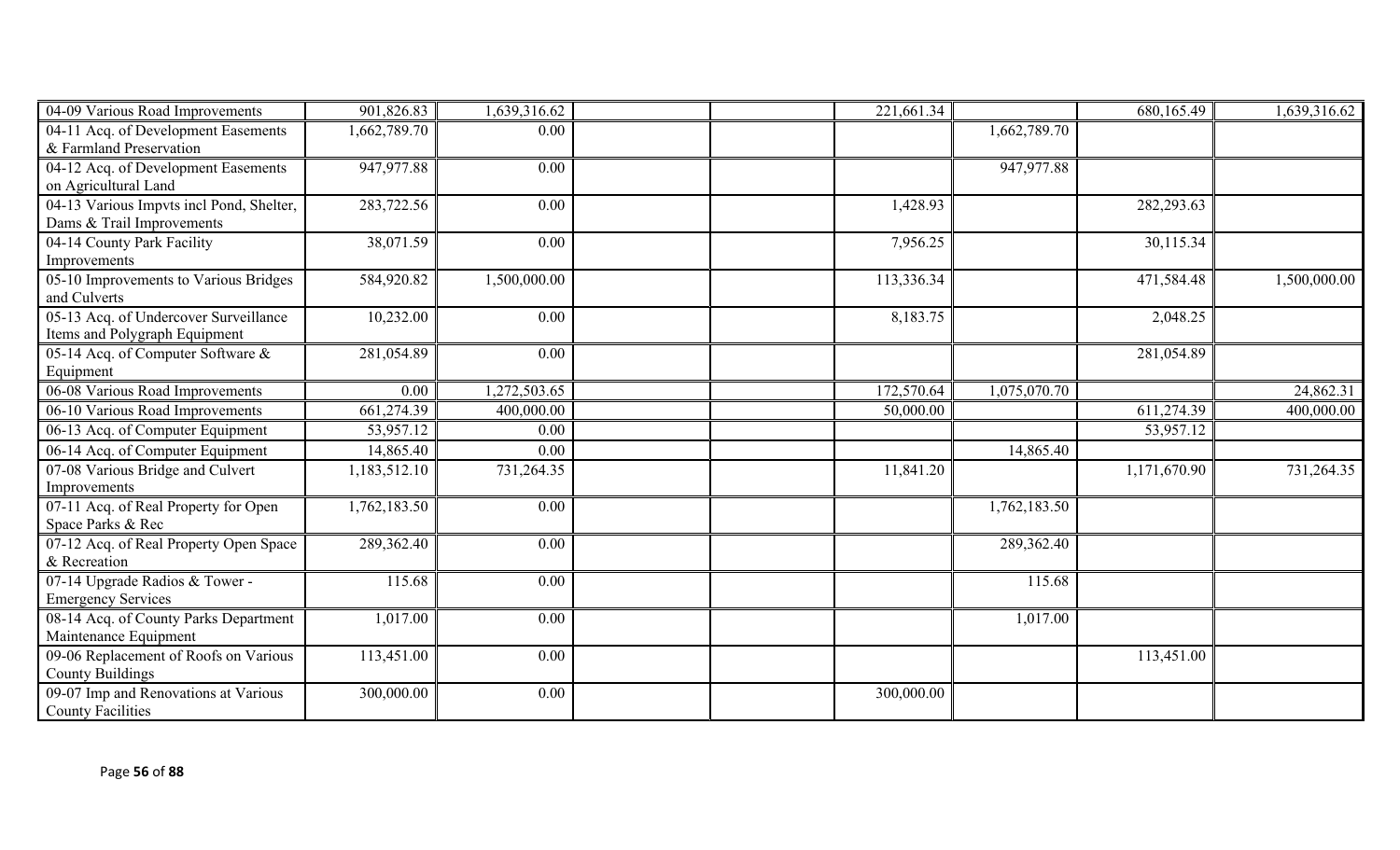| 09-08 Acq of Public Works Machinery,    | 112,387.16   | 0.00         |            |              | 112,387.16   |              |
|-----------------------------------------|--------------|--------------|------------|--------------|--------------|--------------|
| <b>Equipt and Trucks</b>                |              |              |            |              |              |              |
| 09-12 Demolition of County Buildings    | 47,153.88    | 0.00         |            |              | 47,153.88    |              |
| 09-13 Expansion of Traffic Maintenance  | 48,552.79    | 0.00         |            | 48,552.79    |              |              |
| <b>Garage Bay</b>                       |              |              |            |              |              |              |
| 09-14 Expansion of Route 12 Bridge      | 200,000.00   | 0.00         |            |              | 200,000.00   |              |
| 10-07 Various Road Improvements         | 0.00         | 245,492.78   | 6,288.00   | 239, 204. 78 |              |              |
| 10-13 Upgrade & Maintenance of          | 89,898.54    | 0.00         | 89,858.54  |              | 40.00        |              |
| Fueling Systems at Lebanon location     |              |              |            |              |              |              |
| 10-14 County Golf Course                | 11,181.98    | 0.00         |            | 11,181.98    |              |              |
| Improvements                            |              |              |            |              |              |              |
| 11-07 Various Bridge and Culvert        | 859,899.69   | 987,052.84   | 7,654.85   | 1,839,297.68 |              |              |
| Improvements                            |              |              |            |              |              |              |
| 11-09 Acq of Develop Easements &        | 0.00         | 116,779.74   |            | 116,779.74   |              |              |
| <b>Farmland Preservation</b>            |              |              |            |              |              |              |
| 11-12 Various Dam Repairs and Trail     | 35,256.64    | 0.00         |            |              | 35,256.64    |              |
| Resurfacing                             |              |              |            |              |              |              |
| $11-13$ Impvt & Expansion of the        | 275,000.00   | 0.00         | 199,078.20 |              | 75,921.80    |              |
| <b>Everittstown Garage</b>              |              |              |            |              |              |              |
| 11-14 Acq. of Equipment- Emergency      | 2,262.60     | 0.00         |            | 2,262.60     |              |              |
| <b>Services Training Center</b>         |              |              |            |              |              |              |
| 12-12 HVAC Improvements and Repairs     | 316,242.10   | 0.00         | 211,437.50 |              | 104,804.60   |              |
| 12-13 Improvements to the Justice       | 11,062.50    | 0.00         |            |              | 11,062.50    |              |
| Center                                  |              |              |            |              |              |              |
| 12-14 CCTV & Alarms- Correctional       | 39,024.53    | 0.00         |            | 39,024.53    |              |              |
| Facility                                |              |              |            |              |              |              |
| 13-06 Echo Hill Pedestrian Bridge Study | 8,582.83     | 0.00         |            |              | 8,582.83     |              |
| and Design                              |              |              |            |              |              |              |
| 13-12 Improvements Renovations of       | 400,000.00   | 0.00         | 44,609.50  |              | 355,390.50   |              |
| Historic Court House                    |              |              |            |              |              |              |
| 13-14 Various Public Highways, Roads,   | 658,145.83   | 2,838,107.46 | 772,007.35 |              |              | 2,724,245.94 |
| <b>Bridges</b>                          |              |              |            |              |              |              |
| 13-18 Improvement of Var Bridges &      | 2,245,010.73 | 2,035,861.38 | 19,555.40  |              | 2,225,455.33 | 2,035,861.38 |
| Culverts                                |              |              |            |              |              |              |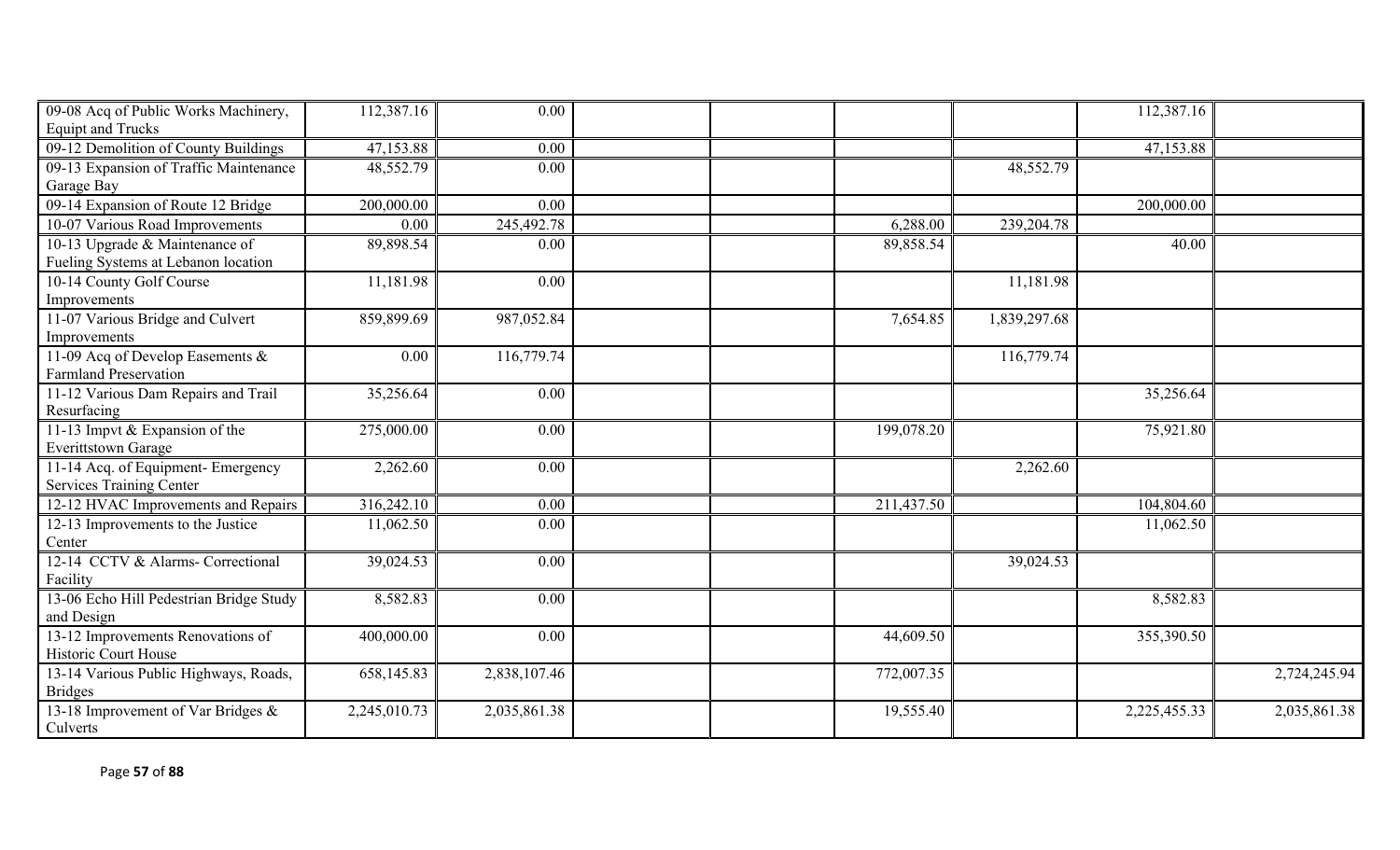| 14-08 Acq of Development Easements    | 205,681.16    | 0.00          |               |      |               | 205,681.16    |               |               |
|---------------------------------------|---------------|---------------|---------------|------|---------------|---------------|---------------|---------------|
| on Agricultural Land                  |               |               |               |      |               |               |               |               |
| 14-14 Bridge & Culvert Improvements   | 2,101,154.71  | 2,218,313.47  |               |      | 513,726.16    |               | 2,337,428.55  | 1,468,313.47  |
| 15-08 Acq of Real Property Open Space | 0.00          | 1,500,000.00  |               |      |               | 1,500,000.00  |               |               |
| Parks & Recreation                    |               |               |               |      |               |               |               |               |
| 15-13 Impvt & Renovations to Various  | 1,767.10      | 0.00          |               |      |               |               | 1,767.10      |               |
| <b>County Facilities</b>              |               |               |               |      |               |               |               |               |
| 15-14 Deed Easements - Farmland       | 53,330.72     | 0.00          |               |      |               | 53,330.72     |               |               |
| Preservation                          |               |               |               |      |               |               |               |               |
| 17-01 Various 2017 Capital            | 0.00          | 16,792,150.66 |               |      | 5,373,953.34  |               |               | 11,418,197.32 |
| Improvements                          |               |               |               |      |               |               |               |               |
| 17-02 Various 2017 Open Space         | 6,161,123.00  | 0.00          |               |      | 337,631.81    |               | 5,823,491.19  |               |
| Acquisitions                          |               |               |               |      |               |               |               |               |
| 17-03 Various Additional 2017 Capital | 290,000.00    | 4,560,000.00  |               |      | 2,448,541.19  |               |               | 2,401,458.81  |
| Improvements                          |               |               |               |      |               |               |               |               |
| 17-13 Improvement of Various Roads    | 2,895,258.60  | 557,758.39    |               |      | 913,674.36    |               | 1,981,584.24  | 557,758.39    |
| and Streets                           |               |               |               |      |               |               |               |               |
| 19-13 Acq. of Deeds & Easement        | 1,393,155.00  | 0.00          |               |      |               | 1,393,155.00  |               |               |
| Development Rights on Agricultural    |               |               |               |      |               |               |               |               |
| Land                                  |               |               |               |      |               |               |               |               |
| 20-13 Acq. of Real Property for Open  | 987,000.00    | 0.00          |               |      |               |               | 987,000.00    |               |
| Space, Parks & Recreation             |               |               |               |      |               |               |               |               |
| <b>Total</b>                          | 39,135,070.35 | 82,412,557.48 | 17,295,300.00 | 0.00 | 20,147,813.31 | 12,798,807.33 | 28,660,391.69 | 77,235,915.50 |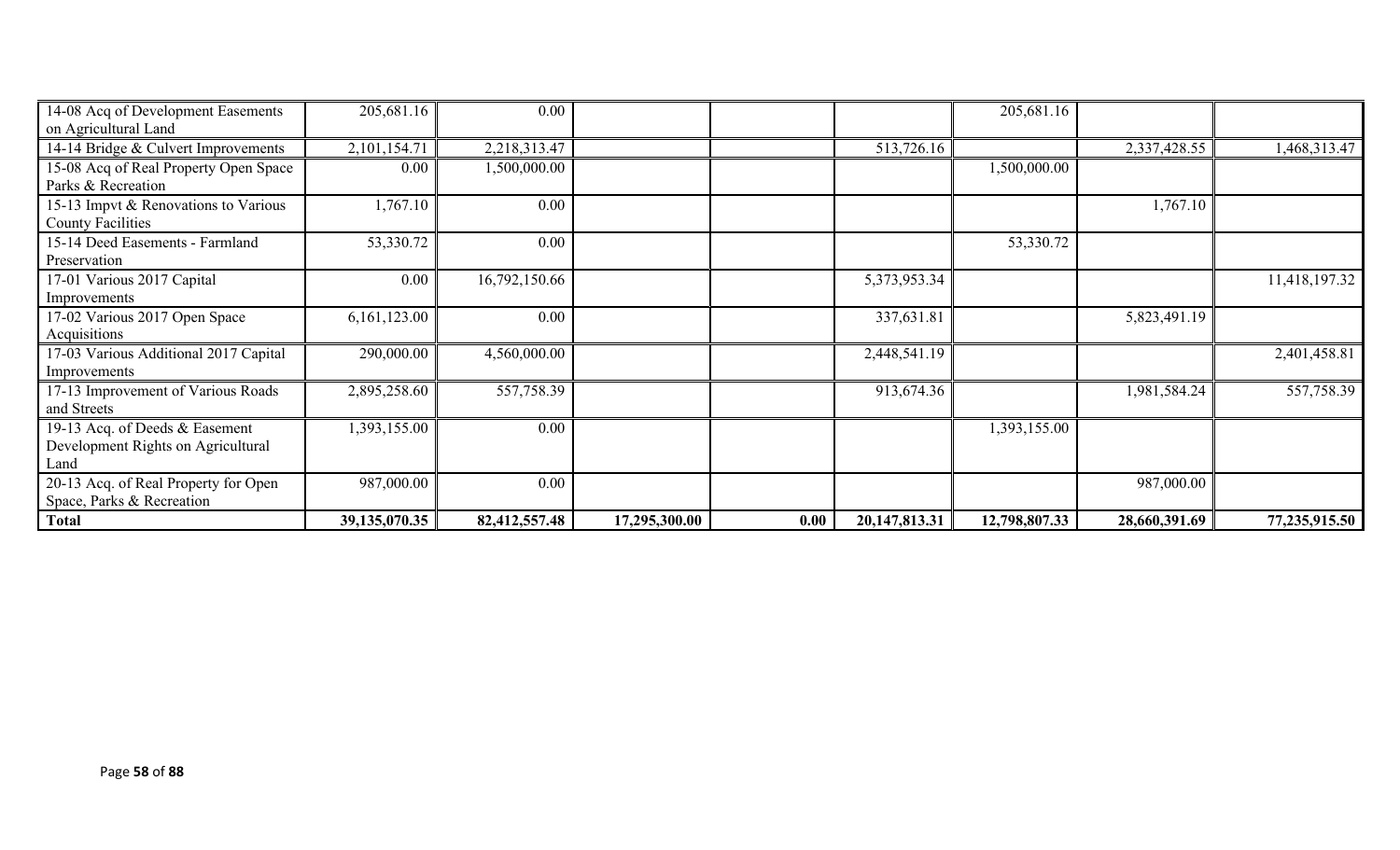# **GENERAL CAPITAL FUND SCHEDULE OF CAPITAL IMPROVEMENT FUND**

|                                                               | Debit        | Credit       |
|---------------------------------------------------------------|--------------|--------------|
| Balance January 1, CY (Credit)                                |              | 2,066,269.38 |
| Appropriated to Finance Improvement Authorizations (Debit)    | 2,269,430.00 |              |
| Cancellation of Improvement Authorizations                    |              |              |
| Improvement Authorizations Canceled (financed in whole by the |              |              |
| Capital Improvement Fund) (Credit)                            |              | 124,761.13   |
| Received from CY Budget Appropriation * (Credit)              |              | 2,250,000.00 |
| Balance December 31, 2018                                     | 2,171,600.51 | XXXXXXXXXX   |
|                                                               |              |              |
|                                                               | 4,441,030.51 | 4,441,030.51 |

\* The full amount of the 2018 budget appropriation should be transferred to this account unless the balance of the appropriation is to be permitted to lapse.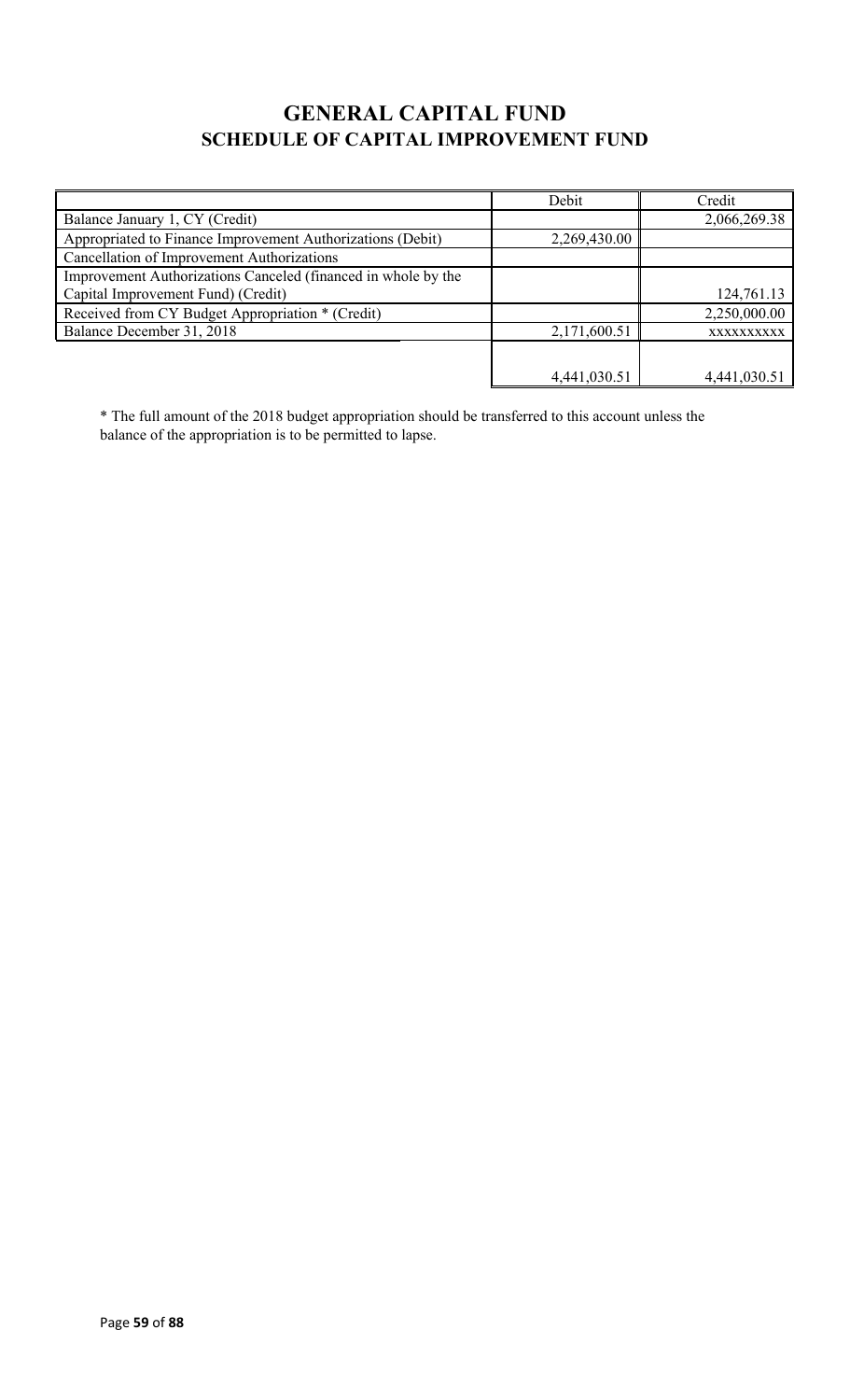## **GENERAL CAPITAL FUND SCHEDULE OF DOWN PAYMENTS ON IMPROVEMENTS**

|                                                     | Debit | Credit     |
|-----------------------------------------------------|-------|------------|
| Balance January 1, CY (Credit)                      |       | 0.00       |
| Received from CY Budget Appropriation * (Credit)    |       |            |
| Received from CY Emergency Appropriation * (Credit) |       |            |
| Balance December 31, 2018                           |       | XXXXXXXXXX |
|                                                     |       |            |
|                                                     |       |            |

\*The full amount of the 2018 appropriation should be transferred to this account unless the balance of the appropriation is permitted to lapse.

## **CAPITAL IMPROVEMENTS AUTHORIZED IN 2018 AND DOWN PAYMENTS (N.J.S.A. 40A:2-11) GENERAL CAPITAL FUND ONLY**

| Purpose                  | Amount<br>Appropriated | <b>Total Obligations</b><br>Authorized | Down Payment<br>Provided by<br>Ordinance | Amount of Down<br>Payment in<br>Budget of 2018 or<br>Prior Years |
|--------------------------|------------------------|----------------------------------------|------------------------------------------|------------------------------------------------------------------|
| 18-01 Various 2018       |                        |                                        |                                          |                                                                  |
| Improvements             | 14,225,000.00          | 13,547,790.00                          | 677,030.00                               | 677,030.00                                                       |
| 18-02 Various Add'l 2018 |                        |                                        |                                          |                                                                  |
| Improvements             | 1,592,400.00           |                                        | 1,592,400.00                             | 1,592,400.00                                                     |
| 18-03 Various 2018 Open  |                        |                                        |                                          |                                                                  |
| Space Acq.               | 1,477,900.00           |                                        | 1,477,900.00                             |                                                                  |
| <b>Total</b>             | 17,295,300.00          | 13,547,790.00                          | 3,747,330.00                             | 2,269,430.00                                                     |

NOTE - Where amount in column "Down Payment Provided by Ordinance" is **LESS** than 5% of amount in column "Total Obligations Authorized", explanation must be made part of or attached to this sheet.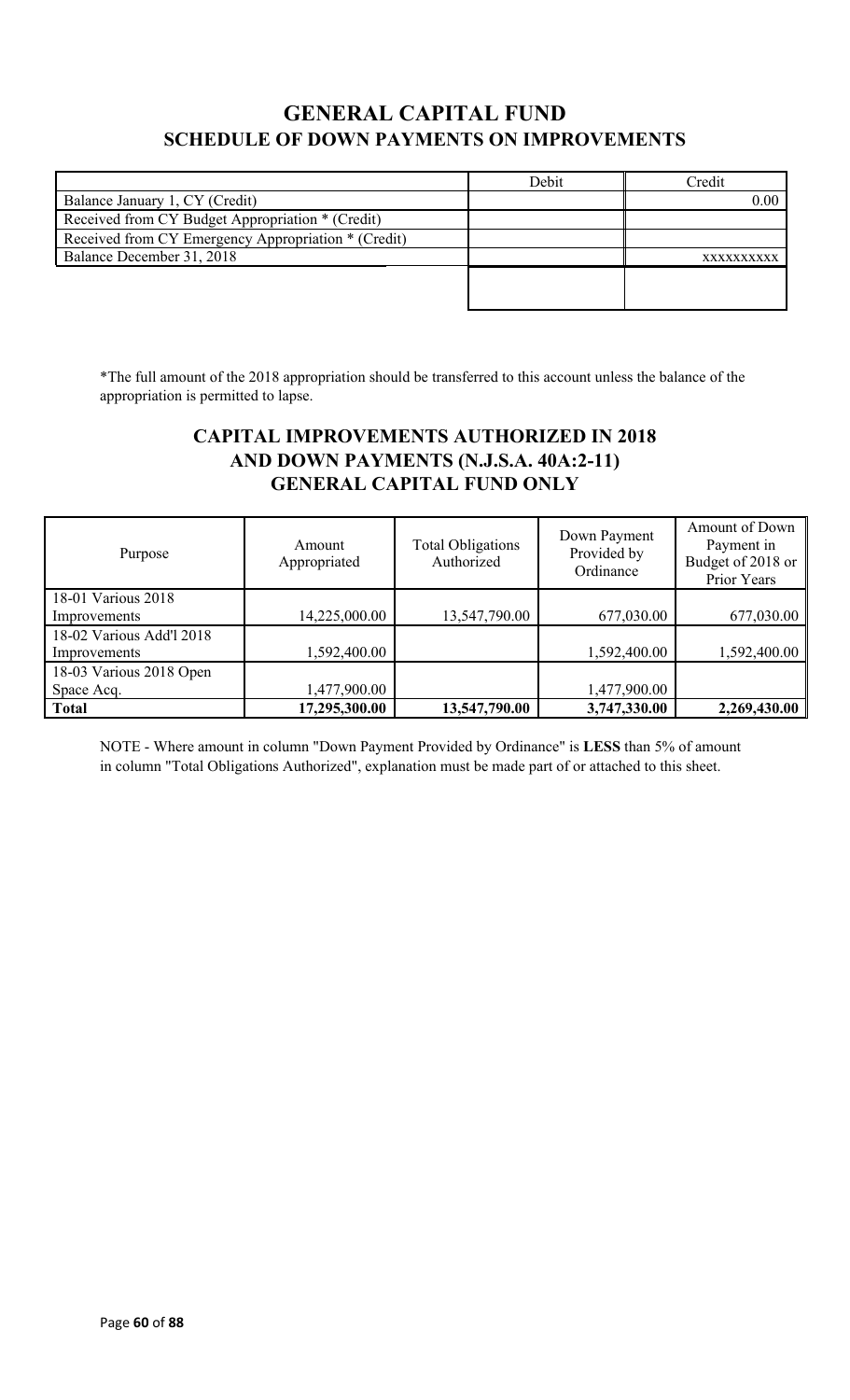## **GENERAL CAPITAL FUND STATEMENT OF CAPITAL SURPLUS YEAR – 2018**

|                                                            | Debit        | Credit       |
|------------------------------------------------------------|--------------|--------------|
| Funded Improvement Authorization Cancelled                 |              | 867,110.24   |
| Balance January 1, CY (Credit)                             |              | 6,202,162.52 |
| Appropriated to CY Budget Revenue (Debit)                  |              |              |
| Appropriated to Finance Improvement Authorizations (Debit) |              |              |
| Miscellaneous - Premium on Sale of Serial Bonds (Credit)   |              |              |
| Premium on Sale of Bonds (Credit)                          |              |              |
| State Aid Received - Fully Funded Ordinances               |              |              |
| Balance December 31, 2018                                  | 7,069,272.76 | XXXXXXXXXX   |
|                                                            | 7,069,272.76 | 7,069,272.76 |

## **BONDS ISSUED WITH A COVENANT OR COVENANTS**

| 1. | Amount of Serial Bonds Issued Under Provisions of Chapter 233,<br>P.L. 1944, Chapter 268, P.L. 1944, Chapter 428, P.L. 1943 or Chapter<br>77, Article VI-A, P.L. 1945, with Covenant or Covenants;<br>Outstanding December 31, 2018 |  |
|----|-------------------------------------------------------------------------------------------------------------------------------------------------------------------------------------------------------------------------------------|--|
| 2. | Amount of Cash in Special Trust Fund as of December 31, 2018 (Note                                                                                                                                                                  |  |
|    | A)                                                                                                                                                                                                                                  |  |
| 3. | Amount of Bonds Issued Under Item 1                                                                                                                                                                                                 |  |
|    | Maturing in 2019                                                                                                                                                                                                                    |  |
| 4. | Amount of Interest on Bonds with a                                                                                                                                                                                                  |  |
|    | Covenant - 2019 Requirement                                                                                                                                                                                                         |  |
| 5. | Total of 3 and 4 - Gross Appropriation                                                                                                                                                                                              |  |
| 6. | Less Amount of Special Trust Fund to be Used                                                                                                                                                                                        |  |
| 7. | Net Appropriation Required                                                                                                                                                                                                          |  |
|    |                                                                                                                                                                                                                                     |  |

**NOTE A** - This amount to be supported by confirmation from bank or banks

Footnote: Any formula other than the one shown above and required to be used by covenant or covenants is to be attached here to item 5 must be shown as an item of appropriation, short extended, with Item 6 shown directly following as a deduction and with the amount of Item 7 extended into the 2019 appropriation column.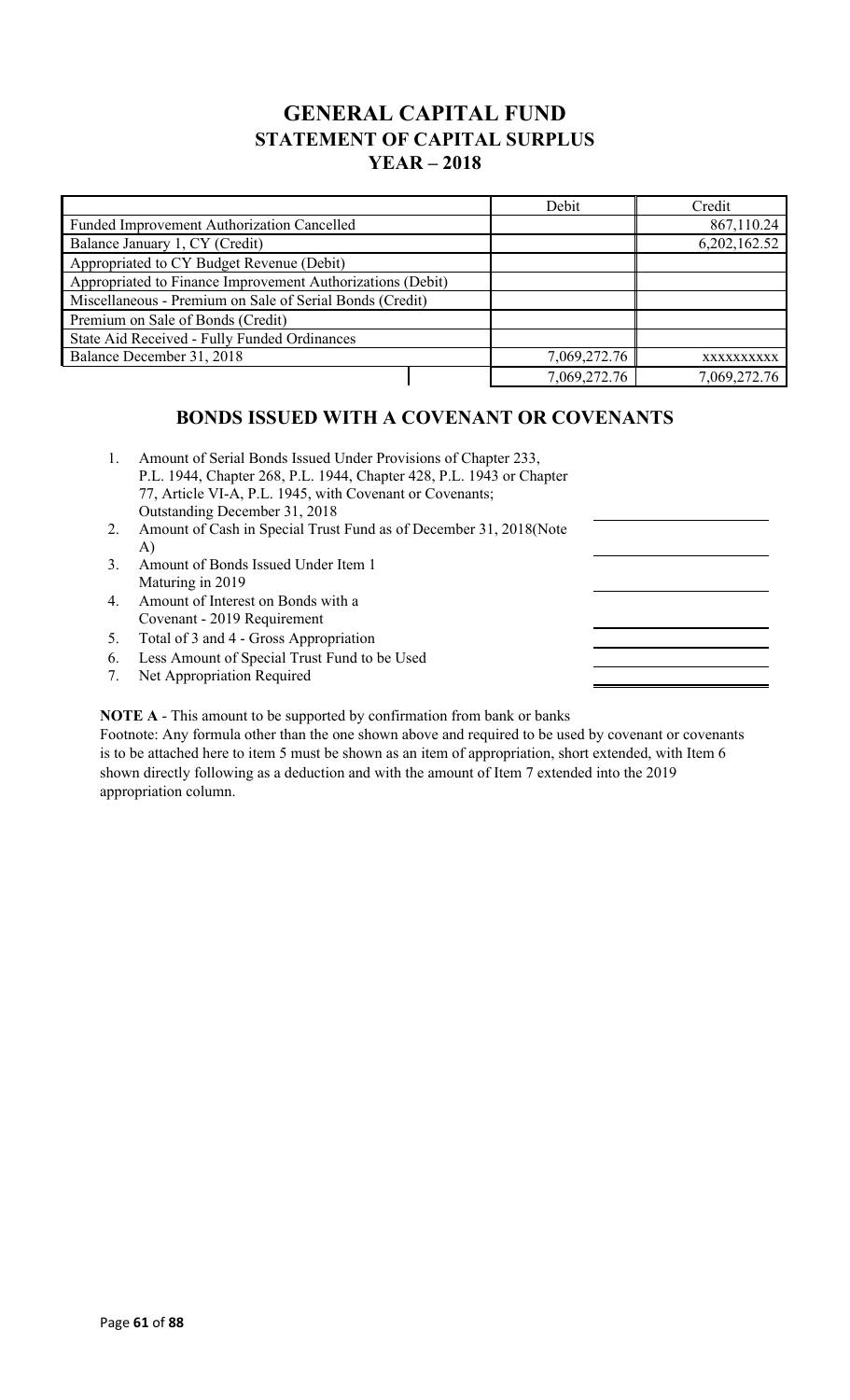## **MUNICIPALITIES ONLY IMPORTANT!**

*This Sheet Must Be Completely Filled in or the Statement Will Be Considered Incomplete* **(N.J.S.A.52:27BB-55 as Amended by Chap. 211, P.L 1981)**

#### A.

1. Total Tax Levy for the Year 2018 was

2. Amount of Item 1 Collected in 2018 (\*)

3. Seventy (70) percent of Item 1

(\*) Including prepayments and overpayments applied.

#### B. 1. Did any maturities of bonded obligations or notes fall due during the year 2018? Answer YES or NO: **No** 2. Have payments been made for all bonded obligations or notes due on or before December 31, 2018? Answer YES or NO: **No** If answer is "NO" give details

#### **NOTE: If answer to Item B1 is YES, then Item B2 must be answered**

| C.                                                                                                  |      |      |       |
|-----------------------------------------------------------------------------------------------------|------|------|-------|
| Does the appropriation required to be included in the 2019 budget for the liquidation of all bonded |      |      |       |
| obligations or notes exceed 25% of the total of appropriations for operating purposes in the        |      |      |       |
| budget for the year just ended?                                                                     |      |      |       |
| Answer YES or NO:                                                                                   |      | N0   |       |
|                                                                                                     |      |      |       |
| D.                                                                                                  |      |      |       |
| 1. Cash Deficit 2017                                                                                |      |      | 0.00  |
| 2a. 2017 Tax Levy                                                                                   |      |      |       |
| 2b. 4% of 2017 Tax Levy for all purposes:                                                           |      |      |       |
| 3. Cash Deficit 2018                                                                                |      |      |       |
| 4.4% of 2018 Tax Levy for all purposes:                                                             |      |      |       |
|                                                                                                     |      |      |       |
| E.                                                                                                  |      |      |       |
| Unpaid                                                                                              | 2017 | 2018 | Total |

| Unpaid                         |        | <u> 2018</u> | Total |
|--------------------------------|--------|--------------|-------|
| 1. State Taxes                 | \$0.00 |              |       |
| 2. County Taxes                | \$0.00 |              |       |
| 3. Amounts due Special         |        |              |       |
| <b>Districts</b>               | \$0.00 | \$0.00       |       |
| 4. Amounts due School          |        |              |       |
| Districts for Local School Tax | \$0.00 | \$0.00       |       |
|                                |        |              |       |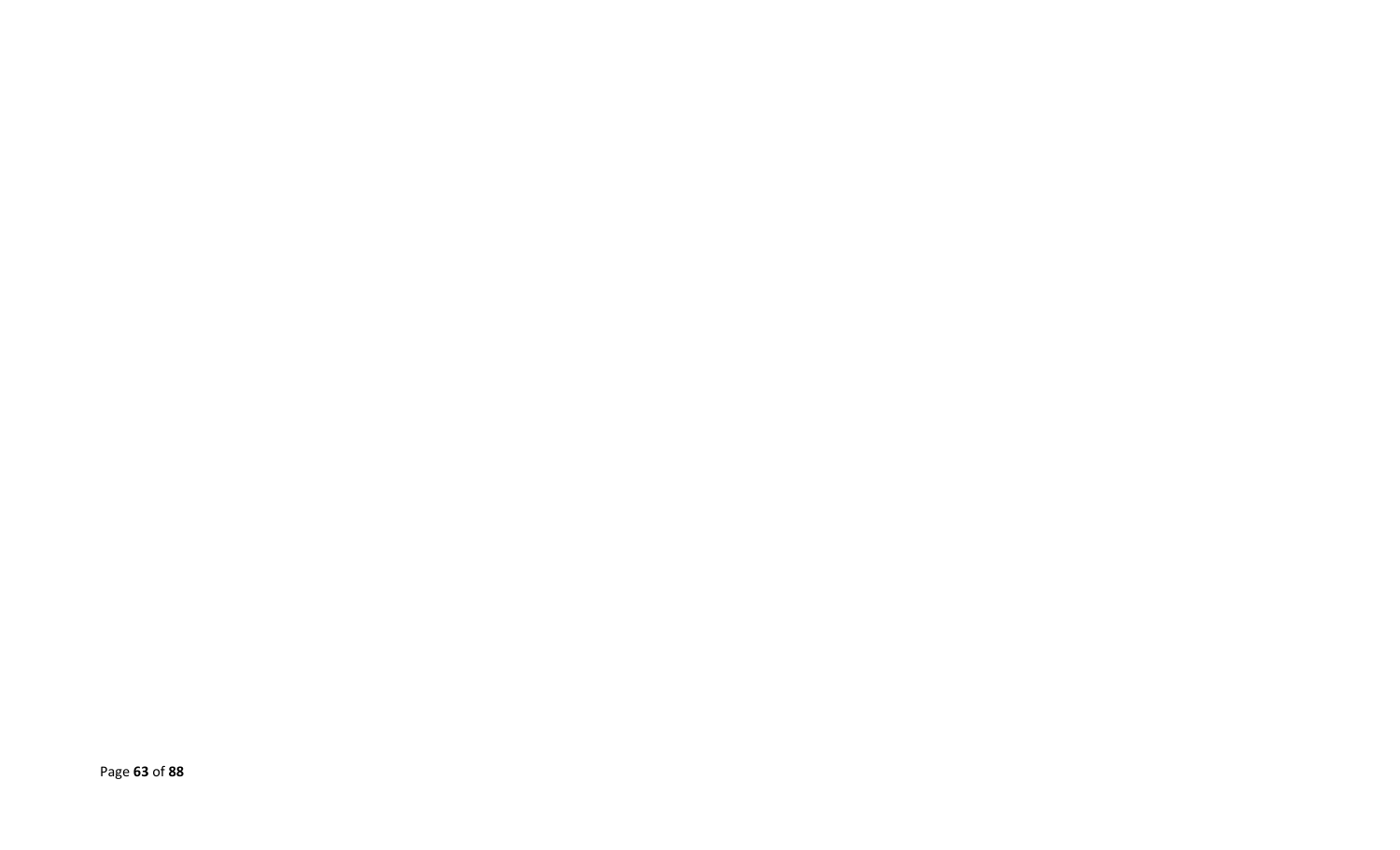#### UTILITIES ONLY

Note: If no "utility fund" existed on the books of account and if no utility was owned and operated by the municipality during the year 2018, please observe instructions of Sheet 2.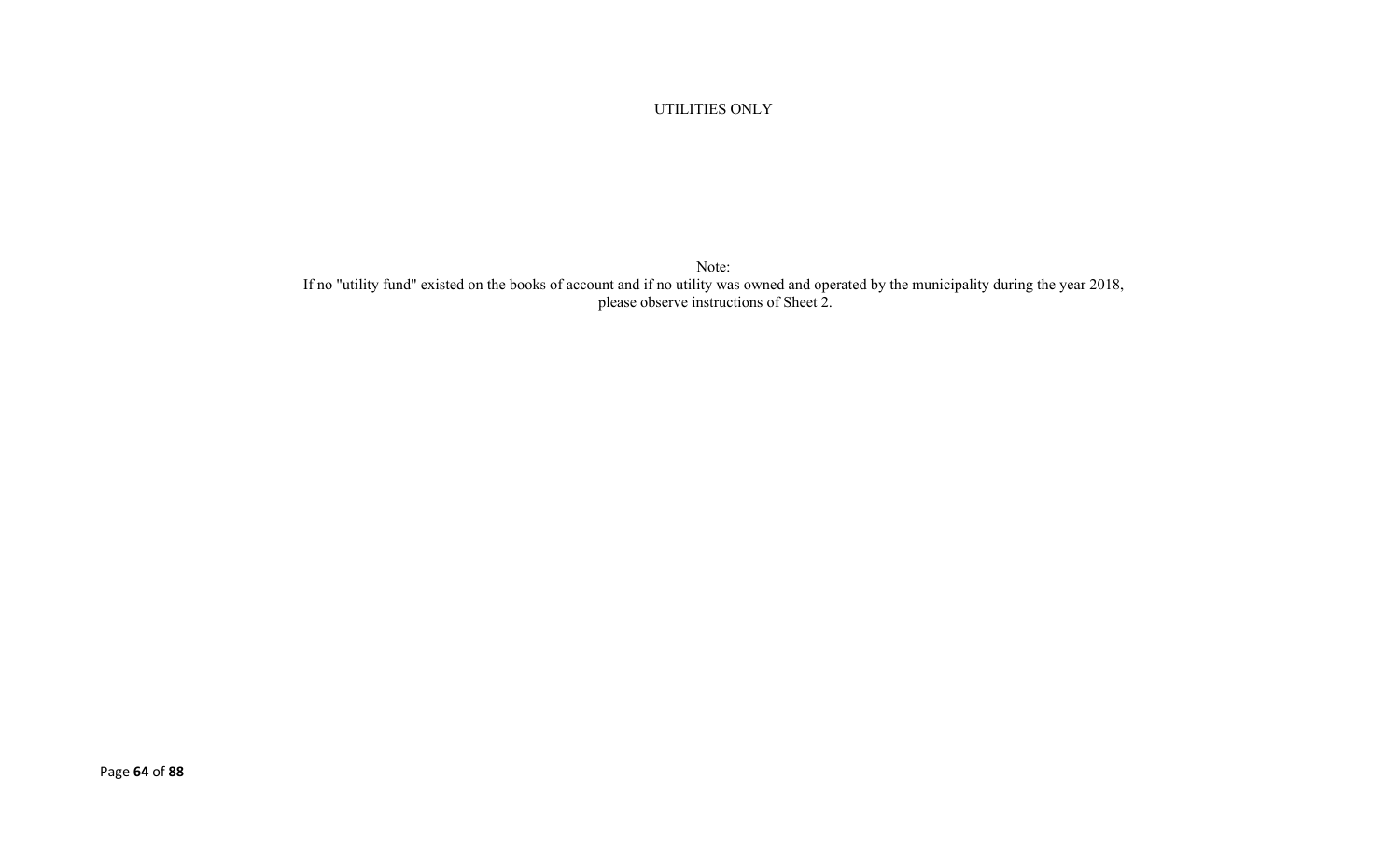#### **Balance Sheet - Solid Waste Utility Operating Fund Assets AS OF DECEMBER 31, 2018**

|                                   | 2018         |  |
|-----------------------------------|--------------|--|
| Cash:<br>Solid Waste Utility Cash | 1,251,493.96 |  |
| Investments:                      |              |  |
| Accounts Receivable:              |              |  |
| Interfunds Receivable:            |              |  |
| Deferred Charges                  |              |  |
|                                   |              |  |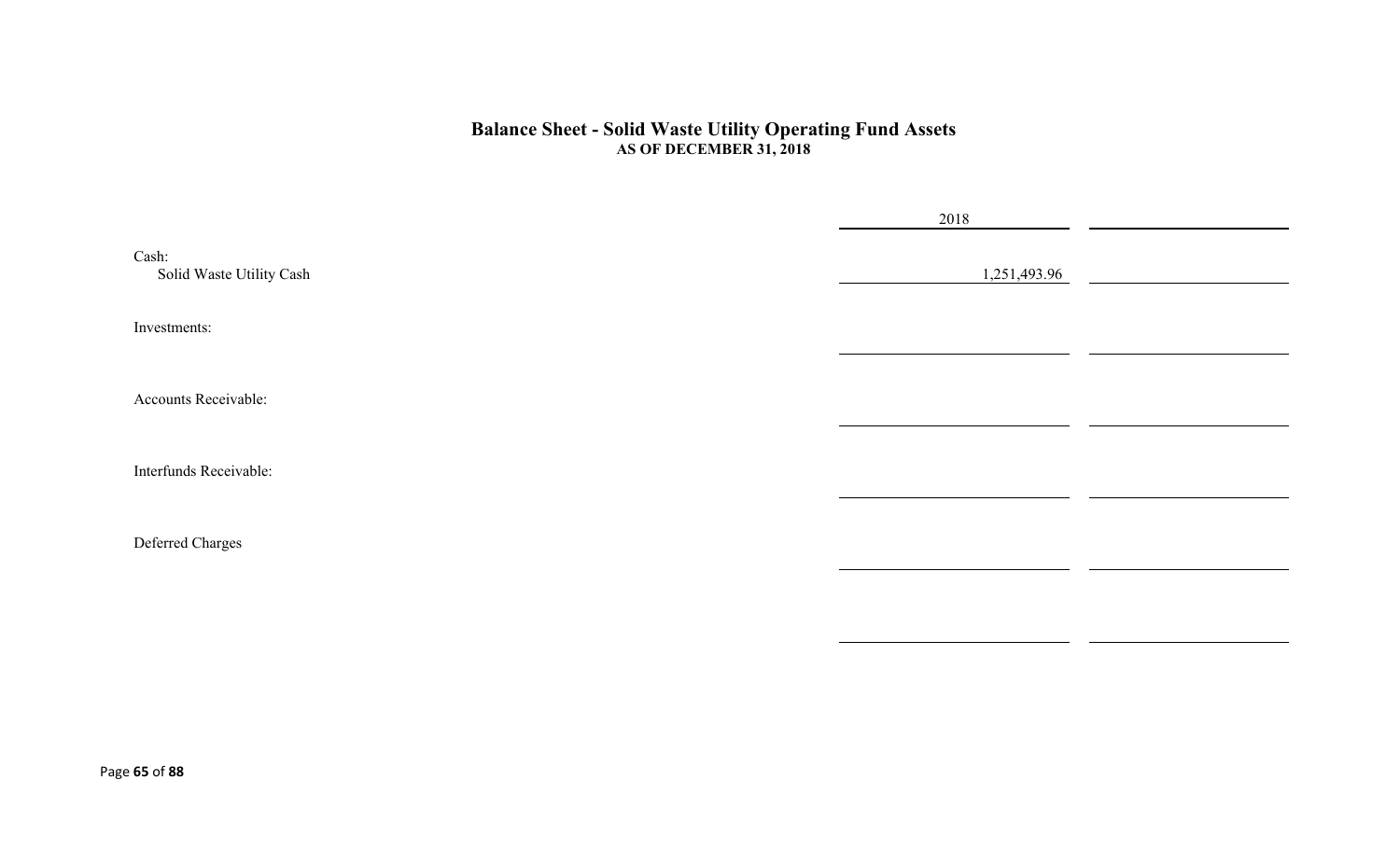#### **Balance Sheet - Solid Waste Utility Operating Fund Liabilities, Reserves & Fund Balance AS OF DECEMBER 31, 2018**

|                               | 2018         |  |
|-------------------------------|--------------|--|
|                               |              |  |
| Liabilities:                  |              |  |
| Encumbrances Payable          | 1,972.75     |  |
| <b>Appropriation Reserves</b> | 102,277.63   |  |
|                               |              |  |
| Fund Balance:                 |              |  |
| Fund Balance                  | 1,147,243.58 |  |
|                               |              |  |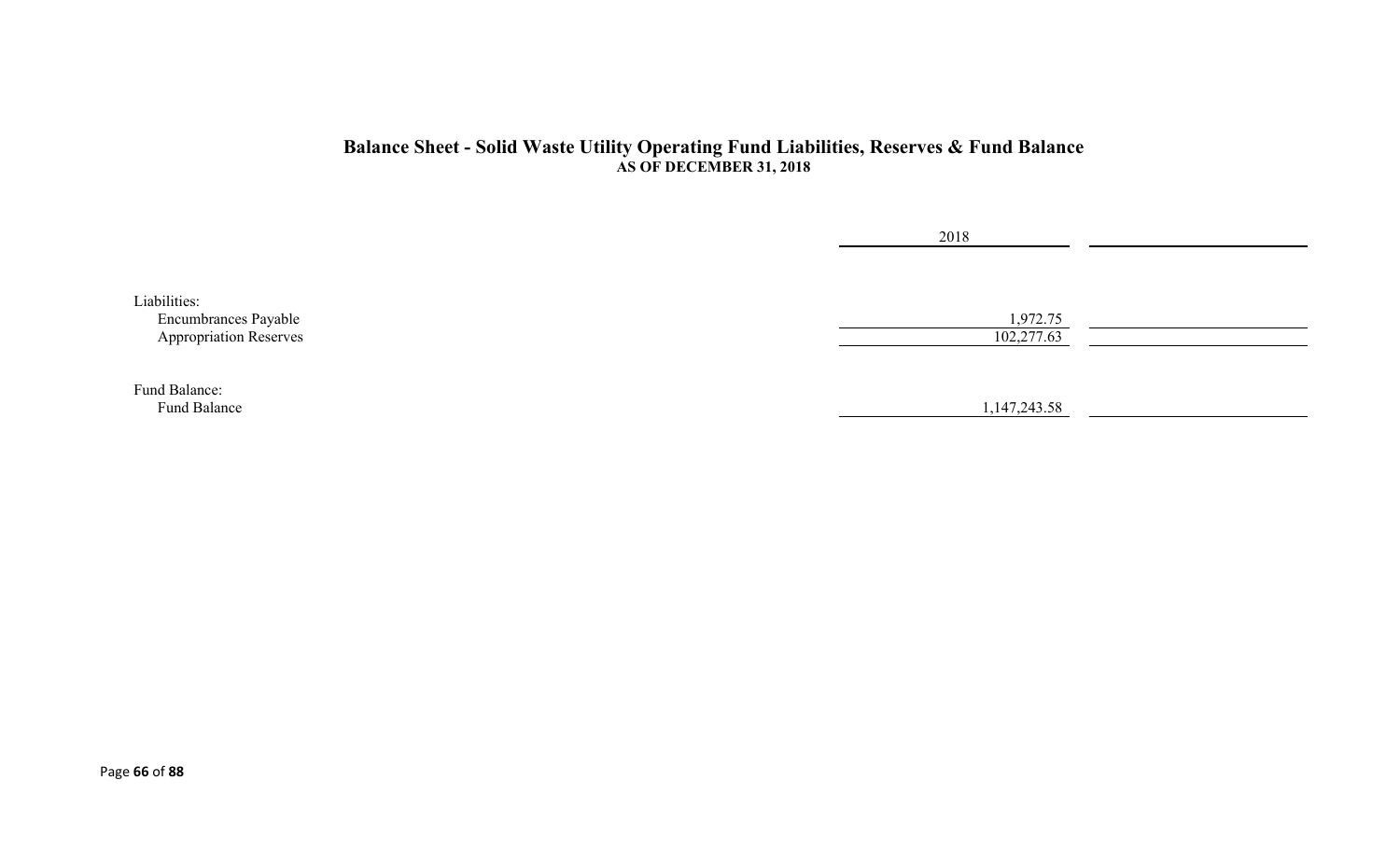#### **Balance Sheet - Solid Waste Utility Capital Fund Assets AS OF DECEMBER 31, 2018**

Cash:

2018

Accounts Receivable:<br>Fixed Capital Fixed Capital 1,434,510.00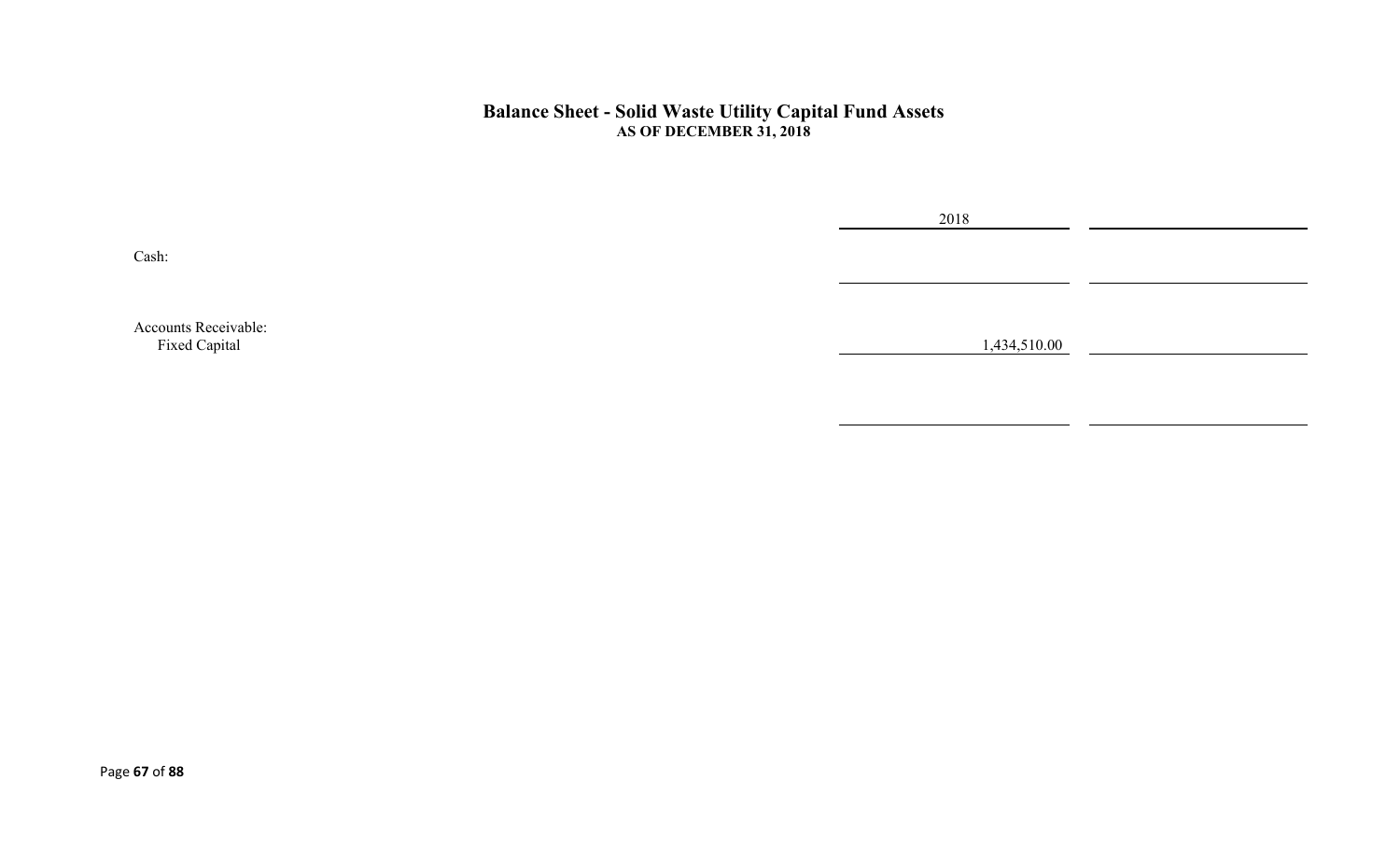#### **Balance Sheet - Solid Waste Utility Capital Fund Liabilities, Reserves & Fund Balance AS OF DECEMBER 31, 2018**

Liabilities: Reserve for Amortization 1,434,510.00

2018

Total Liabilities, Reserves & Fund Balance: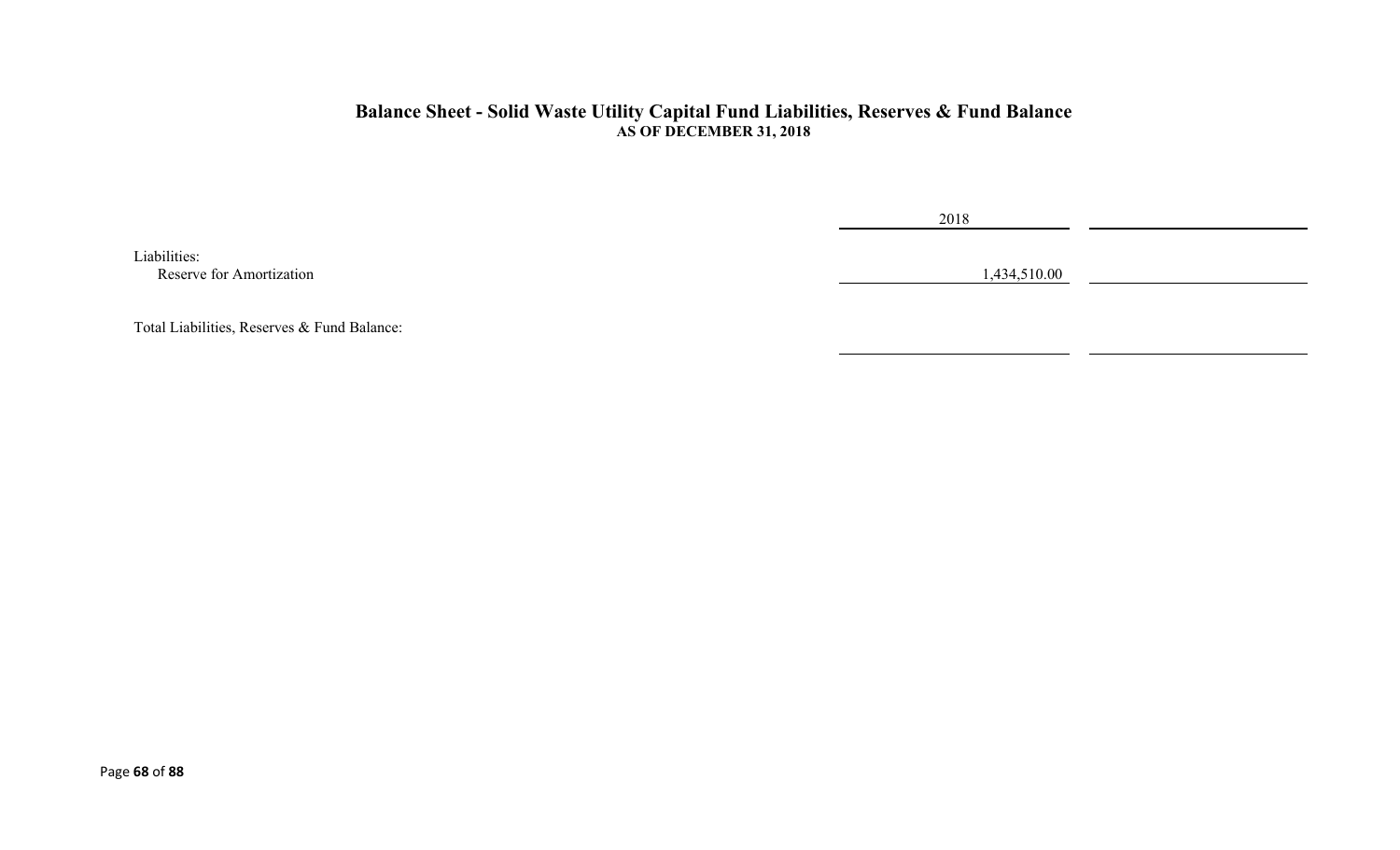#### **Balance Sheet - Solid Waste Utility Assessment Fund AS OF DECEMBER 31, 2018**

2018

Assets:

Liabilities and Reserves:

Liabilities, Reserves, and Fund Balance: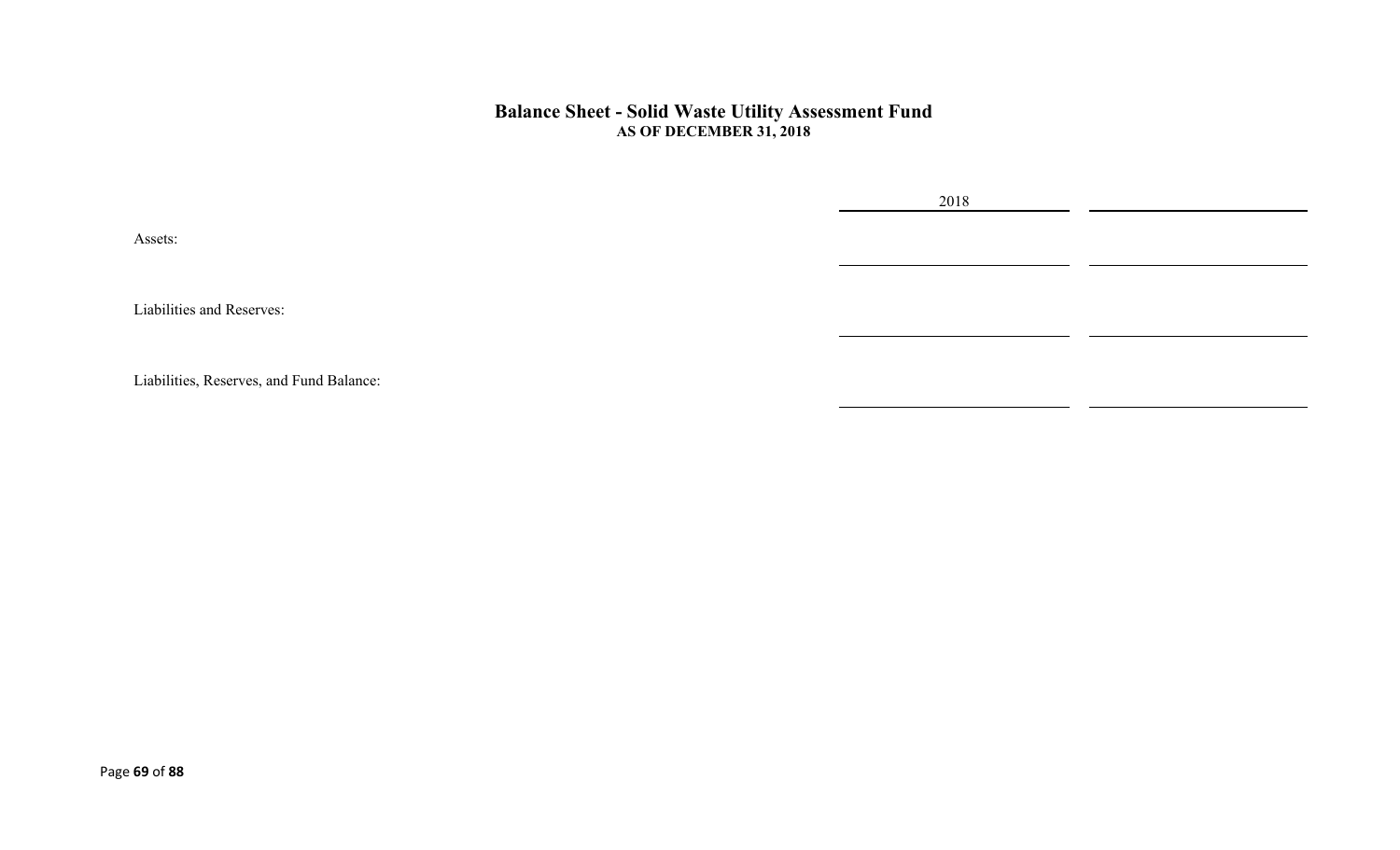# **Analysis of Solid Waste Utility Assessment Trust Cash and Investments Pledged to Liabilities and Surplus**

|                                                                 | <b>Audit Balance</b> |                          | Receipts                |       |               | <b>Balance Dec. 31, 2018</b> |
|-----------------------------------------------------------------|----------------------|--------------------------|-------------------------|-------|---------------|------------------------------|
| Title of Liability to which Cash and Investments are<br>Pledged | Dec. 31, 2017        | Assessments and<br>Liens | <b>Operating Budget</b> | Other | Disbursements |                              |
| Assessment Serial Bond Issues:                                  |                      |                          |                         |       |               |                              |
|                                                                 |                      |                          |                         |       |               |                              |
| <b>Assessment Bond Anticipation Notes</b>                       |                      |                          |                         |       |               |                              |
| <b>Trust Surplus</b>                                            | 0.00                 |                          |                         |       |               | $0.00\,$                     |
| Other Liabilities                                               |                      |                          |                         |       |               |                              |
|                                                                 |                      |                          |                         |       |               |                              |
| <b>Trust Surplus</b>                                            |                      |                          |                         |       |               |                              |
|                                                                 |                      |                          |                         |       |               |                              |
| Less Assets "Unfinanced"                                        |                      |                          |                         |       |               |                              |
|                                                                 |                      |                          |                         |       |               |                              |
| Total                                                           | 0.00                 |                          |                         |       |               | 0.00                         |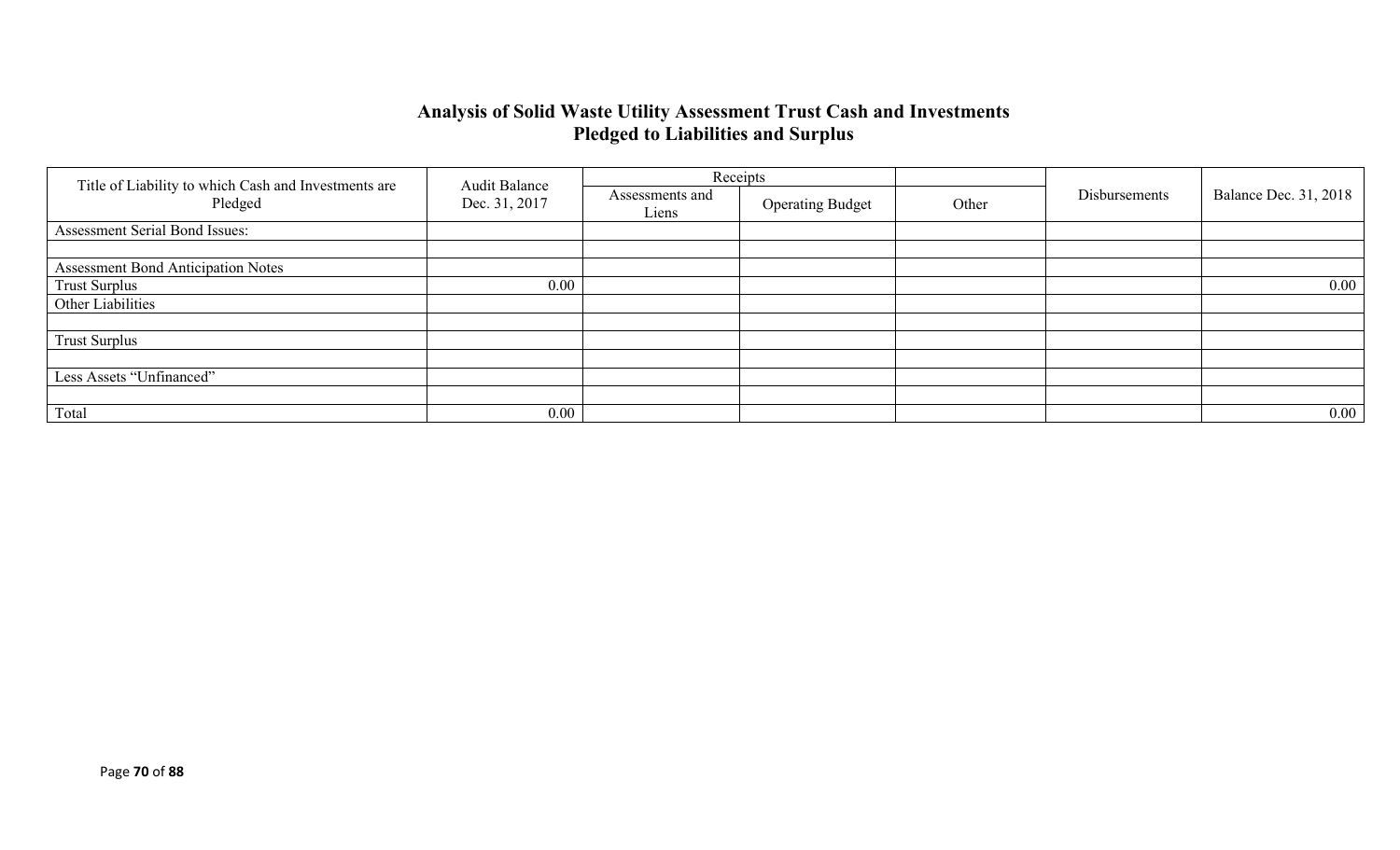### **Schedule of Solid Waste Utility Budget - 2018 Budget Revenues**

| Source                                                          | Budget     | Received in Cash | <b>Excess or Deficit</b> |
|-----------------------------------------------------------------|------------|------------------|--------------------------|
| <b>Operating Surplus Anticipated</b>                            | 169,500.00 | 169,500.00       | 0.00                     |
| Operating Surplus Anticipated with Consent of Director of Local |            |                  |                          |
| Govt. Services                                                  |            |                  |                          |
| Rents                                                           |            |                  |                          |
| Miscellaneous Revenue Anticipated                               |            |                  |                          |
| Miscellaneous                                                   |            |                  |                          |
| Interest on Investments                                         | 2,000.00   | 11,325.33        | 9,325.33                 |
| <b>Recycling Revenues</b>                                       | 13,000.00  | 11,215.45        | $-1,784.55$              |
| <b>Transfer Station USer Fees</b>                               | 88,500.00  | 107,665.80       | 19,165.80                |
| Added by N.J.S.A. 40A:4-87: (List)                              |            |                  |                          |
|                                                                 |            |                  |                          |
| Subtotal Additional Miscellaneous Revenues                      | 103,500.00 | 130,206.58       | 26,706.58                |
| Subtotal                                                        | 273,000.00 | 299,706.58       | 26,706.58                |
| Deficit (General Budget)                                        |            |                  |                          |
|                                                                 | 273,000.00 | 299,706.58       | 26,706.58                |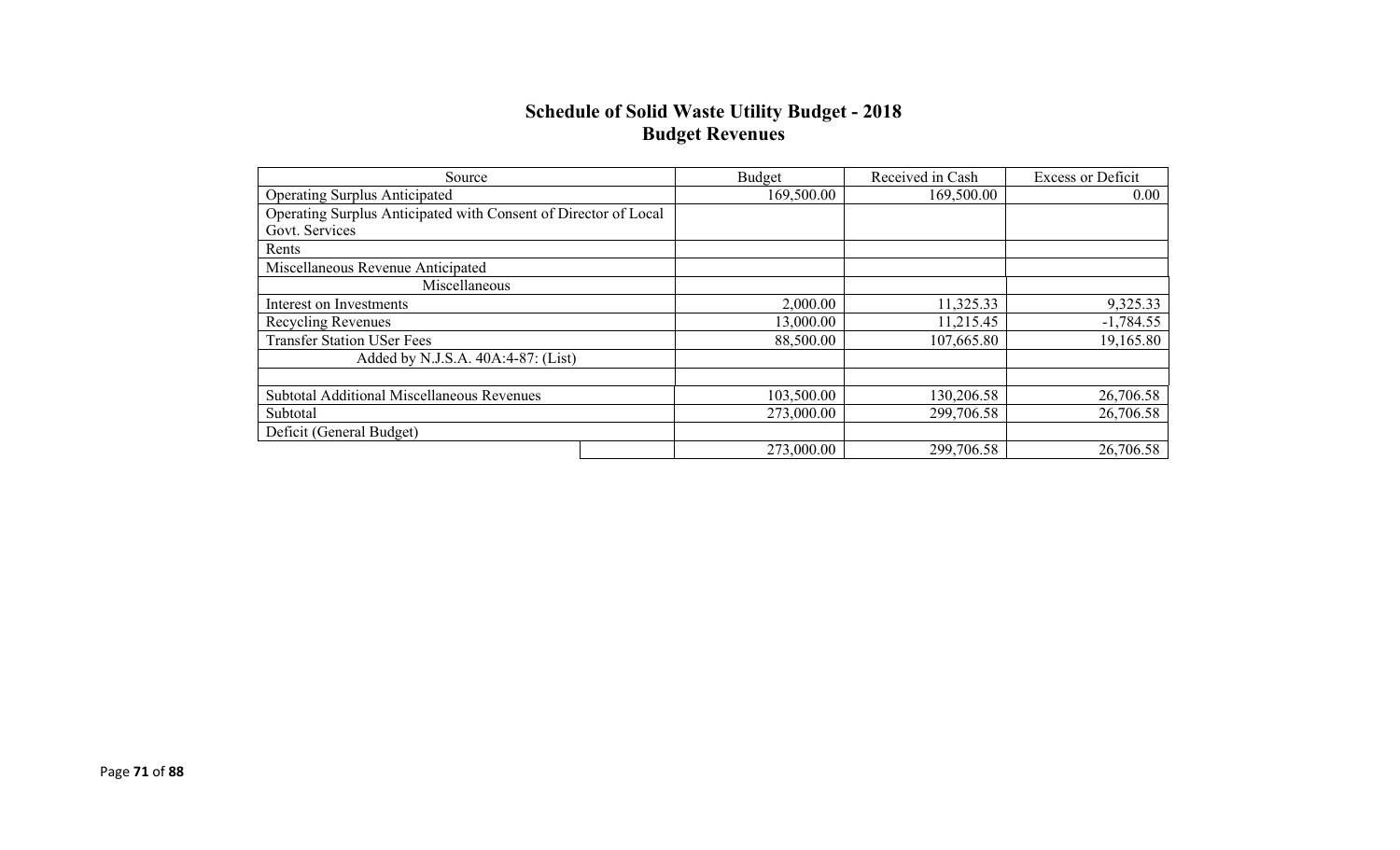# **Statement of Budget Appropriations**

| Appropriations                          |            |
|-----------------------------------------|------------|
|                                         |            |
| Appropriations                          | 273,000.00 |
| <b>Total Appropriations</b>             | 273,000.00 |
| Add: Overexpenditures                   |            |
|                                         |            |
| Total Overexpenditures                  |            |
| Total Appropriations & Overexpenditures | 273,000.00 |
| Deduct Expenditures                     |            |
| Paid or Charged                         | 170,722.37 |
| Reserved                                | 102,277.63 |
| Surplus                                 |            |
|                                         |            |
| <b>Total Surplus</b>                    |            |
| Total Expenditure & Surplus             | 273,000.00 |
| Unexpended Balance Cancelled            | 0.00       |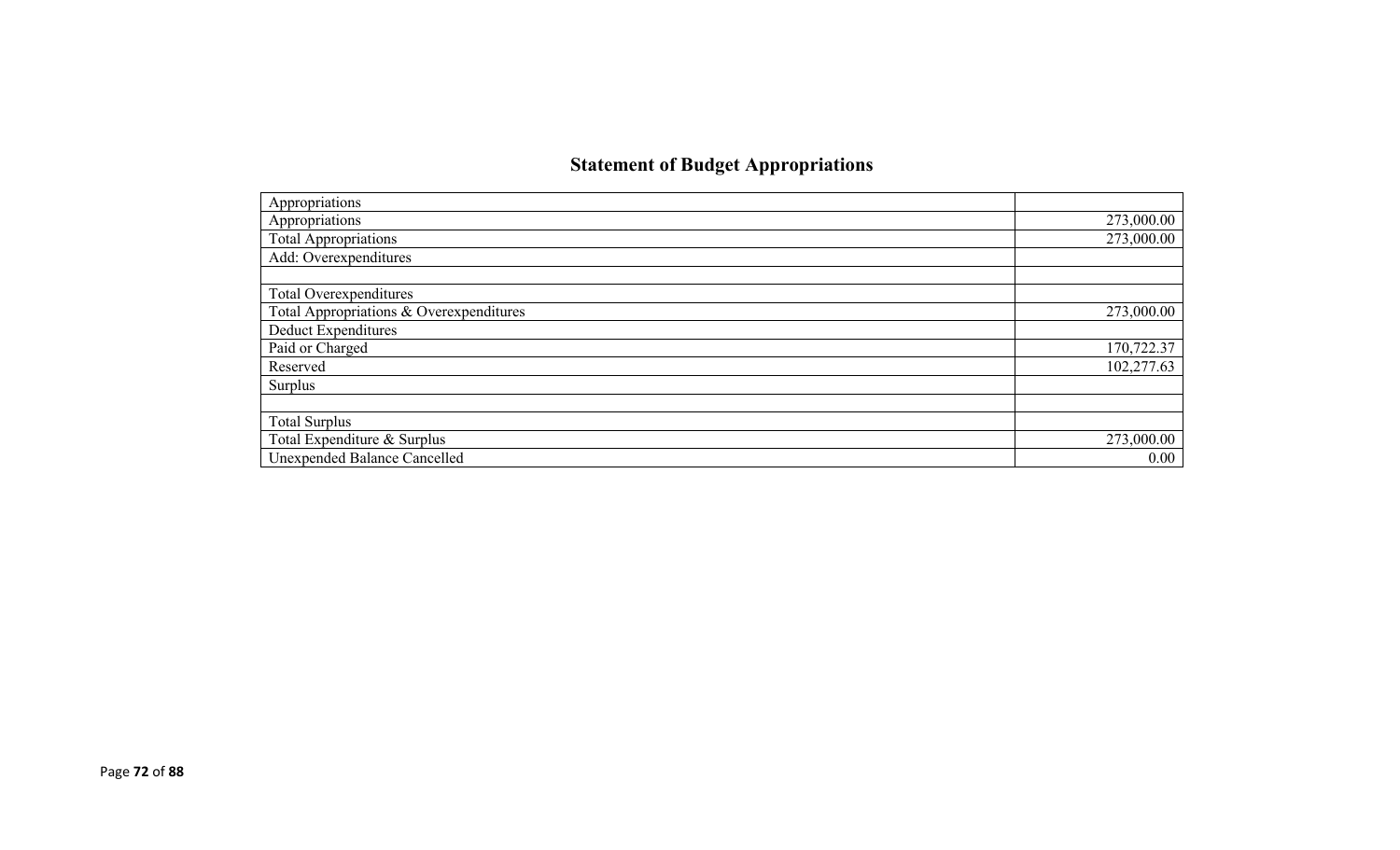### **Statement of 2018 Operation Solid Waste Utility**

NOTE: Section 1 of this sheet is required to be filled out ONLY IF the 2018 budget year Solid Waste Utility Budget contained either an item of revenue "Deficit (General Budget)" or an item of appropriation "Surplus (General Budget)"

Section 2 should be filled out in every case.

| <b>Section 1:</b>                                                                          |            |            |
|--------------------------------------------------------------------------------------------|------------|------------|
| Revenue Realized                                                                           | 299,706.58 |            |
| Miscellaneous Revenue Not Anticipated                                                      |            |            |
| <b>Appropriation Reserves Canceled</b><br>2017                                             | 144,208.93 |            |
|                                                                                            |            |            |
|                                                                                            |            |            |
| <b>Total Revenue Realized</b>                                                              |            | 443,915.51 |
| Expenditures                                                                               | 273,000.00 |            |
| <b>Expended Without Appropriation</b>                                                      |            |            |
| Cash Refund of Prior Year's Revenue                                                        |            |            |
| Overexpenditure of Appropriation Reserves                                                  |            |            |
| <b>Total Expenditures</b>                                                                  | 273,000.00 |            |
| Less: Deferred Charges Included in Above "Total Expenditures"                              |            |            |
| Total Expenditures - As Adjusted                                                           |            | 273,000.00 |
|                                                                                            |            |            |
| Excess                                                                                     |            | 170,915.51 |
| Balance of "Results of 2017 Operation"                                                     |            |            |
| Remainder= ("Excess in Operations")                                                        | 170,915.51 |            |
| Deficit                                                                                    |            |            |
| Balance of "Results of 2017 Operation" Remainder= ("Operating Deficit - to Trial Balance") | 0.00       |            |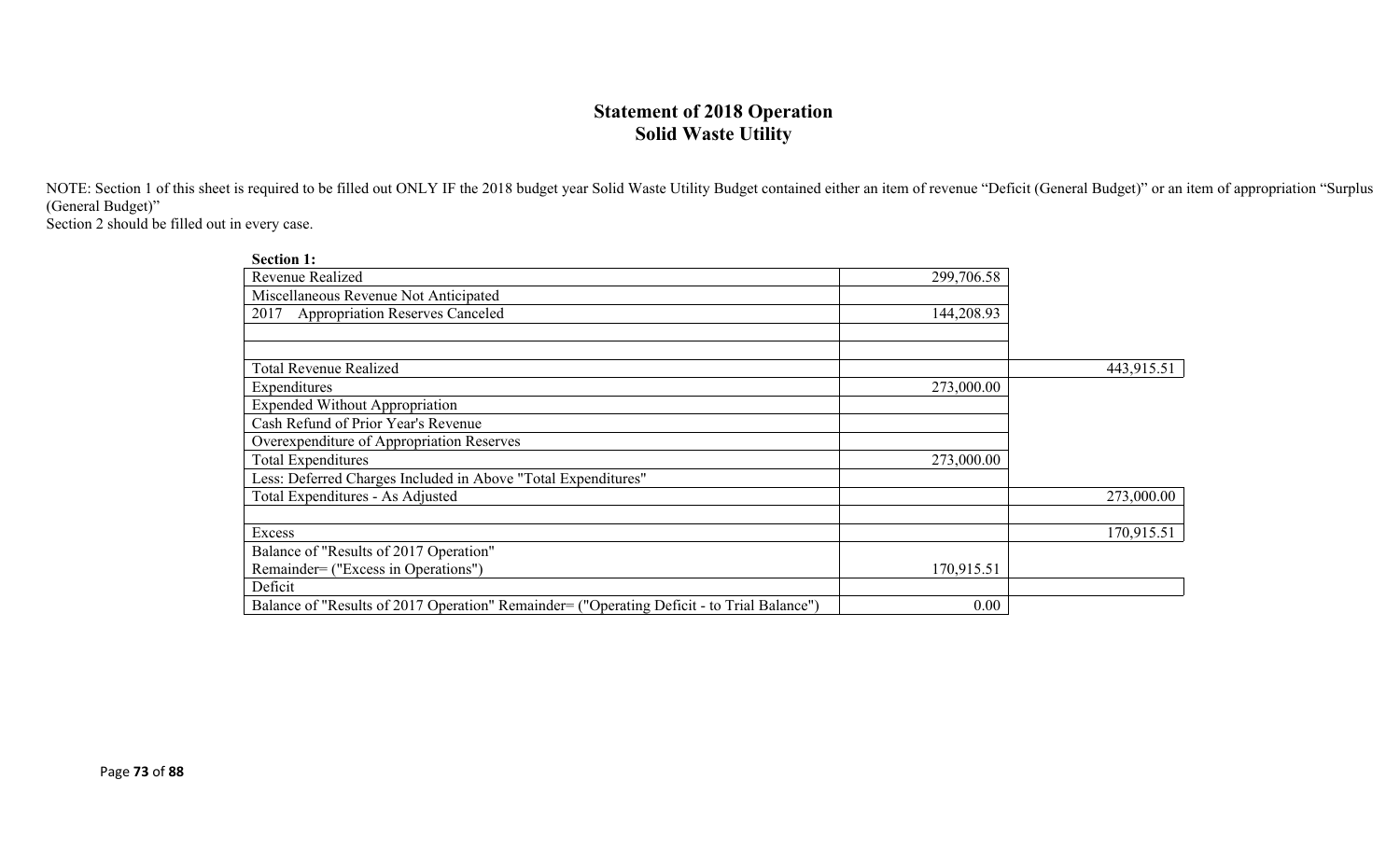#### **Section 2:**

The following Item of 2017 Appropriation Reserves Canceled in 2018 Is Due to the Current Fund TO THE EXTENT OF the amount Received and Due from the General Budget of 2017 for an Anticipated Deficit in the Solid Waste Utility for: 2017

| 2017 Appropriation Reserves Canceled in 2018                                              | 144,208.93 |            |
|-------------------------------------------------------------------------------------------|------------|------------|
| Less: Anticipated Deficit in 2017 Budget - Amount Received and Due from Current Fund - If |            |            |
| none, check "None" $\boxtimes$                                                            |            |            |
| *Excess (Revenue Realized)                                                                |            | 144,208.93 |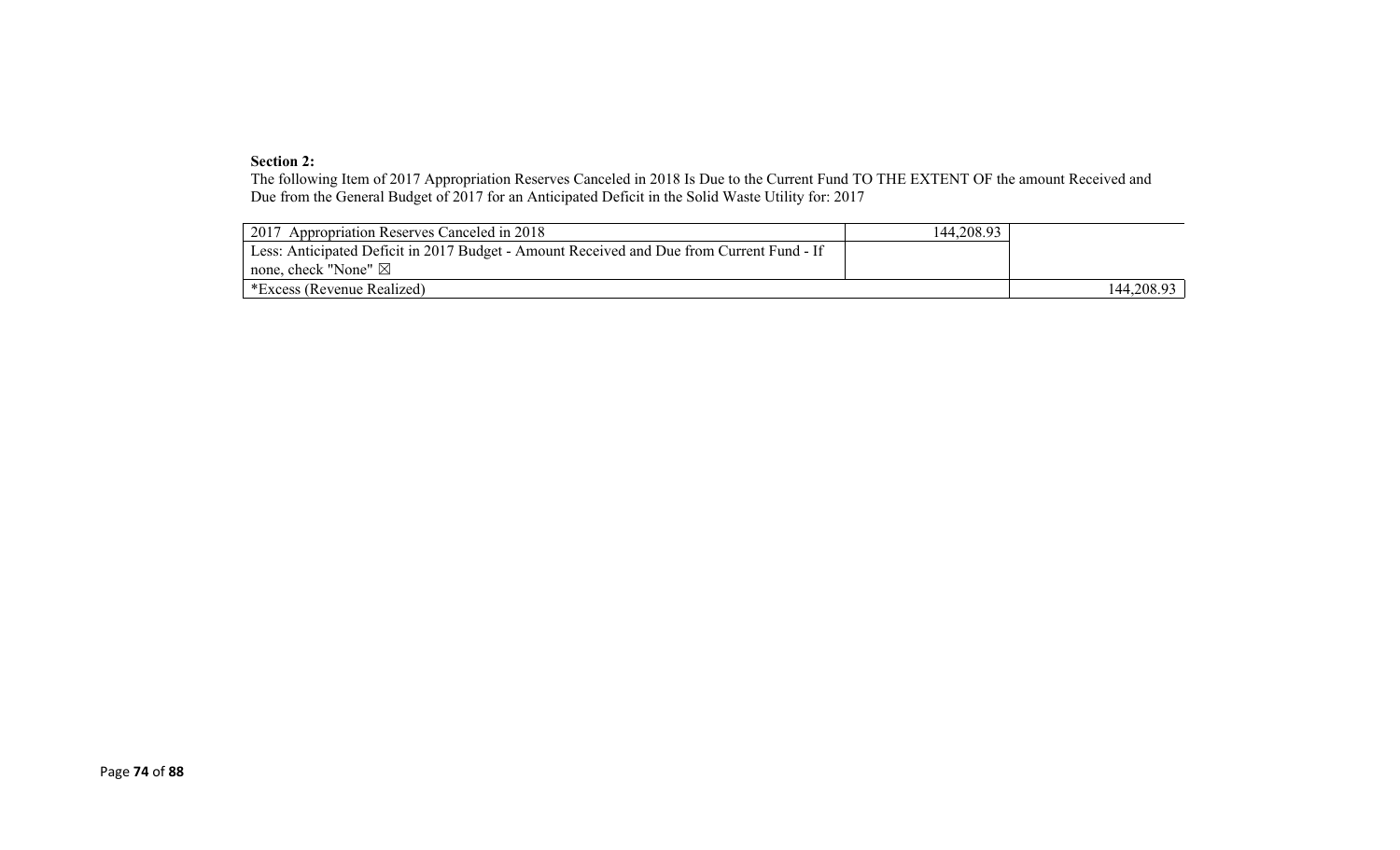# **Results of 2018 Operations – Solid Waste Utility**

|                                                    | Debit      | Credit     |
|----------------------------------------------------|------------|------------|
| Deficit in Anticipated Revenue                     | 0.00       |            |
| <b>Excess in Anticipated Revenues</b>              |            | 26,706.58  |
| Miscellaneous Revenue Not Anticipated              |            |            |
| Operating Deficit - to Trial Balance               |            |            |
| Unexpended Balances of Appropriations              |            | 0.00       |
| Unexpended Balances of PY Appropriation Reserves * |            | 144,208.93 |
| <b>Operating Excess</b>                            | 170,915.51 |            |
| <b>Operating Deficit</b>                           |            |            |
| Total Results of Current Year Operations           | 170,915.51 | 170,915.51 |

# **Operating Surplus– Solid Waste Utility**

|                                                                                  | Debit        | Credit       |
|----------------------------------------------------------------------------------|--------------|--------------|
| Amount Appropriated in CY Budget - Cash                                          | 169,500.00   |              |
| Amount Appropriated in CY Budget with Prior Written Consent of Director of Local |              |              |
| Government Services (Debit)                                                      |              |              |
| Balance January 1, CY (Credit)                                                   |              | 1,145,828.07 |
| Excess in Results of CY Operations                                               |              | 170,915.51   |
| Balance December 31, 2018                                                        | 1,147,243.58 |              |
| <b>Total Operating Surplus</b>                                                   | 1,316,743.58 | 1,316,743.58 |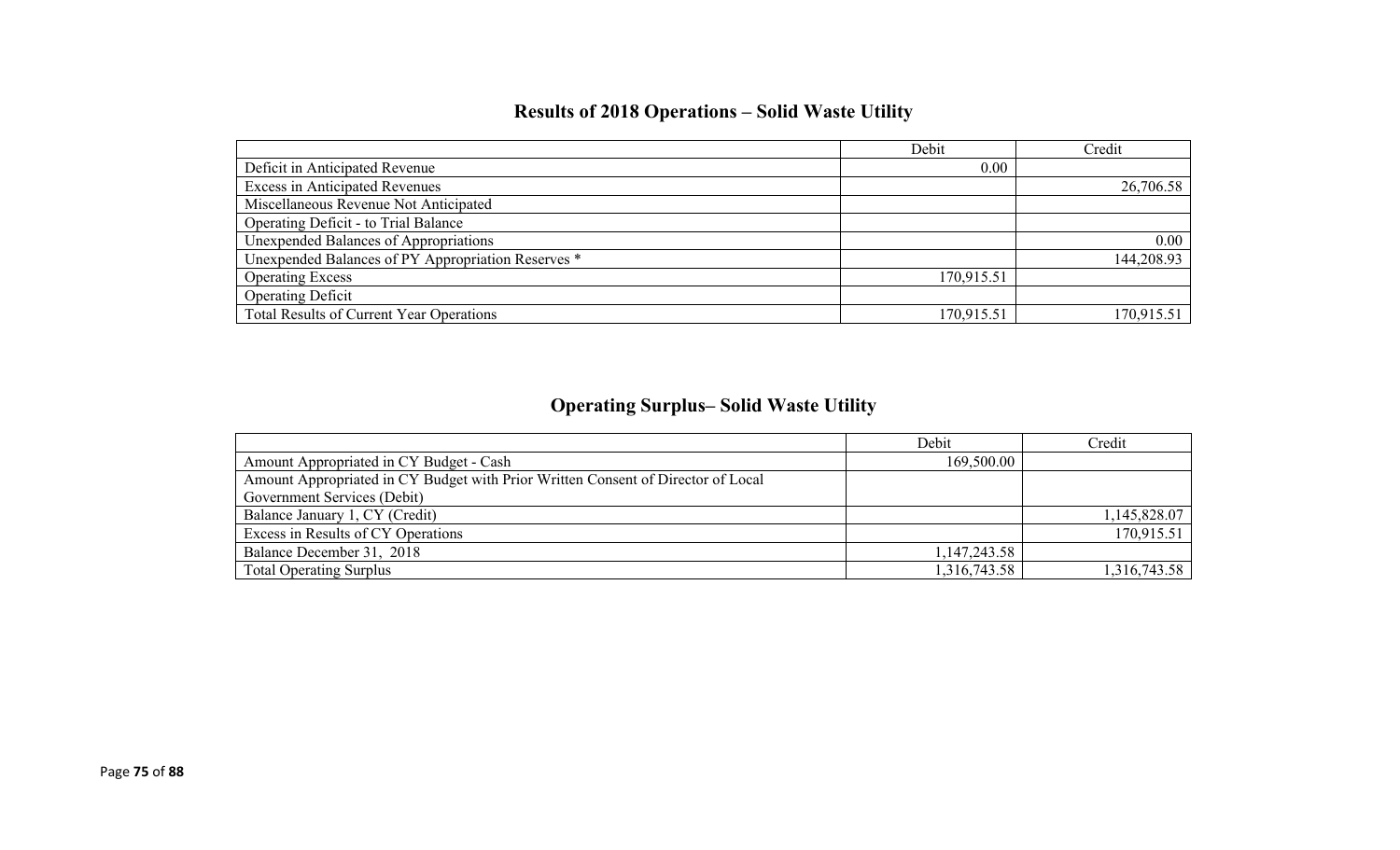#### **Analysis of Balance December 31, 2018 (From Utility – Trial Balance)**

| Cash                                                          | 1,251,493.96 |
|---------------------------------------------------------------|--------------|
| Investments                                                   |              |
| <b>Interfund Accounts Receivable</b>                          |              |
| Subtotal                                                      | 1,251,493.96 |
| Deduct Cash Liabilities Marked with "C" on Trial Balance      | 104,250.38   |
| Operating Surplus Cash or (Deficit in Operating Surplus Cash) | 1,147,243.58 |
| Other Assets Pledged to Operating Surplus*                    |              |
| Deferred Charges #                                            |              |
| Operating Deficit #<br>0.00                                   |              |
| <b>Total Other Assets</b>                                     | 0.00         |
|                                                               | 1,147,243.58 |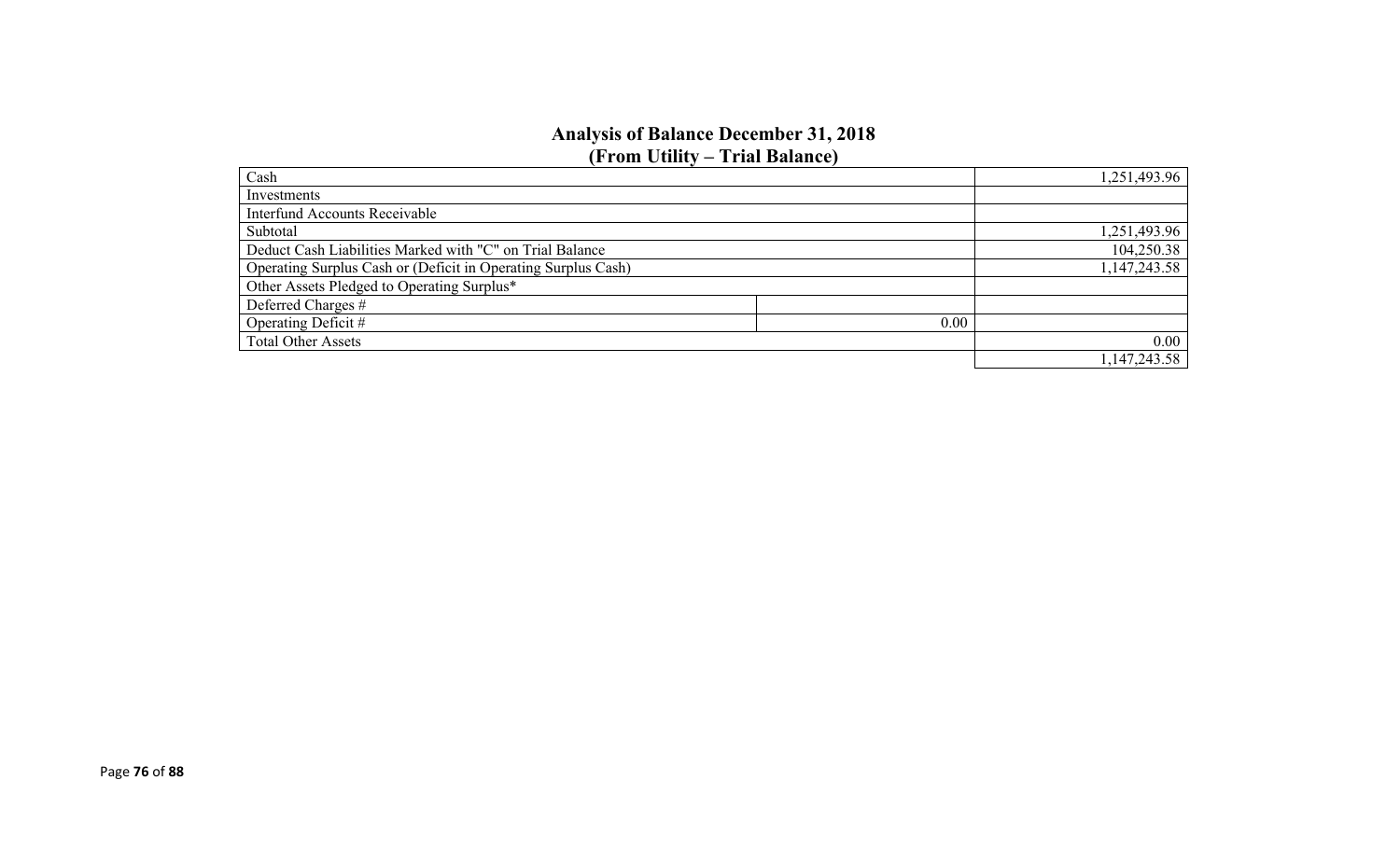# **Schedule of Solid Waste Utility Accounts Receivable**

| Balance December 31, 2017                                                                  | 0.00                                         |
|--------------------------------------------------------------------------------------------|----------------------------------------------|
| Increased by:<br>Rents Levied                                                              |                                              |
| Decreased by:<br>Collections<br>Overpayments applied<br>Transfer to Utility Lien<br>Other  |                                              |
| Balance December 31, 2018                                                                  | 0.00                                         |
|                                                                                            | <b>Schedule of Solid Waste Utility Liens</b> |
| Balance December 31, 2017                                                                  | $0.00\,$                                     |
| Increased by:<br><b>Transfers from Accounts Receivable</b><br>Penalties and Costs<br>Other |                                              |
| Decreased by:<br>Collections<br>Other                                                      |                                              |
| Balance December 31, 2018                                                                  | 0.00                                         |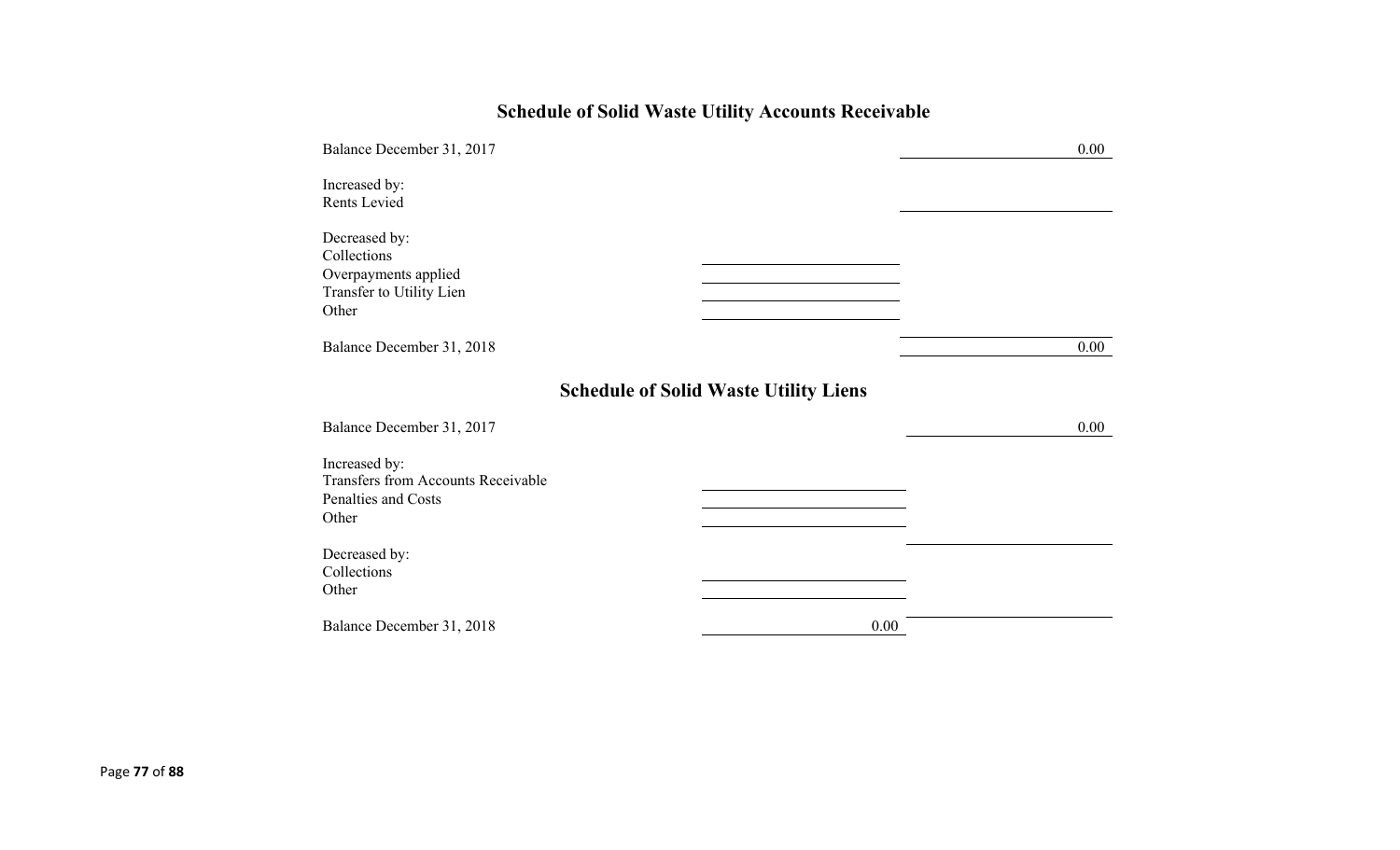### **Deferred Charges - Mandatory Charges Only - Solid Waste Utility Fund**

(Do not include the emergency authorizations pursuant to N.J.S.A. 40A:4-55)

| Caused by       | Amount Dec. 31, 2017 per<br>Audit Report | Amount in 2018 Budget | <b>Amount Resulting from 2018</b> | Balance as at Dec. 31, 2018 |
|-----------------|------------------------------------------|-----------------------|-----------------------------------|-----------------------------|
| Total Operating | 0.00                                     |                       |                                   |                             |
| Total Capital   | 0.00                                     |                       |                                   |                             |

\*Do not include items funded or refunded as listed below.

### **Emergency Authorizations Under N.J.S.A. 40A:4-47 Which Have Been Funded or Refunded Under N.J.S.A. 40A:2-3 OR N.J.S.A. 40A:2-51**

| Date        | Purpose       |                                                                  |        | Amount                                     |
|-------------|---------------|------------------------------------------------------------------|--------|--------------------------------------------|
|             |               | <b>Judgements Entered Against Municipality and Not Satisfied</b> |        |                                            |
| In Favor Of | On Account Of | Date Entered                                                     | Amount | Appropriated for in Budget<br>of Year 2019 |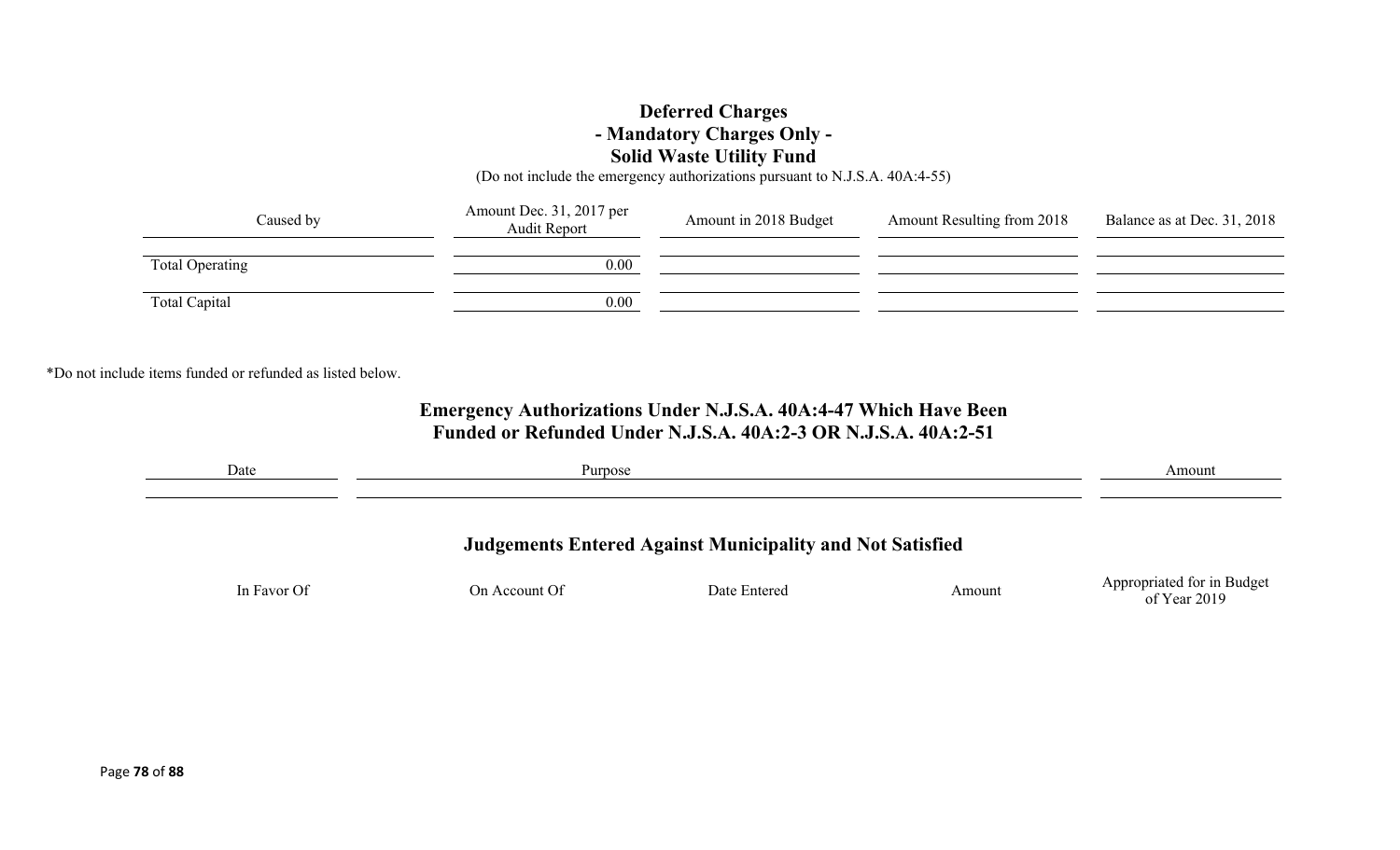#### **Schedule of Bonds Issued and Outstanding and 2019 Debt Service for Bonds** Solid Waste UTILITY ASSESSMENT BONDS

|                                         | Debit | Credit | 2019 Debt Service |
|-----------------------------------------|-------|--------|-------------------|
| Issued (Credit)                         |       |        |                   |
| Outstanding January 1, CY (Credit)      |       | 0.00   |                   |
| Paid (Debit)                            |       |        |                   |
| Outstanding December 31, 2018           |       |        |                   |
|                                         |       |        |                   |
| 2019 Bond Maturities - Assessment Bonds |       |        |                   |
| 2019 Interest on Bonds                  |       |        |                   |

## **Solid Waste Utility Capital Bonds**

|                                         | Debit | Credit | 2019 Debt Service |
|-----------------------------------------|-------|--------|-------------------|
| Issued (Credit)                         |       |        |                   |
| Outstanding January 1, CY (Credit)      |       | 0.00   |                   |
| Paid (Debit)                            |       |        |                   |
| Outstanding December 31, 2018           |       |        |                   |
|                                         |       |        |                   |
| 2019 Bond Maturities – Assessment Bonds |       |        |                   |
| 2019 Interest on Bonds                  |       |        |                   |

### **Interest on Bonds – Solid Waste Utility Budget**

| 2019 Interest on Bonds (*Items)                      |  |
|------------------------------------------------------|--|
| Less: Interest Accrued to 12/31/2018 (Trial Balance) |  |
| Subtotal                                             |  |
| Add: Interest to be Accrued as of 12/31/2019         |  |
| Required Appropriation 2019                          |  |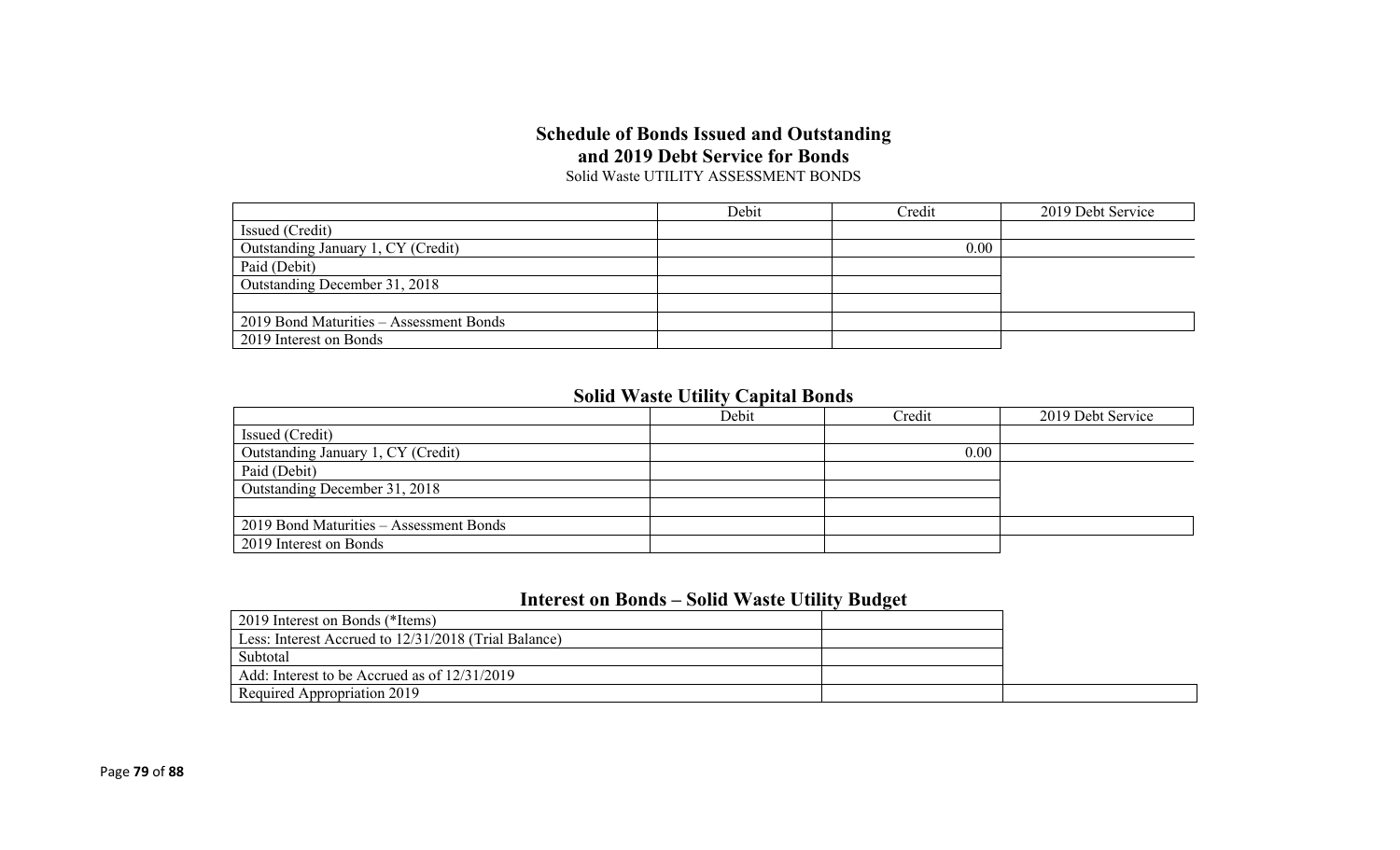# **List of Bonds Issued During 2018**

| ∽urnose | 20<br>Maturit | Issuec<br>Amoun | <b>Issue</b><br>Date | Kate<br>lnteres |
|---------|---------------|-----------------|----------------------|-----------------|
|         |               |                 |                      |                 |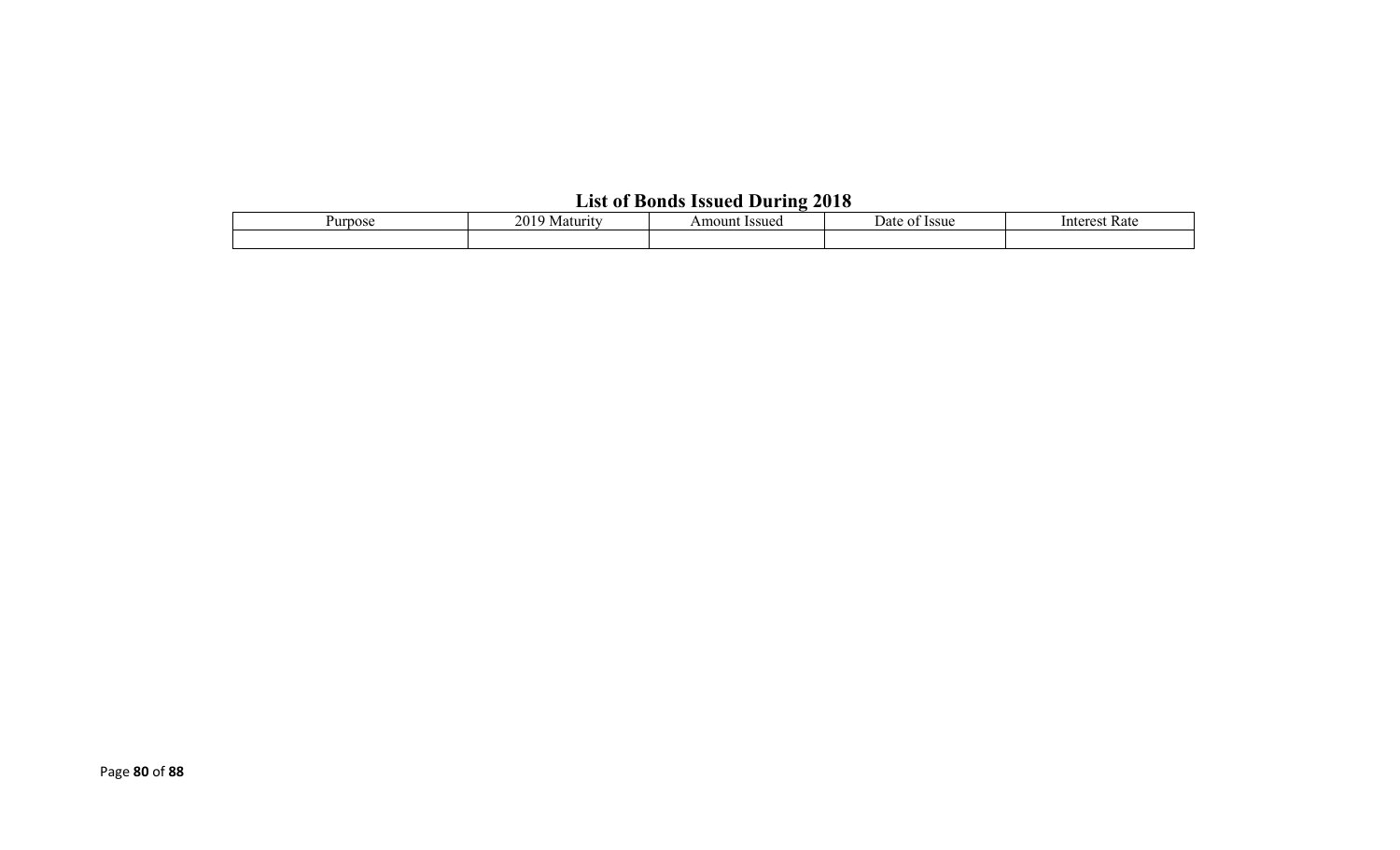## **Schedule of Loans Issued and Outstanding and 2019 Debt Service for Loans**

Solid Waste UTILITY LOAN

| Loan | Outstanding<br>1,2018<br>January | <b>Issued</b> | Paio | Other<br>Description | Other Debit | Other Credit | Outstanding<br>December 31,<br>2018 | Loan Maturities | Interest on Loans |
|------|----------------------------------|---------------|------|----------------------|-------------|--------------|-------------------------------------|-----------------|-------------------|
|      |                                  |               |      |                      |             |              |                                     |                 |                   |

## **Interest on Loans – Solid Waste Utility Budget**

| 2019 Interest on Loans (*Items)                      |  |
|------------------------------------------------------|--|
| Less: Interest Accrued to 12/31/2018 (Trial Balance) |  |
| Subtotal                                             |  |
| Add: Interest to be Accrued as of 12/31/2019         |  |
| Required Appropriation 2019                          |  |

## **List of Loans Issued During 2018**

| Purpose | ን ሰ 1<br>a 9 Maturut | Amount Issued | Date<br><b>Issue</b> | Kate |
|---------|----------------------|---------------|----------------------|------|
|         |                      |               |                      |      |
|         |                      |               |                      |      |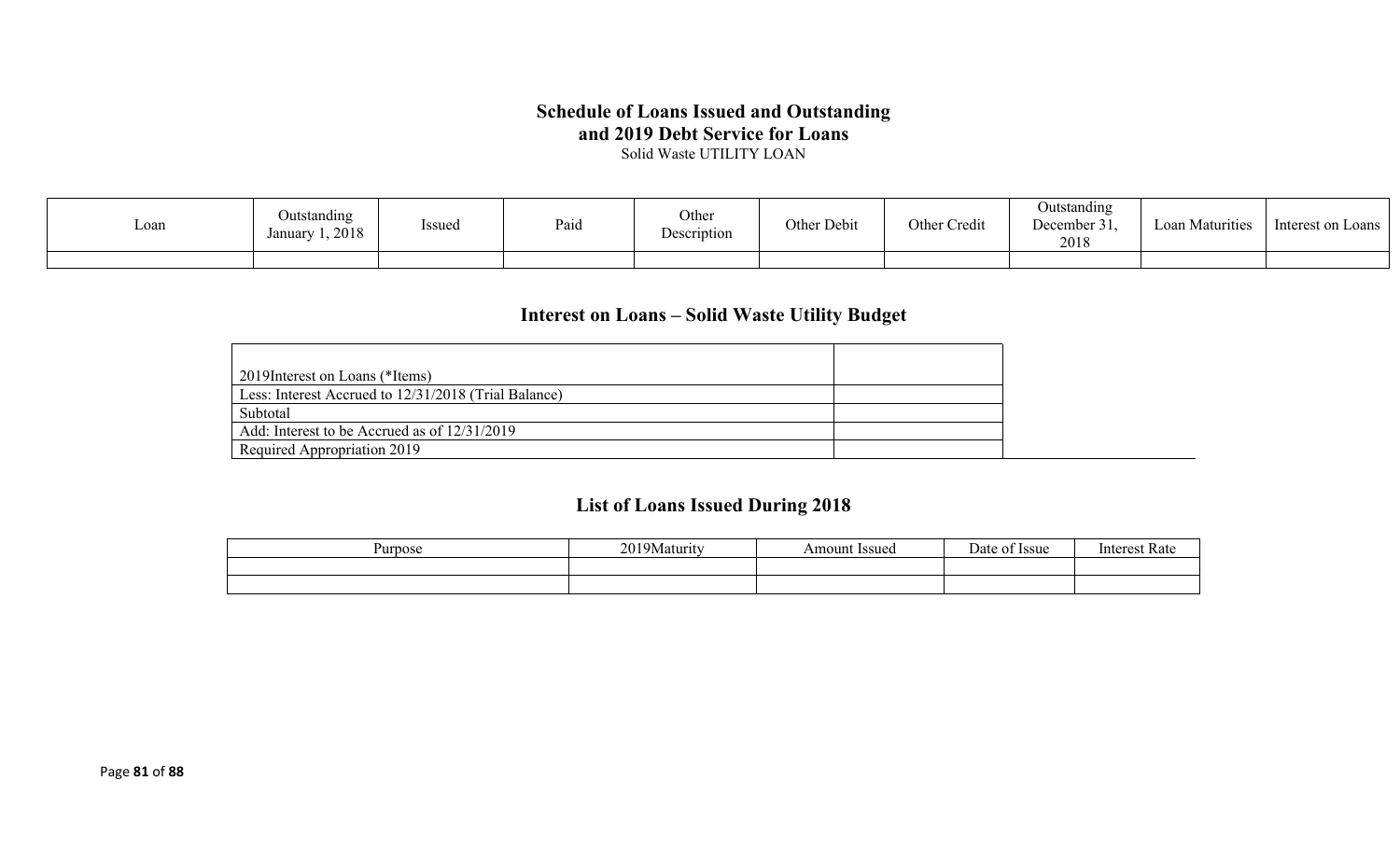### **Debt Service Schedule for Utility Notes (Other than Utility Assessment Notes)**

|                               | Original Date of<br>Original Amount |  | Amount of Note             | Rate of<br>Date of |          | 2019 Budget Requirement | Date Interest |             |
|-------------------------------|-------------------------------------|--|----------------------------|--------------------|----------|-------------------------|---------------|-------------|
| Title or Purpose of the Issue | Issued<br><i>Issue</i>              |  | Outstanding Dec.<br>, 2018 | Maturity           | Interest | For Principal           | For Interest  | Computed to |
|                               |                                     |  |                            |                    |          |                         |               |             |
|                               |                                     |  |                            |                    |          |                         |               |             |

Important: If there is more than one utility in the municipality, identify each note.

All notes with an original date of issue of or prior require one legal payable installment to be budgeted if it is contemplated that such notes will be renewed in 2019 or written intent of permanent financing submitted.

\*\* If interest on note is financed by ordinance, designate same, otherwise an amount must be included in this column.

| INTERST ON NOTES – Solid Waste UTILITY BUDGET        |  |
|------------------------------------------------------|--|
| 2019 Interest on Notes                               |  |
| Less: Interest Accrued to 12/31/2018 (Trial Balance) |  |
| Subtotal                                             |  |
| Add: Interest to be Accrued as of $12/31/2019$       |  |
| Required Appropriation - 2019                        |  |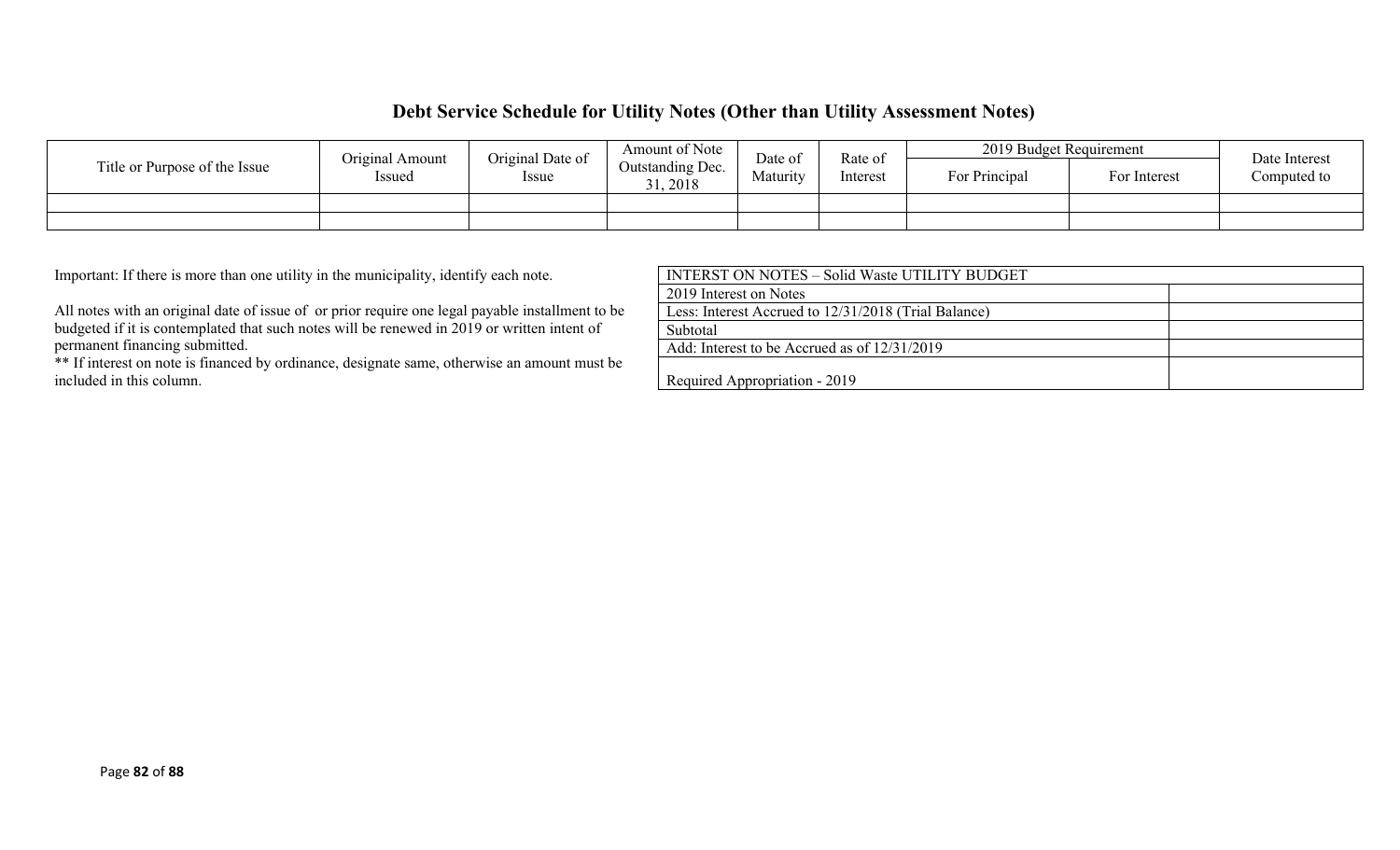## **Debt Service Schedule for Utility Assessment Notes**

|                           | Original Amount | Amount of Note<br>Original Date of |                              | Date of  | Rate of  | 2019 Budget Requirement |              | Interest Computed |
|---------------------------|-----------------|------------------------------------|------------------------------|----------|----------|-------------------------|--------------|-------------------|
| Title or Purpose of Issue | Issued          | Issue                              | Outstanding Dec.<br>31, 2018 | Maturity | Interest | For Principal           | For Interest | to (Insert Date)  |
|                           |                 |                                    |                              |          |          |                         |              |                   |
|                           |                 |                                    |                              |          |          |                         |              |                   |

Important: If there is more than one utility in the municipality, identify each note.

Utility Assessment Notes with an original date of issue of December 31, or prior require one legally payable installment to be budgeted in the 2019 Dedicated Utility Assessment Budget if it is contemplated that such notes will be renewed in 2019 or written intent of permanent financing submitted with statement.

\*\* Interest on Utility Assessment Notes must be included in the Utility Budget appropriation "Interest on Notes".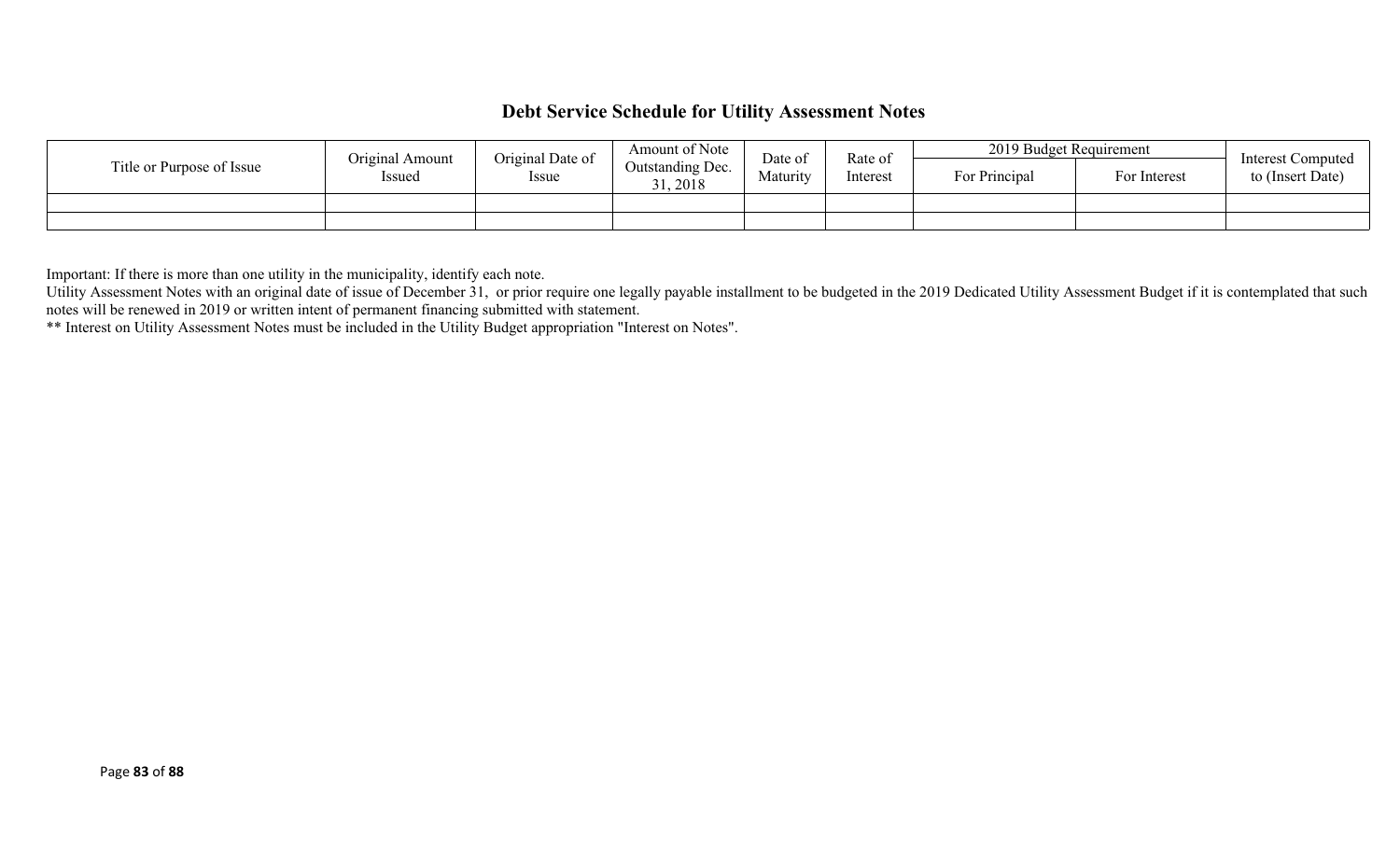# **Schedule of Capital Lease Program Obligations**

|                                              | Amount of Obligation      | 2019 Budget Requirement |                   |  |
|----------------------------------------------|---------------------------|-------------------------|-------------------|--|
| Purpose                                      | Outstanding Dec. 31, 2018 | For Principal           | For Interest/Fees |  |
| Leases approved by LFB after July 1, 2007    |                           |                         |                   |  |
|                                              |                           |                         |                   |  |
| Subtotal                                     |                           |                         |                   |  |
| Leases approved by LFB prior to July 1, 2007 |                           |                         |                   |  |
|                                              |                           |                         |                   |  |
|                                              |                           |                         |                   |  |
| Subtotal                                     |                           |                         |                   |  |
| Total                                        |                           |                         |                   |  |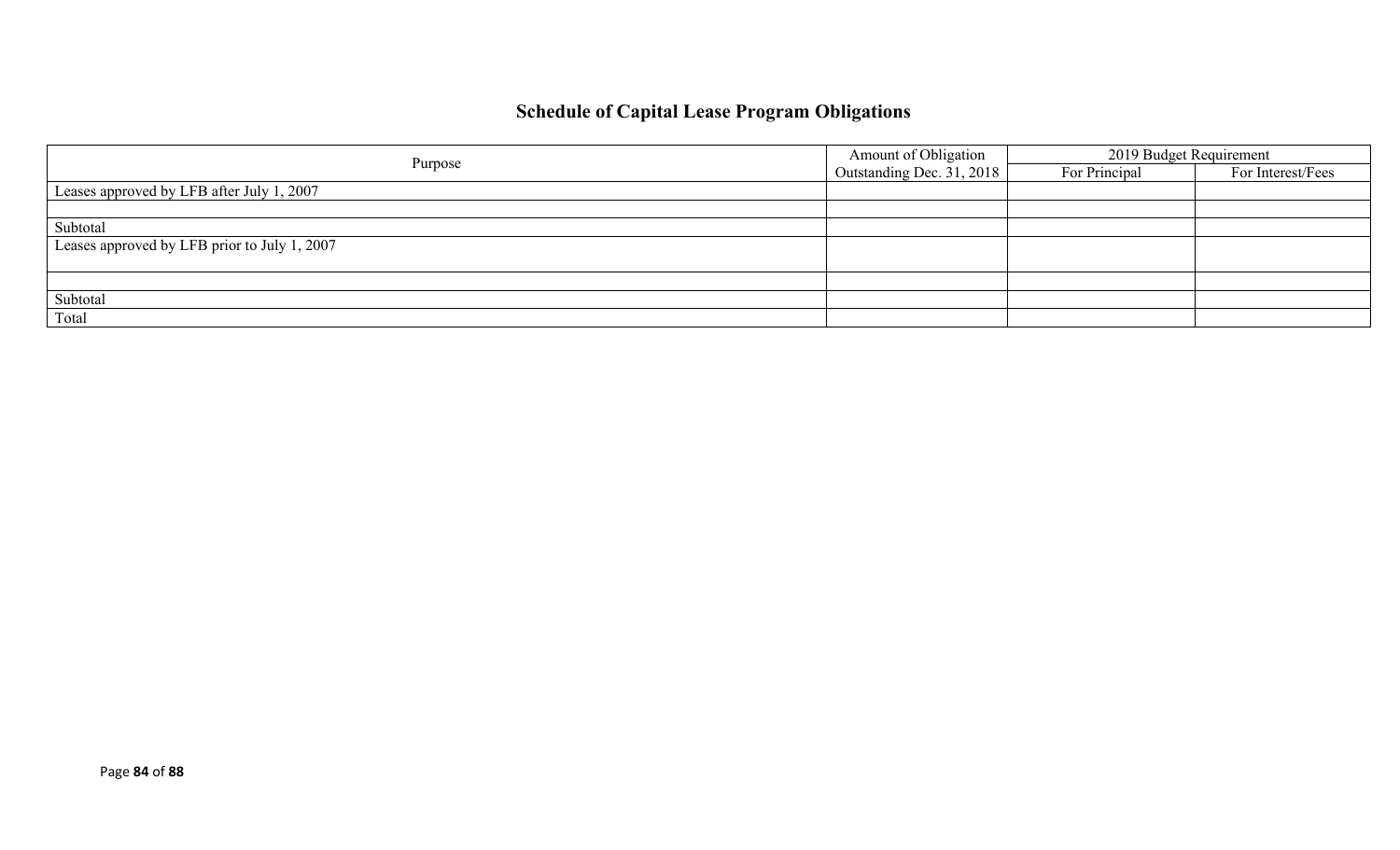# **Schedule of Improvement Authorizations (Utility Capital Fund)**

| <b>IMPROVEMENTS</b>                                                                   | Balance - January 1, 2018 |          |                     | Refunds, Transfers |          |                            |        | Balance December 31, 2018 |  |
|---------------------------------------------------------------------------------------|---------------------------|----------|---------------------|--------------------|----------|----------------------------|--------|---------------------------|--|
| Specify each authorization by<br>purpose. Do not merely designate<br>by a code number | Funded                    | Unfunded | 2018 Authorizations | and Encumbrances   | Expended | Authorizations<br>Canceled | Funded | Unfunded                  |  |
|                                                                                       |                           |          |                     |                    |          |                            |        |                           |  |
| Total                                                                                 | $0.00\,$                  | $0.00\,$ |                     |                    |          |                            |        |                           |  |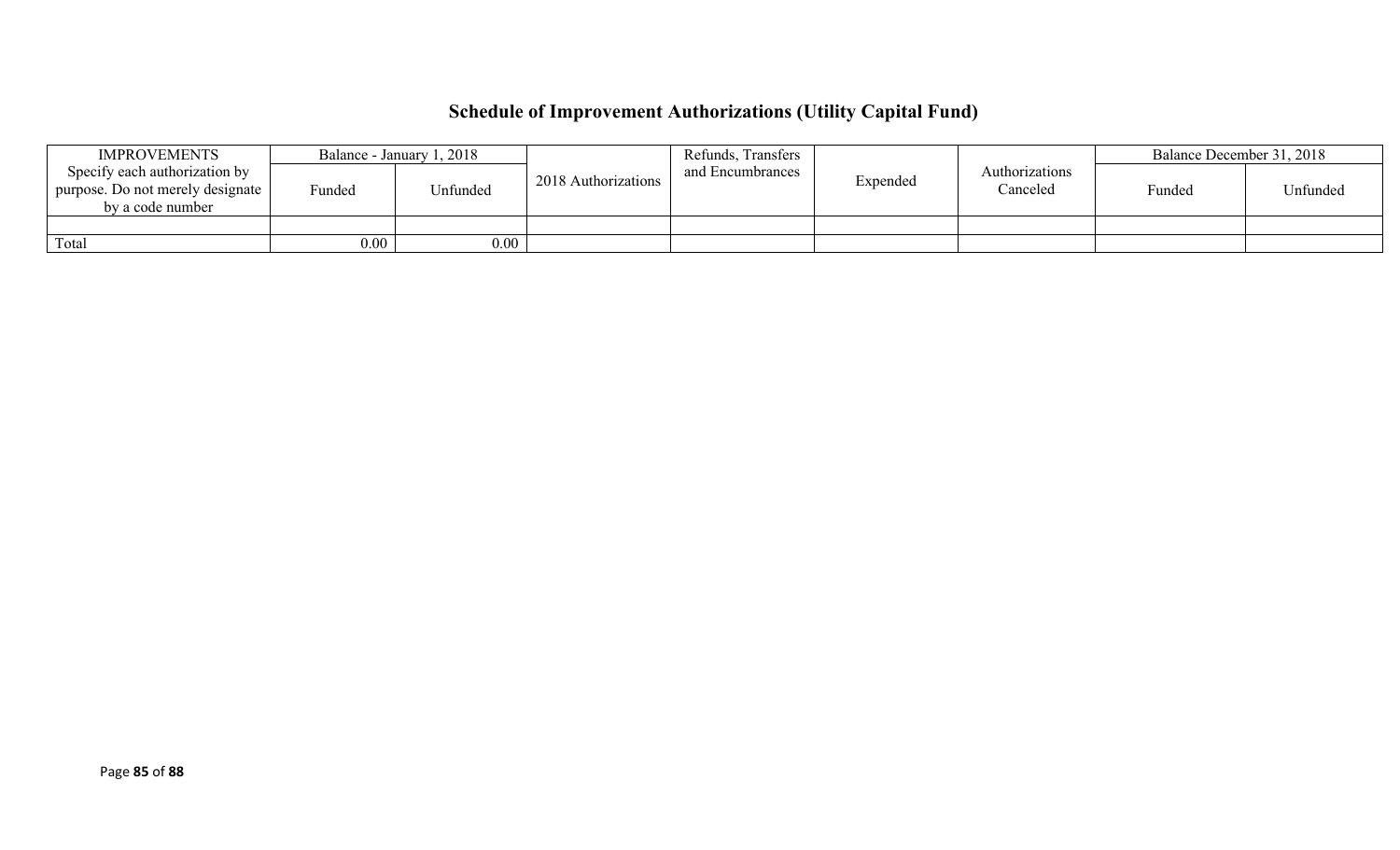## **Solid Waste Utility Capital Surplus**

SCHEDULE OF CAPITAL IMPROVEMENT FUND

|                                                                                   | Debit | Credit         |
|-----------------------------------------------------------------------------------|-------|----------------|
| Appropriated to Finance Improvement Authorizations (Debit)                        |       |                |
| Balance January 1, CY (Credit)                                                    |       | $0.00^{\circ}$ |
| Improvement Authorizations Canceled (financed in whole by the Capital Improvement |       |                |
| Fund) (Credit)                                                                    |       |                |
| Received from CY Budget Appropriation * (Credit)                                  |       |                |
| Balance December 31, 2018                                                         |       |                |
|                                                                                   |       |                |

#### **Solid Waste Utility Capital Surplus**

SCHEDULE OF DOWN PAYMENTS ON IMPROVEMENTS

|                                                            | Debit | Credit |
|------------------------------------------------------------|-------|--------|
| Appropriated to Finance Improvement Authorizations (Debit) |       |        |
| Balance January 1, CY (Credit)                             |       | 0.00   |
| Received from CY Budget Appropriation (Credit)             |       |        |
| Received from CY Emergency Appropriation * (Credit)        |       |        |
| Balance December 31, 2018                                  |       |        |
|                                                            |       |        |

\*The full amount of the 2018 appropriation should be transferred to this account unless the balance of the appropriation is permitted to lapse.